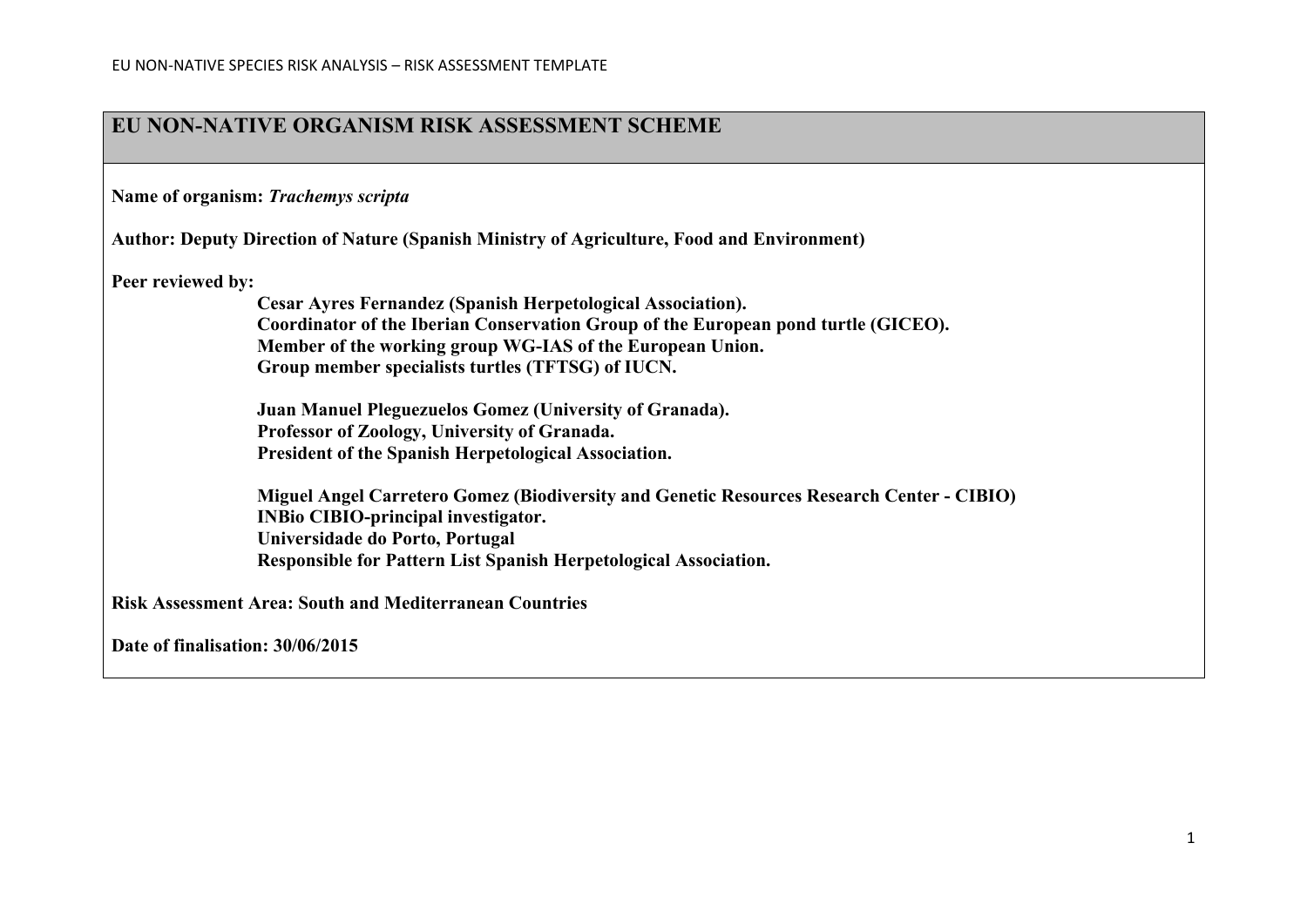| <b>EU CHAPPEAU</b>                                                                                |                                                                                                                                                                                                                                                                                                                                                                                                                                                                                                                                                                                                                                                                                                                                                                                                                                                                                                                                                                                                                                                                                                                                                                                                                                                                                                                     |
|---------------------------------------------------------------------------------------------------|---------------------------------------------------------------------------------------------------------------------------------------------------------------------------------------------------------------------------------------------------------------------------------------------------------------------------------------------------------------------------------------------------------------------------------------------------------------------------------------------------------------------------------------------------------------------------------------------------------------------------------------------------------------------------------------------------------------------------------------------------------------------------------------------------------------------------------------------------------------------------------------------------------------------------------------------------------------------------------------------------------------------------------------------------------------------------------------------------------------------------------------------------------------------------------------------------------------------------------------------------------------------------------------------------------------------|
| <b>QUESTION</b>                                                                                   | <b>RESPONSE</b>                                                                                                                                                                                                                                                                                                                                                                                                                                                                                                                                                                                                                                                                                                                                                                                                                                                                                                                                                                                                                                                                                                                                                                                                                                                                                                     |
| 1. In how many EU member states has this species been recorded? List<br>them.                     | France; Germany; Greece; Italy; The Netherlands; Spain; Portugal; Slovenia;<br>Austria (Van Dijk, et al, 2013). Romania (Dimancea, N., 2013), Hungary (Puky et.<br>Al, 2004), Croatia (Lukac et al, 2015), Bulgaria (Mollov et al, 2013), Slovakia<br>(Ficetola et al, 2012), Czech (Brejcha et al, 2009).<br>The Global Invasive Species Database (2009) lists it as a pest in France, Germany,<br>Latvia, Poland and Spain.<br>LIST: France; Germany; Greece; Italy; The Netherlands; Spain; Portugal; Slovenia;<br>Austria; Latvia; Poland;                                                                                                                                                                                                                                                                                                                                                                                                                                                                                                                                                                                                                                                                                                                                                                      |
| 2. In how many EU member states has this species currently<br>established populations? List them. | Natural reproduction of the red-eared slider in Europe under Mediterranean climate<br>conditions has been reported (Global Invasive Species Database, 2009). Currently<br>this species is introduced as breeding in many countries, especially in Mediterranean<br>countries (France, Greece, Italy, Portugal, and Spain; GENIEZ & Cheylan, 1987;<br>Araujo, 1996; LUISELLI et al., 1997; Filella et al., 1999), which it is kept in all<br>types of water bodies due to its great adaptability, even at very waters contaminated<br>(Gibbons, 1990). Reproduction in Slovenia has also been confirmed (Vamberger M,<br>2012). Also in Austria (Kleewein, 2014). In Europe it is becoming increasingly<br>abundant, especially in Portugal, Spain and France. (Van Dijk, et al, 2013).<br>However, a tendency for expansion of invasion range to the northern and eastern<br>parts of Europe is also obvious: in recent publications one can find evidence of<br>funding populations of T.s. elegans in Germany (Pieh and Laufer, 2006) in Poland<br>(Najbar, 2001) and the Baltic Region (Pupins, 2007).<br>The Global Invasive Species Database (2009) lists it as a pest in France, Germany,<br>Latvia, Poland and Spain.<br>LIST: France, Greece, Italy, Germany, Latvia, Poland, Portugal, Slovenia and Spain. |
| 3. In how many EU member states has this species shown signs of<br>invasiveness? List them.       | Currently he is introduced as breeding in many countries in Eastern Europe<br>(Tiedemann, 1990; CHEN & LUE, 1998) especially in Mediterranean countries<br>(France, Greece, Italy, Portugal, and Spain; GENIEZ & Cheylan, 1987; Araujo,<br>1996; LUISELLI et al., 1997; Filella et al., 1999), which it is kept in all types of<br>water bodies due to its great adaptability, even at very waters contaminated                                                                                                                                                                                                                                                                                                                                                                                                                                                                                                                                                                                                                                                                                                                                                                                                                                                                                                     |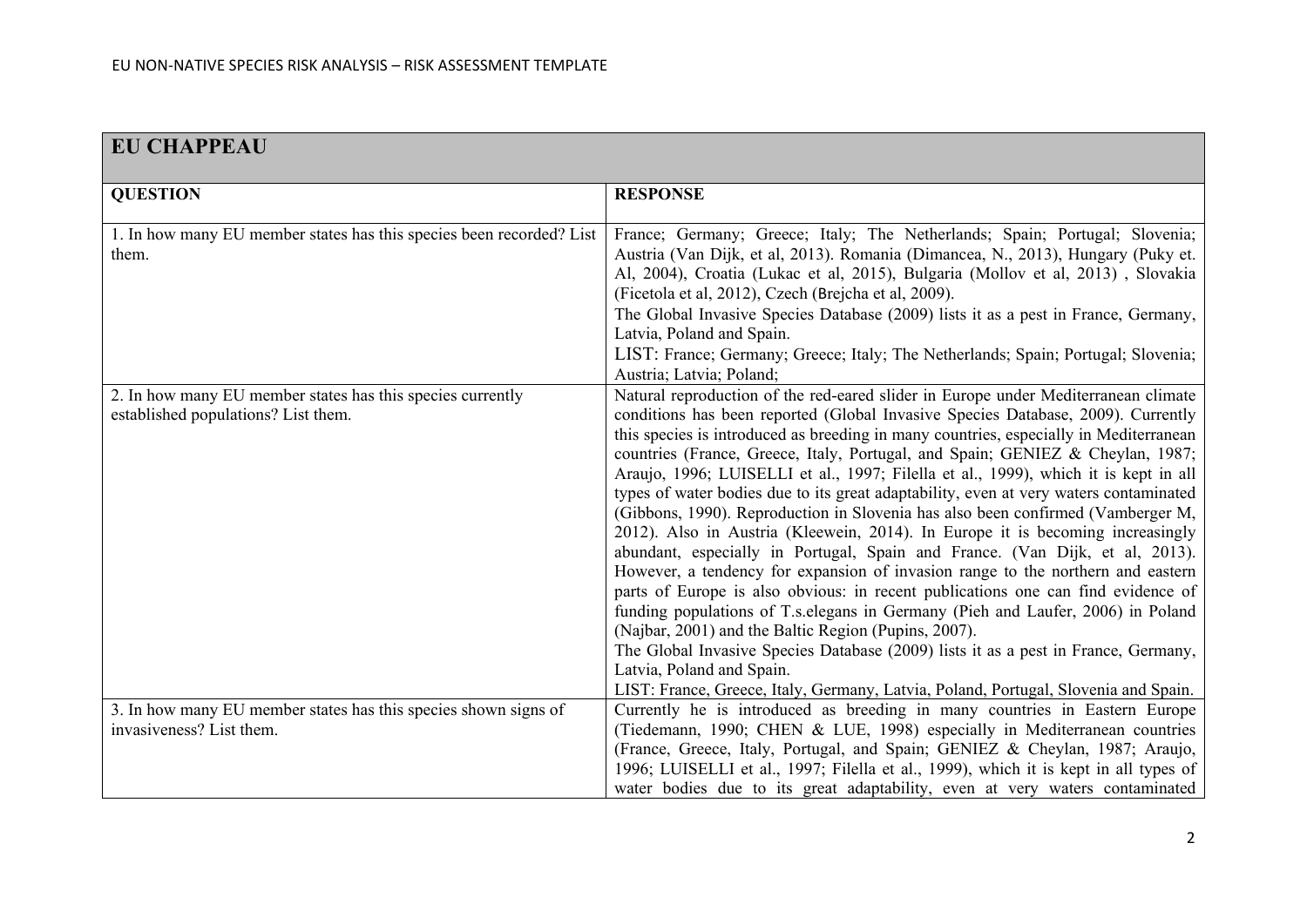|                                                                     | (Gibbons, 1990).<br>In Europe it is becoming increasingly abundant, especially in Portugal, Spain and<br>France. (Van Dijk, et al, 2013). The Global Invasive Species Database (2009) lists it<br>as a pest in France, Germany, Latvia, Poland and Spain.                |
|---------------------------------------------------------------------|--------------------------------------------------------------------------------------------------------------------------------------------------------------------------------------------------------------------------------------------------------------------------|
|                                                                     | In Spain, it is considered one of the most harmful invasive species (GEIB 2006) and<br>is included in the Spanish Catalogue of Invasive Alien Species.                                                                                                                   |
|                                                                     | Populations in Europe are in places considered to represent a threat to local turtle<br>species (through competition). Trachemys scripta elegans is included in the<br>IUCN/SSC Invasive Species Specialist Group's 100 Worst Invasives List. (Van Dijk,<br>et al, 2013) |
|                                                                     | LIST: France, Greece, Italy, Portugal, Spain, Germany, Latvia, Slovenia and Poland.                                                                                                                                                                                      |
| 4. In which EU Biogeographic areas could this species establish?    | Mediterranean biogeographical region. Natural reproduction of the red-eared slider                                                                                                                                                                                       |
|                                                                     | in Europe under Mediterranean climate conditions has been reported (Luiselli et al.                                                                                                                                                                                      |
|                                                                     | 1997, Martinez-Silvestre et al. 1997, Cadi et al. 2003, in Cadi & Joly 2003).                                                                                                                                                                                            |
|                                                                     |                                                                                                                                                                                                                                                                          |
|                                                                     | Following the countries in which has been recorded and their biogeographical                                                                                                                                                                                             |
|                                                                     | regions, it could be the following: Mediterranean, Atlantic and Continental.                                                                                                                                                                                             |
|                                                                     | LIST: Mediterranean, Atlantic and Continental.                                                                                                                                                                                                                           |
| 5. In how many EU Member States could this species establish in the | Natural reproduction of the red-eared slider in Europe under Mediterranean climate                                                                                                                                                                                       |
| future [given current climate] (including those where it is already | conditions has been reported (Luiselli et al. 1997, Martinez-Silvestre et al. 1997,                                                                                                                                                                                      |
| established)? List them.                                            | Cadi et al. 2003, in Cadi & Joly 2003). For that reason, this species could establish                                                                                                                                                                                    |
|                                                                     | in countries included in Mediterranean biogeographical region: France; Greece;                                                                                                                                                                                           |
|                                                                     | Italy; Spain; Portugal; Slovenia; Malta, Cyprus                                                                                                                                                                                                                          |
|                                                                     | It can also established in Germany; Austria; Netherlands; and United Kingdom                                                                                                                                                                                             |
|                                                                     | (Gibraltar)).                                                                                                                                                                                                                                                            |
|                                                                     | The Global Invasive Species Database (2009) lists in Latvia and Poland.<br>Reproduction in Slovenia has also been confirmed (Vamberger M, 2012).                                                                                                                         |
|                                                                     |                                                                                                                                                                                                                                                                          |
|                                                                     | LIST: France; Germany; Greece; Italy; The Netherlands; Spain; Portugal; Slovenia;                                                                                                                                                                                        |
|                                                                     | Austria; Latvia; Poland; Belgium; Denmark; Ireland; United Kingdom; Finland;                                                                                                                                                                                             |
|                                                                     | Czech Republic; Estonia; Lithuania; Romania; Slovakia; Bulgaria; Sweden;                                                                                                                                                                                                 |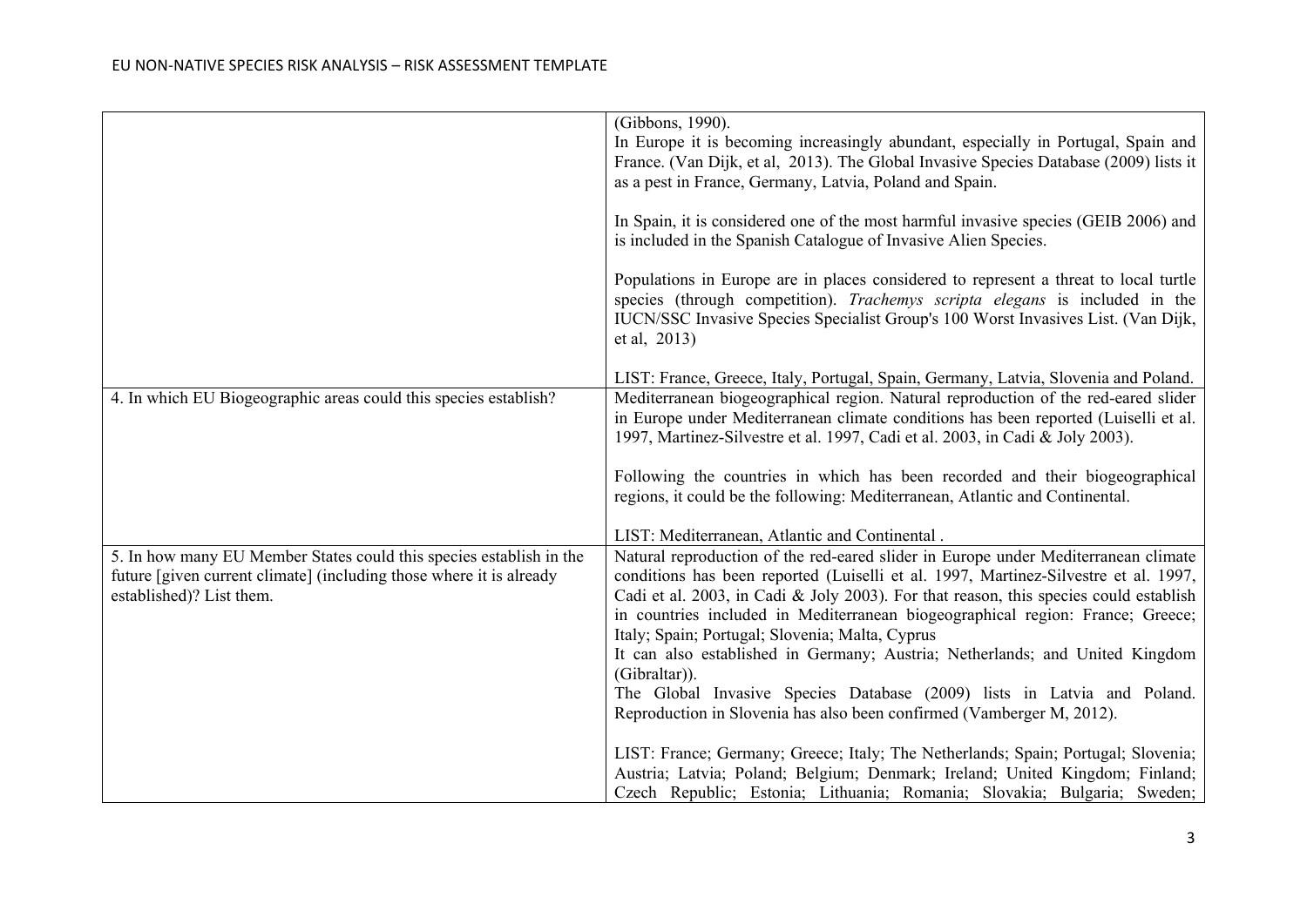|                                                                    | Luxembourg; Malta; Cyprus                                                             |  |
|--------------------------------------------------------------------|---------------------------------------------------------------------------------------|--|
| 6. In how many EU member states could this species become invasive | Populations in Europe are in places considered to represent a threat to local turtle  |  |
| in the future [given current climate] (where it is not already     | species (through competition). Trachemys scripta elegans is included in the           |  |
| established)?                                                      | IUCN/SSC Invasive Species Specialist Group's 100 Worst Invasives List. (Van Dijk,     |  |
|                                                                    | et al, 2013)                                                                          |  |
|                                                                    | Natural reproduction of the red-eared slider in Europe under Mediterranean climate    |  |
|                                                                    | conditions has been reported (Luiselli et al. 1997, Martinez-Silvestre et al. 1997,   |  |
|                                                                    | Cadi et al. 2003, in Cadi & Joly 2003). For that reason, this species could establish |  |
|                                                                    | in countries included in Mediterranean biogeographical regions: Malta and Cyprus.     |  |
|                                                                    |                                                                                       |  |
|                                                                    | The Global Invasive Species Database (2009) lists it as a pest in France, Germany,    |  |
|                                                                    | Latvia, Poland and Spain. Following the same biogeographical regions, these           |  |
|                                                                    | countries: France; Germany; Greece; Italy; The Netherlands; Spain; Portugal;          |  |
|                                                                    | Slovenia; Austria; Latvia; Poland; Belgium; Denmark; Ireland; United Kingdom;         |  |
|                                                                    | Finland; Czech Republic; Estonia; Lithuania; Romania; Slovakia; Bulgaria; Sweden;     |  |
|                                                                    | Luxembourg; Malta; Cyprus.                                                            |  |
|                                                                    |                                                                                       |  |
|                                                                    | LIST: France, Germany, Latvia, Poland, Spain, Greece, Italy, The Netherlands,         |  |
|                                                                    | Portugal, Slovenia, Austria, Belgium, Denmark, Ireland, United Kingdom, Finland,      |  |
|                                                                    | Czech Republic, Estonia, Lithuania, Romania, Slovakia, Bulgaria, Sweden;              |  |
|                                                                    | Luxembourg, Malta and Cyprus.                                                         |  |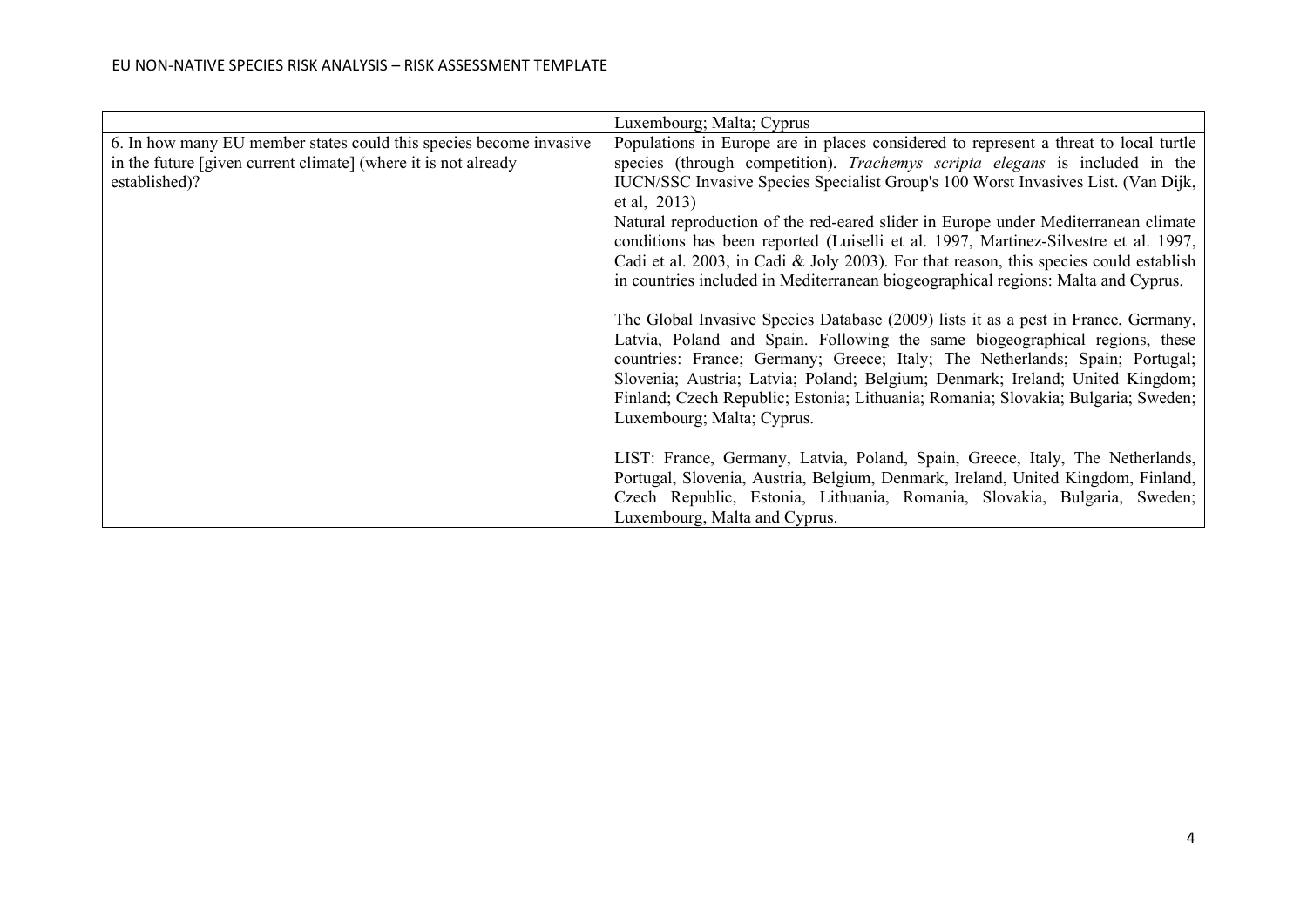| <b>SECTION A – Organism Information and Screening</b>                                                                                                |                                                                                                                                                                                                                                                                                                                                                                                                                                                                                                                                                         |                                                                                                                                                                                                                                                                                                                                            |  |
|------------------------------------------------------------------------------------------------------------------------------------------------------|---------------------------------------------------------------------------------------------------------------------------------------------------------------------------------------------------------------------------------------------------------------------------------------------------------------------------------------------------------------------------------------------------------------------------------------------------------------------------------------------------------------------------------------------------------|--------------------------------------------------------------------------------------------------------------------------------------------------------------------------------------------------------------------------------------------------------------------------------------------------------------------------------------------|--|
| <b>Stage 1. Organism Information</b>                                                                                                                 | <b>RESPONSE</b>                                                                                                                                                                                                                                                                                                                                                                                                                                                                                                                                         | <b>COMMENT</b>                                                                                                                                                                                                                                                                                                                             |  |
|                                                                                                                                                      | [chose one entry, delete all others]                                                                                                                                                                                                                                                                                                                                                                                                                                                                                                                    |                                                                                                                                                                                                                                                                                                                                            |  |
| 1. Identify the organism. Is it clearly a single<br>taxonomic entity and can it be adequately<br>distinguished from other entities of the same rank? | Trachemys scripta (Schoepff, 1792)<br><b>Common Name(s):</b> Yellow-bellied Slider Turtle,<br>Red-eared Slider Turtle, Cumberland Slider Turtle,<br>Slider, Common Slider<br>Synonym(s):<br>Chrysemys scripta (Schoepff, 1792)<br>Emys cumberlandensis Holbrook, 1840<br>Emys elegans Wied, 1839<br>Emys troostii Holbrook, 1836<br>Pseudemys scripta (Schoepff, 1792)<br>Testudo scripta Schoepff, 1792<br>Trachemys scripta subspecie elegans (Wied,<br>1839)<br>Trachemys scripta subspecie troostii<br>(Holbrook, 1836)<br>(Van Dijk, et al, 2013). | Previously considering about 15 subspecies in<br>North, Central and South America, most former<br>subspecies have been elevated to species rank in<br>recent years, leaving only Trachemys scripta<br>scripta, T.s. troostii and T.s. elegans as current<br>subspecies (see Seidel 2002, TTWG 2007, Fritz<br>and Havas 2007, for details). |  |
| 2. If not a single taxonomic entity, can it be<br>redefined? (if necessary use the response box to<br>re-define the organism and carry on)           | N/A                                                                                                                                                                                                                                                                                                                                                                                                                                                                                                                                                     |                                                                                                                                                                                                                                                                                                                                            |  |
| 3. Does a relevant earlier risk assessment exist?<br>(give details of any previous risk assessment)                                                  | N <sub>o</sub>                                                                                                                                                                                                                                                                                                                                                                                                                                                                                                                                          | Former risk assessment consider or just one<br>country or do not include impacts on climate<br>change, ecosystem services or other important<br>issues.                                                                                                                                                                                    |  |
| 4. If there is an earlier risk assessment is it still<br>entirely valid, or only partly valid?                                                       | N <sub>o</sub>                                                                                                                                                                                                                                                                                                                                                                                                                                                                                                                                          |                                                                                                                                                                                                                                                                                                                                            |  |

### **SECTION A – Organism Information and Screening**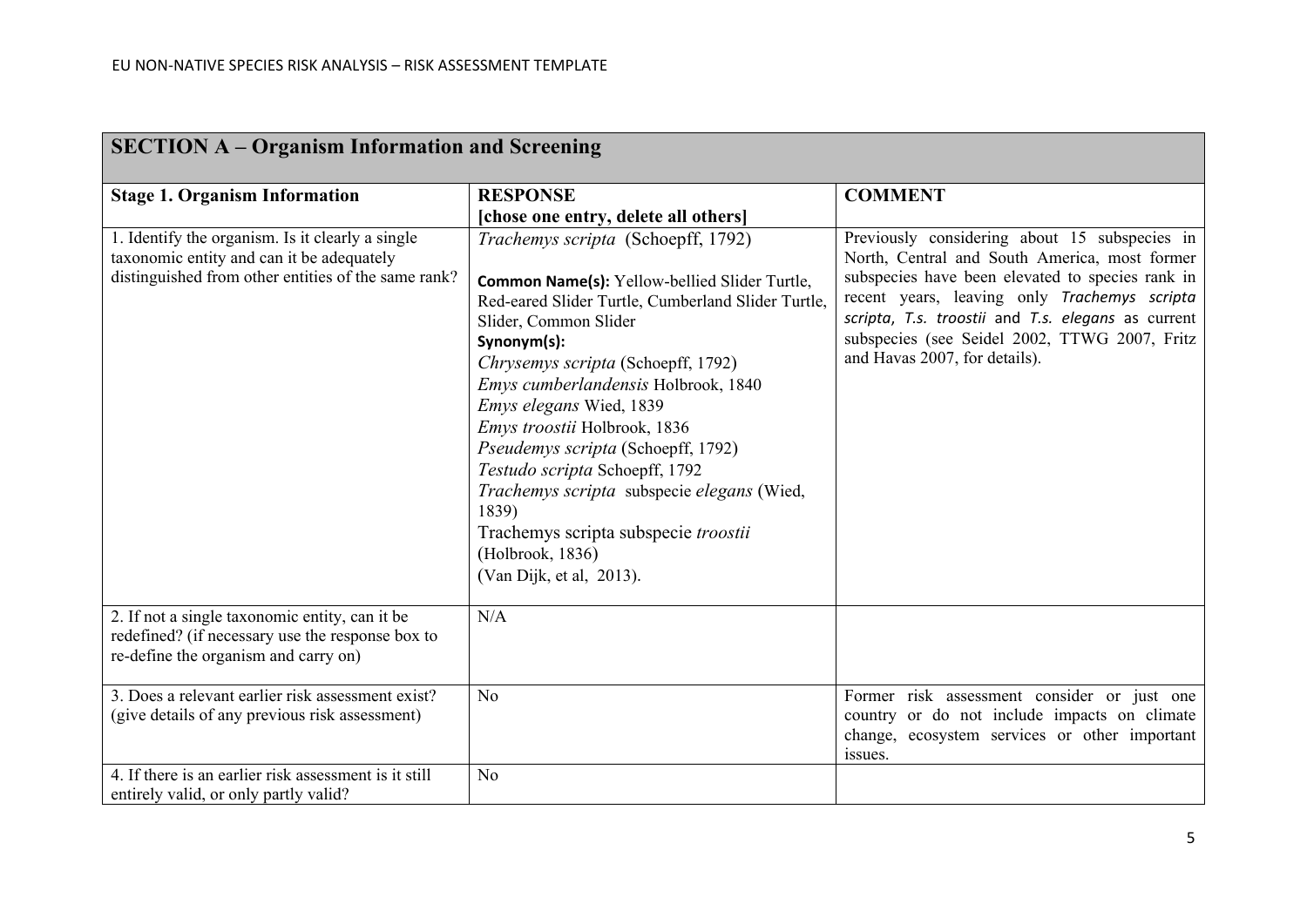| 5. Where is the organism native?<br>6. What is the global distribution of the organism<br>(excluding Europe)? | Mexico (Coahuila); United States (Alabama,<br>Arizona - Introduced, Arkansas, California -<br>Introduced, Florida, Georgia, Hawaiian Is. -<br>Introduced, Illinois, Indiana, Iowa, Kansas,<br>Kentucky, Louisiana, Maryland - Introduced,<br>Michigan - Introduced, Mississippi, Missouri,<br>Nebraska, New Jersey - Introduced, North<br>Carolina, Ohio, Oklahoma, Pennsylvania -<br>Introduced, South Carolina, Tennessee, Texas,<br>Virginia, West Virginia) (Van Dijk, et al, 2013).<br>Cambodia:<br>Canada;<br>China;<br>Guadeloupe;<br>Indonesia; Israel; South Africa; Taiwan; Thailand;<br>Japan; Turkey; Australia. (Van Dijk, et al, 2013).<br>Brasil (Martins et al, 2014) | Trachemys scripta is native to the eastern and<br>central United States of America (Iverson 1992).<br>Its subspecies are distributed as follows:<br>T.s. scripta: Atlantic drainages from southern<br>Virginia to northern Florida.<br>T.s. elegans: Alabama to extreme northeastern<br>Mexico, up to Cuatro Cienegas.<br>T.s. troostii: Southwestern Virginia to northeastern<br>Alabama (west of Appalachians).<br><b>Introduced populations</b> of <i>T.s. elegans</i> have been<br>reported from Mexico: feral populations exist<br>throughout the country; parts of the United States<br>(Arizona,<br>California,<br>Hawaiian<br>Islands,<br>northeastern States); Guadeloupe (France): Occurs<br>on Grande Terre and Basse Terre (Iverson 1992, |
|---------------------------------------------------------------------------------------------------------------|---------------------------------------------------------------------------------------------------------------------------------------------------------------------------------------------------------------------------------------------------------------------------------------------------------------------------------------------------------------------------------------------------------------------------------------------------------------------------------------------------------------------------------------------------------------------------------------------------------------------------------------------------------------------------------------|-------------------------------------------------------------------------------------------------------------------------------------------------------------------------------------------------------------------------------------------------------------------------------------------------------------------------------------------------------------------------------------------------------------------------------------------------------------------------------------------------------------------------------------------------------------------------------------------------------------------------------------------------------------------------------------------------------------------------------------------------------|
|                                                                                                               |                                                                                                                                                                                                                                                                                                                                                                                                                                                                                                                                                                                                                                                                                       | Malhotra and Thorpe 1999); Portugal: widespread,<br>especially in the south; Spain: widespread at low<br>elevations; France: widespread, except in the<br>north; Italy (scattered throughout the country);<br>Slovenia (near Italian border region); Greece<br>(Crete); Austria (Vienna region); Germany;<br>southwestern Switzerland; Netherlands; Turkey;<br>Israel; South Africa; Taiwan; Thailand; Cambodia;<br>Indonesia; and Australia. (Van Dijk, et al, 2013).                                                                                                                                                                                                                                                                                |
| 7. What is the distribution of the organism in<br>Europe?                                                     | France; Germany; Greece; Italy; Netherlands;<br>Spain; Switzerland; Portugal; Slovenia; Austria;<br>Germany; Switzerland. (Van Dijk, et al, 2013).<br>Reproduction in Slovenia has also been confirmed<br>(Vamberger M, 2012).                                                                                                                                                                                                                                                                                                                                                                                                                                                        | Introduced populations of T.s. elegans have been<br>reported from Mexico: feral populations exist<br>throughout the country; parts of the United States<br>(Arizona,<br>California,<br>Hawaiian<br>Islands,<br>northeastern States); Guadeloupe (France): Occurs<br>on Grande Terre and Basse Terre (Iverson 1992,<br>Malhotra and Thorpe 1999); Portugal: widespread,<br>especially in the south; Spain: widespread at low<br>elevations; France: widespread, except in the                                                                                                                                                                                                                                                                          |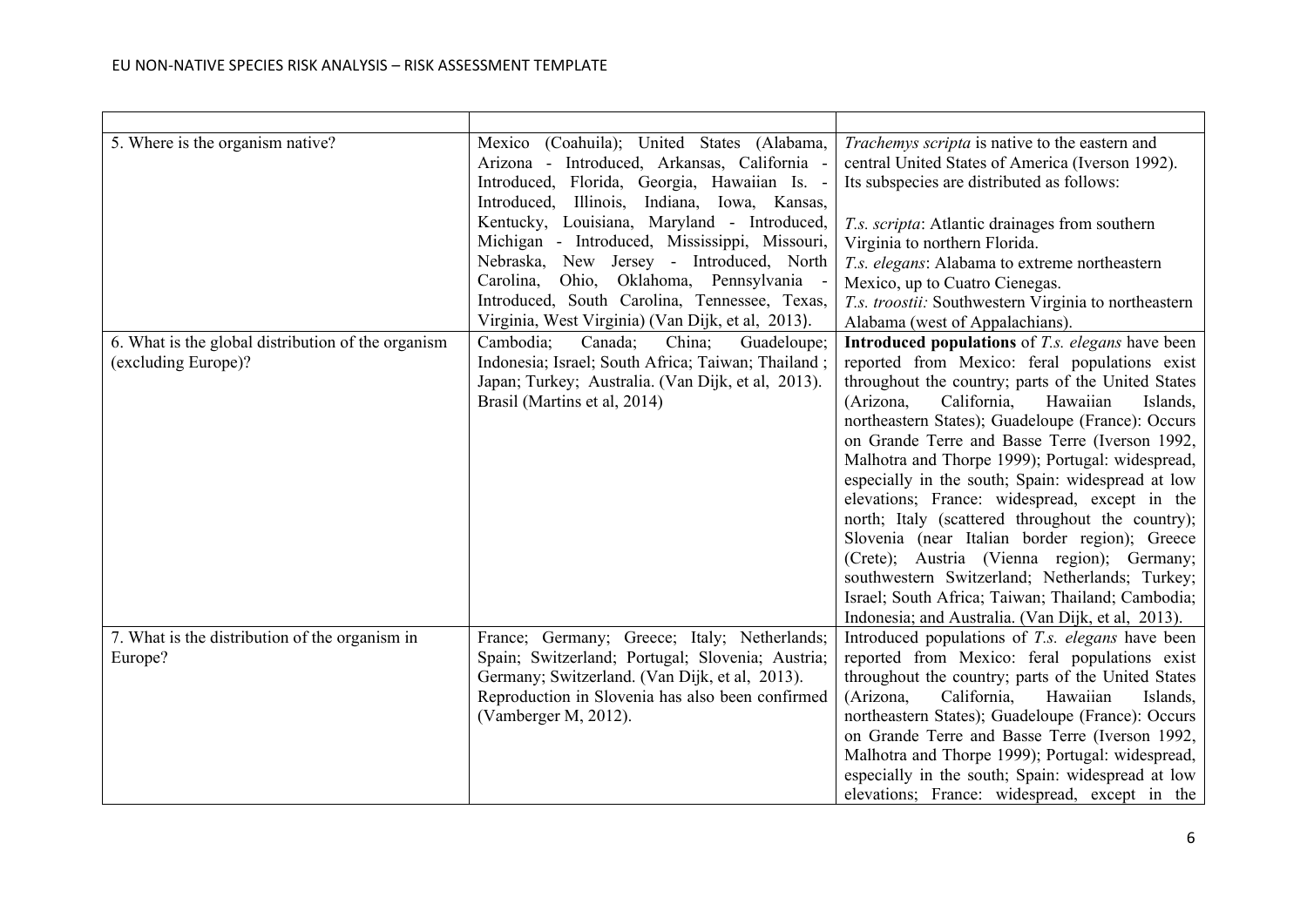|                                                                                                 |                                                       | north; Italy (scattered throughout the country);<br>Slovenia (near Italian border region); Greece<br>(Crete); Austria (Vienna region); Germany;<br>southwestern Switzerland; Netherlands; Turkey;<br>Israel; South Africa; Taiwan; Thailand; Cambodia;<br>Indonesia; and Australia. (Van Dijk, et al, 2013).                                                                             |
|-------------------------------------------------------------------------------------------------|-------------------------------------------------------|------------------------------------------------------------------------------------------------------------------------------------------------------------------------------------------------------------------------------------------------------------------------------------------------------------------------------------------------------------------------------------------|
|                                                                                                 |                                                       | According to Urošević (2014) The spread of T. s.<br>scripta has been documented in Spain (Martínez<br>Silvestre et al. 2006; Alarcos et al. 2010; Valdeón<br>et al. 2010), Sweden, Finland (Bringsøe 2006) and<br>Austria (Kleewein 2014). There are also online<br>reports of this subspecies from several islands in<br>Greece: Corfu, Crete and Kos (Balej & Jablonski<br>2006-2014). |
| 8. Is the organism known to be invasive (i.e. to<br>threaten organisms, habitats or ecosystems) | Yes                                                   | The Global Invasive Species Database (2009) lists<br>it as a pest in Australia, Bermuda, Brazil, British                                                                                                                                                                                                                                                                                 |
| anywhere in the world?                                                                          |                                                       | Virgin Islands, Canada, Cayman<br>Islands,                                                                                                                                                                                                                                                                                                                                               |
|                                                                                                 |                                                       | Dominican Republic, France, Germany, Israel,                                                                                                                                                                                                                                                                                                                                             |
|                                                                                                 |                                                       | Ruyuku Islands (Japan), Latvia, Poland, Puerto<br>Rico, Singapore, South Africa, Spain, Taiwan and                                                                                                                                                                                                                                                                                       |
|                                                                                                 |                                                       | Thailand. In Spain, it is considered one of the most                                                                                                                                                                                                                                                                                                                                     |
|                                                                                                 |                                                       | harmful invasive species (GEIB 2006). Despite                                                                                                                                                                                                                                                                                                                                            |
|                                                                                                 |                                                       | being native to parts of the United States, it has                                                                                                                                                                                                                                                                                                                                       |
|                                                                                                 |                                                       | spread to most states, including Hawaii (Somma et                                                                                                                                                                                                                                                                                                                                        |
|                                                                                                 |                                                       | al. 2009b). It was introduced into most countries                                                                                                                                                                                                                                                                                                                                        |
|                                                                                                 |                                                       | via the pet trade (GISD 2009; WWF 2010)<br>Populations in Europe are in places considered to                                                                                                                                                                                                                                                                                             |
|                                                                                                 |                                                       | represent a threat to local turtle species (through                                                                                                                                                                                                                                                                                                                                      |
|                                                                                                 |                                                       | competition) and the ecosystem in general                                                                                                                                                                                                                                                                                                                                                |
|                                                                                                 |                                                       | (competition, predation). Trachemys<br>scripta                                                                                                                                                                                                                                                                                                                                           |
|                                                                                                 |                                                       | elegans is included in the IUCN/SSC Invasive                                                                                                                                                                                                                                                                                                                                             |
|                                                                                                 |                                                       | Species Specialist Group's 100 Worst Invasives                                                                                                                                                                                                                                                                                                                                           |
|                                                                                                 |                                                       | List.                                                                                                                                                                                                                                                                                                                                                                                    |
| 9. Describe any known socio-economic benefits of                                                | Economic profits as a result of trade of this species | Market trade data are not available. More                                                                                                                                                                                                                                                                                                                                                |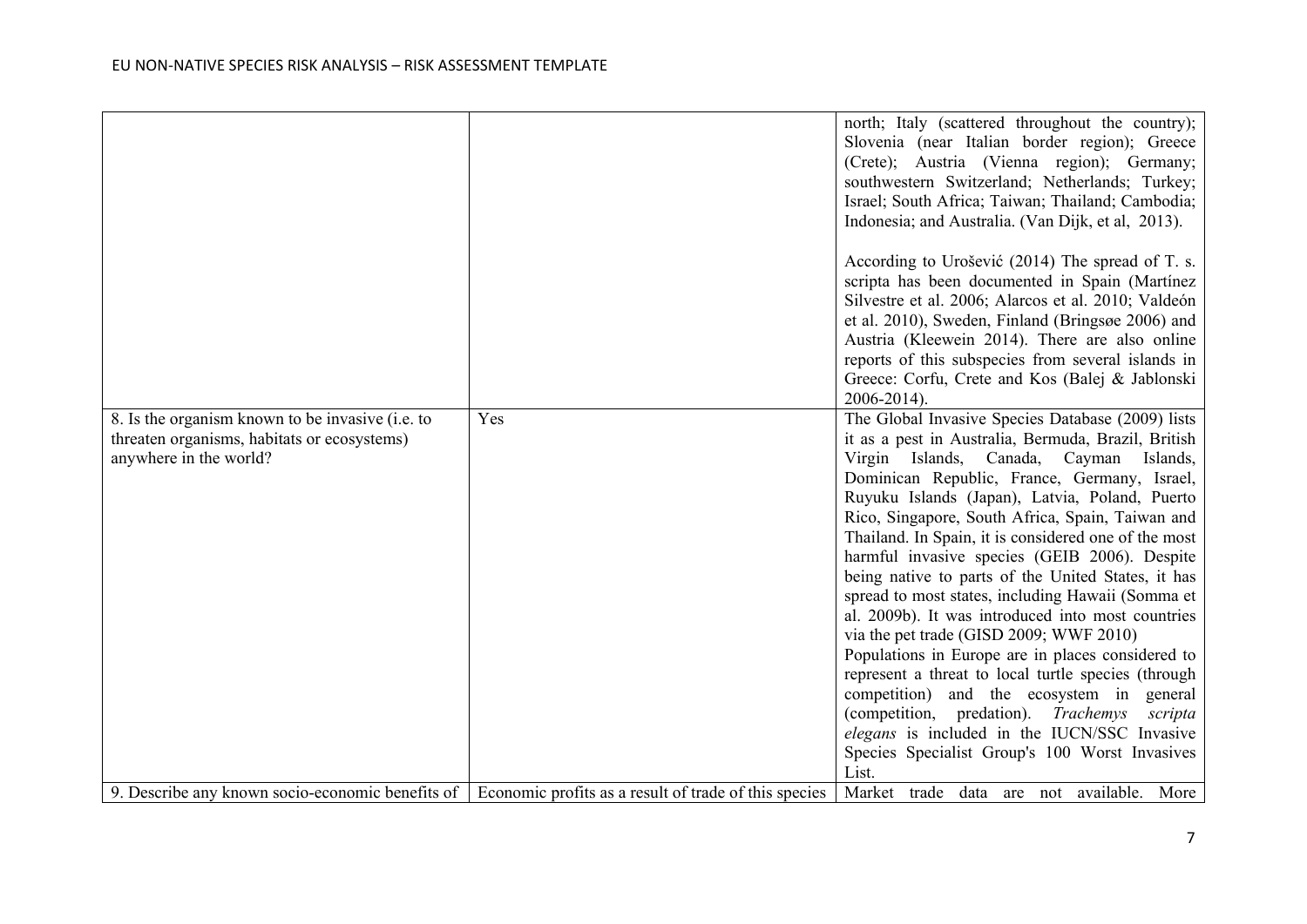| the organism in the risk assessment area. | in EU | information can be checked in "Understanding the     |
|-------------------------------------------|-------|------------------------------------------------------|
|                                           |       | biological invasion risk posed by the global         |
|                                           |       | wildlife trade: propagule pressure drives the        |
|                                           |       | introduction and establishment of Nearctic turtles"  |
|                                           |       | (http://www.researchgate.net/profile/Pablo Garcia    |
|                                           |       | 7/publication/267634539 Understanding the biol       |
|                                           |       | ogical invasion risk posed by the global wildlif     |
|                                           |       | e trade propagule pressure drives the introducti     |
|                                           |       | on and establishment of Nearctic turtles/links/5     |
|                                           |       | 46bf3380cf2f5eb180927d6.pdf)                         |
|                                           |       |                                                      |
|                                           |       | TARIC CODE difficults monitoring species at this     |
|                                           |       | level allows upper group (reptiles) monitoring.      |
|                                           |       |                                                      |
|                                           |       | Only indirect data are available from exports in US  |
|                                           |       | (Mali et al, 2014):                                  |
|                                           |       | Between 2002 and 2012, a total of 126,600,529        |
|                                           |       | individual freshwater turtles were exported from     |
|                                           |       | the US. Based on the marginally significant simple   |
|                                           |       | linear regression (F=3.91; df=1,9; p=0.08), the      |
|                                           |       | number of exported turtles decreased on average      |
|                                           |       | 500,000 turtles per year over the 11 year period.    |
|                                           |       | However, in 2007, residual standard deviation was    |
|                                           |       | 2.5 times higher than the average residual standard  |
|                                           |       | deviation. In 2007, there was a 79% increase         |
|                                           |       | $(18,457,520)$ individual turtles) compared to 2006. |
|                                           |       | Overall, 53% were commercially bred, 28% were        |
|                                           |       | classified as farmed or ranched, and 19% were        |
|                                           |       | classified as wild caught individuals. When we       |
|                                           |       | partitioned the total exports by source, the number  |
|                                           |       | of captive bred exports declined after 2007 while    |
|                                           |       | wild caught exports increased after 2009.            |
|                                           |       | <b>Exported Taxa</b>                                 |
|                                           |       | The following genera were exported: Apalone,         |
|                                           |       | Chelydra, Chrysemys, Clemmys, Deirochelys,           |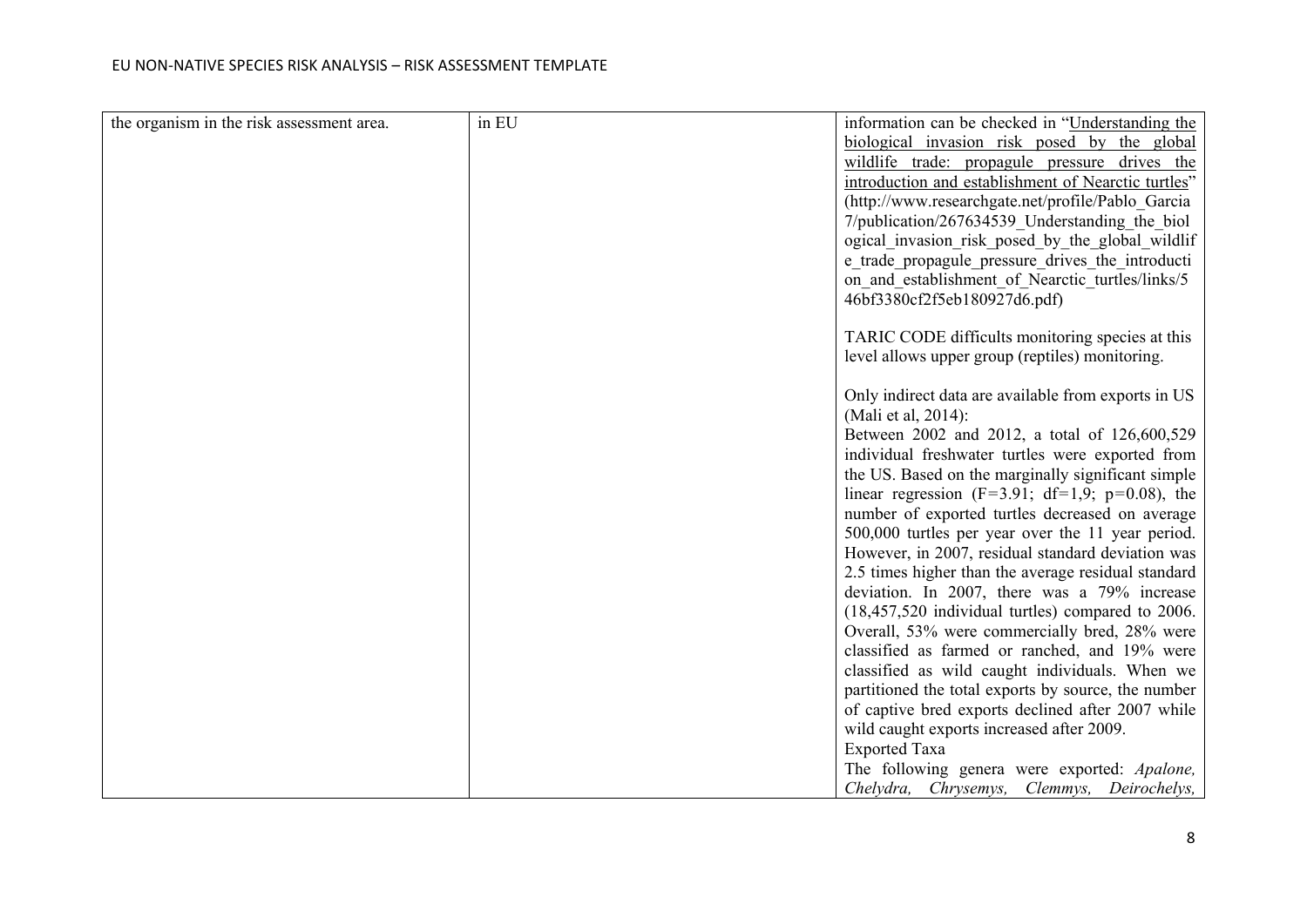|  | Emydoidea,<br>Graptemys,<br>Kinosternon,<br>Malaclemys,<br>Pseudemys,<br>Macroclemys,<br>Sternotherus,<br>Terrapene,<br>Trachemys.<br>and<br>Combined, Pseudemys and Trachemys represented<br>between 61% (Florida; 1,321,202 individual<br>turtles) and 96% (Louisiana; 81,404,579 individual<br>turtles) of all species traded from the top four<br>exporting states. Chelydra consisted of 12%<br>$(4,248,913$ individuals) of the exports from<br>California, 5% (99,846 individuals) of the exports<br>from Texas, and $5\%$ (125,276 individuals) of the<br>exports from Florida. Apalone consisted of 25%<br>(540,815 individuals) of all exports from Florida<br>and 5% (99,024 individuals) from Texas. For the<br>top four exported genera (Apalone, Chelydra,<br>and <i>Trachemys</i> ),<br>Pseudemys,<br>regression<br>coefficients showed significant increase in traded<br>Trachemys in Louisiana ( $p=0.02$ ) and significant |
|--|----------------------------------------------------------------------------------------------------------------------------------------------------------------------------------------------------------------------------------------------------------------------------------------------------------------------------------------------------------------------------------------------------------------------------------------------------------------------------------------------------------------------------------------------------------------------------------------------------------------------------------------------------------------------------------------------------------------------------------------------------------------------------------------------------------------------------------------------------------------------------------------------------------------------------------------------|
|  | decrease in traded Trachemys in California<br>$(p<0.01)$ . Traded <i>Apalone</i> significantly increased<br>in Florida and California (p<0.01) while traded<br>Chelydra increased in Louisiana and California<br>$(p<0.01)$ .                                                                                                                                                                                                                                                                                                                                                                                                                                                                                                                                                                                                                                                                                                                |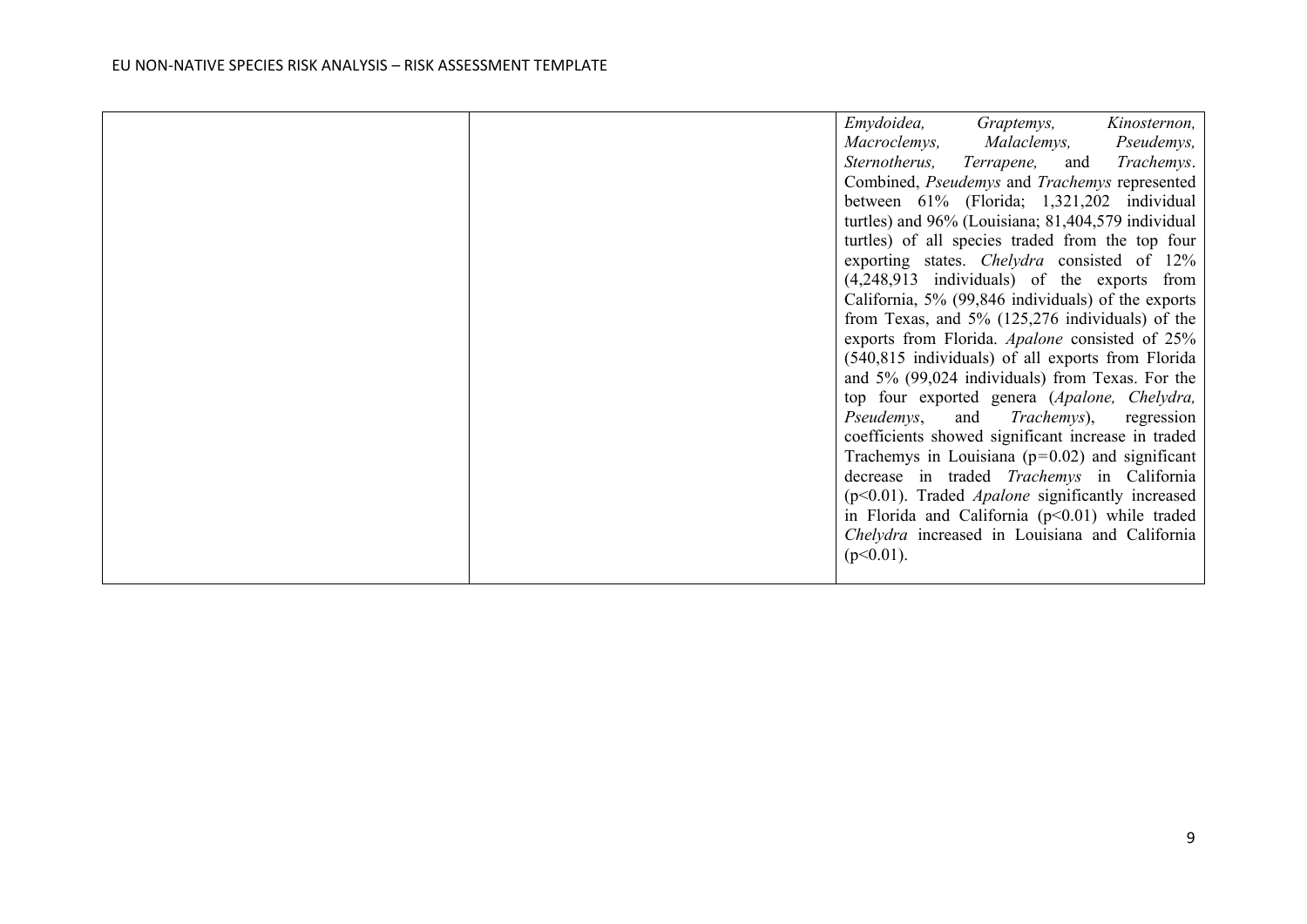## **SECTION B – Detailed assessment**

#### **PROBABILITY OF ENTRY**

Important instructions:

- Entry is the introduction of an organism into Europe. Not to be confused with spread, the movement of an organism within Europe.
- For organisms which are already present in Europe, only complete the entry section for current active pathways of entry or if relevant potential future pathways. The entry section need not be completed for organisms which have entered in the past and have no current pathways of entry.

| <b>QUESTION</b>                                       | <b>RESPONSE</b>   | <b>CONFIDENCE</b> | <b>COMMENT</b>                                                    |
|-------------------------------------------------------|-------------------|-------------------|-------------------------------------------------------------------|
|                                                       | [chose one entry, | [chose one        |                                                                   |
|                                                       | delete all others | entry, delete all |                                                                   |
|                                                       |                   | <i>others</i>     |                                                                   |
| 1.1. How many active pathways are relevant to the     | few               | medium            | <i>Trachemys scripta elegans</i> is 'the' traditional pet turtle, |
| potential entry of this organism?                     |                   |                   | farmed in large quantities in the southern USA for the            |
|                                                       |                   |                   | global pet trade and in recent years also for raising for         |
| (If there are no active pathways or potential future) |                   |                   | consumption in Asian countries; the latter is                     |
| pathways respond N/A and move to the Establishment    |                   |                   | increasingly replaced by domestic, ex-situ farming in             |
| section)                                              |                   |                   | the consuming countries. Nearly all animals in                    |
|                                                       |                   |                   | commercial trade, which amounts to about 6 million                |
|                                                       |                   |                   | individuals per year, are produced in near-closed-cycle           |
|                                                       |                   |                   | farms. Wild harvest from native populations has                   |
|                                                       |                   |                   | involved mainly adult animals as breeder stock for                |
|                                                       |                   |                   | farms, as well as adults for the domestic and                     |
|                                                       |                   |                   | international consumption trade; wild-caught females              |
|                                                       |                   |                   | are sold to turtle farms, while surplus males enter the           |
|                                                       |                   |                   | consumption trade. Eggs may be harvested from the                 |
|                                                       |                   |                   | wild.                                                             |
|                                                       |                   |                   |                                                                   |
|                                                       |                   |                   | Following a ban on the import of Trachemys scripta                |
|                                                       |                   |                   | elegans into the European Union as a potential invasive,          |
|                                                       |                   |                   | the pet turtle farming industry partly shifted to                 |
|                                                       |                   |                   | Trachemys scripta scripta, intergrades scripta x elegans,         |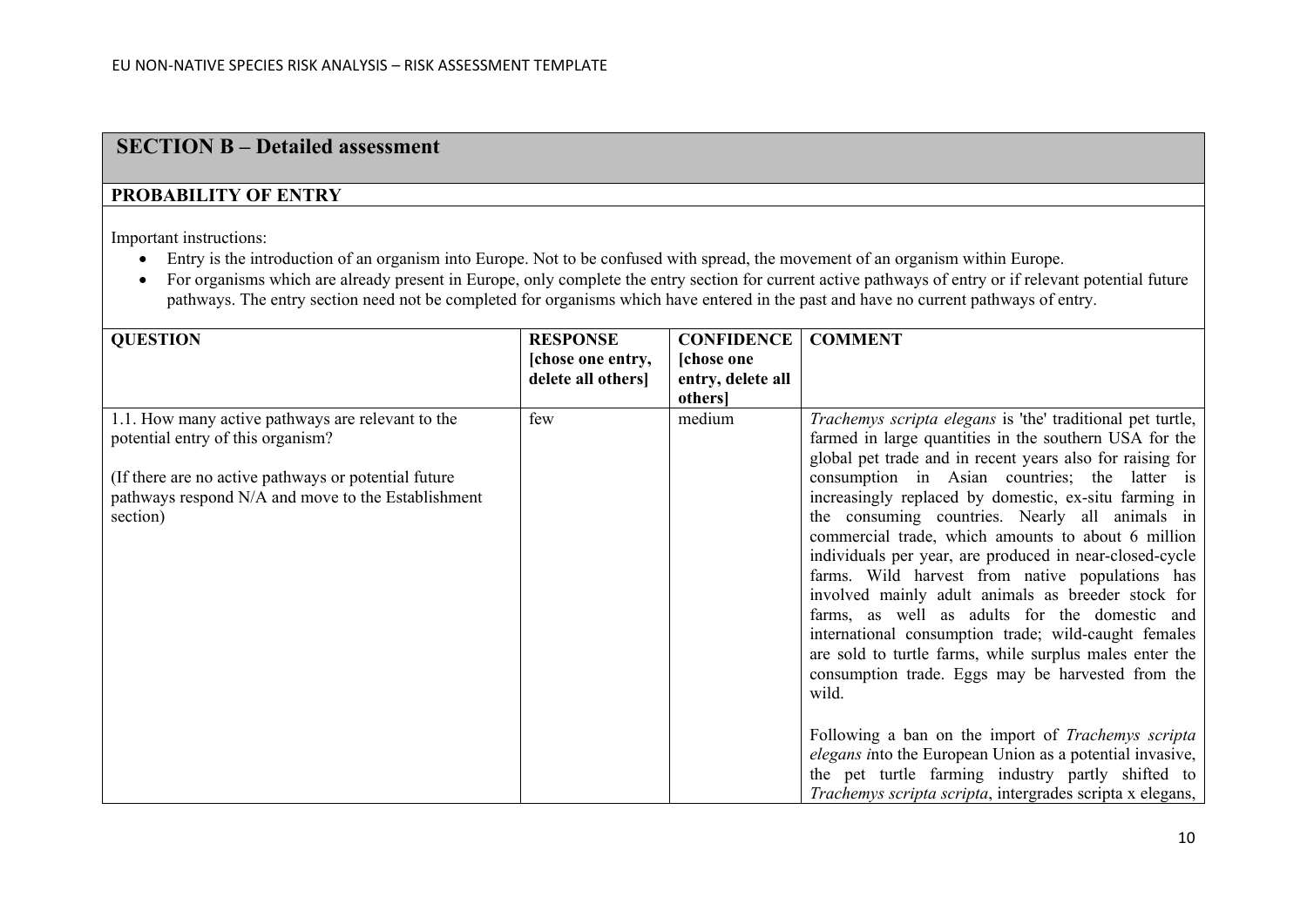|                                                                                                                                                                                                                                                                                                  |                                                    |               | and other Emydid species. Attempts have been made in<br>recent years to lift the US domestic pet trade ban. (Van<br>Dijk, et al, 2013).<br>With effect from 22 December 1997 the EU banned the<br>import of the subspecies T. scripta elegans via the<br>Protection of Species of Wild Fauna and Flora by<br>Regulating Trade (Bringsøe 1998, 2001b, Bringsøe<br>2006). While it is no longer allowed to import the red-<br>eared slider within the EU it is still legal to keep and<br>distribute them within many EU countries.<br>(Compiled by: IUCN SSC Invasive Species Specialist<br>Group). |
|--------------------------------------------------------------------------------------------------------------------------------------------------------------------------------------------------------------------------------------------------------------------------------------------------|----------------------------------------------------|---------------|----------------------------------------------------------------------------------------------------------------------------------------------------------------------------------------------------------------------------------------------------------------------------------------------------------------------------------------------------------------------------------------------------------------------------------------------------------------------------------------------------------------------------------------------------------------------------------------------------|
|                                                                                                                                                                                                                                                                                                  |                                                    |               | In Spain and Portugal 23.000 exotic invasive specimens<br>of tortoises have been caught in the wild during the<br>LIFE+Trachemys (LIFE09 NAT/ES/000529) project<br>implementation. Its wide spreading has been stopped in<br>some wetlands, while the native tortoise populations<br>have also been recovered. Natural spreading is also now<br>one of the main spreading ways.                                                                                                                                                                                                                    |
| 1.2. List relevant pathways through which the organism<br>could enter. Where possible give detail about the specific<br>origins and end points of the pathways.<br>For each pathway answer questions 1.3 to 1.10 (copy and<br>paste additional rows at the end of this section as<br>necessary). | [Deliberate release<br>into the wild by<br>humans] |               | However trade is banned in Spain since the inclusion of<br>this species in the Spanish Catalogue of Invasive Alien<br>Species (Act $630/2013$ , $2nd$ August, that regulates the<br>Catalogue) many private owner still keep in captivity<br>this species.                                                                                                                                                                                                                                                                                                                                         |
| Pathway name:                                                                                                                                                                                                                                                                                    | [Deliberate release into the wild by humans]       |               |                                                                                                                                                                                                                                                                                                                                                                                                                                                                                                                                                                                                    |
| 1.3. Is entry along this pathway intentional (e.g. the<br>organism is imported for trade) or accidental (the                                                                                                                                                                                     | intentional<br>accidental                          | low<br>medium | N/A                                                                                                                                                                                                                                                                                                                                                                                                                                                                                                                                                                                                |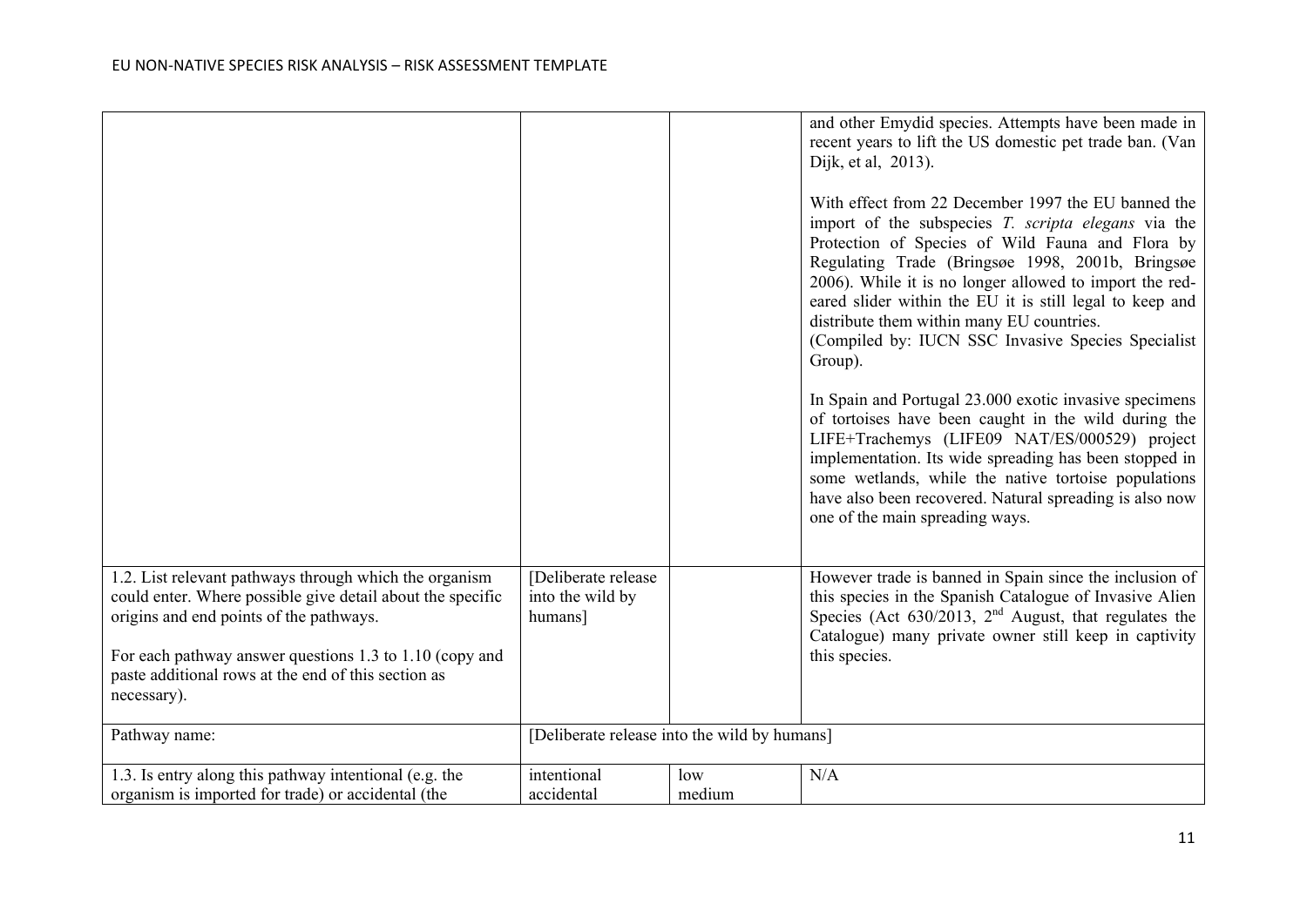| organism is a contaminant of imported goods)?<br>(If intentional, only answer questions 1.4, 1.9, 1.10, 1.11)                                                                                                                                                           |                                                                         | high<br>very high                  |                                                                                                                                                                                                                                                                                                                                                                                                                                                                                                                                                                  |
|-------------------------------------------------------------------------------------------------------------------------------------------------------------------------------------------------------------------------------------------------------------------------|-------------------------------------------------------------------------|------------------------------------|------------------------------------------------------------------------------------------------------------------------------------------------------------------------------------------------------------------------------------------------------------------------------------------------------------------------------------------------------------------------------------------------------------------------------------------------------------------------------------------------------------------------------------------------------------------|
| 1.4. How likely is it that large numbers of the organism<br>will travel along this pathway from the point $(s)$ of origin<br>over the course of one year?<br>Subnote: In your comment discuss how likely the<br>organism is to get onto the pathway in the first place. | very likely                                                             | high                               | Following a ban on the import of Trachemys scripta<br>elegans into the European Union as a potential invasive,<br>the pet turtle farming industry partly<br>shifted<br>to Trachemys scripta<br>scripta,<br>intergrades scripta x elegans, and other Emydid species<br>(Van Dijk, et al, 2013).<br>However not other measures were taken and internal<br>trade is still possible in many European countries.<br>In Spain its trade has been banned but there are many<br>individuals, that were bought before banning, kept in<br>private collections or as pets. |
| 1.5. How likely is the organism to survive during passage<br>along the pathway (excluding management practices that<br>would kill the organism)?<br>Subnote: In your comment consider whether the organism<br>could multiply along the pathway.                         | very unlikely<br>unlikely<br>moderately likely<br>likely<br>very likely | low<br>medium<br>high<br>very high | N/A                                                                                                                                                                                                                                                                                                                                                                                                                                                                                                                                                              |
| 1.6. How likely is the organism to survive existing<br>management practices during passage along the pathway?                                                                                                                                                           | very unlikely<br>unlikely<br>moderately likely<br>likely<br>very likely | low<br>medium<br>high<br>very high | N/A                                                                                                                                                                                                                                                                                                                                                                                                                                                                                                                                                              |
| 1.7. How likely is the organism to enter Europe<br>undetected?                                                                                                                                                                                                          | very unlikely<br>unlikely<br>moderately likely<br>likely<br>very likely | low<br>medium<br>high<br>very high | N/A                                                                                                                                                                                                                                                                                                                                                                                                                                                                                                                                                              |
| 1.8. How likely is the organism to arrive during the<br>months of the year most appropriate for establishment?                                                                                                                                                          | very unlikely<br>unlikely                                               | low<br>medium                      | N/A                                                                                                                                                                                                                                                                                                                                                                                                                                                                                                                                                              |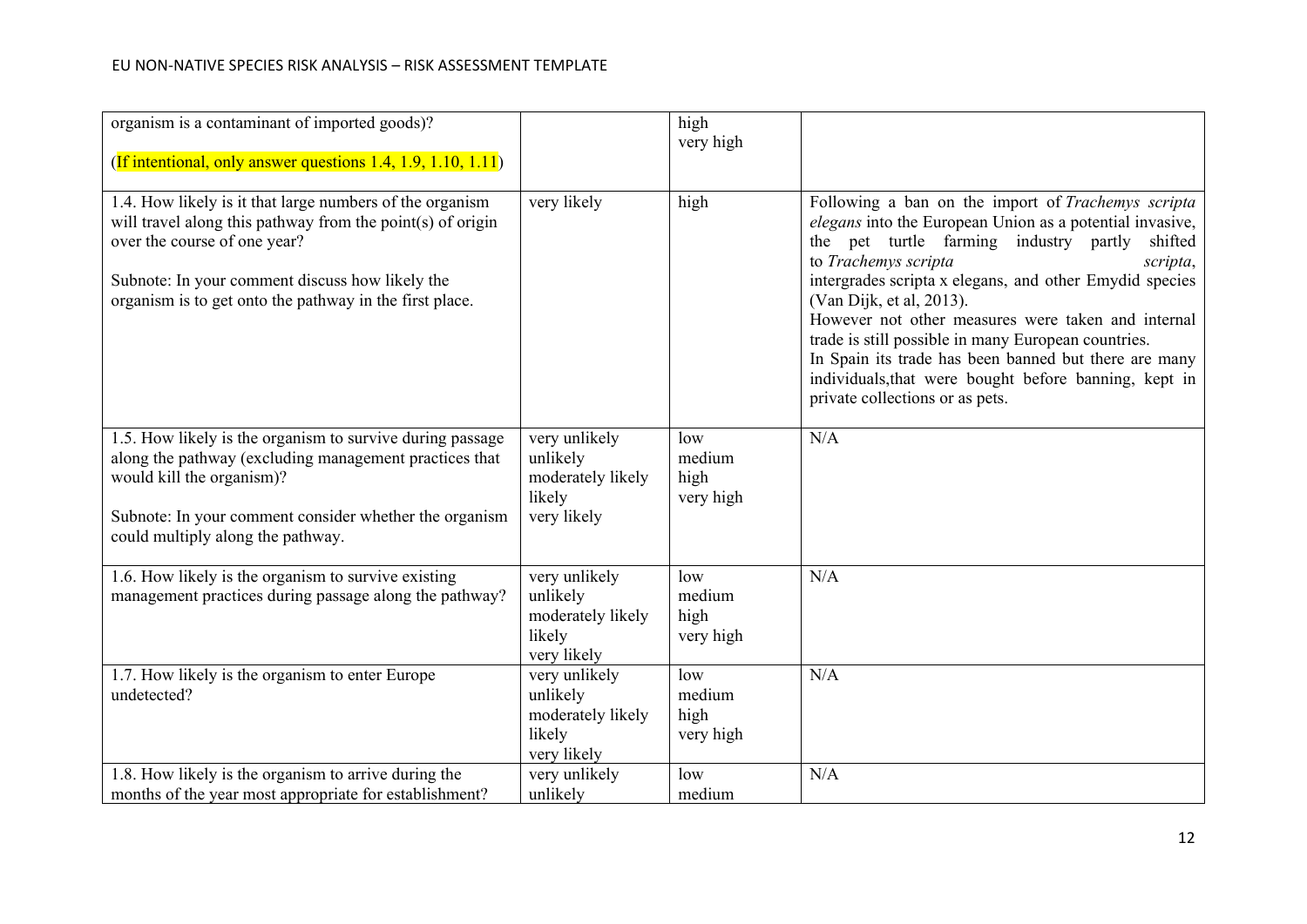#### EU NON-NATIVE SPECIES RISK ANALYSIS – RISK ASSESSMENT TEMPLATE

|                                                                                                                                                  | moderately likely<br>likely<br>very likely | high<br>very high |                                                                                                                                                                                                                                                                                                                            |
|--------------------------------------------------------------------------------------------------------------------------------------------------|--------------------------------------------|-------------------|----------------------------------------------------------------------------------------------------------------------------------------------------------------------------------------------------------------------------------------------------------------------------------------------------------------------------|
| 1.9. How likely is the organism to be able to transfer from<br>the pathway to a suitable habitat or host?                                        | likely                                     | high              | Most of the red-eared terrapins that still survive in<br>captivity are still probably a source for release in this<br>kind of habitat.<br>In Europe, <i>T. scripta elegans</i> are generally released in<br>freshwater areas which are frequented by humans such<br>as public ponds which are considered of low biological |
|                                                                                                                                                  |                                            |                   | value (e.g. Kordges 1990, Thiesmeier & Kordges 1990<br>1991, in Bringsøe 2006). Natural habitats close to urban<br>areas are also used for releases (Bringsøe 2006).                                                                                                                                                       |
| 1.10. Estimate the overall likelihood of entry into Europe<br>based on this pathway?                                                             | very likely                                | very high         | The species is already present in many European<br>countries.                                                                                                                                                                                                                                                              |
| End of pathway assessment, repeat as necessary.                                                                                                  |                                            |                   |                                                                                                                                                                                                                                                                                                                            |
| 1.11. Estimate the overall likelihood of entry into Europe<br>based on all pathways (comment on the key issues that<br>lead to this conclusion). | very likely                                | high              | with<br>Together<br>from<br>established<br>natural<br>spread<br>populations new releases of individuals are the principal<br>way to colonize new areas.                                                                                                                                                                    |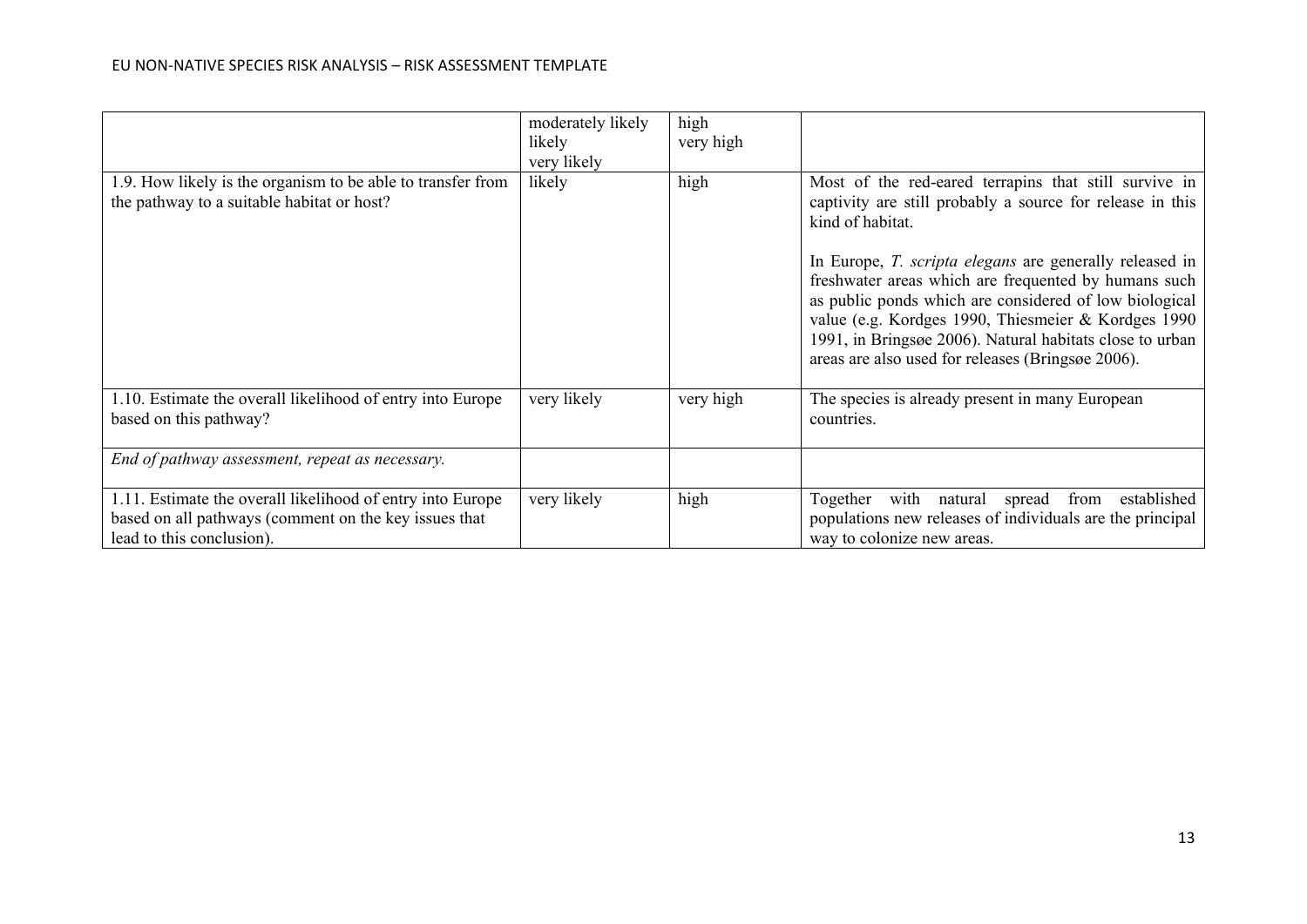## **PROBABILITY OF ESTABLISHMENT**

Important instructions:

• For organisms which are already well established in Europe, only complete questions 1.15 and 1.21 then move onto the spread section. If uncertain, check with the Non-native Species Secretariat.

| <b>QUESTION</b>                                                                                                                                                                                                                                                                                                              | <b>RESPONSE</b>                                                                        | <b>CONFIDENCE</b>                  | <b>COMMENT</b>                                                                                                                                                                                                                                                                                                                                                                                                               |
|------------------------------------------------------------------------------------------------------------------------------------------------------------------------------------------------------------------------------------------------------------------------------------------------------------------------------|----------------------------------------------------------------------------------------|------------------------------------|------------------------------------------------------------------------------------------------------------------------------------------------------------------------------------------------------------------------------------------------------------------------------------------------------------------------------------------------------------------------------------------------------------------------------|
| 1.12. How likely is it that the organism will be able to<br>establish in Europe based on the similarity between<br>climatic conditions in Europe and the organism's current<br>distribution?                                                                                                                                 | very unlikely<br>unlikely<br>moderately likely<br>likely                               | low<br>medium<br>high<br>very high |                                                                                                                                                                                                                                                                                                                                                                                                                              |
| 1.13. How likely is it that the organism will be able to<br>establish in Europe based on the similarity between other<br>abiotic conditions in Europe and the organism's current<br>distribution?                                                                                                                            | very likely<br>very unlikely<br>unlikely<br>moderately likely<br>likely<br>very likely | low<br>medium<br>high<br>very high |                                                                                                                                                                                                                                                                                                                                                                                                                              |
| 1.14. How likely is it that the organism will become<br>established in protected conditions (in which the<br>environment is artificially maintained, such as wildlife<br>parks, glasshouses, aquaculture facilities, terraria,<br>zoological gardens) in Europe?<br>Subnote: gardens are not considered protected conditions | very unlikely<br>unlikely<br>moderately likely<br>likely<br>very likely                | low<br>medium<br>high<br>very high |                                                                                                                                                                                                                                                                                                                                                                                                                              |
| 1.15. How widespread are habitats or species necessary<br>for the survival, development and multiplication of the<br>organism in Europe?                                                                                                                                                                                     | widespread                                                                             | high                               | In its native range, Trachemys scripta is an<br>inhabitant of a wide variety of waterbodies, and is<br>most abundant in soft-bottomed shallow habitats<br>with minimal flow, abundant access to sunlight<br>and extensive vegetation. In Mexico, it is primarily<br>a riverine species. In Europe, the species is an<br>opportunistic inhabitant of freshwater habitats,<br>generally in close proximity to human habitation |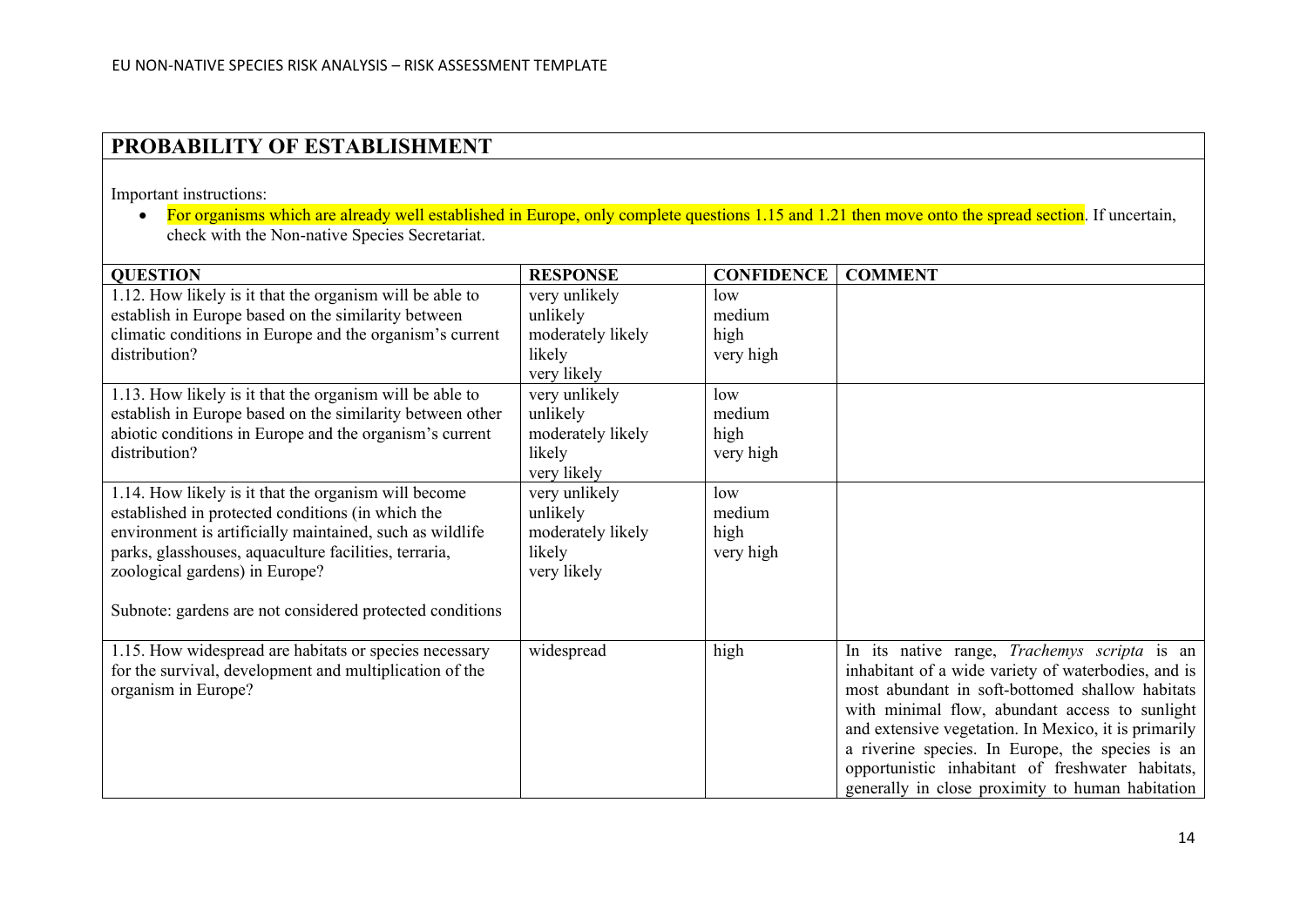|  | and/or recreation centres. (Van Dijk, et al, 2013).                                                 |  |
|--|-----------------------------------------------------------------------------------------------------|--|
|  |                                                                                                     |  |
|  | Trachemys scripta is omnivorous and consumes                                                        |  |
|  | a wide variety of plant and animal matter. Males                                                    |  |
|  | may reach 24 cm carapace length (CL), females 29                                                    |  |
|  | cm. Maturity is reached at about 9-11 cm CL and                                                     |  |
|  | two to five years in males, 15-20 cm CL and five                                                    |  |
|  | to eight years. Longevity is about 30 years                                                         |  |
|  | maximum. Generation time is probably around 12-                                                     |  |
|  | 15 years. Females produce 0-3 clutches of 5-20                                                      |  |
|  | eggs per year. Incubation takes 60-91 days.                                                         |  |
|  | Hatchlings measure 23-35 mm (Thomas 2006,                                                           |  |
|  | Ernst and Lovich 2009).                                                                             |  |
|  |                                                                                                     |  |
|  | In its introduced range in Europe egg deposition                                                    |  |
|  | has been observed in Spain (de Roa and Roig,                                                        |  |
|  |                                                                                                     |  |
|  | 1997; Martinez-Silvestre, 1997; Bertolero and                                                       |  |
|  | Canicio, 2000; Capalleras and Carretero, 2000, in                                                   |  |
|  | Cadi et al. 2004), and near Paris, France (Moran<br>Pers. Comm., in Cadi et al. 2004). However, sex |  |
|  |                                                                                                     |  |
|  | determination of the <i>Trachemys</i> embryos is                                                    |  |
|  | temperature-dependent, with cooler incubation                                                       |  |
|  | temperatures producing only males, and warmer                                                       |  |
|  | incubation temperatures only females (Ewert et al.                                                  |  |
|  | 199, in Cadi et al. 2004). Therefore, incubation                                                    |  |
|  | temperature could be a limiting factor for the                                                      |  |
|  | invasion of this species in parts of Europe, if                                                     |  |
|  | hatchlings of only one sex are produced in the wild                                                 |  |
|  | (Cadi et al. 2004). A strong bias towards female                                                    |  |
|  | red-eared sliders has been detected in capture                                                      |  |
|  | sampling in France. This may reflect a potential<br>strong female bias of imported juveniles; the   |  |
|  |                                                                                                     |  |
|  | incubation at high temperature leads to rapid                                                       |  |
|  | hatching, but produces females in this species with                                                 |  |
|  | temperature dependent sex determination (Godfrey                                                    |  |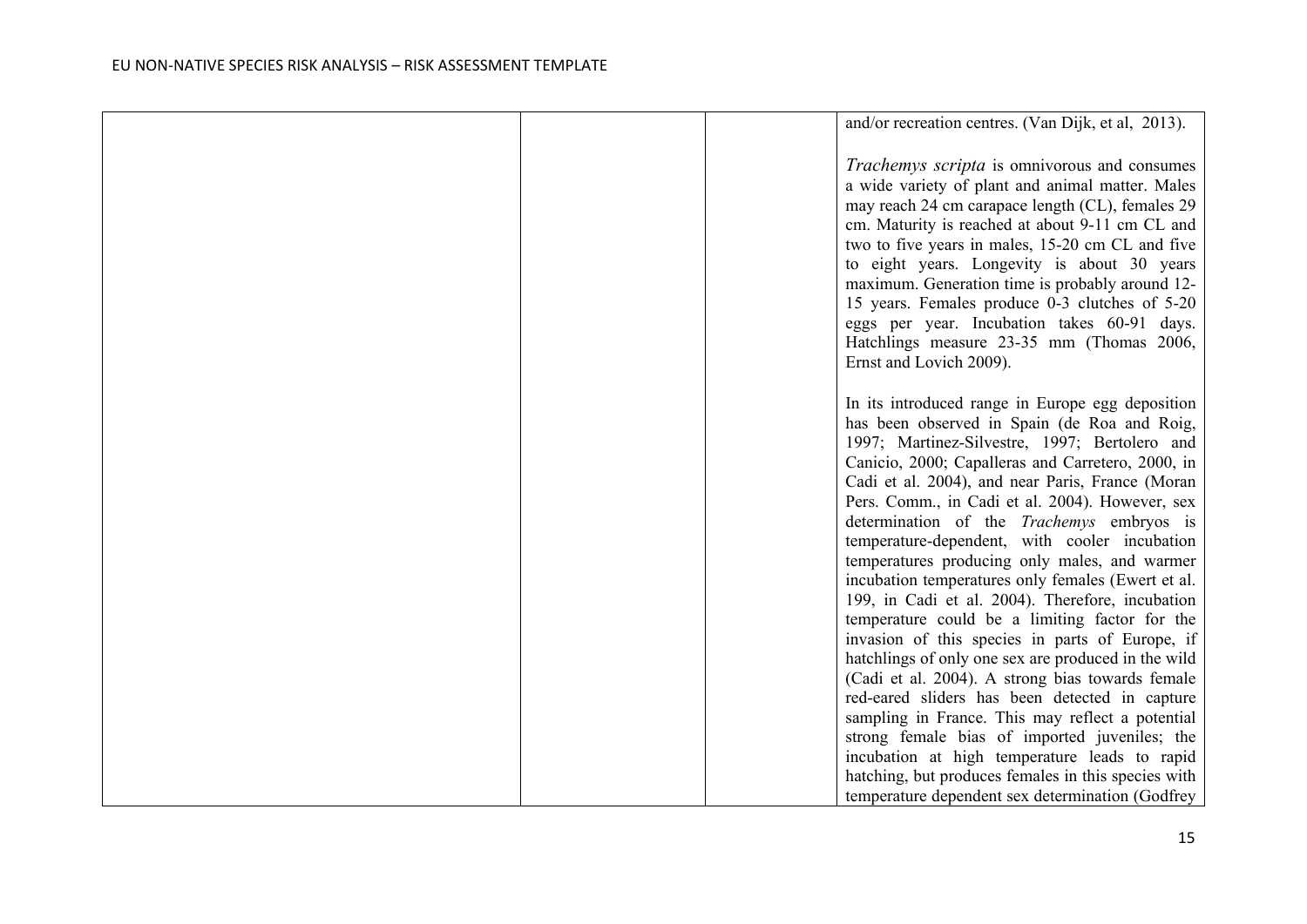|                                                              |                   |           | et al. 2003, in Prévot-Julliard et al. 2007).      |
|--------------------------------------------------------------|-------------------|-----------|----------------------------------------------------|
| 1.16. If the organism requires another species for critical  | NA                | low       |                                                    |
| stages in its life cycle then how likely is the organism to  | very unlikely     | medium    |                                                    |
| become associated with such species in Europe?               | unlikely          | high      |                                                    |
|                                                              | moderately likely | very high |                                                    |
|                                                              | likely            |           |                                                    |
|                                                              | very likely       |           |                                                    |
| 1.17. How likely is it that establishment will occur despite | very unlikely     | low       |                                                    |
| competition from existing species in Europe?                 | unlikely          | medium    |                                                    |
|                                                              | moderately likely | high      |                                                    |
|                                                              | likely            | very high |                                                    |
|                                                              | very likely       |           |                                                    |
| 1.18. How likely is it that establishment will occur despite | very unlikely     | low       |                                                    |
| predators, parasites or pathogens already present in         | unlikely          | medium    |                                                    |
| Europe?                                                      | moderately likely | high      |                                                    |
|                                                              | likely            | very high |                                                    |
|                                                              | very likely       |           |                                                    |
| 1.19. How likely is the organism to establish despite        | very unlikely     | low       |                                                    |
| existing management practices in Europe?                     | unlikely          | medium    |                                                    |
|                                                              | moderately likely | high      |                                                    |
|                                                              | likely            | very high |                                                    |
|                                                              | very likely       |           |                                                    |
| 1.20. How likely are management practices in Europe to       | very unlikely     | low       |                                                    |
| facilitate establishment?                                    | unlikely          | medium    |                                                    |
|                                                              | moderately likely | high      |                                                    |
|                                                              | likely            | very high |                                                    |
|                                                              | very likely       |           |                                                    |
| 1.21. How likely is it that biological properties of the     | very likely       | medium    | Natural reproduction of the red-eared slider in    |
| organism would allow it to survive eradication campaigns     |                   |           | Europe under Mediterranean climate conditions      |
| in Europe?                                                   |                   |           | has been reported (Luiselli et al. 1997, Martinez- |
|                                                              |                   |           | Silvestre et al. 1997, Cadi et al. 2003, in Cadi & |
|                                                              |                   |           | Joly 2003).                                        |
|                                                              |                   |           | The competitive advantages of the slider may also  |
|                                                              |                   |           | include lower age at maturity, higher fecundity,   |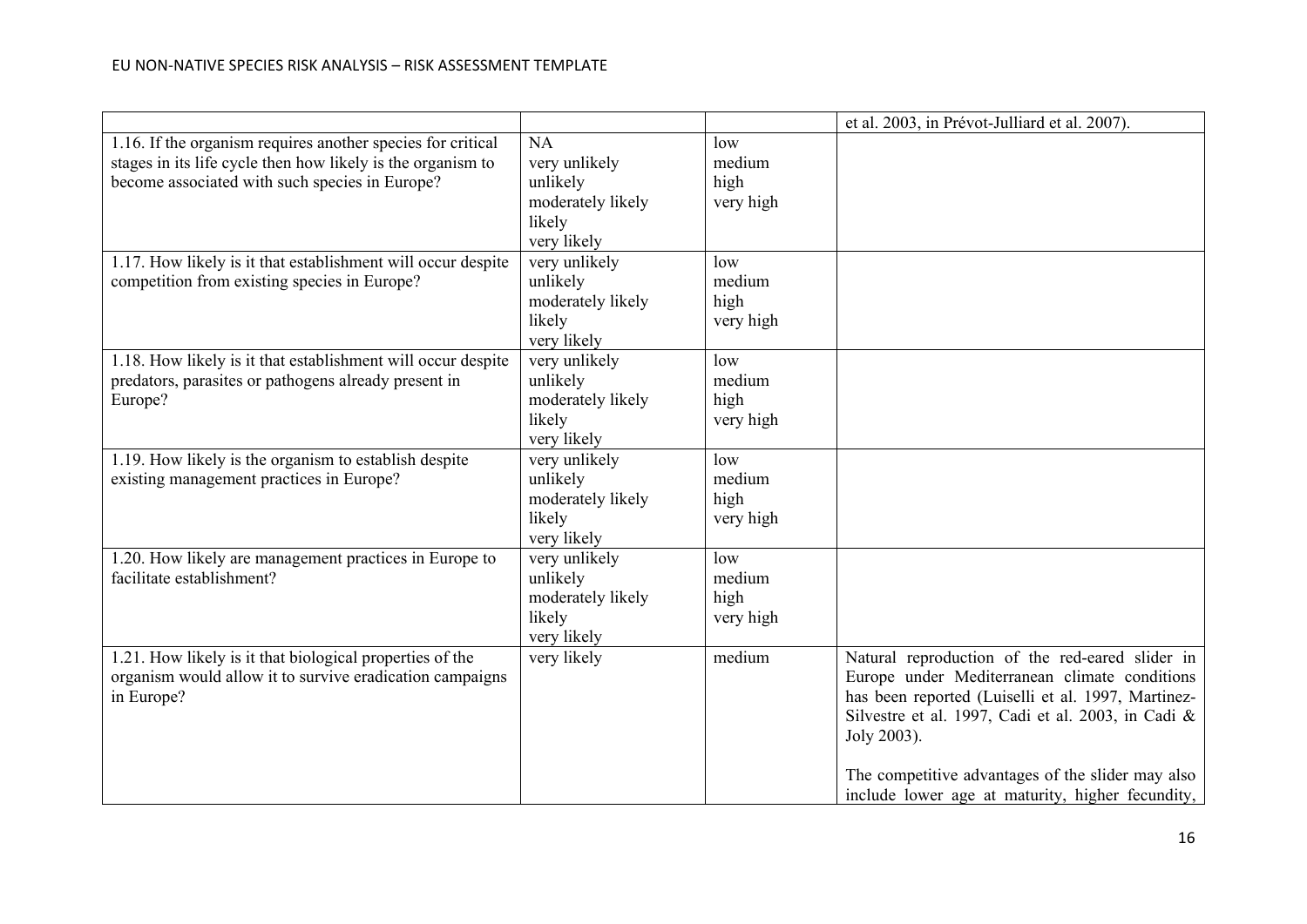|  | and larger adult body size (Arvy & Servan 1998,<br>in Cadi & Joly 2003). The minimum length of the<br>male red-eared slider at maturity is less than that<br>of the native European pond turtle (Emys<br>orbicularis orbicularis) and the age to maturity is<br>two to five years for <i>T. scripta elegans</i> versus six<br>to 16 years for E. orbicularis orbicularis (Cagle<br>1950, Servan & Arvy 1997, in Ramsay et al.<br>2007).                                                                                                                                                                                                                                                                                                                                                                                                                                          |
|--|----------------------------------------------------------------------------------------------------------------------------------------------------------------------------------------------------------------------------------------------------------------------------------------------------------------------------------------------------------------------------------------------------------------------------------------------------------------------------------------------------------------------------------------------------------------------------------------------------------------------------------------------------------------------------------------------------------------------------------------------------------------------------------------------------------------------------------------------------------------------------------|
|  | Turtles may compete for food, egg-laying sites, or<br>basking places (Bury & Wolfheim 1973, Bury et<br>al. 1979, Rovero et al. 1999, Lindeman 1999, in<br>Cadi & Joly 2003). Because their metabolism is<br>governed by body temperature, in regions where<br>temperatures fall below minimum<br>mean<br>requirements basking is a vital activity (Rollinat<br>1934, Cagle 1946, Lebboroni & Chelazzi 1991, in<br>Cadi & Joly 2004). In a study by Cadi and Joly<br>(2003), <i>Emys</i> were shown to shift their basking<br>activity toward places considered to be of lower<br>quality, while the dominant Trachemys occupied<br>the better basking sites. Basking increases body<br>temperature and thus activates metabolism<br>(Jackson 1971, Kepenis & McManus 1974, in<br>Cadi $\&$ Joly 2003) and increases the ingestion rate<br>(Parmenter 1980, in Cadi & Joly 2003). |
|  | Other studies have also shown red-eared sliders to<br>compete with indigenous species for food and<br>basking sites (Frank & McCoy 1995, Williams<br>1999, Salzberg 2000, in Somma & Fuller 2009).<br>The red-eared slider has also been considered<br>occasionally aggressive towards other individuals<br>(Cadi & Joly 2003).                                                                                                                                                                                                                                                                                                                                                                                                                                                                                                                                                  |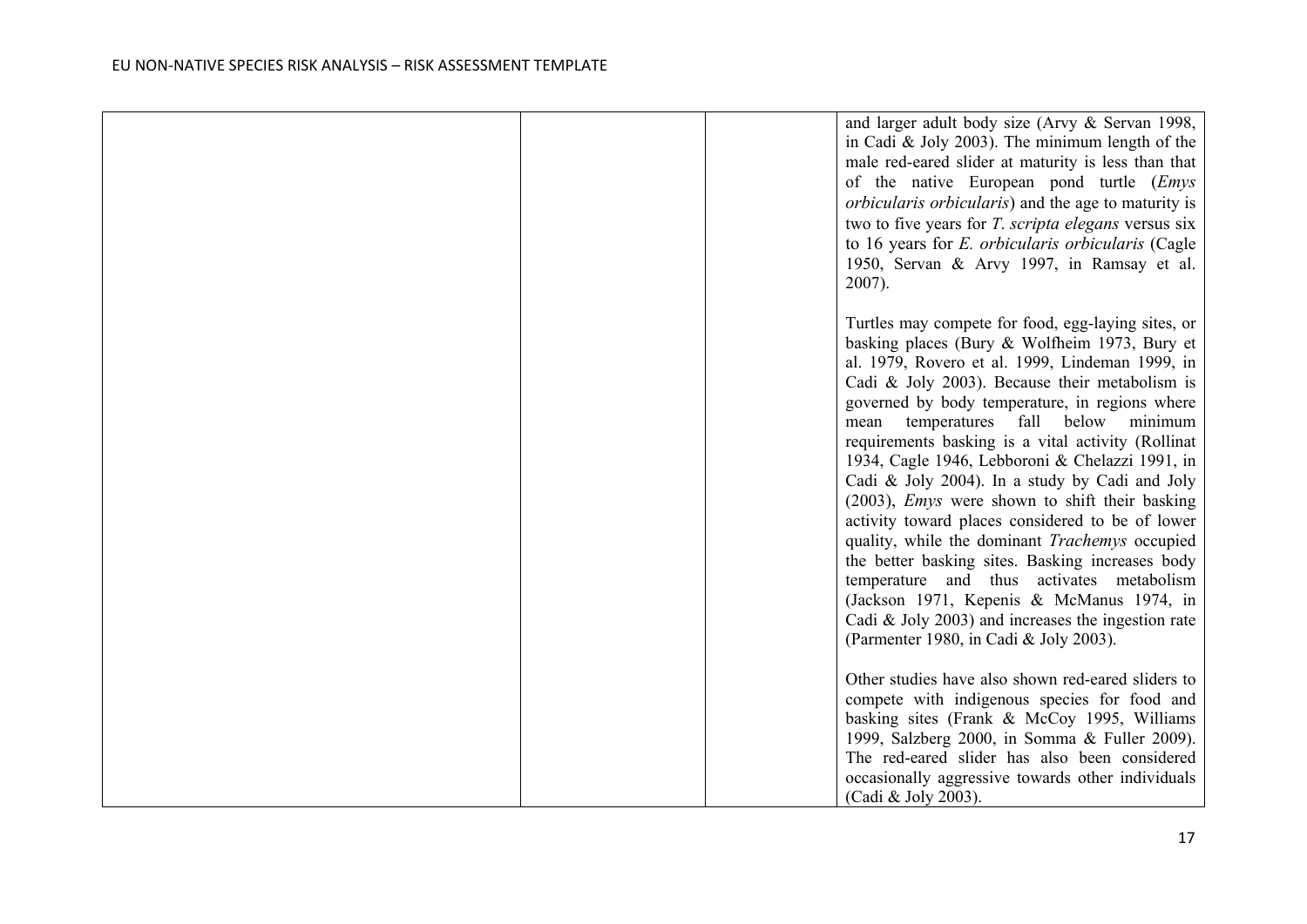|                                                            |                       |           | Pearson et al. (2015) indicates that Red-eared<br>slider turtles ( <i>Trachemys scripta elegans</i> ) have<br>been introduced to wetlands throughout the<br>world and have negatively impacted native<br>species, particularly other species of turtles. In<br>our controlled feeding experiments in<br>mesocosms juvenile red-eared slider turtles<br>negatively impacted the growth of juvenile<br>red-bellied turtles (Pseudemys rubriventris),<br>an IUCN near threatened species and a<br>Pennsylvania threatened species, through<br>exploitative competition for limited food. |
|------------------------------------------------------------|-----------------------|-----------|---------------------------------------------------------------------------------------------------------------------------------------------------------------------------------------------------------------------------------------------------------------------------------------------------------------------------------------------------------------------------------------------------------------------------------------------------------------------------------------------------------------------------------------------------------------------------------------|
| 1.22. How likely are the biological characteristics of the | very unlikely         | low       |                                                                                                                                                                                                                                                                                                                                                                                                                                                                                                                                                                                       |
| organism to facilitate its establishment?                  | unlikely              | medium    |                                                                                                                                                                                                                                                                                                                                                                                                                                                                                                                                                                                       |
|                                                            | moderately likely     | high      |                                                                                                                                                                                                                                                                                                                                                                                                                                                                                                                                                                                       |
|                                                            | likely                | very high |                                                                                                                                                                                                                                                                                                                                                                                                                                                                                                                                                                                       |
|                                                            | very likely           |           |                                                                                                                                                                                                                                                                                                                                                                                                                                                                                                                                                                                       |
| 1.23. How likely is the capacity to spread of the organism | very unlikely         | low       |                                                                                                                                                                                                                                                                                                                                                                                                                                                                                                                                                                                       |
| to facilitate its establishment?                           | unlikely              | medium    |                                                                                                                                                                                                                                                                                                                                                                                                                                                                                                                                                                                       |
|                                                            | moderately likely     | high      |                                                                                                                                                                                                                                                                                                                                                                                                                                                                                                                                                                                       |
|                                                            | likely<br>very likely | very high |                                                                                                                                                                                                                                                                                                                                                                                                                                                                                                                                                                                       |
| 1.24. How likely is the adaptability of the organism to    | very unlikely         | low       |                                                                                                                                                                                                                                                                                                                                                                                                                                                                                                                                                                                       |
| facilitate its establishment?                              | unlikely              | medium    |                                                                                                                                                                                                                                                                                                                                                                                                                                                                                                                                                                                       |
|                                                            | moderately likely     | high      |                                                                                                                                                                                                                                                                                                                                                                                                                                                                                                                                                                                       |
|                                                            | likely                | very high |                                                                                                                                                                                                                                                                                                                                                                                                                                                                                                                                                                                       |
|                                                            | very likely           |           |                                                                                                                                                                                                                                                                                                                                                                                                                                                                                                                                                                                       |
| 1.25. How likely is it that the organism could establish   | very unlikely         | low       |                                                                                                                                                                                                                                                                                                                                                                                                                                                                                                                                                                                       |
| despite low genetic diversity in the founder population?   | unlikely              | medium    |                                                                                                                                                                                                                                                                                                                                                                                                                                                                                                                                                                                       |
|                                                            | moderately likely     | high      |                                                                                                                                                                                                                                                                                                                                                                                                                                                                                                                                                                                       |
|                                                            | likely                | very high |                                                                                                                                                                                                                                                                                                                                                                                                                                                                                                                                                                                       |
|                                                            | very likely           |           |                                                                                                                                                                                                                                                                                                                                                                                                                                                                                                                                                                                       |
| 1.26. Based on the history of invasion by this organism    | very unlikely         | low       |                                                                                                                                                                                                                                                                                                                                                                                                                                                                                                                                                                                       |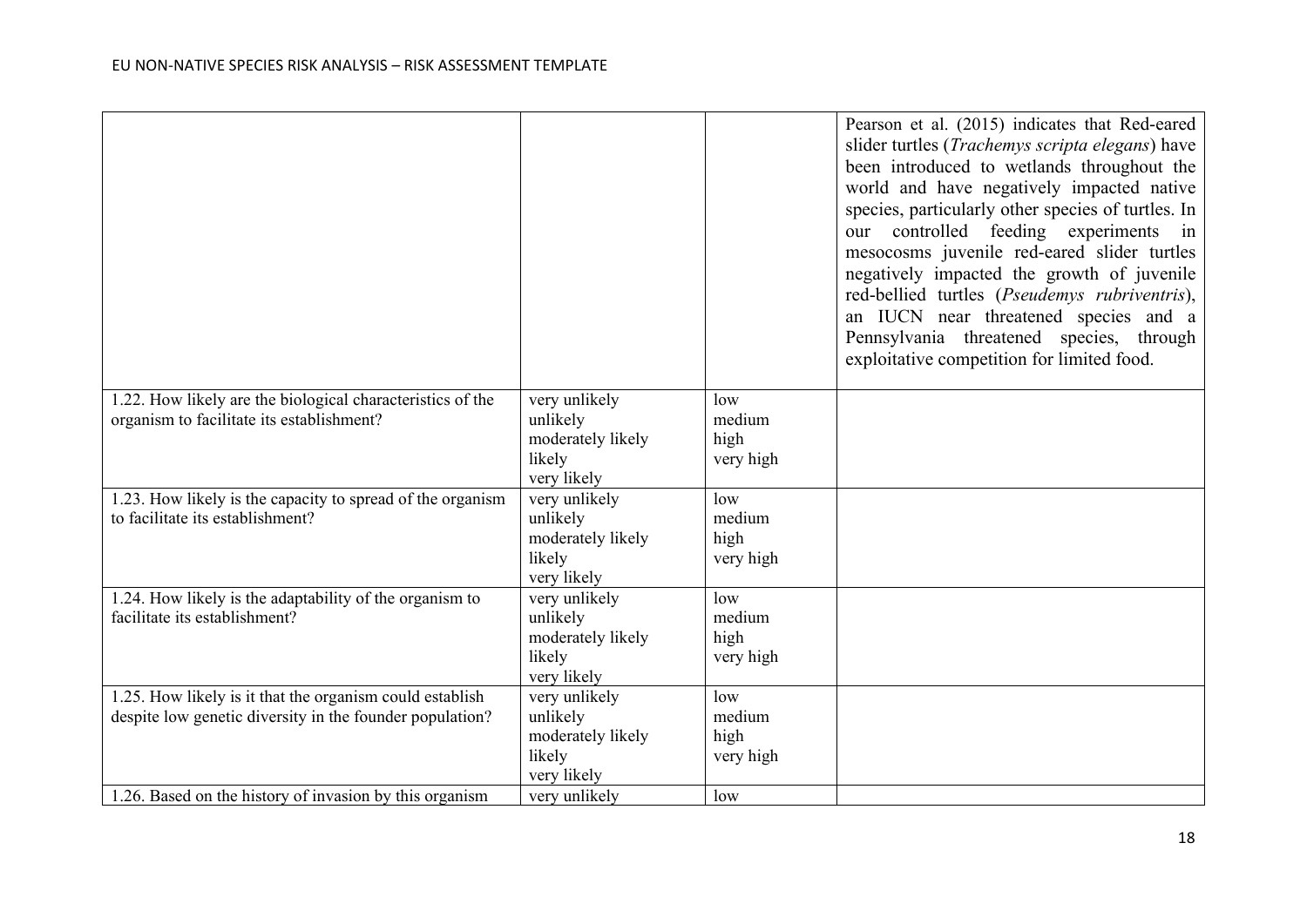| elsewhere in the world, how likely is to establish in        | unlikely          | medium    |  |
|--------------------------------------------------------------|-------------------|-----------|--|
| Europe? (If possible, specify the instances in the           | moderately likely | high      |  |
| comments box.)                                               | likely            | very high |  |
|                                                              | very likely       |           |  |
| 1.27. If the organism does not establish, then how likely is | very unlikely     | low       |  |
| it that transient populations will continue to occur?        | unlikely          | medium    |  |
|                                                              | moderately likely | high      |  |
| Subnote: Red-eared Terrapin, a species which cannot re-      | likely            | very high |  |
| produce in GB but is established because of continual        | very likely       |           |  |
| release, is an example of a transient species.               |                   |           |  |
|                                                              |                   |           |  |
| 1.28. Estimate the overall likelihood of establishment       | very unlikely     | low       |  |
| (mention any key issues in the comment box).                 | unlikely          | medium    |  |
|                                                              | moderately likely | high      |  |
|                                                              | likely            | very high |  |
|                                                              | very likely       |           |  |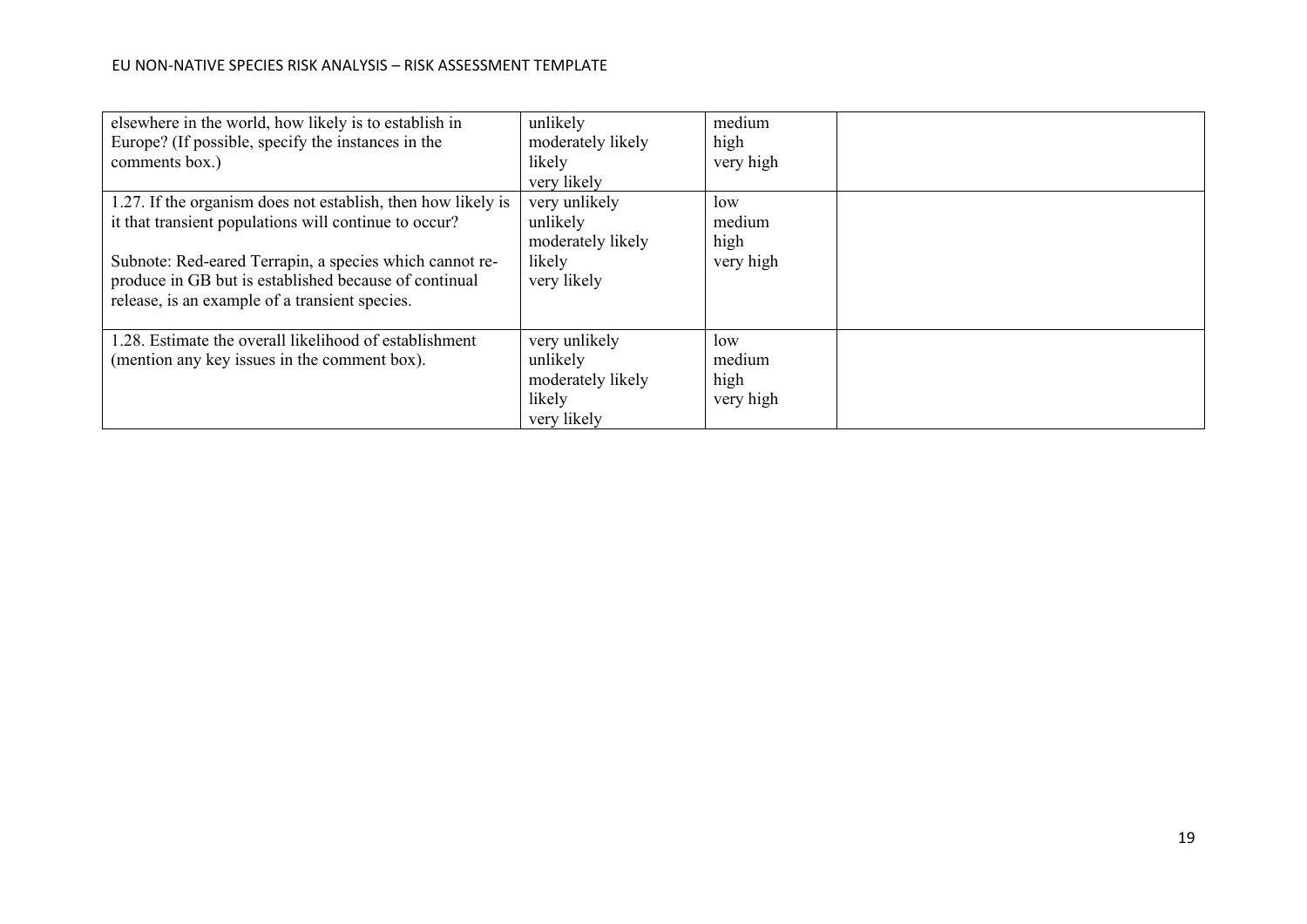# **PROBABILITY OF SPREAD**

Important notes:

• Spread is defined as the expansion of the geographical distribution of a pest within an area.

| <b>QUESTION</b>                                                                                                                                              | <b>RESPONSE</b> | <b>CONFIDENCE</b> | <b>COMMENT</b>                                                                                                                                                                                                                                                                                                                                                                                                                                                                                                                                                                                                                                                                                                                                                                                                                                                                                                                                                                                                                                                                                                                                                                                       |
|--------------------------------------------------------------------------------------------------------------------------------------------------------------|-----------------|-------------------|------------------------------------------------------------------------------------------------------------------------------------------------------------------------------------------------------------------------------------------------------------------------------------------------------------------------------------------------------------------------------------------------------------------------------------------------------------------------------------------------------------------------------------------------------------------------------------------------------------------------------------------------------------------------------------------------------------------------------------------------------------------------------------------------------------------------------------------------------------------------------------------------------------------------------------------------------------------------------------------------------------------------------------------------------------------------------------------------------------------------------------------------------------------------------------------------------|
|                                                                                                                                                              |                 |                   |                                                                                                                                                                                                                                                                                                                                                                                                                                                                                                                                                                                                                                                                                                                                                                                                                                                                                                                                                                                                                                                                                                                                                                                                      |
| 2.1. How important is the expected spread of this<br>organism in Europe by natural means? (Please list and<br>comment on the mechanisms for natural spread.) | major           | medium            | Natural dispersal (local): Red-eared sliders may<br>disperse up to 2 km to lay eggs (Gibbons <i>et al.</i> 1983,<br>in O'Keeffe 2009).                                                                                                                                                                                                                                                                                                                                                                                                                                                                                                                                                                                                                                                                                                                                                                                                                                                                                                                                                                                                                                                               |
|                                                                                                                                                              |                 |                   | Reproduction:<br>Sexual maturity is reached in the third to fourth year<br>(Obst 1983, Pupins Unpub. Data, in Pupins 2007). T.<br>scripta exhibits complex courtship behaviour in the<br>water. The female usually excavates a nest on the<br>shore of a freshwater body or on beaches in places<br>such as Costa Rica (Bringsøe 2006; Scalera 2006).<br>Females may move as far as 1.6 kilometers to find a<br>suitable nest site; the jug-shaped nest is generally up<br>to 12 centimeters deep (Bringsøe 2006). Depending<br>on body size and other factors up to six clutches a<br>year containing up to 30 eggs may be laid; mean<br>values of natural populations is around 6 to 11 eggs<br>per clutch (Bringsøe 2006; Scalera 2006). Mean<br>annual fecundity for $T$ s. elegans in Illinois and<br>Louisiana is close to the 30 eggs per year (estimated<br>by Cagle 1950 and Thomhill 1982, in Tucker 2001).<br>Mean annual fecundity estimates for the T. scripta<br>scripta from South Carolina seem exceedingly low in<br>comparison (Tucker 2001). Incubation takes 59 to 112<br>days (Scalera 2006). Hatching times are weather<br>dependent: temperatures between 22°C to 30°C for 55 |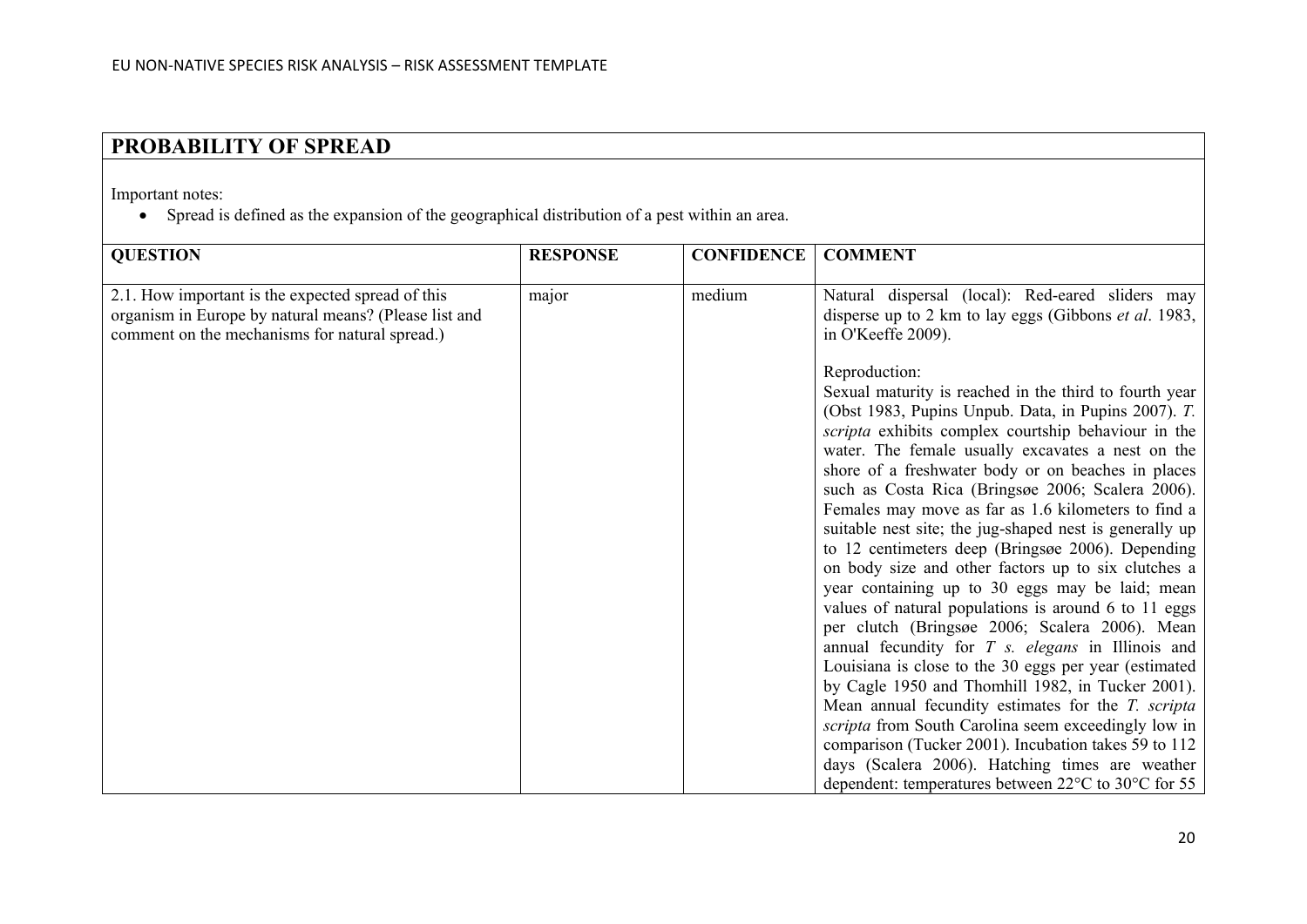|  | to 80 days are preferred (Pendlebury 2006, in Pupins<br>2007). Hatching of eggs requires 50 to 60 days at 26<br>°C. Longevity is approximately 20 years in the wild<br>and 40 years in captivity.                                                                                                                                                                                                                                                                                                                                                                                                                                                                                                                                                                                                                                                                                                                                                                                                                                                                                                                                                         |
|--|-----------------------------------------------------------------------------------------------------------------------------------------------------------------------------------------------------------------------------------------------------------------------------------------------------------------------------------------------------------------------------------------------------------------------------------------------------------------------------------------------------------------------------------------------------------------------------------------------------------------------------------------------------------------------------------------------------------------------------------------------------------------------------------------------------------------------------------------------------------------------------------------------------------------------------------------------------------------------------------------------------------------------------------------------------------------------------------------------------------------------------------------------------------|
|  | In its introduced range in Europe egg deposition has<br>been observed in Spain (de Roa and Roig, 1997;<br>Martinez-Silvestre, 1997; Bertolero and Canicio,<br>2000; Capalleras and Carretero, 2000, in Cadi et al.<br>2004), and near Paris, France (Moran Pers. Comm., in<br>Cadi et al. 2004). However, sex determination of the<br>Trachemys embryos is temperature-dependent, with<br>cooler incubation temperatures producing only males,<br>and warmer incubation temperatures only females<br>(Ewert et al. 199, in Cadi et al. 2004). Therefore,<br>incubation temperature could be a limiting factor for<br>the invasion of this species in parts of Europe, if<br>hatchlings of only one sex are produced in the wild<br>(Cadi et al. 2004). A strong bias towards female red-<br>eared sliders has been detected in capture sampling in<br>France. This may reflect a potential strong female bias<br>of imported juveniles; the incubation at high<br>temperature leads to rapid hatching, but produces<br>females in this species with temperature dependent<br>sex determination (Godfrey et al. 2003, in Prévot-<br>Julliard et al. 2007). |
|  | Although chelonians might never be considered<br>explosive breeders, the number of T. s. elegans<br>individuals could surpass that of native aquatic<br>chelonians in southern Spain, where T. s. elegans<br>reach maturity earlier, are more fecund and their eggs<br>are more fertile (Perez-Santiagosa et al, 2008).<br>Habitat:                                                                                                                                                                                                                                                                                                                                                                                                                                                                                                                                                                                                                                                                                                                                                                                                                       |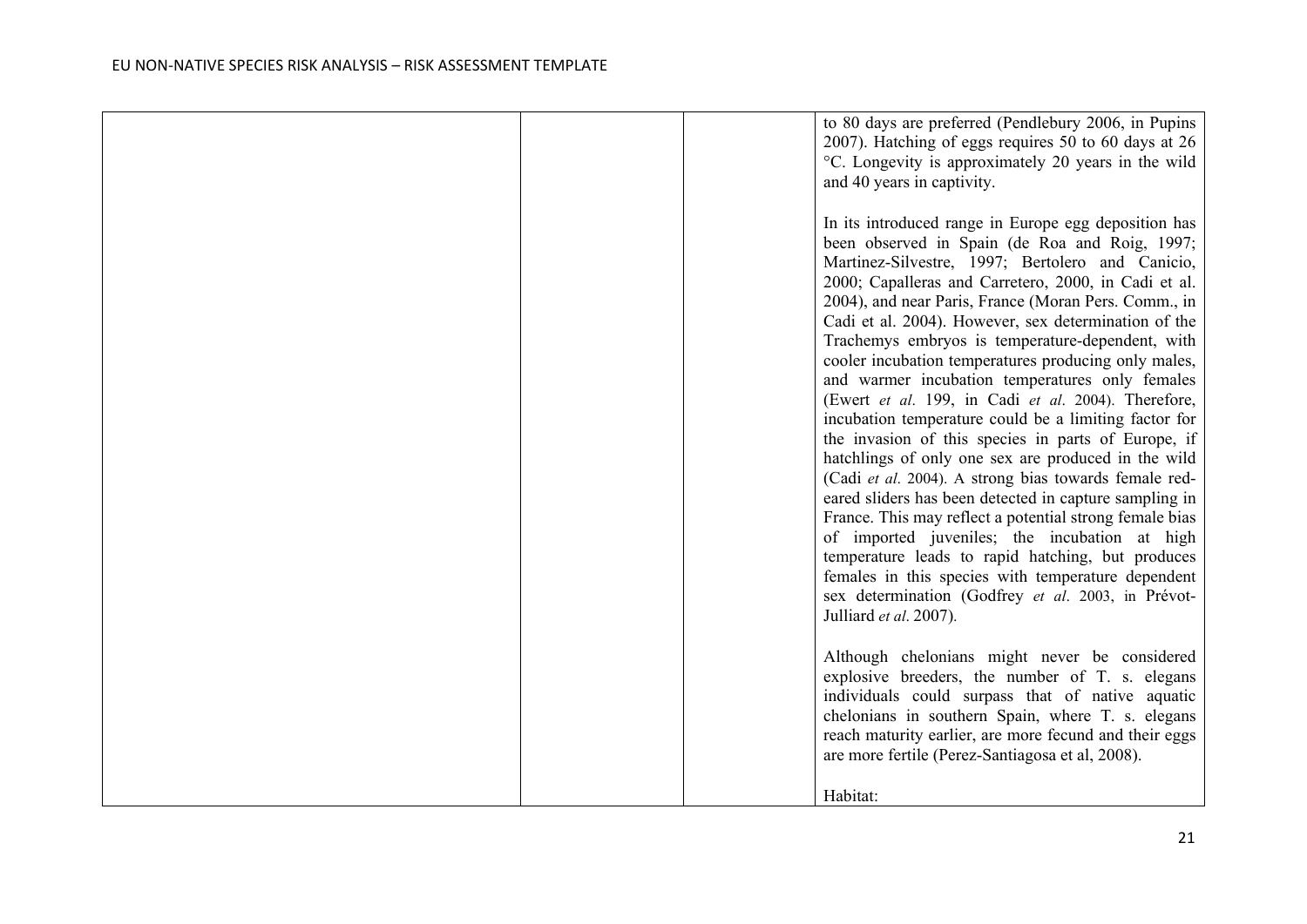|  | Within its natural range Trachemys scripta lives in a    |
|--|----------------------------------------------------------|
|  | wide variety of freshwater habitats including rivers,    |
|  | ditches, swamps, lakes and ponds (Bringsøe 2006). T.     |
|  | scripta prefers large quiet water bodies with soft       |
|  | bottoms, an abundance of aquatic plants and suitable     |
|  |                                                          |
|  | basking sites (Carr 1952, Ernst et al. 1994, Bringsøe    |
|  | 2001b, in Bringsøe 2006). Although they prefer quiet     |
|  | waters, red-eared sliders are highly adaptable and can   |
|  | tolerate anything from brackish waters, to manmade       |
|  | canals, and city park ponds (Ernst et al. 1994, Cox et   |
|  | al. 1998, Salzberg 2000, in Somma & Fuller 2009).        |
|  | Small turtles usually limit their activity to areas of   |
|  | heavy floating vegetation. It is thought that the        |
|  | terrapins do not feed or grow beyond temperature         |
|  | range of 10°C to 37°C (Ramsay et al. 2007).              |
|  | Trachemys scripta is omnivorous and consumes a           |
|  | wide variety of plant and animal matter.(Thomas          |
|  |                                                          |
|  | 2006, Ernst and Lovich 2009)                             |
|  |                                                          |
|  | In Europe, T. scripta elegans are generally released in  |
|  | freshwater areas which are frequented by humans          |
|  | such as public ponds which are considered of low         |
|  | biological value (e.g. Kordges 1990, Thiesmeier &        |
|  | Kordges 1990 1991, in Bringsøe 2006). Natural            |
|  | habitats close to urban areas are also used for releases |
|  | (Bringsøe 2006). Natural reproduction of the red-        |
|  | eared slider in Europe under Mediterranean climate       |
|  | conditions has been reported (Luiselli et al. 1997,      |
|  |                                                          |
|  | Martinez-Silvestre et al. 1997, Cadi et al. 2003, in     |
|  | Cadi & Joly 2003). The occurrence of the red-eared       |
|  | slider in a tropical urban polluted river in Brazil      |
|  | supports evidence of its capacity to use anthropogenic   |
|  | environments. Polluted rivers can offer a high amount    |
|  | of organic residues and food items, which can            |
|  | represent an advantage for such a generalist             |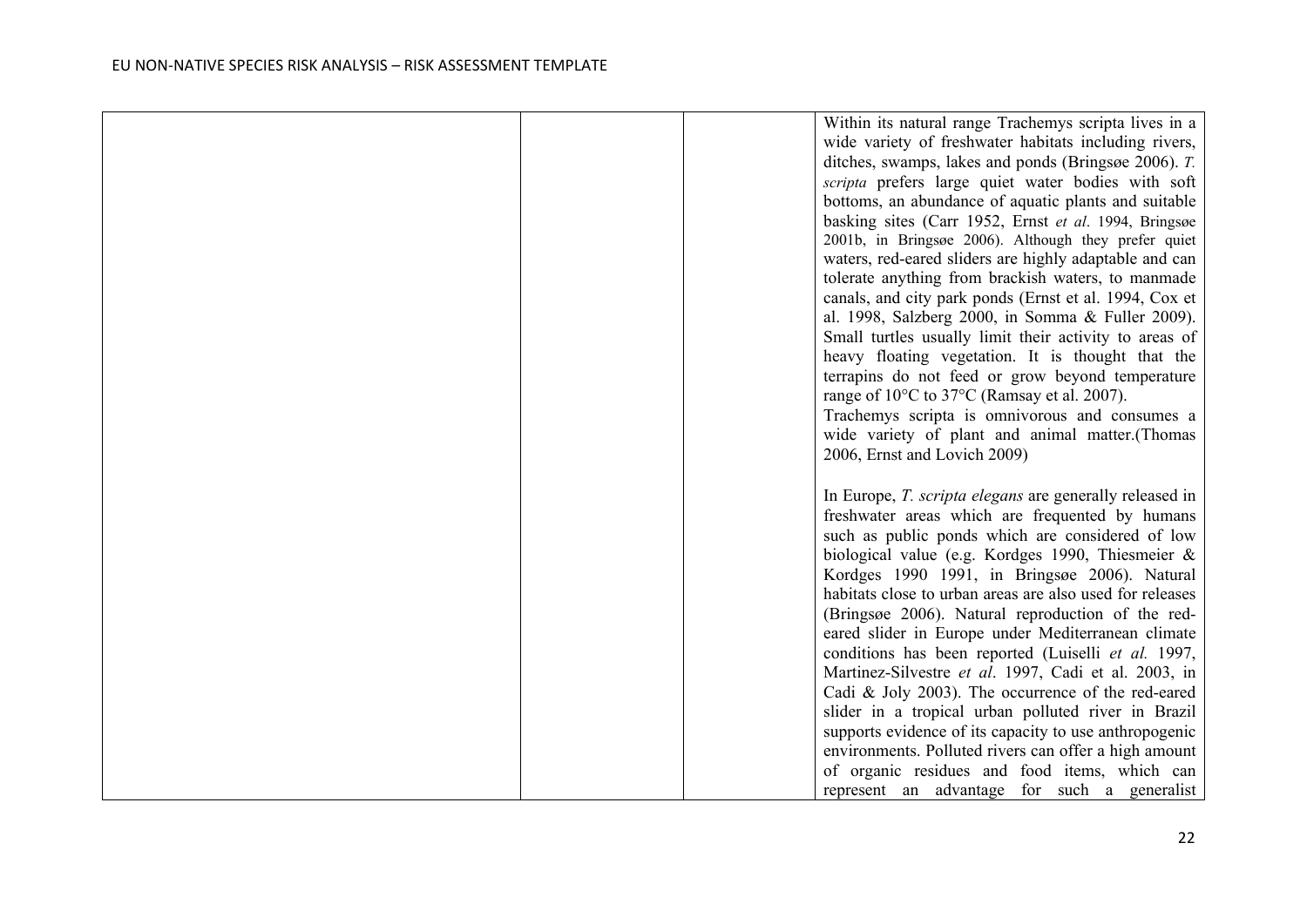|                                                                                                                                                                        |                    |        | freshwater turtle species (Moll 1980, Lindeman 1996,<br>Souza & Abe 2000, in Ferronato et al. 2009).                                                                                                                                                                                                                                                                                                                                                                                                                                                                                                                                                                                                                                                                                                                                                                                                                                                                                                            |
|------------------------------------------------------------------------------------------------------------------------------------------------------------------------|--------------------|--------|-----------------------------------------------------------------------------------------------------------------------------------------------------------------------------------------------------------------------------------------------------------------------------------------------------------------------------------------------------------------------------------------------------------------------------------------------------------------------------------------------------------------------------------------------------------------------------------------------------------------------------------------------------------------------------------------------------------------------------------------------------------------------------------------------------------------------------------------------------------------------------------------------------------------------------------------------------------------------------------------------------------------|
| 2.2. How important is the expected spread of this<br>organism in Europe by human assistance? (Please list and<br>comment on the mechanisms for human-assisted spread.) | major              | medium | Intentional release: As red-eared sliders reach<br>adulthood, many are released by their owners into<br>natural ecosystems (Cadi et al. 2004).<br>In Europe, T. scripta elegans are generally released in<br>freshwater areas which are frequented by humans<br>such as public ponds which are considered of low<br>biological value (e.g. Kordges 1990, Thiesmeier &<br>Kordges 1990 1991, in Bringsøe 2006). Natural<br>habitats close to urban areas are also used for releases<br>(Bringsøe 2006).                                                                                                                                                                                                                                                                                                                                                                                                                                                                                                          |
| 2.3. Within Europe, how difficult would it be to contain<br>the organism?                                                                                              | with some diffcult | medium | Preventative measures:<br>With<br>effect from<br>22<br>December 1997 the EU banned the import of the<br>subspecies T. scripta elegans via the Protection of<br>Species of Wild Fauna and Flora by Regulating Trade<br>(Bringsøe 1998, 2001b, Bringsøe 2006). While it is<br>no longer allowed to import the red-eared slider<br>within the EU it is still legal to keep and distribute<br>them within many EU countries. After this legislation<br>was passed the red-eared slider was semi-replaced in<br>the market by other North American turtles which<br>fetch higher prices and are imported in lower<br>quantities (Adrados et al. 2002, in Bringsøe 2006).<br>This may change if American turtle farmers manage<br>to improve breeding success of these species in turtle<br>farms. Unfortunately some of the species replacing<br>the red-eared slider in the market are substantially<br>better adapted to cold climates (such as Nova Scotia<br>and Siberia, respectively) and probably represent a |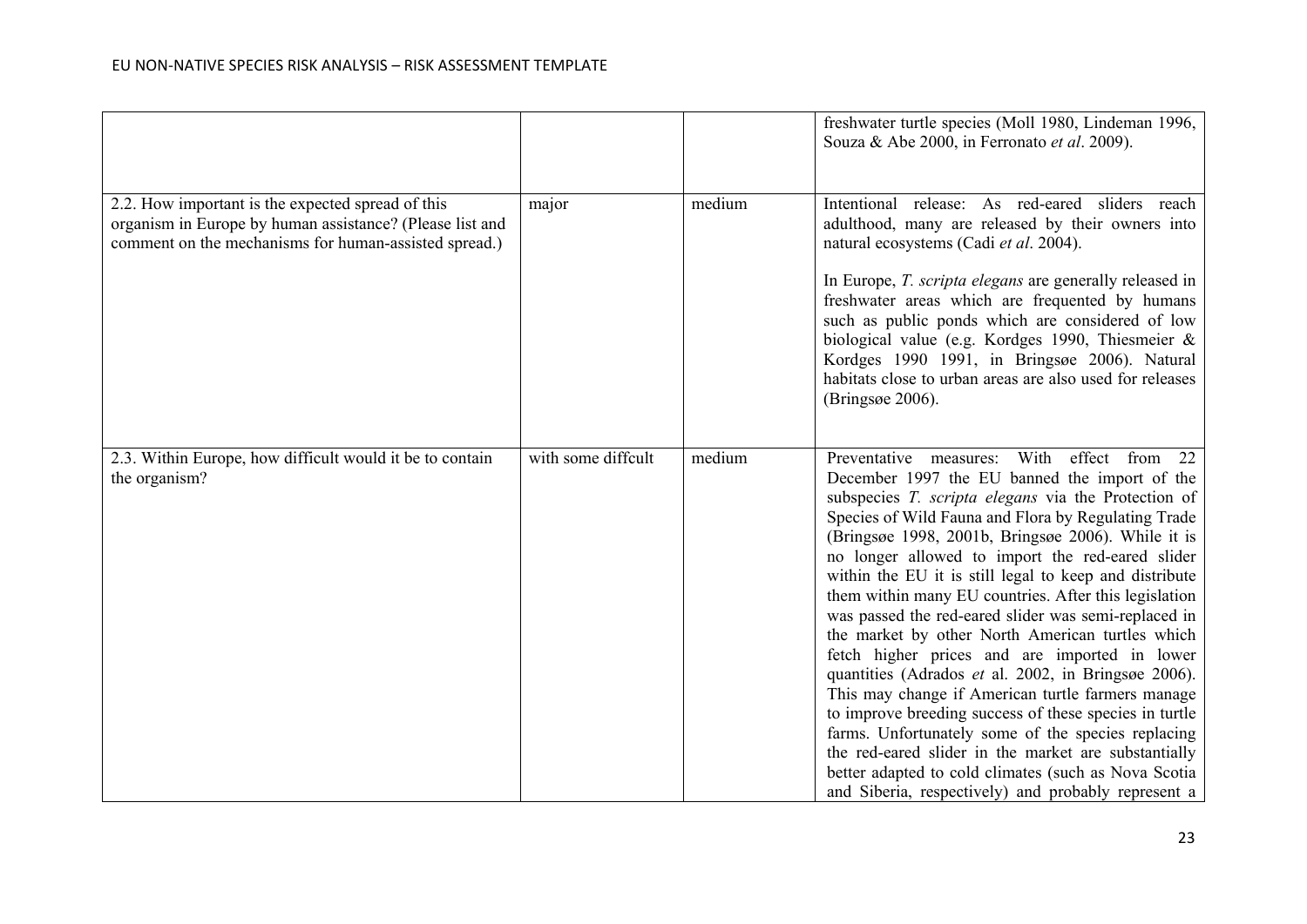|  | higher ecological risk; they are cryptic species and<br>are significantly more carnivorous than the red-eared<br>slider (P.P. van Dijk Pers. Comm. 2006).                                                                                                                                                                                                                                           |
|--|-----------------------------------------------------------------------------------------------------------------------------------------------------------------------------------------------------------------------------------------------------------------------------------------------------------------------------------------------------------------------------------------------------|
|  | Physical: Sliders can be captured by hand or through<br>various trapping devices. Floating boards used by<br>sliders as basking sites seem very effective when<br>equipped with baited cages on top (Scalera 2006).<br>Sniffer dogs can be used to detect and remove both<br>turtles and their eggs; eggs can also be found and<br>removed by following females at nesting areas<br>(Scalera 2006). |
|  | Many eradication campaigns are being held in several<br>places and various methods of elimination and trap<br>models have been tried. Valdeon et al (2010) present<br>the Aranzadi Turtle Trap (ATT), which has been<br>tested with great effectiveness in a fluvial backwater<br>stretch of the Arga River in Pamplona (Spain).                                                                    |
|  | In Spain and Portugal 23.000 exotic invasive<br>specimens of tortoises have been caught in the wild<br>LIFE+Trachemys<br>during<br>the<br>(LIFE09)<br>NAT/ES/000529) project implementation. Its wide<br>spreading has been stopped in some wetlands, while<br>the native tortoise populations have also been<br>recovered. Natural spreading is also now one of the<br>main spreading ways.        |
|  | An exotic invasive turtle eradication handbook has<br>been produced as a final result of the LIFE<br>TRACHEMYS (LIFE09 NAT/ES/000529) project.<br>The control strategy and methods of capture and<br>eradication of exotic species are shown in it. The most<br>effective control method was fishing pots. Different                                                                                |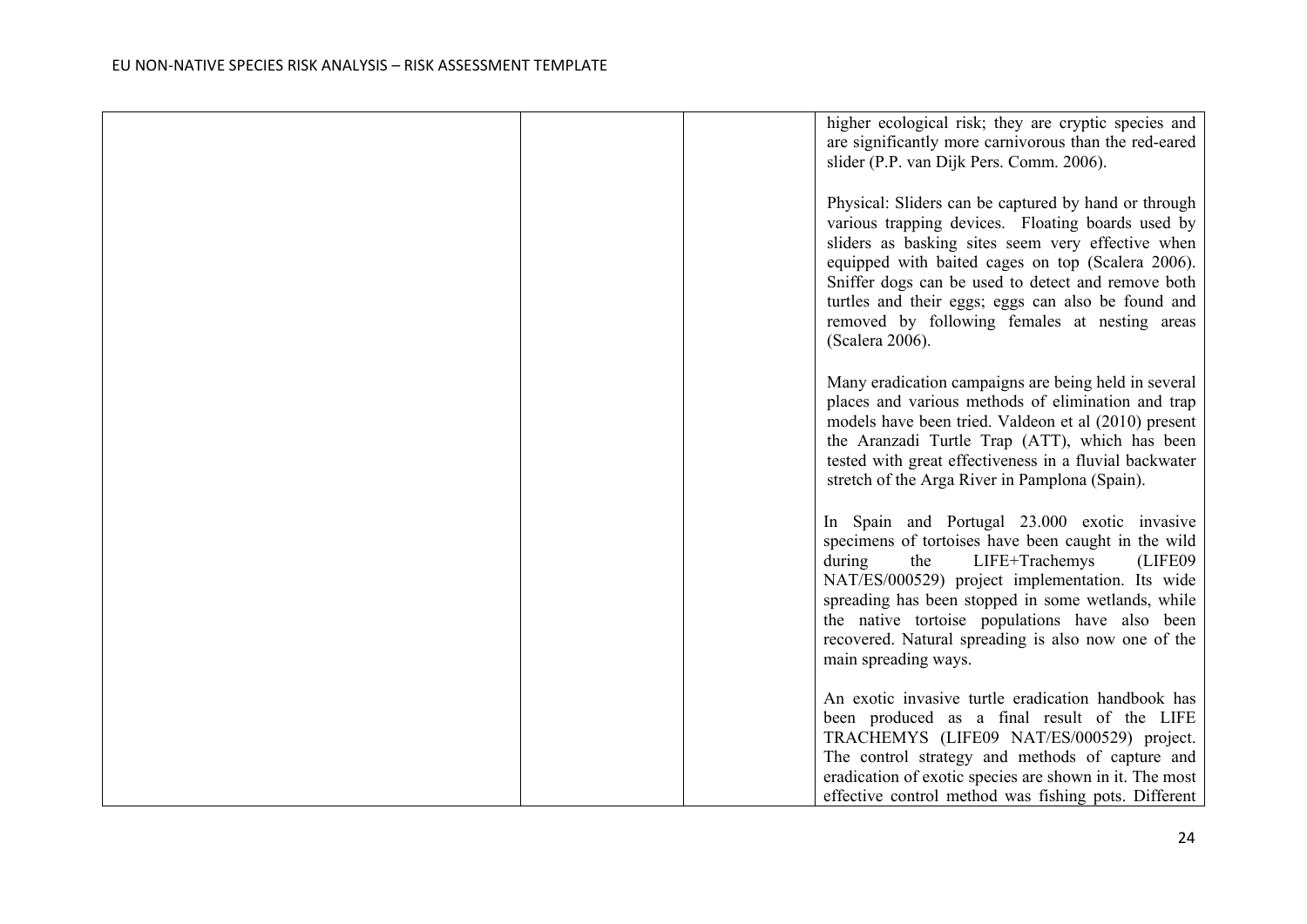|                                                                                                                                                                                                     |                                                                                                                                                                                                                                                                                                           |        | nest location techniques have been tested: dog<br>training, ground penetration radar, and gravid female<br>radio tracking; as well as they can be applied<br>depending on circumstances. The diverse tested<br>trapping methods (floating traps, baited traps, etc.)<br>allow improving the effectiveness of catches.<br>Control of Trachemys scripta will allow carrying out<br>reintroduction programs of <i>Emys orbicularis</i> .                                                                                                            |
|-----------------------------------------------------------------------------------------------------------------------------------------------------------------------------------------------------|-----------------------------------------------------------------------------------------------------------------------------------------------------------------------------------------------------------------------------------------------------------------------------------------------------------|--------|--------------------------------------------------------------------------------------------------------------------------------------------------------------------------------------------------------------------------------------------------------------------------------------------------------------------------------------------------------------------------------------------------------------------------------------------------------------------------------------------------------------------------------------------------|
| 2.4. Based on the answers to questions on the potential for<br>establishment and spread in Europe, define the area<br>endangered by the organism.                                                   | France, Germany,<br>Latvia, Poland,<br>Spain, Greece, Italy,<br>The Netherlands,<br>Portugal, Slovenia,<br>Austria, Belgium,<br>Denmark, Ireland,<br>United Kingdom,<br>Finland, Czech<br>Republic, Estonia,<br>Lithuania, Romania,<br>Slovakia, Bulgaria,<br>Sweden;<br>Luxembourg, Malta<br>and Cyprus. | medium | Natural reproduction of the red-eared slider in Europe<br>under Mediterranean climate conditions has been<br>reported (Luiselli et al. 1997, Martinez-Silvestre et al.<br>1997, Cadi et al. 2003, in Cadi & Joly 2003).<br>However, a tendency for expansion of invasion range<br>to the northern and eastern parts of Europe is also<br>obvious: in recent publications one can find evidence<br>of funding populations of T.s. elegans in Germany<br>(Pieh and Laufer, 2006) in Poland (Najbar, 2001) and<br>the Baltic Region (Pupins, 2007). |
| 2.5. What proportion (%) of the area/habitat suitable for<br>establishment (i.e. those parts of Europe were the species<br>could establish), if any, has already been colonised by the<br>organism? | $10 - 33$                                                                                                                                                                                                                                                                                                 | medium | Mediterranean<br>biogeographical region.<br>Natural<br>reproduction of the red-eared slider in Europe under<br>Mediterranean climate conditions has been reported<br>(Luiselli et al. 1997, Martinez-Silvestre et al. 1997,<br>Cadi et al. 2003, in Cadi & Joly 2003).<br>Following the countries in which has been recorded<br>and their biogeographical regions, it could be the<br>following: Alpine, Mediterranean, Atlantic, Boreal,<br>Continental and Macaronesian.                                                                       |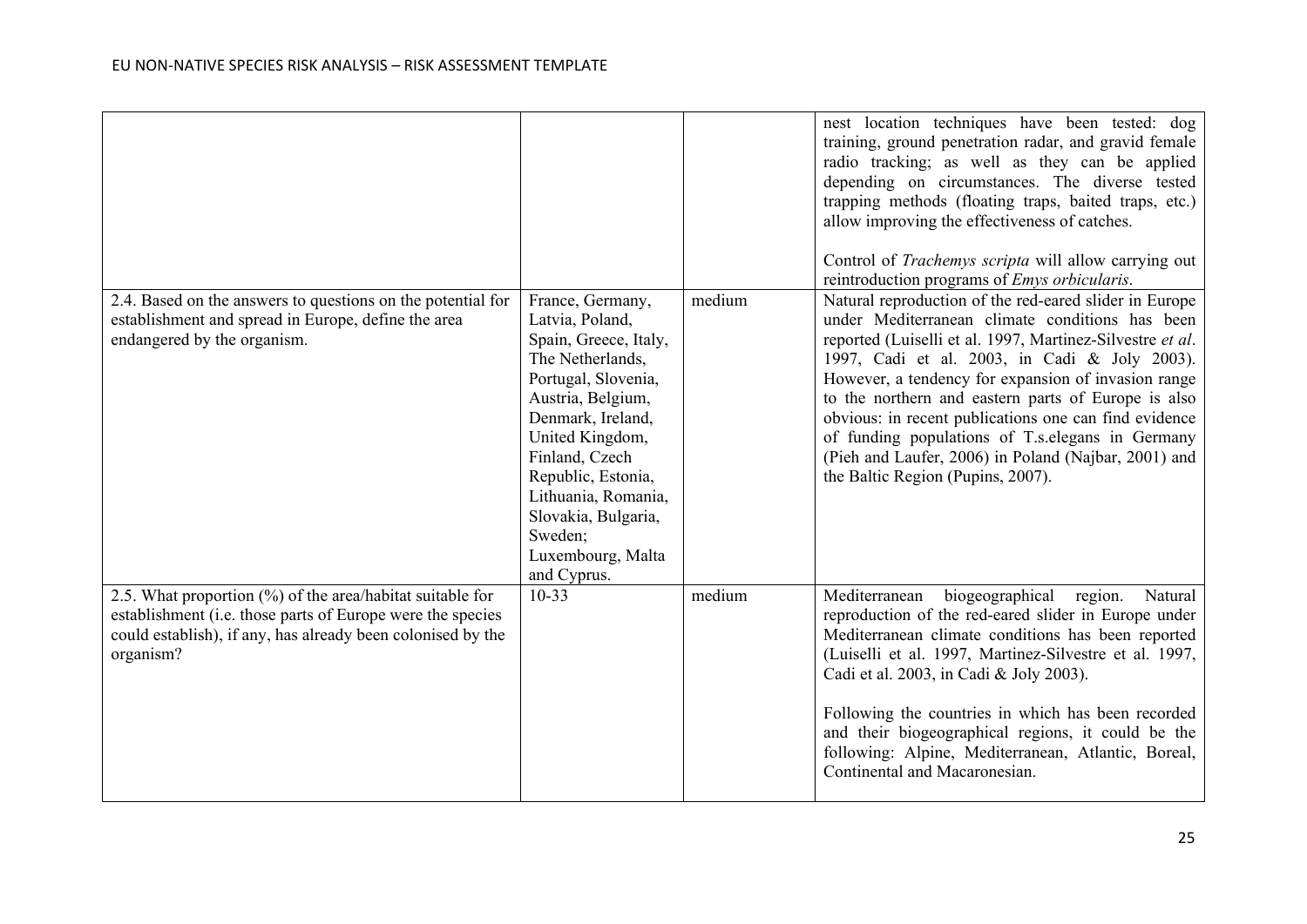|                                                                                                                                                                                                    |           |        | Mediterranean,<br>Alpine,<br>Mediterranean,<br>LIST:<br>Atlantic, Boreal, Continental and Macaronesian (some<br>parts of these regions)                                                                                                                                                                                                                                                                                                                                                                                                                        |
|----------------------------------------------------------------------------------------------------------------------------------------------------------------------------------------------------|-----------|--------|----------------------------------------------------------------------------------------------------------------------------------------------------------------------------------------------------------------------------------------------------------------------------------------------------------------------------------------------------------------------------------------------------------------------------------------------------------------------------------------------------------------------------------------------------------------|
| 2.6. What proportion (%) of the area/habitat suitable for<br>establishment, if any, do you expect to have been invaded<br>by the organism five years from now (including any<br>current presence)? | $10 - 33$ | medium | Mediterranean biogeographical region, since Natural<br>reproduction of the red-eared slider in Europe under<br>Mediterranean climate conditions has been reported<br>(Luiselli et al. 1997, Martinez-Silvestre et al. 1997,<br>Cadi et al. 2003, in Cadi & Joly 2003).<br>In Europe it is becoming increasingly abundant,<br>especially in Portugal, Spain and France. (Van Dijk,<br>P.P., Harding, J. & Hammerson, G.A. 2013.<br>Trachemys scripta. The IUCN Red List of Threatened<br>Species. Version 2014.3. <www.iucnredlist.org>).</www.iucnredlist.org> |
|                                                                                                                                                                                                    |           |        | The Global Invasive Species Database (2009) lists it<br>as a pest in France, Germany, Latvia, Poland and<br>Spain.                                                                                                                                                                                                                                                                                                                                                                                                                                             |
|                                                                                                                                                                                                    |           |        | In Spain, it is considered one of the most harmful<br>invasive species (GEIB 2006).                                                                                                                                                                                                                                                                                                                                                                                                                                                                            |
| 2.7. What other timeframe (in years) would be appropriate<br>to estimate any significant further spread of the organism<br>in Europe? (Please comment on why this timeframe is<br>chosen.)         | 40        | medium | It would be necessary to estimate evolution of this<br>species long-term, taking into account biological<br>characteristics, habitat and climate change evolution.                                                                                                                                                                                                                                                                                                                                                                                             |
| 2.8. In this time frame what proportion $(\%)$ of the<br>endangered area/habitat (including any currently occupied<br>areas/habitats) is likely to have been invaded by this<br>organism?          | $10 - 33$ | medium | Mediterranean biogeographical region since natural<br>reproduction of the red-eared slider in Europe under<br>Mediterranean climate conditions has been reported<br>(Luiselli et al. 1997, Martinez-Silvestre et al. 1997,<br>Cadi et al. 2003, in Cadi & Joly 2003).                                                                                                                                                                                                                                                                                          |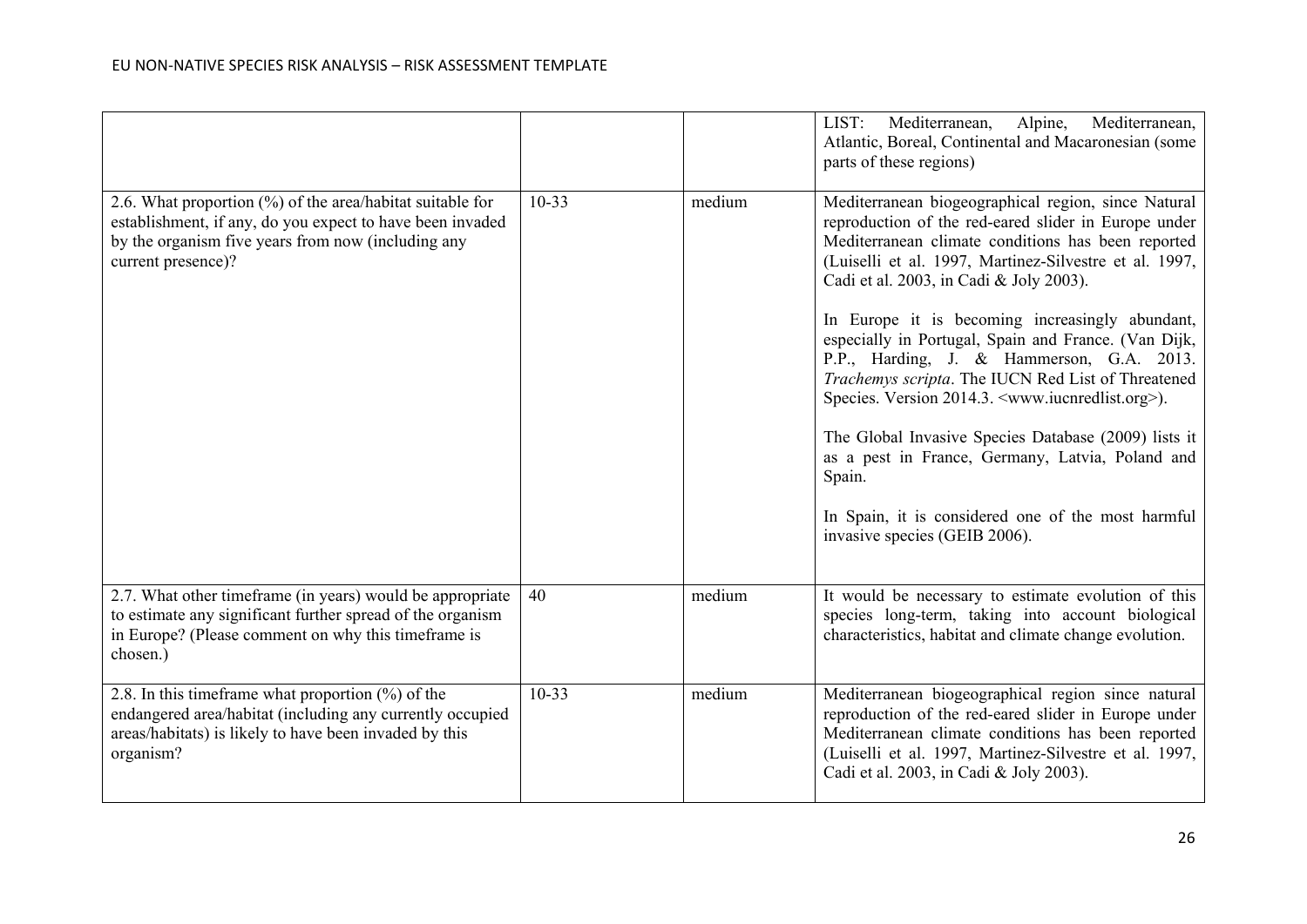|                                                                                                                                             |            |        | Besides, take into account countries in which has been<br>recorded and their biogeographical regions, it could<br>be the following: Alpine, Mediterranean, Atlantic,<br>Boreal, Continental and Macaronesian.<br>It is basic the importance of climate change evolution<br>in this timeframe.                                                                                                                                                                                                                                                                                                                                                                                                                                                                                                                                                                                                                                                                                                                                                                                                                                                                                                                                                                                                                                                                                            |
|---------------------------------------------------------------------------------------------------------------------------------------------|------------|--------|------------------------------------------------------------------------------------------------------------------------------------------------------------------------------------------------------------------------------------------------------------------------------------------------------------------------------------------------------------------------------------------------------------------------------------------------------------------------------------------------------------------------------------------------------------------------------------------------------------------------------------------------------------------------------------------------------------------------------------------------------------------------------------------------------------------------------------------------------------------------------------------------------------------------------------------------------------------------------------------------------------------------------------------------------------------------------------------------------------------------------------------------------------------------------------------------------------------------------------------------------------------------------------------------------------------------------------------------------------------------------------------|
| 2.9. Estimate the overall potential for future spread for<br>this organism in Europe (using the comment box to<br>indicate any key issues). | moderately | medium | Taking to account the following factors:<br>Preventative measures: With effect from<br>22<br>December 1997 the EU banned the import of the<br>subspecies T. scripta elegans via the Protection of<br>Species of Wild Fauna and Flora by Regulating Trade<br>(Bringsøe 1998, 2001b, Bringsøe 2006). While it is<br>no longer allowed to import the red-eared slider<br>within the EU it is still legal to keep and distribute<br>them within many EU countries. After this legislation<br>was passed the red-eared slider was semi-replaced in<br>the market by other North American turtles which<br>fetch higher prices and are imported in lower<br>quantities (Adrados et al. 2002, in Bringsøe 2006).<br>This may change if American turtle farmers manage<br>to improve breeding success of these species in turtle<br>farms. Unfortunately some of the species replacing<br>the red-eared slider in the market are substantially<br>better adapted to cold climates (such as Nova Scotia<br>and Siberia, respectively) and probably represent a<br>higher ecological risk; they are cryptic species and<br>are significantly more carnivorous than the red-eared<br>slider (P.P. van Dijk Pers. Comm. 2006).<br>Physical measures: Sliders can be captured by hand<br>or through various trapping devices. Floating boards<br>used by sliders as basking sites seem very effective |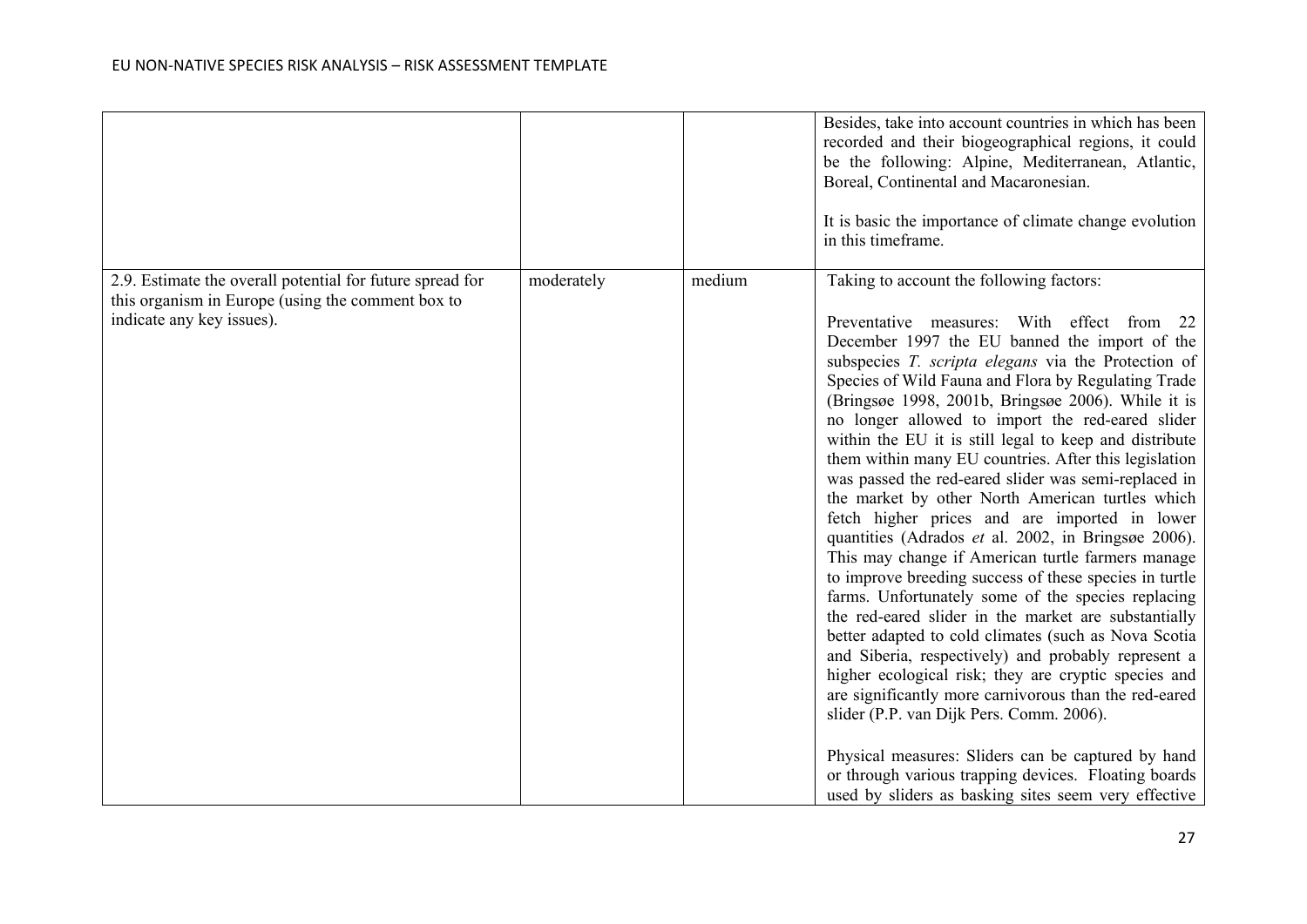|  | when equipped with baited cages on top (Scalera<br>2006). Sniffer dogs can be used to detect and remove<br>both turtles and their eggs; eggs can also be found<br>and removed by following females at nesting areas<br>(Scalera 2006).                                                                    |
|--|-----------------------------------------------------------------------------------------------------------------------------------------------------------------------------------------------------------------------------------------------------------------------------------------------------------|
|  | Natural reproduction conditions: Mediterranean<br>biogeographical region since natural reproduction of<br>the red-eared slider in Europe under Mediterranean<br>climate conditions has been reported (Luiselli et al.<br>1997, Martinez-Silvestre et al. 1997, Cadi et al. 2003,<br>in Cadi & Joly 2003). |
|  | Countries in which has been recorded and their<br>biogeographical regions, it could be the following:<br>Alpine, Mediterranean, Atlantic, Boreal, Continental<br>and Macaronesian.                                                                                                                        |
|  | Climate change: It is basic the importance of climate<br>change evolution in this timeframe.                                                                                                                                                                                                              |
|  | Natural dispersal conditions:                                                                                                                                                                                                                                                                             |
|  | Reproduction:                                                                                                                                                                                                                                                                                             |
|  | Sexual maturity is reached in the third to fourth year                                                                                                                                                                                                                                                    |
|  | (Obst 1983, Pupins Unpub. Data, in Pupins 2007). T.                                                                                                                                                                                                                                                       |
|  | scripta exhibits complex courtship behaviour in the<br>water. The female usually excavates a nest on the                                                                                                                                                                                                  |
|  | shore of a freshwater body or on beaches in places                                                                                                                                                                                                                                                        |
|  | such as Costa Rica (Bringsøe 2006; Scalera 2006).                                                                                                                                                                                                                                                         |
|  | Females may move as far as 1.6 kilometers to find a                                                                                                                                                                                                                                                       |
|  | suitable nest site; the jug-shaped nest is generally up<br>to 12 centimeters deep (Bringsøe 2006). Depending                                                                                                                                                                                              |
|  | on body size and other factors up to six clutches a                                                                                                                                                                                                                                                       |
|  | year containing up to 30 eggs may be laid; mean                                                                                                                                                                                                                                                           |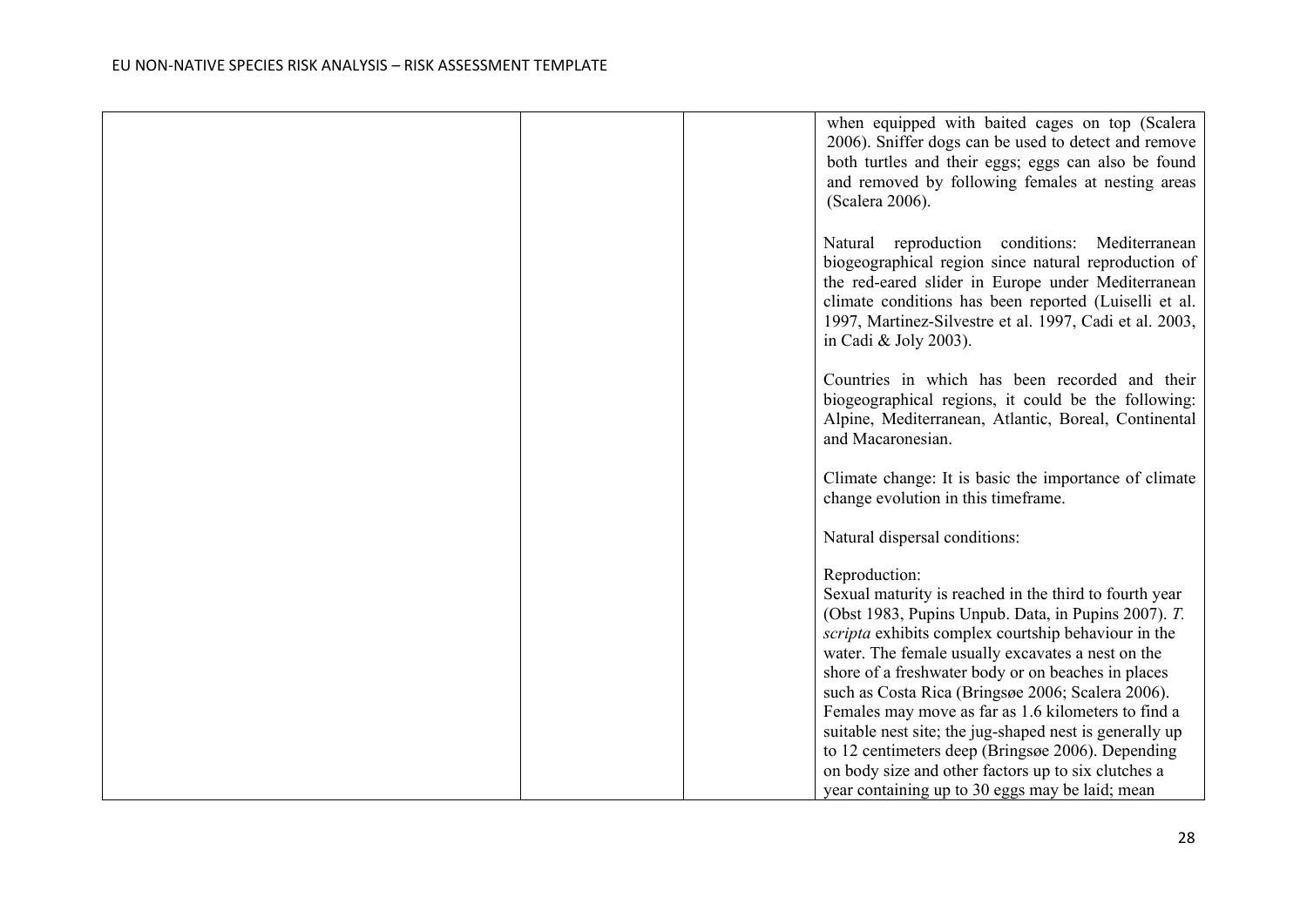|  | values of natural populations is around 6 to 11 eggs    |
|--|---------------------------------------------------------|
|  | per clutch (Bringsøe 2006; Scalera 2006). Mean          |
|  | annual fecundity for $T s$ . elegans in Illinois and    |
|  | Louisiana is close to the 30 eggs per year (estimated   |
|  | by Cagle 1950 and Thomhill 1982, in Tucker 2001).       |
|  | Mean annual fecundity estimates for the T. scripta      |
|  | scripta from South Carolina seem exceedingly low in     |
|  | comparison (Tucker 2001). Incubation takes 59 to 112    |
|  | days (Scalera 2006). Hatching times are weather         |
|  | dependent: temperatures between 22°C to 30°C for 55     |
|  | to 80 days are preferred (Pendlebury 2006, in Pupins    |
|  | 2007). Hatching of eggs requires 50 to 60 days at 26    |
|  | °C. Longevity is approximately 20 years in the wild     |
|  | and 40 years in captivity.                              |
|  |                                                         |
|  | In its introduced range in Europe egg deposition has    |
|  | been observed in Spain (de Roa and Roig, 1997;          |
|  | Martinez-Silvestre, 1997; Bertolero and Canicio,        |
|  | 2000; Capalleras and Carretero, 2000, in Cadi et al.    |
|  | 2004), and near Paris, France (Moran Pers. Comm., in    |
|  | Cadi et al. 2004). However, sex determination of the    |
|  | Trachemys embryos is temperature-dependent, with        |
|  | cooler incubation temperatures producing only males,    |
|  | and warmer incubation temperatures only females         |
|  | (Ewert et al. 199, in Cadi et al. 2004). Therefore,     |
|  | incubation temperature could be a limiting factor for   |
|  | the invasion of this species in parts of Europe, if     |
|  | hatchlings of only one sex are produced in the wild     |
|  | (Cadi et al. 2004). A strong bias towards female red-   |
|  | eared sliders has been detected in capture sampling in  |
|  | France. This may reflect a potential strong female bias |
|  | of imported juveniles; the incubation at high           |
|  | temperature leads to rapid hatching, but produces       |
|  | females in this species with temperature dependent      |
|  | sex determination (Godfrey et al. 2003, in Prévot-      |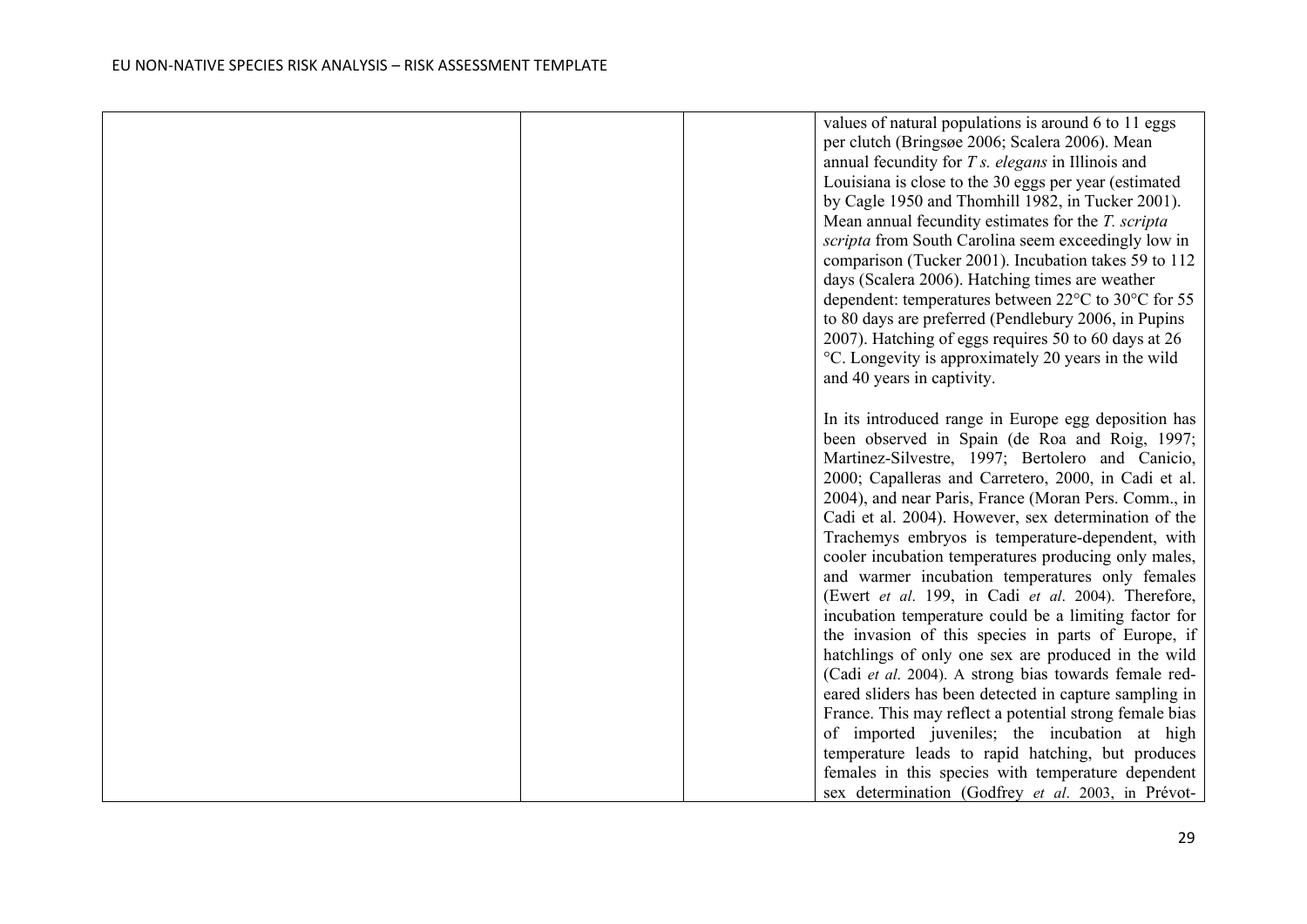|  | Julliard et al. 2007).                                 |
|--|--------------------------------------------------------|
|  |                                                        |
|  |                                                        |
|  | Habitat:                                               |
|  | Within its natural range Trachemys scripta lives in a  |
|  | wide variety of freshwater habitats including rivers,  |
|  | ditches, swamps, lakes and ponds (Bringsøe 2006). T.   |
|  | scripta prefers large quiet water bodies with soft     |
|  | bottoms, an abundance of aquatic plants and suitable   |
|  | basking sites (Carr 1952, Ernst et al. 1994, Bringsøe  |
|  | 2001b, in Bringsøe 2006). Although they prefer quiet   |
|  | waters, red-eared sliders are highly adaptable and can |
|  | tolerate anything from brackish waters, to manmade     |
|  | canals, and city park ponds (Ernst et al. 1994, Cox et |
|  | al. 1998, Salzberg 2000, in Somma & Fuller 2009).      |
|  | Small turtles usually limit their activity to areas of |
|  |                                                        |
|  | heavy floating vegetation. It is thought that the      |
|  | terrapins do not feed or grow beyond temperature       |
|  | range of 10°C to 37°C (Ramsay et al. 2007).            |
|  | Trachemys scripta is omnivorous and consumes a         |
|  | wide variety of plant and animal matter.(Thomas        |
|  | 2006, Ernst and Lovich 2009)                           |
|  |                                                        |
|  | Human conditions to dispersal: In Europe, T. scripta   |
|  | elegans are generally released in freshwater areas     |
|  | which are frequented by humans such as public ponds    |
|  | which are considered of low biological value (e.g.     |
|  | Kordges 1990, Thiesmeier & Kordges 1990 1991, in       |
|  |                                                        |
|  | Bringsøe 2006). Natural habitats close to urban areas  |
|  | are also used for releases (Bringsøe 2006). Natural    |
|  | reproduction of the red-eared slider in Europe under   |
|  | Mediterranean climate conditions has been reported     |
|  | (Luiselli et al. 1997, Martinez-Silvestre et al. 1997, |
|  | Cadi et al. 2003, in Cadi & Joly 2003). The            |
|  | occurrence of the red-eared slider in a tropical urban |
|  | polluted river in Brazil supports evidence of its      |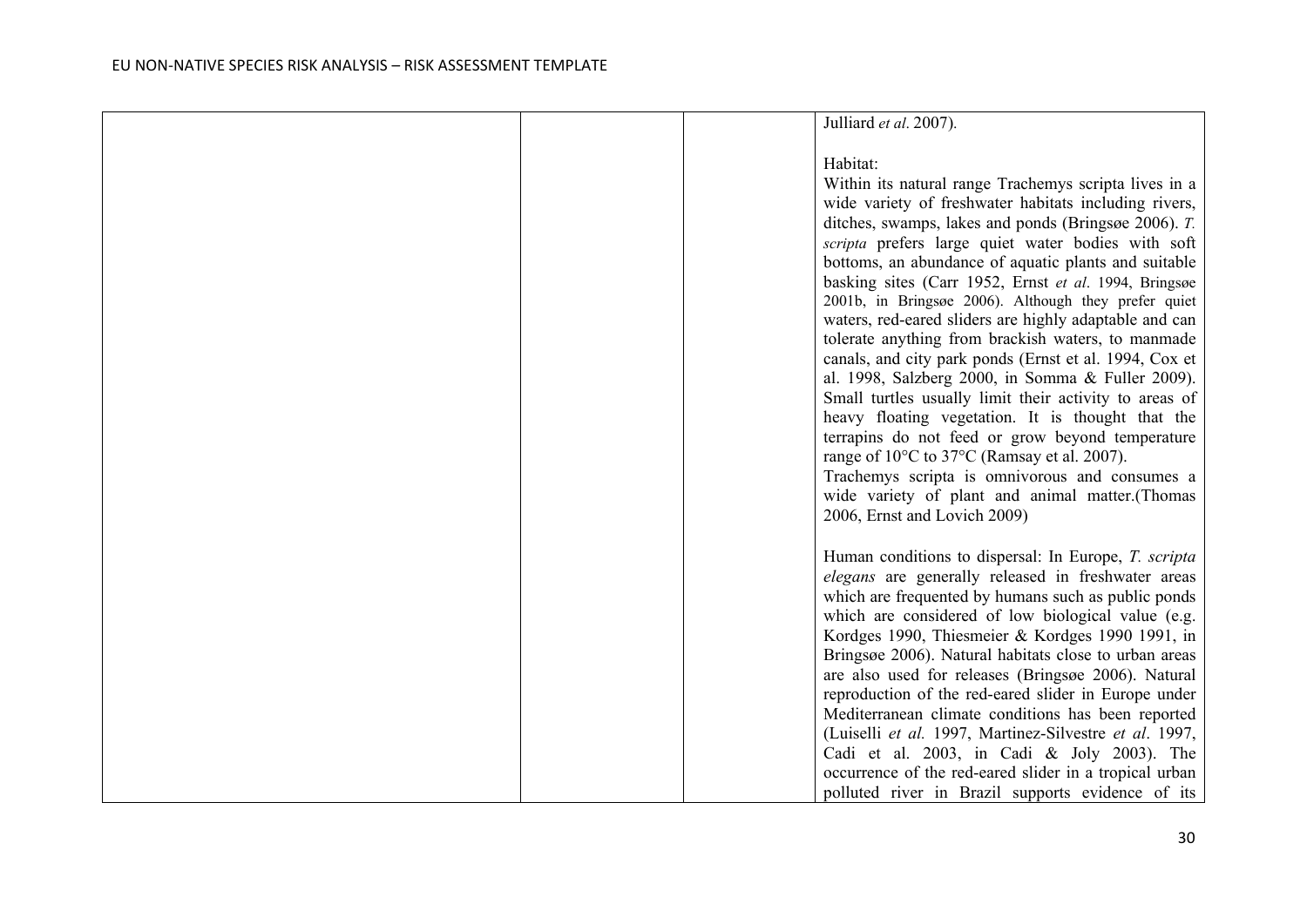|  | capacity to use anthropogenic environments. Polluted   |
|--|--------------------------------------------------------|
|  | rivers can offer a high amount of organic residues and |
|  | food items, which can represent an advantage for such  |
|  | a generalist freshwater turtle species (Moll 1980,     |
|  | Lindeman 1996, Souza & Abe 2000, in Ferronato et       |
|  | <i>al.</i> 2009).                                      |
|  |                                                        |
|  | Invasive potential: Trachemys scripta elegans is       |
|  | included in the IUCN/SSC Invasive Species              |
|  | Specialist Group's 100 Worst Invasives List.           |
|  | (Van Dijk et al, 2013).                                |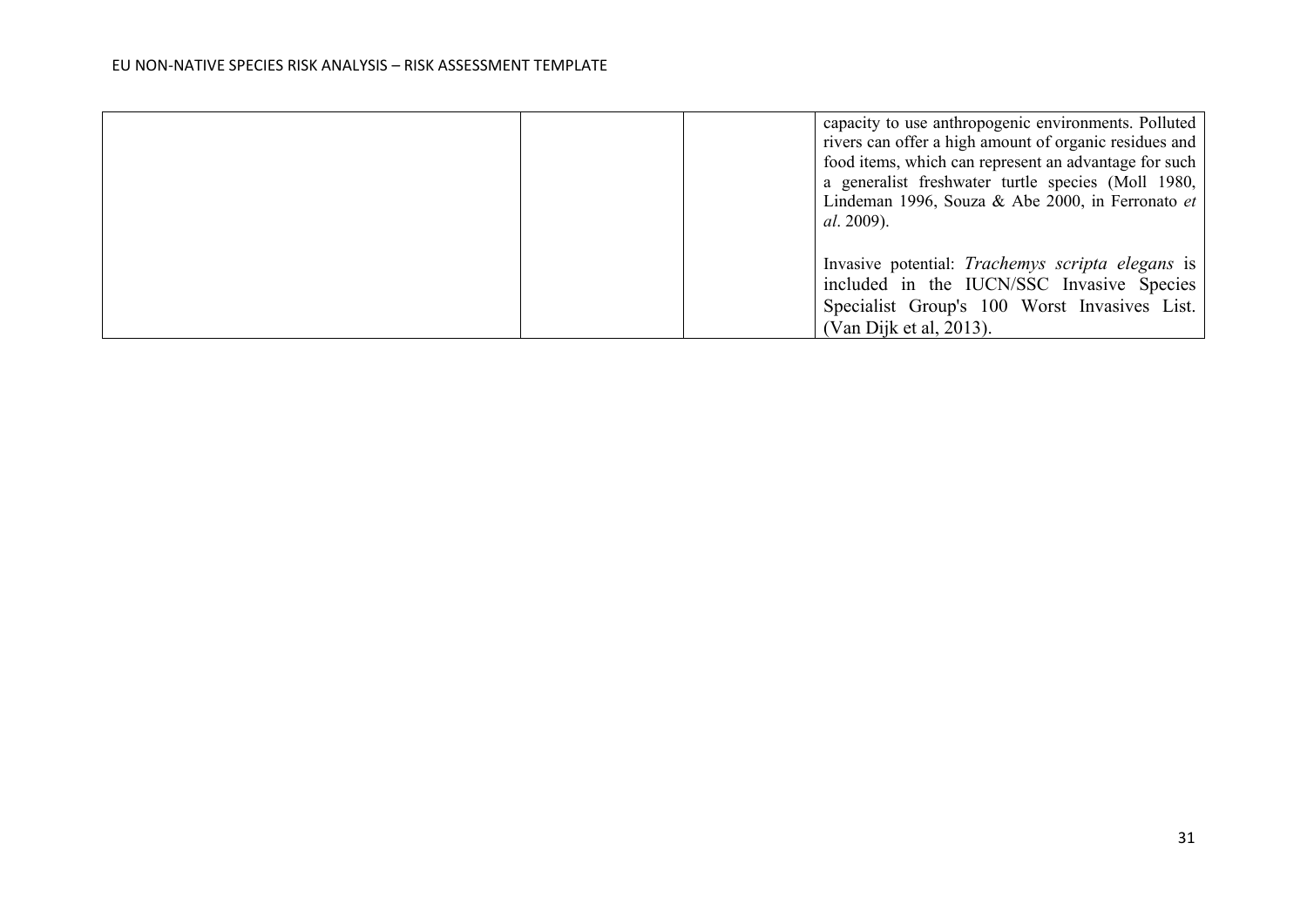## **PROBABILITY OF IMPACT**

Important instructions:

- When assessing potential future impacts, climate change should not be taken into account. This is done in later questions at the end of the assessment.
- Where one type of impact may affect another (e.g. disease may also cause economic impact) the assessor should try to separate the effects (e.g. in this case note the economic impact of disease in the response and comments of the disease question, but do not include them in the economic section).
- Note questions 2.10-2.14 relate to economic impact and 2.15-2.21 to environmental impact. Each set of questions starts with the impact elsewhere in the world, then considers impacts in Europe separating known impacts to date (i.e. past and current impacts) from potential future impacts. Key words are in bold for emphasis.

| <b>QUESTION</b>                                                                                                                                       | <b>RESPONSE</b> | <b>CONFIDENCE</b> | <b>COMMENTS</b>                                                                                                                                                                                                                                                                                                                                                                                                                                                                                                                                              |
|-------------------------------------------------------------------------------------------------------------------------------------------------------|-----------------|-------------------|--------------------------------------------------------------------------------------------------------------------------------------------------------------------------------------------------------------------------------------------------------------------------------------------------------------------------------------------------------------------------------------------------------------------------------------------------------------------------------------------------------------------------------------------------------------|
| 2.10. How great is the economic loss caused by the<br>organism within its existing geographic range, including<br>the cost of any current management? | minimal         | medium            | While this species can certainly cause ecological<br>damage wherever competition with threatened native<br>terrapins is an issue, the economic loss caused by<br>Trachemys scripta elegans appears to be minor<br>throughout its existing geographic range.                                                                                                                                                                                                                                                                                                  |
| 2.11. How great is the economic cost of the organism<br>currently in Europe excluding management costs (include<br>any past costs in your response)?  | minimal         | medium            | Excluding management cost there are not concrete data.<br>The red-eared slider's economic impact is apparent in<br>the methods of management and control employed due<br>to its invasion. Methods of removing the red-eared<br>sliders require time, effort, and funding                                                                                                                                                                                                                                                                                     |
| 2.12. How great is the economic cost of the organism<br>likely to be in the future in Europe excluding management<br>costs?                           | minimal         | medium            | The red-eared slider's economic impact is apparent in<br>the methods of management and control employed due<br>to its invasion. Methods of removing the red-eared<br>sliders require time, effort, and funding.<br>There are virtually no means by which Trachemys<br>scripta elegans could cause direct negative economic<br>effects. The three main risks would be due to: 1.<br>predation on commercially valuable fish stocks (in<br>fishing lakes or freshwater fish farms), although adults<br>of this species are largely herbivorous and have almost |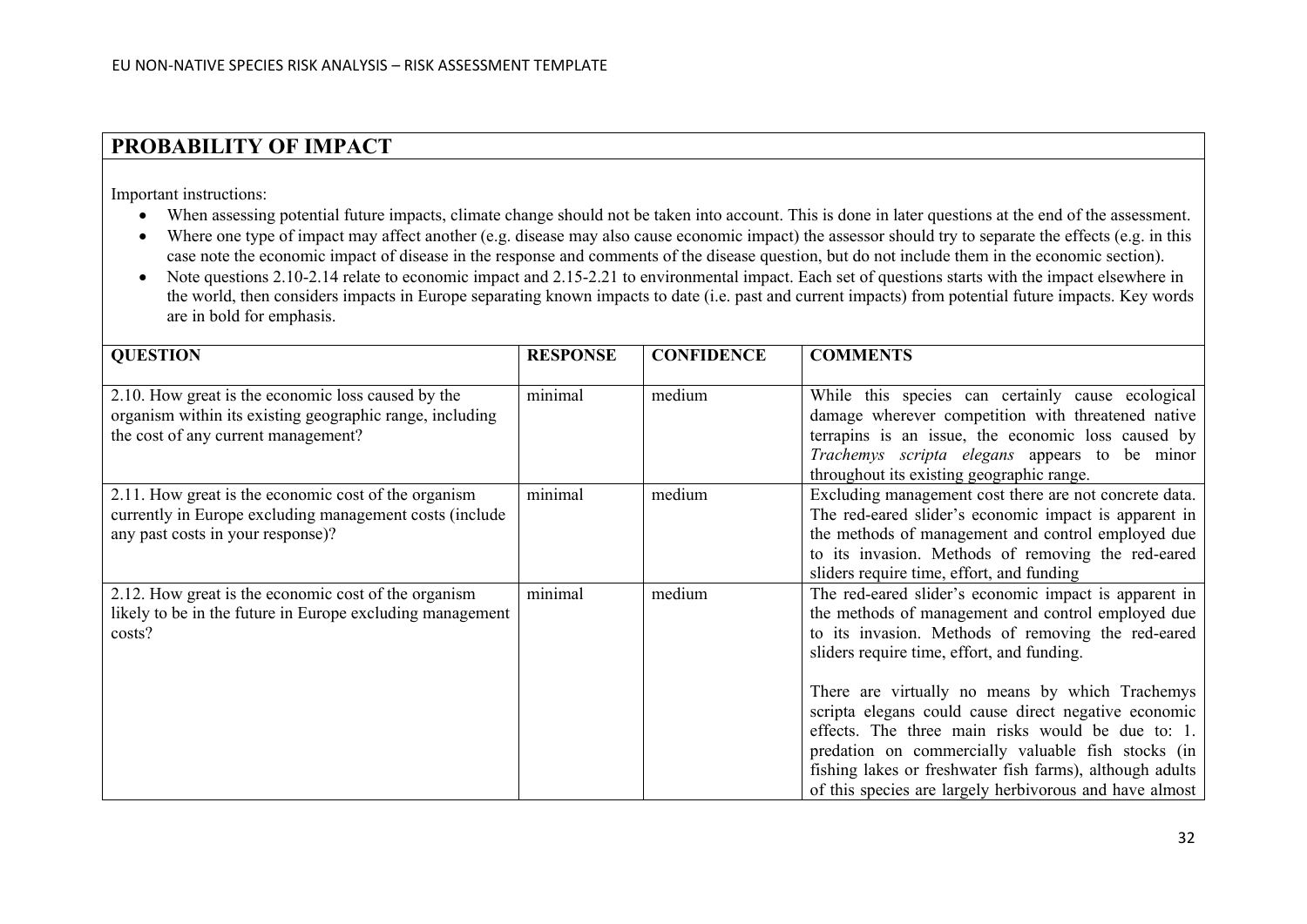|                                                                                                                                                    |       |        | no impact on fish populations; 2. the possible disruption<br>of economically important activities (e.g. the leisure use<br>of freshwater bodies) due to the perceived or actual<br>dangers caused by pathogens, such as Salmonella,<br>known to be carried by this species; 3. Damage to<br>commercial watercress beds due to the feeding activities<br>of adult terrapins These risks, however, are so minimal<br>as to be unmeasurable.                                                                                                                                                                                                            |
|----------------------------------------------------------------------------------------------------------------------------------------------------|-------|--------|------------------------------------------------------------------------------------------------------------------------------------------------------------------------------------------------------------------------------------------------------------------------------------------------------------------------------------------------------------------------------------------------------------------------------------------------------------------------------------------------------------------------------------------------------------------------------------------------------------------------------------------------------|
| 2.13. How great are the economic costs associated with<br>managing this organism currently in Europe (include any<br>past costs in your response)? | major | high   | In Spain and Portugal 23.000 exotic invasive specimens<br>of tortoises have been caught in the wild during the<br>LIFE+Trachemys (LIFE09 NAT/ES/000529) project<br>implementation. Its wide spreading has been stopped in<br>some wetlands, while the native tortoise populations<br>have also been recovered. Natural spreading is also now<br>one of the main spreading ways. This project had a<br>budget of: 1,200,754.00 €                                                                                                                                                                                                                      |
| 2.14. How great are the economic costs associated with<br>managing this organism likely to be in the future in<br>Europe?                          | major | medium | If no measures are taken cost of control will increase<br>rapidly.                                                                                                                                                                                                                                                                                                                                                                                                                                                                                                                                                                                   |
| 2.15. How important is environmental harm caused by the<br>organism within its existing geographic range excluding<br>Europe?                      | major | high   | Parasite host-switching is of big concern with reference<br>to native $M$ . leprosa turtles in natural environments of<br>Southern France and Northern Spain (Meyer et al,<br>2015). As a result, invasion of $T$ . s. elegans, together<br>with its associated parasitic load, could be a key stressor<br>to endemic turtle species (Meyer et al, 2015).<br>invasive<br>It<br>is<br>Japan:<br>in<br>https://www.nies.go.jp/biodiversity/invasive/DB/detail/<br>30050e.html<br>According to the Global Invasive Species Database is<br>managed by the Invasive Species Specialist Group<br>(ISSG) of the IUCN the Location Specific Impacts:<br>Asia |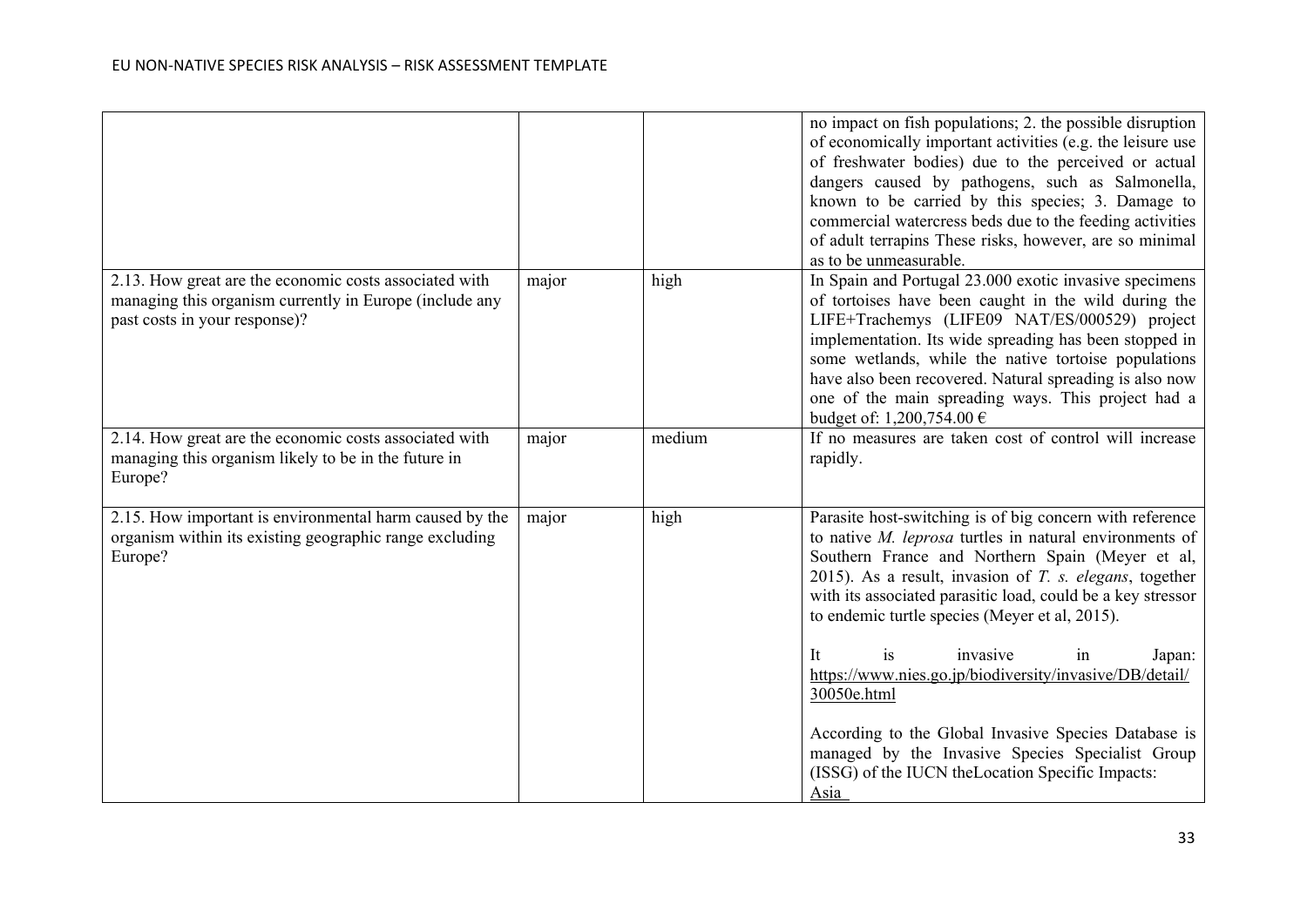|  | Competition: The CITES (2003, in Ramsay et al. 2007)      |
|--|-----------------------------------------------------------|
|  | report on the trade in chelonians noted that if there is  |
|  | competition with other terrapins, it is more likely to be |
|  | in temperate regions where basking becomes more           |
|  | important.                                                |
|  | Australia                                                 |
|  | Ecosystem change: Overseas, red-eared sliders have had    |
|  | major impacts (eg. Levell 2000) and could present a       |
|  | similar hazard in Australia (Burgin 2006).                |
|  | New<br>South<br>Wales (Australia)                         |
|  | Competition: Competition from this exotic species         |
|  | could have a detrimental impact on local species such as  |
|  | the common snake-neck turtle (Chelodina longicollis)      |
|  | and the Sydney Basin Turtle (Emydura macquararii          |
|  | <i>dharuk</i> ) (Burgin 2006).                            |
|  | Queensland (Australia)                                    |
|  | Competition: Red-eared sliders have the potential to      |
|  | multiply rapidly and spread through Queensland's          |
|  | waterways, becoming the most common turtle in creeks      |
|  | and rivers and replacing native turtles (NRM&W).          |
|  | Disease transmission: Red-eared sliders have the          |
|  | potential to carry new diseases and pathogens to native   |
|  | turtles and other aquatic wildlife (NRM&W).               |
|  | Sydney (Australia)                                        |
|  | Competition: Competition from this exotic species         |
|  | could have a detrimental impact on the local species,     |
|  | the common snake-neck turtle (Chelodino longicollis)      |
|  | and the Sydney basin turtle <i>Emydura macquarii</i>      |
|  | dhoruk (Shelley 2007).                                    |
|  | Bermuda                                                   |
|  | Ecosystem change: The full extent of its impact on        |
|  | freshwater ecosystems in Bermuda has not been             |
|  | extensively studied (Bacon Gray & Kitson 2006).           |
|  | Reduction in native biodiversity: T. scripta elegans may  |
|  | be a threat to endemic fish species in brackish ponds     |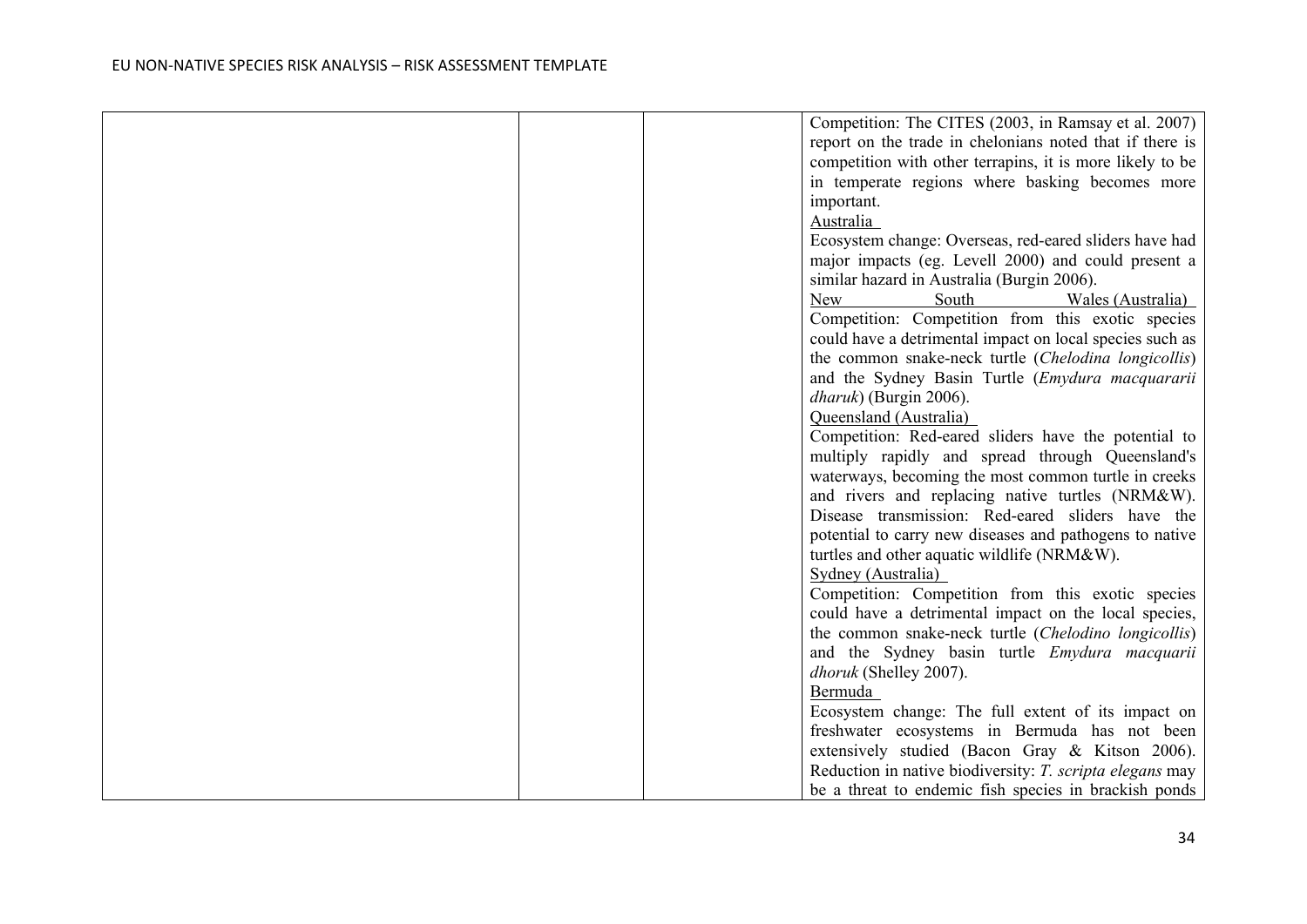|  | (De Silva 2003, in Varnham 2006), for example the the            |
|--|------------------------------------------------------------------|
|  | endemic and endangered killifish (Fundulus bermudae)             |
|  | on which the red-eared slider may prey on in sympatric           |
|  | ponds.                                                           |
|  | T. scripta elegans also inhabits some of the only habitat        |
|  | for the diamondback terrapin (M. terrapin); a highly             |
|  | localised native species. The ecological impact of the           |
|  | red-eared slider on native chelonians in other regions           |
|  | has been documented, however, the impact on the                  |
|  | Bermudian diamondback is currently unknown                       |
|  | (Outerbridge 2008). Local conservationists fear that the         |
|  | feral sliders are competing with the diamondbacks for            |
|  | nesting sites; all known nesting sites for the                   |
|  | diamondback in Bermuda are limited to six small sand             |
|  | bunkers on a golf course, of which three are also being          |
|  | used by sliders; further studies are needed to determine         |
|  | the extent to which diamondbacks are being negatively            |
|  | affected by sliders (Outbridge 2008).                            |
|  | <b>Brazil</b>                                                    |
|  | Competition: P. Geoffroanus feeds<br>mainly<br>on                |
|  | Chironomidae larvae (Souza & Abe 2000, in                        |
|  | Ferronato et al. 2009), which could possibly also be a           |
|  | prey for red-eared sliders.                                      |
|  | T. scripta elegans has a large dispersal and dispersion          |
|  | capacity (Gibbons 1990, Bodie & Semlitsch 2000, in               |
|  | Ferronato et al. 2009). It also seems to be more                 |
|  | aggressive than other freshwater turtles (Bels et al.            |
|  | 2008, in Ferronato et al. 2009).                                 |
|  | P. geoffroanus nests in the anthropogenic forest of the          |
|  | Piracicamirim stream. This area could be suitable as             |
|  | nesting habitat for <i>T. scripta elegans</i> as well. Predation |
|  | of P. geoffroanus nests occurs, however, T. scripta              |
|  | elegans nests can be located at great distances from the         |
|  | water (Mount 1975, in Ferronato et al. 2009) and their           |
|  | eggs can be laid 140 cm deep (Packard et al. 1997, in            |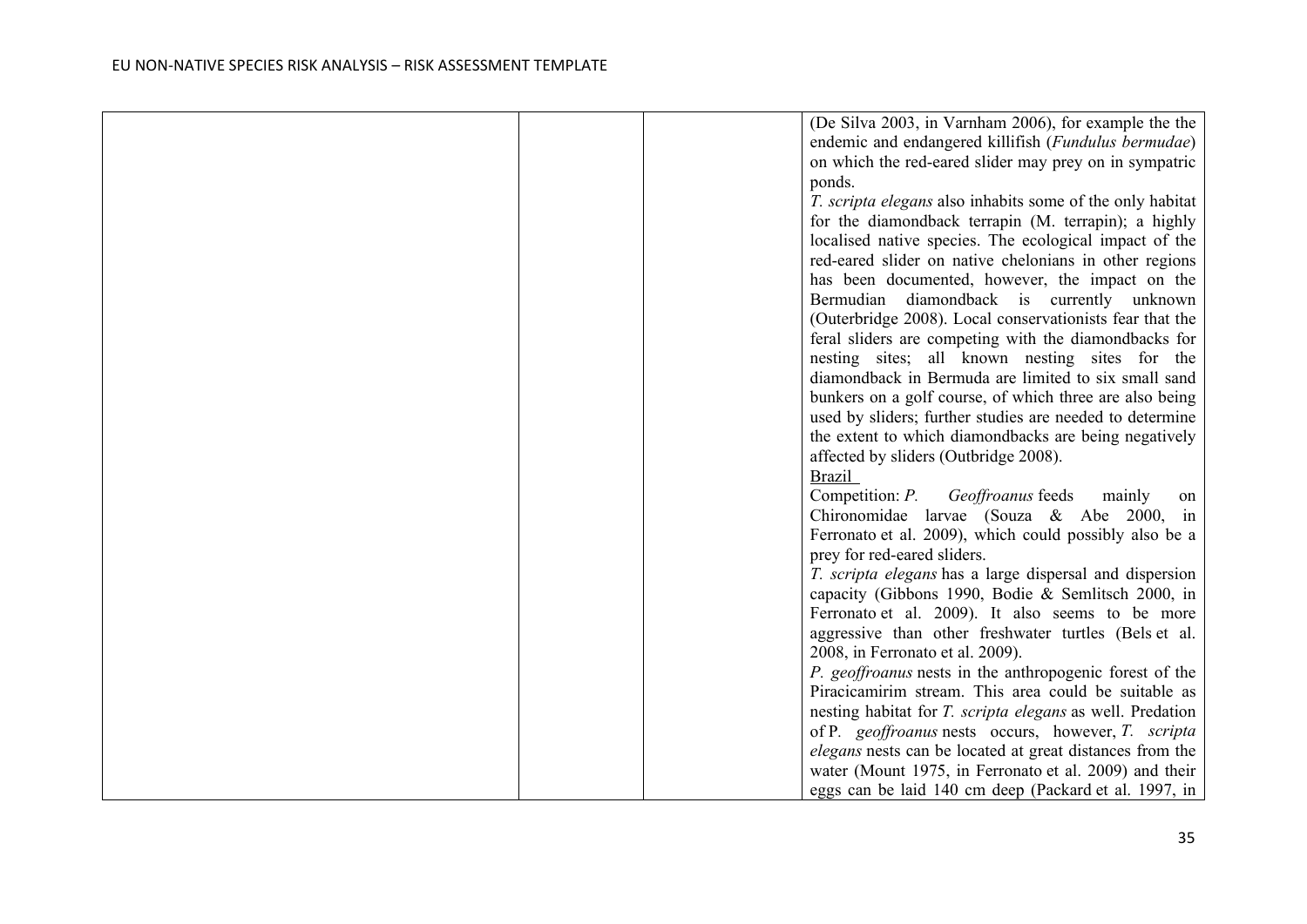|  | Ferronato et al. 2009). These characteristics could act              |
|--|----------------------------------------------------------------------|
|  | defensively against local predators (Ferronato et al.                |
|  | $2009$ ).                                                            |
|  | While Cadi & Joly (2003 2004) noted competition for                  |
|  | basking sites between native turtles ( <i>Emys orbicularis</i> )     |
|  | and introduced red-eared sliders Ferronato and                       |
|  | colleagues (2009) have no evidence of competition with               |
|  | native<br>species<br>(Hydromedusa<br><i>tectifera</i> and <i>P</i> . |
|  | geoffroanus) as water temperature is considerably                    |
|  | milder than in Europe, reducing the need for basking.                |
|  | Human health: Red-eared sliders may pose a potential                 |
|  | risk to human health as they carry salmonella (de Sa                 |
|  | and Solari 2001).                                                    |
|  | <b>British</b><br>Virgin<br>Islands                                  |
|  | Other: Ecological impacts remain unstudied, but are                  |
|  | likely to be small because of the localised nature of the            |
|  | invasion and the artificial nature of the habitat (Perry et          |
|  | al. 2007).                                                           |
|  | Canada                                                               |
|  | Competition: In Ontario, Red-eared Sliders that have                 |
|  | been released into Grenadier Pond have established a                 |
|  | local population that apparently competes directly with              |
|  | the natural turtle population (Dog Legislation Council               |
|  | 1998,<br>of<br>Canada<br><b>Bunnell</b><br>$2005$ ).<br>in           |
|  | Disease transmission: The western painted turtle has                 |
|  | been observed at the pond in the Richmond Nature                     |
|  | Centre in the past (Griffith 2000, in Bunnell 2005).                 |
|  | Sanders and colleagues (2004, in Bunnell 2005) noted                 |
|  | attempted nest-building by sliders at the pond,                      |
|  | indicating that the species is present and potentially               |
|  | capable of sharing pathogens with native turtles.                    |
|  | Cayman<br>Islands                                                    |
|  | Hybridisation:<br>The red eared<br>slider Trachemys                  |
|  | scripta has the potential to hybridise with native Taco              |
|  | River slider (Trachemys decussata angusta) (Cottam,                  |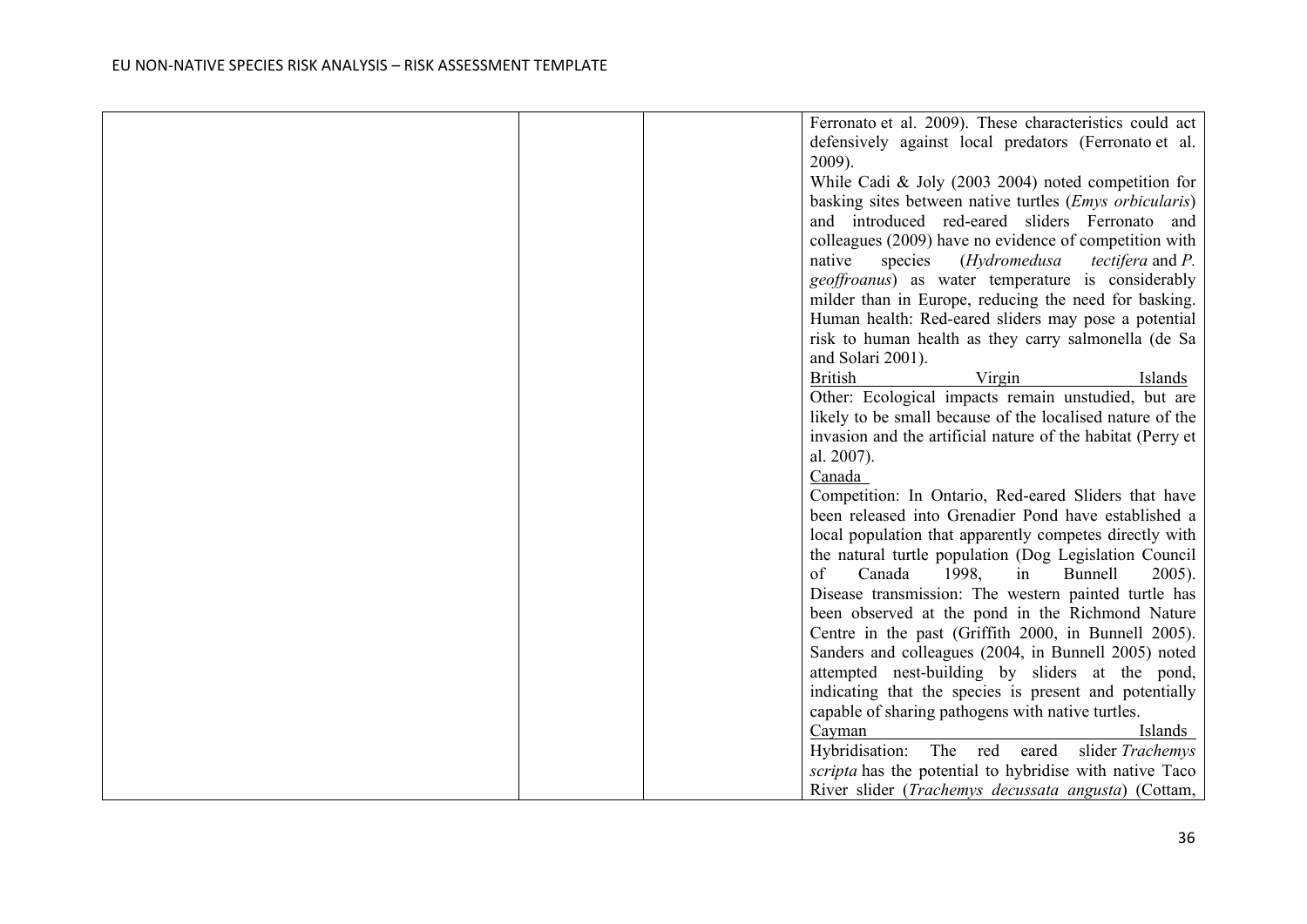|  | 2004 in Varnham, 2006).                                           |
|--|-------------------------------------------------------------------|
|  | Dominican<br>Republic                                             |
|  | Hybridisation: T. scripta competes and hybridises with            |
|  | native turtles (Powell et al. 2000), possibly diluting            |
|  | unique gene pools (Powell & Inchaustegui 2009).                   |
|  | France                                                            |
|  | Competition: Red-eared slider reproduction has been               |
|  | recorded in three places where the European pond turtle           |
|  | ( <i>Emys orbicularis</i> ) is living. There is a wide overlap in |
|  | their<br>ecological<br>niches.                                    |
|  | Threat to endangered species: The IUCN Red List Near              |
|  | Threatened European pond turtle <i>Emys orbicularis</i> , in      |
|  | particular the subspecies <i>Emys orbicularis galloitalica</i> ,  |
|  | face competitive pressure from introduced red-eared               |
|  | sliders.                                                          |
|  | Germany                                                           |
|  | Ecosystem change: The concern for the natural                     |
|  | environment became obvious from<br>the<br>1980s                   |
|  | (especially in Germany), because increasing numbers of            |
|  | red-eared sliders were released (Bringsøe 2006).                  |
|  | Israel                                                            |
|  | Competition: In Israel, <i>T. scripta</i> is believed to compete  |
|  | with Mauremys caspica (Bouskila 1986, in Ramsay et                |
|  | al. 2007).                                                        |
|  | Ryukyu<br>Islands (Japan)                                         |
|  | Other: Various types of impacts on the indigenous                 |
|  | biodiversity have been shown for feral populations of T.          |
|  | scripta elegans outside Japan (Lever 2003, Cadi & Joly            |
|  | 2004, in Ota et al. 2004). However, no pertinent data             |
|  | are available yet for the Ryukyu population.                      |
|  | Latvia                                                            |
|  | Threat to endangered species: Spread of invasion of T.            |
|  | scripta elegans in Latvia, besides the influence of this          |
|  | species on the habitat, can result in a direct competition        |
|  | of the species with the extremely rare Latvian species of         |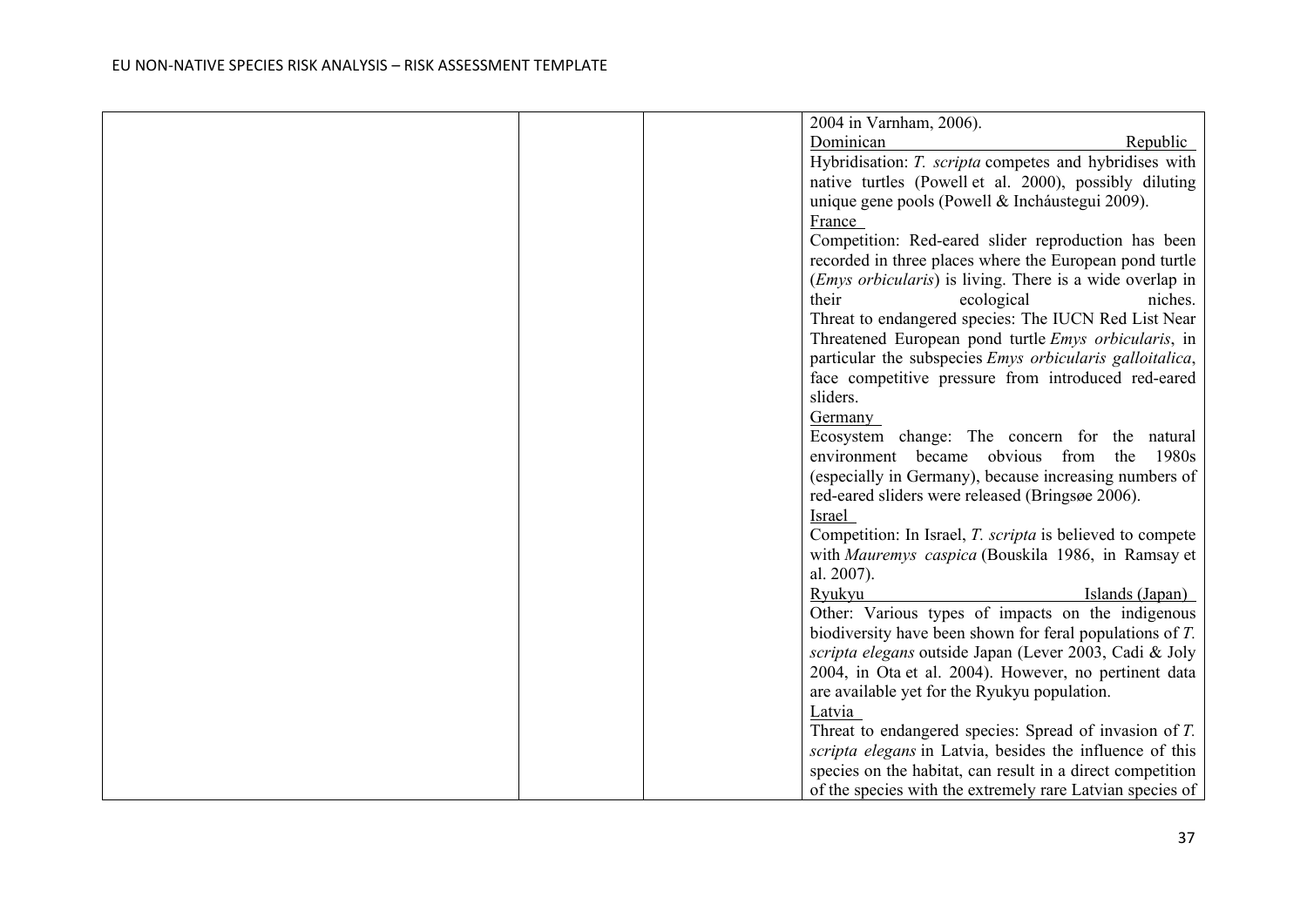|  | turtle Emys orbicularis (Pupins 2005, Pupins & Pupina            |
|--|------------------------------------------------------------------|
|  | 2005, in Pupins 2007).                                           |
|  | Poland                                                           |
|  | Competition: On the market, the substitute for the red-          |
|  | eared terrapin has presently become Troost's                     |
|  | terrapin Trachemys scripta troostii, since other turtles         |
|  | are too expensive. Troost's terrapin may also pose a             |
|  | threat for the native European pond turtle Emys                  |
|  | orbicularis.                                                     |
|  | Boqueron State Wildlife Refuge (Puerto Rico)                     |
|  | Disease transmission: The red-eared slider (Trachemys            |
|  | scripta elegans) is a known potential vector of diseases         |
|  | that can be transmitted to humans (e.g. Salmonella)              |
|  | (Felix Grana., pers.comm., November<br>2007).                    |
|  | Reduction in native biodiversity: The red-eared slider           |
|  | ( <i>Trachemys scripta elegans</i> ) is reported to compete with |
|  | the endemic Puerto Rican slider, Trachemys stejnegeri            |
|  | stejnegeri (see Trachemys stejnegeri in IUCN Red List            |
|  | of Threatened Species) (Felix Grana., pers.comm.,                |
|  | November 2007).                                                  |
|  | Singapore                                                        |
|  | Competition: Sulaiman (2002, in Ramsay et al. 2007)              |
|  | noted that a major concern for conservationists in               |
|  | Singapore was that sliders may outcompete local                  |
|  | species, such as the spiny terrapin and the Malayan box          |
|  | terrapin (Cuora amboinensis). Sulaiman (2002) noted              |
|  | that a female slider can produce up to a dozen eggs              |
|  | twice a year and may out-breed the Malayan box                   |
|  | that<br>terrapin<br>lays<br>two<br>each<br>time.<br>eggs         |
|  | numbers of<br>$T_{\cdot}$<br>Other:<br>The<br>large<br>scripta   |
|  | <i>elegans</i> imported into Singapore for sale as pets every    |
|  | year, some of which may be released, is a cause for              |
|  | concern (Sulaiman 2002, in Goh & O'Riordan 2007)                 |
|  | because they are present in many freshwater bodies.              |
|  | Some localities, such as the Botanic Gardens, Bedok              |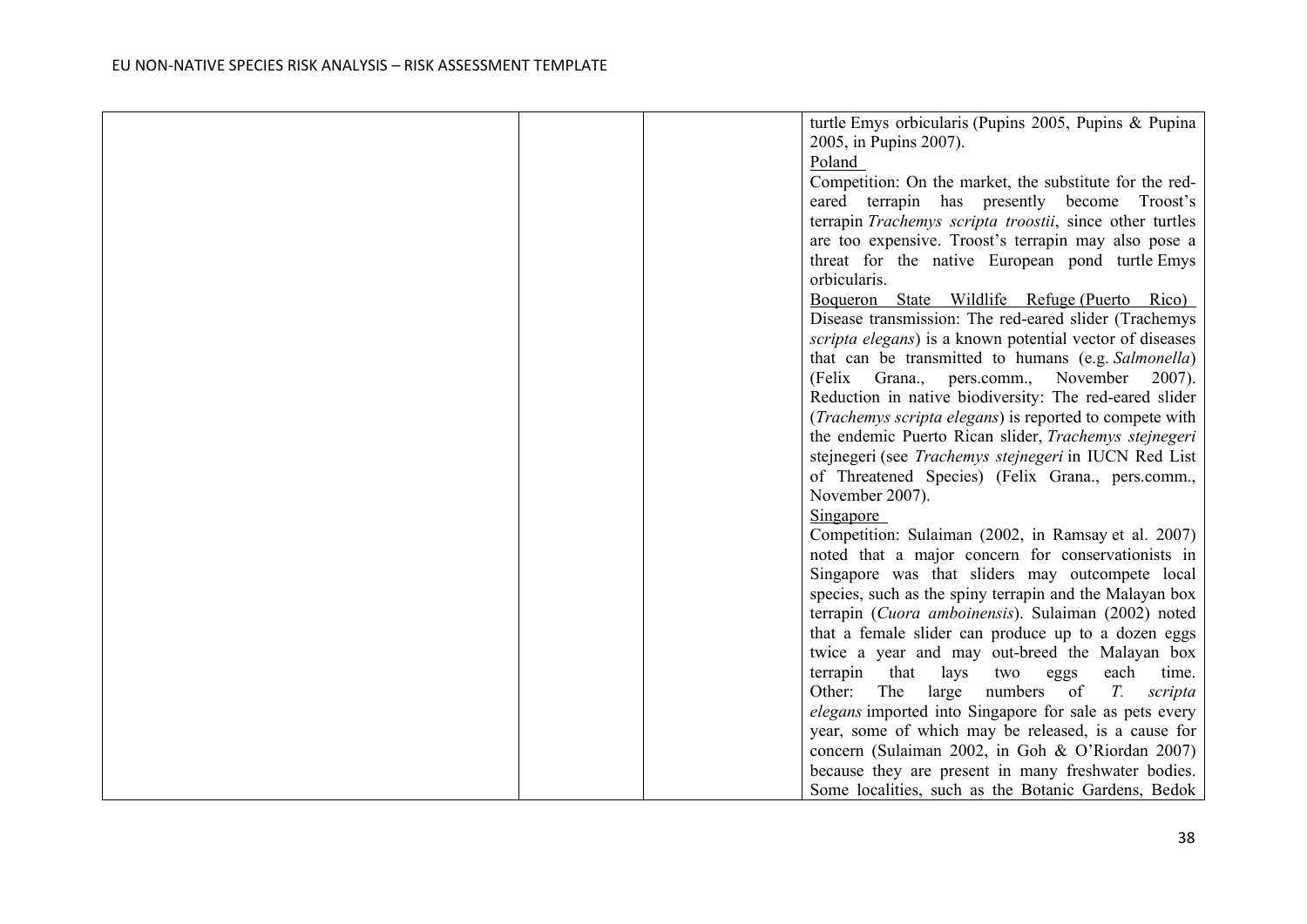|  | Reservoir and Bukit Batok Town Park, have high               |                   |
|--|--------------------------------------------------------------|-------------------|
|  | population densities (Goh 2004, in Goh & O'Riordan           |                   |
|  | 2007). It is unknown what adverse effects, if any, $T$ .     |                   |
|  | scripta elegans as an alien species may have.                |                   |
|  | South                                                        | Africa            |
|  | Competition: In South Africa it is suspected that $T$ .      |                   |
|  | displaced<br>the<br><i>scripta</i> has                       | native Pelomedusa |
|  | subrufa through competition (Ramsay et al. 2007).            |                   |
|  | Spain                                                        |                   |
|  | Competition: Although chelonians might never be              |                   |
|  | considered explosive breeders, the number of T. scripta      |                   |
|  | elegans individuals could surpass that of native aquatic     |                   |
|  | chelonians in southern Spain, where T. scripta               |                   |
|  | elegans reach maturity earlier, are more fecund and          |                   |
|  | their eggs are more fertile (Perez-Santigosa Diaz-           |                   |
|  | Paniagua & Hidalgo-Vila 2008). Also, the absence of          |                   |
|  | Spanish terrapins in areas with high predation risk          |                   |
|  | occupied by T. scripta (Pleguezuelos 2002, in Polo-          |                   |
|  | Cavia, Lopez & Martin 2007) suggests that native             |                   |
|  | species are more sensitive to predation pressure.            |                   |
|  | Although these freshwater turtles are predominately          |                   |
|  | aquatic, they have to come to land for basking, where        |                   |
|  | they are potential prey of birds and mammals (Greene         |                   |
|  | 1988, Martin & Lopez 1990, in Polo-Cavia, Lopez &            |                   |
|  | Martin 2007). Behavioral asymmetries could contribute        |                   |
|  | to the greater competitive ability of introduced T.          |                   |
|  | scripta within<br>anthropogenically                          | disturbed         |
|  | environments (Polo-Cavia, Lopez & Martin 2007).              |                   |
|  | Polo-Cavia Lopez & Martin (2009a) hypothesised that          |                   |
|  | interspecific differences in morphology, and thus, in        |                   |
|  | heating and cooling rates, might confer competitive          |                   |
|  | advantages to introduced T. scripta. T. scripta showed a     |                   |
|  | more rounded shape than <i>M. leprosa</i> , a lower surface- |                   |
|  | to-volume ratio and a greater thermal inertia, which         |                   |
|  | facilitates body heat retention and favors the               |                   |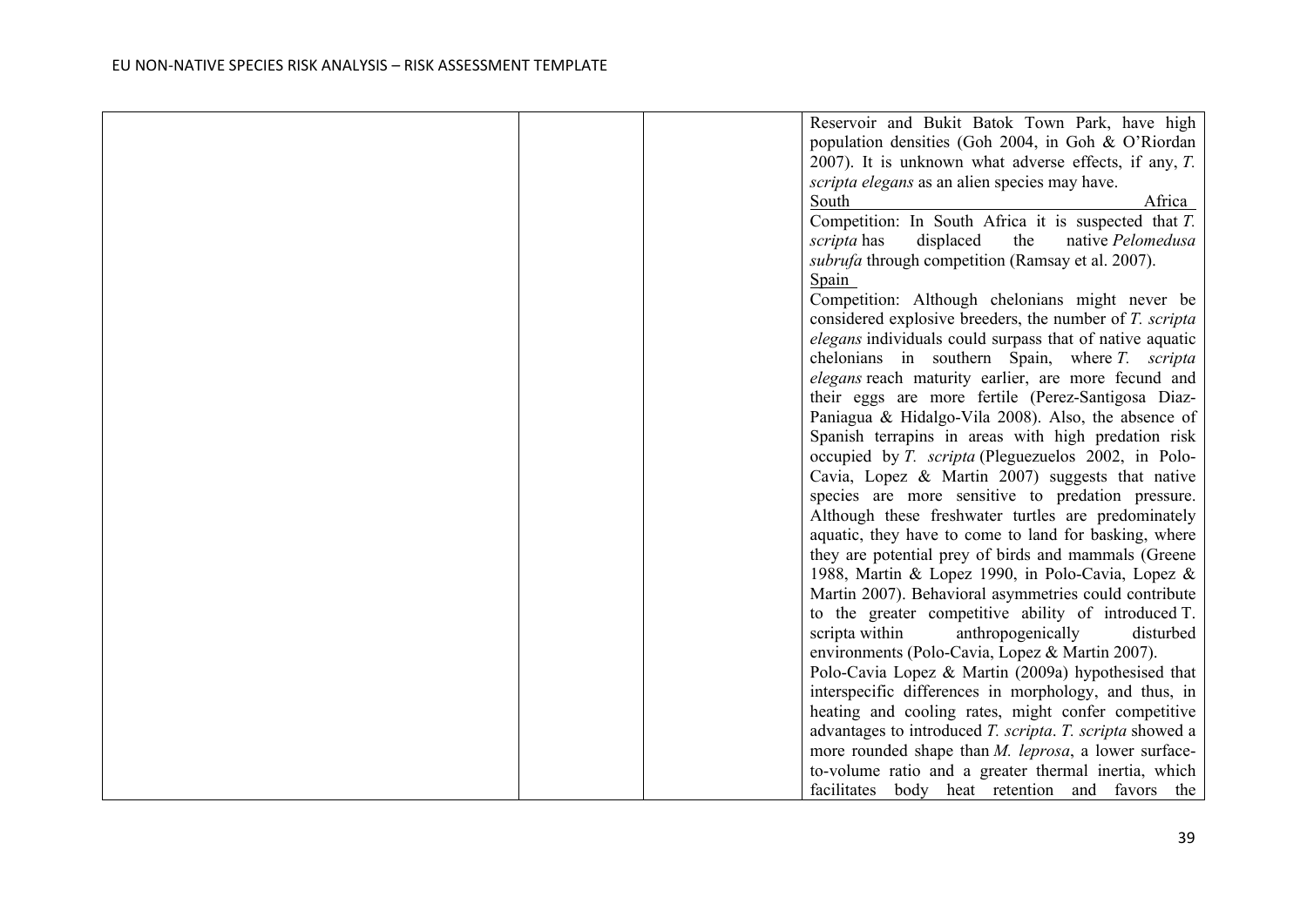|  | performance of activities and physiological functions                   |
|--|-------------------------------------------------------------------------|
|  | such as foraging or digestion, thus aggravating the                     |
|  | turtles<br>competition process with<br>native<br>$\overline{\text{in}}$ |
|  | habitats.<br>Mediterranean                                              |
|  | Ecosystem change: In studies by Polo-Cavia Lopez &                      |
|  | Martin $(2009b) M.$ leprosa preferred water with                        |
|  | chemical stimuli of conspecifics and avoided water with                 |
|  | chemical cues of T. scripta(while T. scripta showed no                  |
|  | preference) which suggests that chemical cues could be                  |
|  | used by native $M$ . <i>leprosa</i> to avoid water pools                |
|  | occupied by introduced T. scripta. The authors suggest                  |
|  | that this avoidance behavior of native $M$ . leprosa may                |
|  | be one of the causes that contributes to the observed                   |
|  | displacement of their populations by the invasive T.                    |
|  | scripta.                                                                |
|  | Threat to endangered species: In the Iberian Peninsula,                 |
|  | the introduced red-eared slider is an invasive species                  |
|  | that is competing and displacing the endangered native                  |
|  | Spanish terrapin (Mauremys leprosa) (Polo-Cavia,                        |
|  | Lopez & Martin 2007). The introduction of exotic                        |
|  | turtles is considered to threaten the status of the two                 |
|  | native species of aquatic turtles (European pond turtle                 |
|  | ( <i>Emys orbicularis</i> ) and <i>M. leprosa</i> ), which are at       |
|  | present listed as vulnerable, with declining populations                |
|  | (Pleguezuelos et al. 2004, in Perez-Santigosa Diaz-                     |
|  | Paniagua & Hidalgo-Vila 2008).                                          |
|  | Taiwan                                                                  |
|  | Herbivory: In the Taipei Botanical Garden, released                     |
|  | individuals of the sliders have almost eradicated the                   |
|  | vegetation (water lilies) in a pond (Ramsay et al. 2007).               |
|  | Reduction in native biodiversity: Lue and Chen (1996,                   |
|  | in Ramsay et al. 2007) suggested that the wide                          |
|  | ecological tolerance and dietary habits of sliders may                  |
|  | cause impacts on indigenous chelonians in Taiwan.                       |
|  | Thailand                                                                |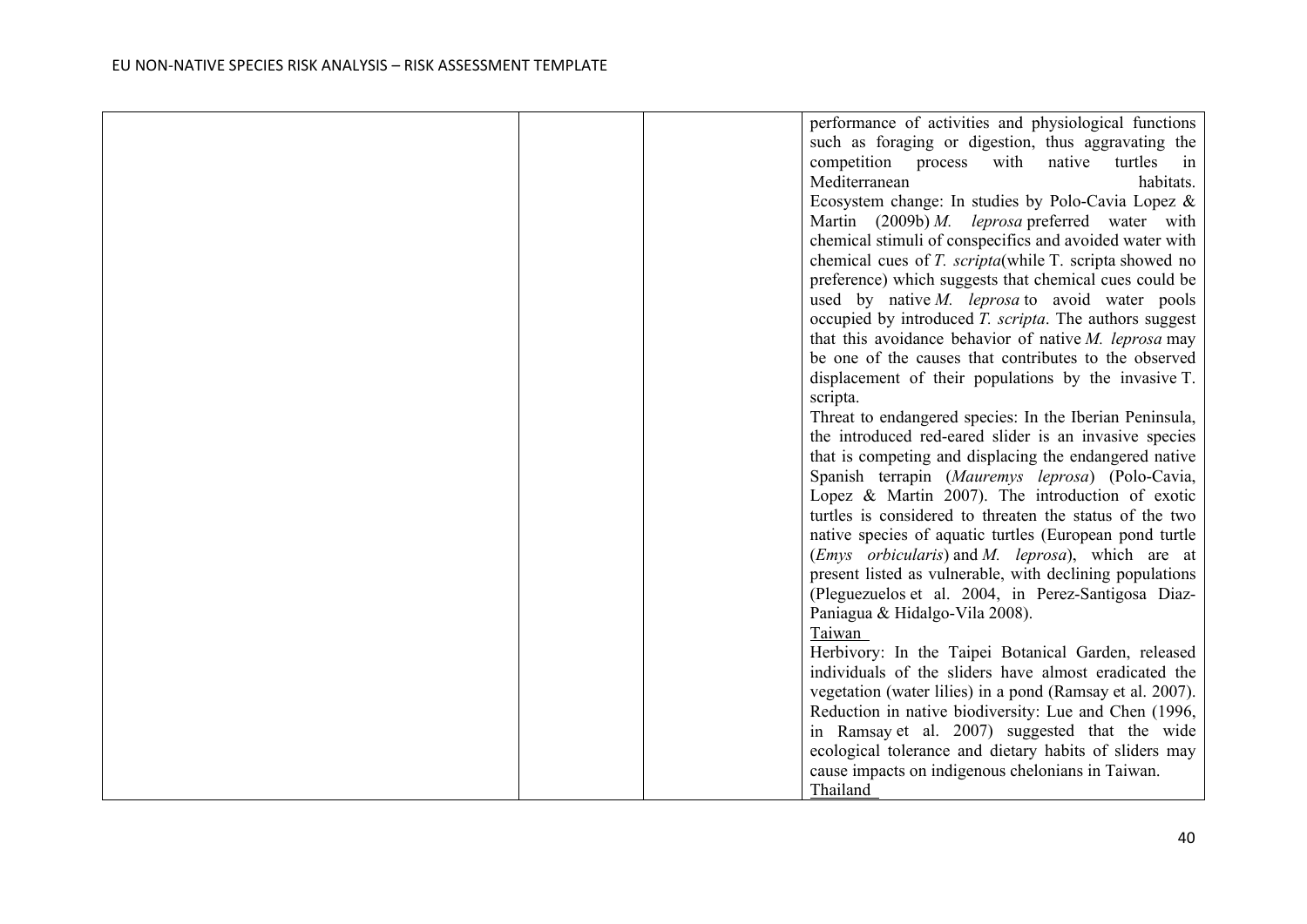|                                                                                                                                                                             |       |        | Competition: The red-eared slider has the potential to<br>disrupt native turtle populations (Thirakhupt & van Dijk<br>1994).<br>United<br>(USA)<br><b>States</b><br>Human health: The red-eared slider may carry diseases<br>harmful to humans and many other species. For<br>example, it is considered a potential vector of<br>Salmonella (Scalera 2006).<br>Arizona (United<br>(USA)<br><b>States</b><br>Other: Potential negative consequences of the<br>widespread introduction of sliders are little-studied, and<br>in some cases may be benign, including in Arizona<br>(Stitt 2005). Stitt (2005) writes "In completely urban<br>settings, where wetlands have been created where once<br>there were none, sliders may provide a glimpse of<br>nature to people otherwise removed from wilderness.<br>There, they join park ducks, swans, and squirrels and<br>provide enjoyment to a sedentary society that<br>appreciates nature, any nature, regardless of origin. In<br>these urban aquatic islands, perhaps red-eared sliders<br>have their place, feeding on koi and grass carp, and<br>being chased into the water by little kids and dogs."<br>California (United<br><b>States</b><br>$(USA)$ )<br>Competition: Red-eared sliders (Trachemys scripta<br><i>elegans</i> ) out-compete native turtles, such as the western<br>pond turtle (see Clemmys marmorata in IUCN Red List<br>of Threatened Species), for food and basking spots.<br>Disease transmission: Red-eared sliders (Trachemys<br>scripta elegans) may introduce new diseases to native<br>turtle populations. |
|-----------------------------------------------------------------------------------------------------------------------------------------------------------------------------|-------|--------|-----------------------------------------------------------------------------------------------------------------------------------------------------------------------------------------------------------------------------------------------------------------------------------------------------------------------------------------------------------------------------------------------------------------------------------------------------------------------------------------------------------------------------------------------------------------------------------------------------------------------------------------------------------------------------------------------------------------------------------------------------------------------------------------------------------------------------------------------------------------------------------------------------------------------------------------------------------------------------------------------------------------------------------------------------------------------------------------------------------------------------------------------------------------------------------------------------------------------------------------------------------------------------------------------------------------------------------------------------------------------------------------------------------------------------------------------------------------------------------------------------------------------------------------------------------------------------------------------|
| 2.16. How important is the impact of the organism on<br>biodiversity (e.g. decline in native species, changes in<br>native species communities, hybridisation) currently in | major | medium | Populations in Europe are in places considered to<br>represent a threat to local turtle species (through<br>competition). Trachemys scripta elegans is included in                                                                                                                                                                                                                                                                                                                                                                                                                                                                                                                                                                                                                                                                                                                                                                                                                                                                                                                                                                                                                                                                                                                                                                                                                                                                                                                                                                                                                            |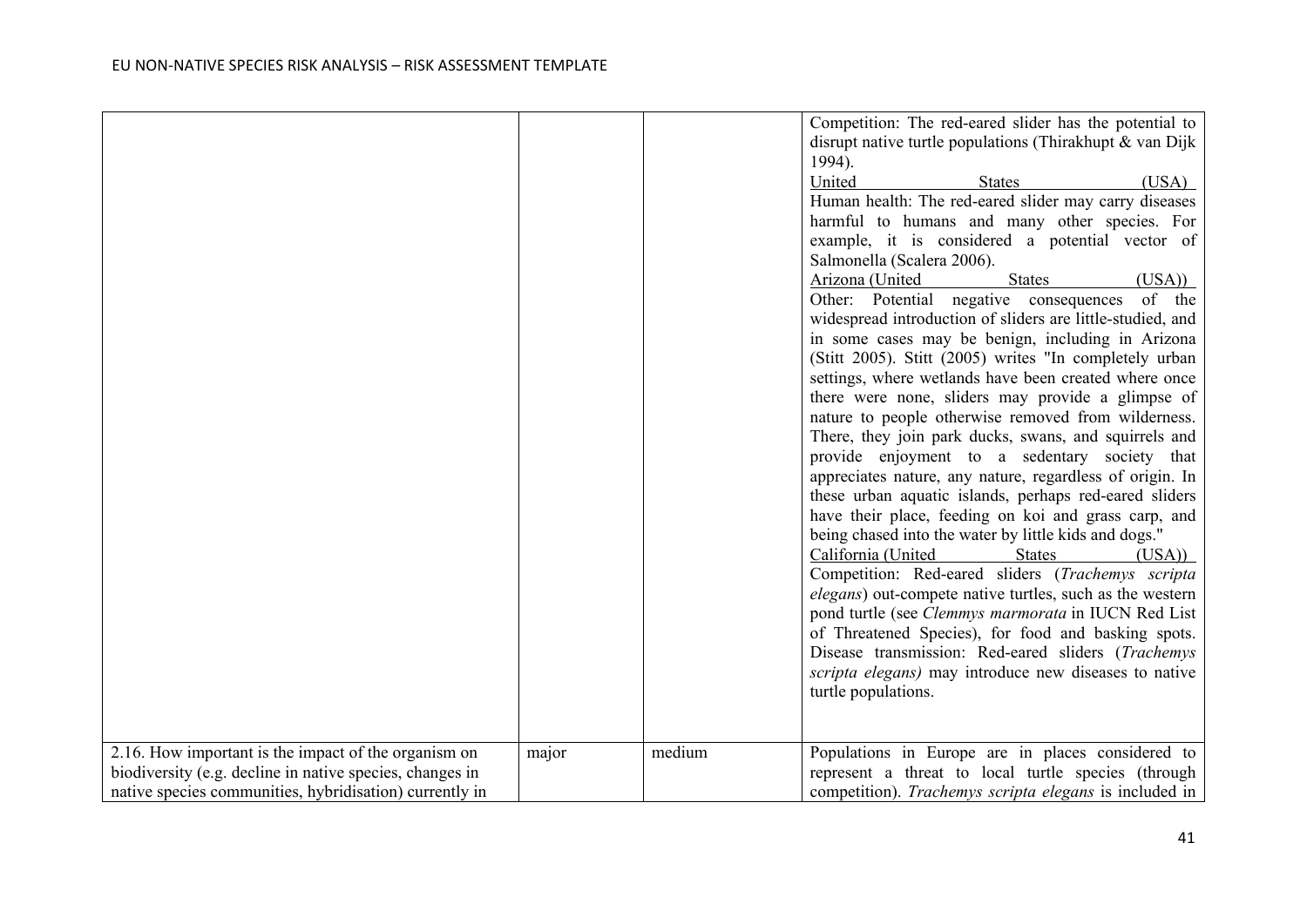| Europe (include any past impact in your response)?                                                         |       |      | the IUCN/SSC Invasive Species Specialist Group's 100<br>Worst Invasives List. (Van Dijk et al, 2013).<br>The introduction of exotic species has contributed to the<br>global loss of biodiversity and to the increase in the<br>number of threatened or endangered species (Wilson<br>1988, in Cadi et al. 2004).                                                                                                                                                                                                                                                                                                                                                                                                                                                                                                                                                    |
|------------------------------------------------------------------------------------------------------------|-------|------|----------------------------------------------------------------------------------------------------------------------------------------------------------------------------------------------------------------------------------------------------------------------------------------------------------------------------------------------------------------------------------------------------------------------------------------------------------------------------------------------------------------------------------------------------------------------------------------------------------------------------------------------------------------------------------------------------------------------------------------------------------------------------------------------------------------------------------------------------------------------|
|                                                                                                            |       |      | Competitive interactions between T. scripta elegans and<br>the European pond turtle ( <i>Emys orbicularis</i> ) are of<br>particular interest, as the latter is registered as an<br>endangered species (Appendix II of the Bern<br>Convention, Corbett 1989, Luiselli et al. 1997,<br>Martinez-Silvestre et al. 1997, in Cadi & Joly 2003, see<br>Competition).                                                                                                                                                                                                                                                                                                                                                                                                                                                                                                      |
|                                                                                                            |       |      | Turtles introduced near Paris were revealed to have<br>consumed aquatic plants and animals<br>(mostly)<br>arthropods and molluscs)(Prévot-Julliard et al. 2007, in<br>Teillac-Deschamps et al. 2008)                                                                                                                                                                                                                                                                                                                                                                                                                                                                                                                                                                                                                                                                 |
| 2.17. How important is the impact of the organism on<br>biodiversity likely to be in the future in Europe? | major | high | The competitive advantages of the slider may include<br>lower age at maturity, higher fecundity, and larger adult<br>body size (Arvy & Servan 1998, in Cadi & Joly 2003).<br>Turtles may compete for food, egg-laying sites, or<br>basking places (Bury & Wolfheim 1973, Bury et al.<br>1979, Rovero et al. 1999, Lindeman 1999, in Cadi &<br>Joly 2003). In a study by Cadi and Joly (2003), Emys<br>were shown to shift their basking activity toward places<br>considered to be of lower quality, while the dominant<br>Trachemys occupied the better basking sites. Other<br>studies have also shown red-eared sliders to compete<br>with indigenous species for food and basking sites<br>(Frank & McCoy 1995, Williams 1999, Salzberg 2000,<br>in Somma & Fuller 2009). The red-eared slider has also<br>been considered occasionally aggressive towards other |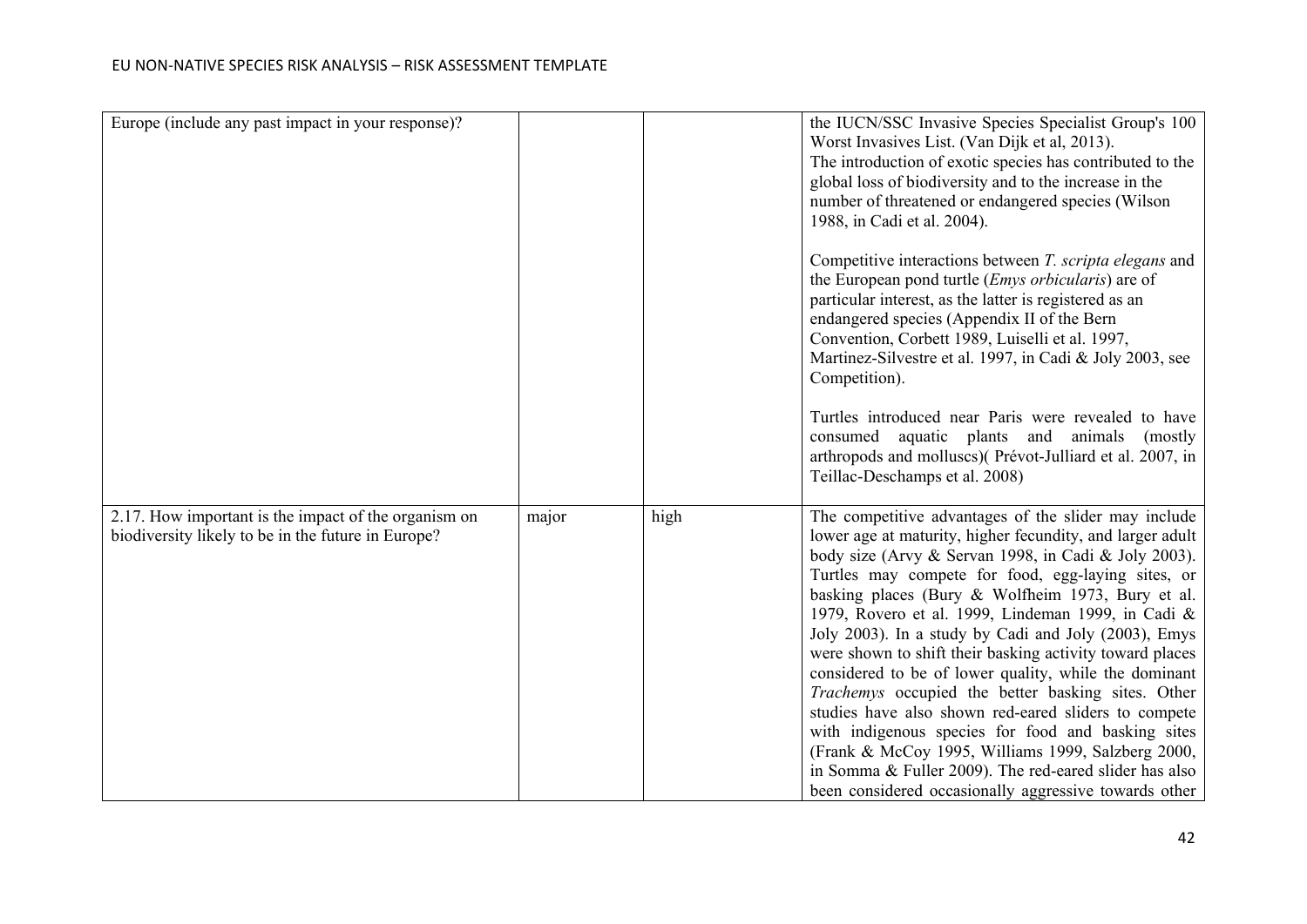|                                                                                                                                                                                                                                                                   |          |     | individuals (Cadi & Joly 2003).                                                                                                                                                                                                                                                                                                                                 |
|-------------------------------------------------------------------------------------------------------------------------------------------------------------------------------------------------------------------------------------------------------------------|----------|-----|-----------------------------------------------------------------------------------------------------------------------------------------------------------------------------------------------------------------------------------------------------------------------------------------------------------------------------------------------------------------|
|                                                                                                                                                                                                                                                                   |          |     | Competitive interactions between T. scripta elegans and<br>the European pond turtle ( <i>Emys orbicularis</i> ) are of<br>particular interest, as the latter is registered as an<br>endangered species (Appendix II of the Bern<br>Convention, Corbett 1989, Luiselli et al. 1997,<br>Martinez-Silvestre et al. 1997, in Cadi & Joly 2003, see<br>Competition). |
|                                                                                                                                                                                                                                                                   |          |     | Continuous releasing of exotic pet turtles in natural<br>ecosystems increases the risk of parasite transmission to<br>native species, and highlights the impending need for<br>regulation of pet turtle trade in Europe (Hidalgo-Vila et<br>al. 2008); the red-eared slider is known to carry<br>nematodes (Hidalgo-Vila et al. 2008).                          |
|                                                                                                                                                                                                                                                                   |          |     | Turtles introduced near Paris were revealed to have<br>consumed aquatic plants and animals (mostly<br>arthropods and molluscs, Prévot-Julliard et al. 2007, in<br>Teillac-Deschamps et al. 2008).                                                                                                                                                               |
|                                                                                                                                                                                                                                                                   |          |     | Parasite host-switching is of big concern with reference<br>to native M. leprosa turtles in natural environments of<br>Southern France and Northern Spain (Meyer et al,<br>2015). As a result, invasion of T. s. elegans, together<br>with its associated parasitic load, could be a key stressor<br>to endemic turtle species. (Meyer et al, 2015)             |
| 2.18. How important is alteration of ecosystem function<br>(e.g. habitat change, nutrient cycling, trophic<br>interactions), including losses to ecosystem services,<br>caused by the organism currently in Europe (include any<br>past impact in your response)? | moderate | low | The impacts of T. scripta on natural habitats and<br>ecosystems are unknown; should the red-eared slider be<br>released in natural habitats with high ecological value, it<br>would be relevant to monitor any consequences on<br>native fauna and flora, typically invertebrates,<br>amphibians, native turtles and nesting birds (Bringsøe)                   |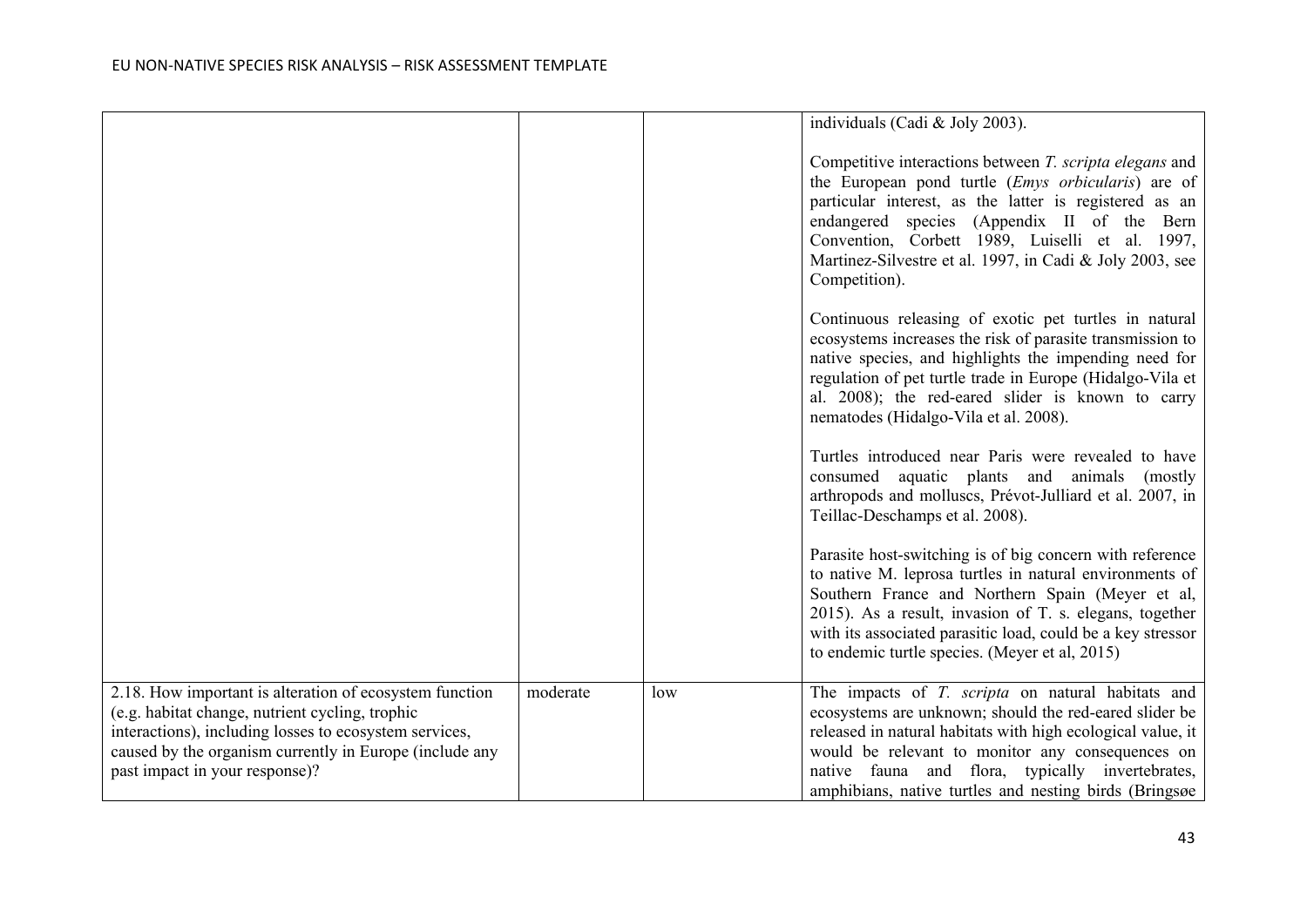|                                                         |       |     | $2006$ ).<br>Trachemys script elegans which competes with the<br>European pond turtle for food and basking spaces.                                                                                                                                                                                                                                                                                                                                                                                                                                                                                                                                                                                                                                                                                                                                                                                                                                                                                                                                                                                                                                                                                                                                                                                                     |
|---------------------------------------------------------|-------|-----|------------------------------------------------------------------------------------------------------------------------------------------------------------------------------------------------------------------------------------------------------------------------------------------------------------------------------------------------------------------------------------------------------------------------------------------------------------------------------------------------------------------------------------------------------------------------------------------------------------------------------------------------------------------------------------------------------------------------------------------------------------------------------------------------------------------------------------------------------------------------------------------------------------------------------------------------------------------------------------------------------------------------------------------------------------------------------------------------------------------------------------------------------------------------------------------------------------------------------------------------------------------------------------------------------------------------|
|                                                         |       |     | Invasive species in Europe causing a variety of impacts<br>on ecosystem services include (a) American crayfish<br>(Procambarus clarkii), (b) common slider (Trachemys<br>scripta elegans), (c) prickly pear cactus (Opuntia<br>maxima), and (d) muskrat (Ondatra zibethicus) (Villa e<br>al. 2010).<br>Examples of impact types of invasive species in Europe,<br>classified into four categories of ecosystem services,<br>based on Binimelis et al. (2007).<br>PROVISIONING: P2. Threat to endangered native<br>species (Trachemys scripta)                                                                                                                                                                                                                                                                                                                                                                                                                                                                                                                                                                                                                                                                                                                                                                          |
|                                                         |       |     | <b>PROVISIONING</b><br>P1. Loss or gain in food, fuel, or fiber (Anoplophora chinensis)<br>P2. Threat to endangered native species (Trachemys scripta)<br>P3. Alteration of genetic resources (Oxyura jamaicensis)<br><b>REGULATING</b><br><b>SUPPORTING</b><br>R1. Alteration of biological control (Harmonia axyridis)<br>S1. Modification of soil and sediments (Spartina anglica)<br>R2. Changes in pollination services (Opuntia stricta)<br>S2. Alteration of nutrient cycling (Dreissena polymorpha)<br>R3. Infection to native fauna and flora (Aphanomyces astaci<br>S3. Community changes (Procambarus clarkii)<br>R4. Vectors of diseases (Aedes albopictus)<br>S4. Refugia changes (Caulerpa taxifolia)<br>R5. Production of toxic substances (Chattonella verruculosa)<br>S5. Changes in primary production (Coscinodiscus wailesii)<br>R6. Causing injuries (Ambrosia artemisiifolia)<br>R7. Natural hazard protection (Cortaderia selloana)<br>R8. Alteration of erosion regimes (Myocastor coypus)<br>R9. Water regulation and purification (Elodea canadensis<br>R10. Bioaccumulation (Ensis americanus<br><b>CULTURAL</b><br>C1. Changes in recreational use (Heracleum mantegazzianu<br>C2. Effects on ecotourism (Rhopilema nomadica)<br>C3. Changes in the perception of landscapes (Rosa rugosa) |
|                                                         |       |     | C4. Aesthetics (Cameraria ohridella)                                                                                                                                                                                                                                                                                                                                                                                                                                                                                                                                                                                                                                                                                                                                                                                                                                                                                                                                                                                                                                                                                                                                                                                                                                                                                   |
| 2.19. How important is alteration of ecosystem function | major | low | The impacts of T. scripta on natural habitats and                                                                                                                                                                                                                                                                                                                                                                                                                                                                                                                                                                                                                                                                                                                                                                                                                                                                                                                                                                                                                                                                                                                                                                                                                                                                      |
| (e.g. habitat change, nutrient cycling, trophic         |       |     | ecosystems are unknown; should the red-eared slider be                                                                                                                                                                                                                                                                                                                                                                                                                                                                                                                                                                                                                                                                                                                                                                                                                                                                                                                                                                                                                                                                                                                                                                                                                                                                 |
| interactions), including losses to ecosystem services,  |       |     | released in natural habitats with high ecological value, it                                                                                                                                                                                                                                                                                                                                                                                                                                                                                                                                                                                                                                                                                                                                                                                                                                                                                                                                                                                                                                                                                                                                                                                                                                                            |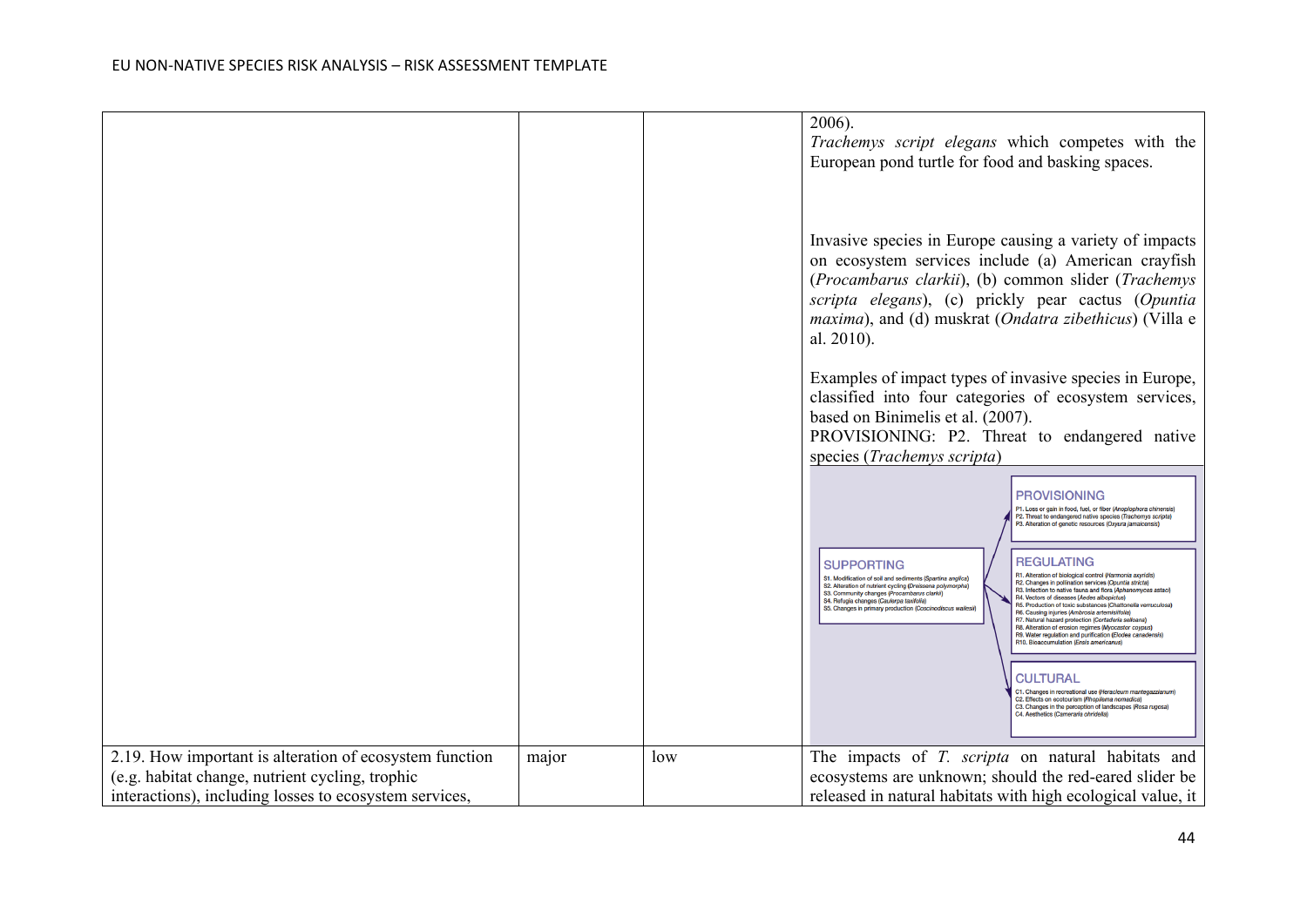| caused by the organism likely to be in Europe in the<br>future?                                                                                                                           |       |        | would be relevant to monitor any consequences on<br>native fauna and flora, typically invertebrates,<br>amphibians, native turtles and nesting birds (Bringsøe<br>2006).<br>Trachemys script elegans which competes with the<br>European pond turtle for food and basking spaces.<br>Many aquatic organisms have significant effects on<br>ecosystem functioning and benthic communities.<br>Considering<br>the<br>and the<br>large density<br>high biomass of fresh-water turtles<br>$\sin$<br>aquatic<br>ecosystems (Congdonet al., 1986), it is important to<br>recognize<br>the<br>impact that $T$ . $s$ . elegans<br>may have on pondecosystems and community dynamics<br>. Whileomnivorous feeding can directly affect ecosys-<br>tems by influencing aquatic food webs on different<br>trophic levels (McCann and Hastings, 1997;Duffy,<br>2002), T. s. elegans may also potentiallyalter<br>ecosystem functioning through influencingresource<br>availability, increasing habitat distur-bance, or<br>modulating environmental conditionssuch as sediment<br>accumulation,<br>pH<br>conduc-<br><b>or</b><br>tivity (Hooper et al., 2005). |
|-------------------------------------------------------------------------------------------------------------------------------------------------------------------------------------------|-------|--------|---------------------------------------------------------------------------------------------------------------------------------------------------------------------------------------------------------------------------------------------------------------------------------------------------------------------------------------------------------------------------------------------------------------------------------------------------------------------------------------------------------------------------------------------------------------------------------------------------------------------------------------------------------------------------------------------------------------------------------------------------------------------------------------------------------------------------------------------------------------------------------------------------------------------------------------------------------------------------------------------------------------------------------------------------------------------------------------------------------------------------------------------------|
| 2.20. How important is decline in conservation status (e.g.<br>sites of nature conservation value, WFD classification)<br>caused by the organism currently in Europe?                     | major | high   | The Florida common slider (Trachemys scripta) can<br>wipe out amphibian species in good conservation status<br>habitats.                                                                                                                                                                                                                                                                                                                                                                                                                                                                                                                                                                                                                                                                                                                                                                                                                                                                                                                                                                                                                          |
| 2.21. How important is decline in conservation status (e.g.<br>sites of nature conservation value, WFD classification)<br>caused by the organism likely to be in the future in<br>Europe? | major | medium | The impacts of T. scripta on natural habitats and<br>ecosystems are unknown; should the red-eared slider be<br>released in natural habitats with high ecological value, it<br>would be relevant to monitor any consequences on<br>native fauna and flora, typically invertebrates,<br>amphibians, native turtles and nesting birds (Bringsøe                                                                                                                                                                                                                                                                                                                                                                                                                                                                                                                                                                                                                                                                                                                                                                                                      |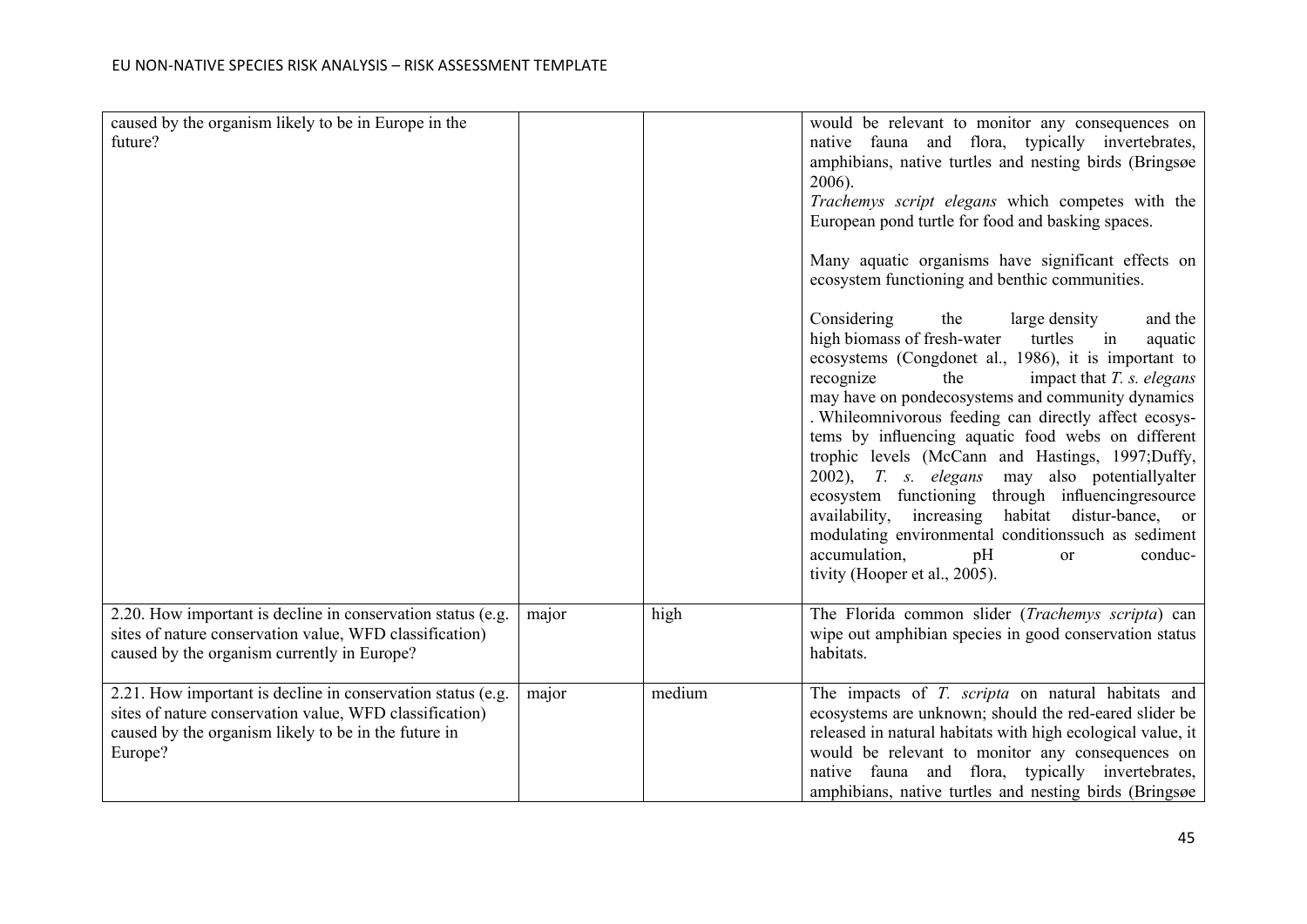|                                                                                                                                                                                                                   |                      |      | $2006$ ).                                                                                                                                                                                                                                                                                                                                                                                                                                                                                                                                                                                                                                                                                                                                                                                                                                                                                                                                                                                                                                                                 |
|-------------------------------------------------------------------------------------------------------------------------------------------------------------------------------------------------------------------|----------------------|------|---------------------------------------------------------------------------------------------------------------------------------------------------------------------------------------------------------------------------------------------------------------------------------------------------------------------------------------------------------------------------------------------------------------------------------------------------------------------------------------------------------------------------------------------------------------------------------------------------------------------------------------------------------------------------------------------------------------------------------------------------------------------------------------------------------------------------------------------------------------------------------------------------------------------------------------------------------------------------------------------------------------------------------------------------------------------------|
| 2.22. How important is it that genetic traits of the<br>organism could be carried to other species, modifying<br>their genetic nature and making their economic,<br>environmental or social effects more serious? | No data<br>available |      |                                                                                                                                                                                                                                                                                                                                                                                                                                                                                                                                                                                                                                                                                                                                                                                                                                                                                                                                                                                                                                                                           |
| 2.23. How important is social, human health or other<br>harm (not directly included in economic and<br>environmental categories) caused by the organism within<br>its existing geographic range?                  | Major                | High | including<br>turtles,<br>well-recognised<br>Reptiles,<br>are<br>reservoirs for Salmonella, and are a source of human<br>salmonellosis (Nagano et al. 2006).<br>Clostridium butyricum BoNT/E was isolated from water<br>from tanks housing pet 'yellow-bellied' terrapins<br>(Trachemys scripta scripta): in case A the terrapins<br>were in the infant's home; in case B a relative fed the<br>terrapin prior to holding and feeding the infant when<br>both visited another relative. C. butyricum isolates from<br>the infants and the respective terrapin tank waters were<br>indistinguishable by molecular typing. Review of a case<br>of C. butyricum BoNT/E botulism in the UK found that<br>there was a pet terrapin where the infant was living. It is<br>concluded that the C. butyricum-producing BoNT type<br>E in these cases of infant botulism most likely<br>originated from pet terrapins. These findings reinforce<br>public health advice that reptiles, including terrapins,<br>are not suitable pets for children aged (Shelley et al.,<br>$2014$ ). |
| 2.24. How important is the impact of the organism as<br>food, a host, a symbiont or a vector for other damaging<br>organisms (e.g. diseases)?                                                                     | Major                | High | Continuous releasing of exotic pet turtles in natural<br>ecosystems increases the risk of parasite transmission to<br>native species, and highlights the impending need for<br>regulation of pet turtle trade in Europe (Hidalgo-Vila et<br>al. 2008); the red-eared slider is known to carry<br>nematodes (Hidalgo-Vila et al. 2008).<br>The importance of disease-mediated invasions and the<br>role of parasite spillover as a substantial threat to the                                                                                                                                                                                                                                                                                                                                                                                                                                                                                                                                                                                                               |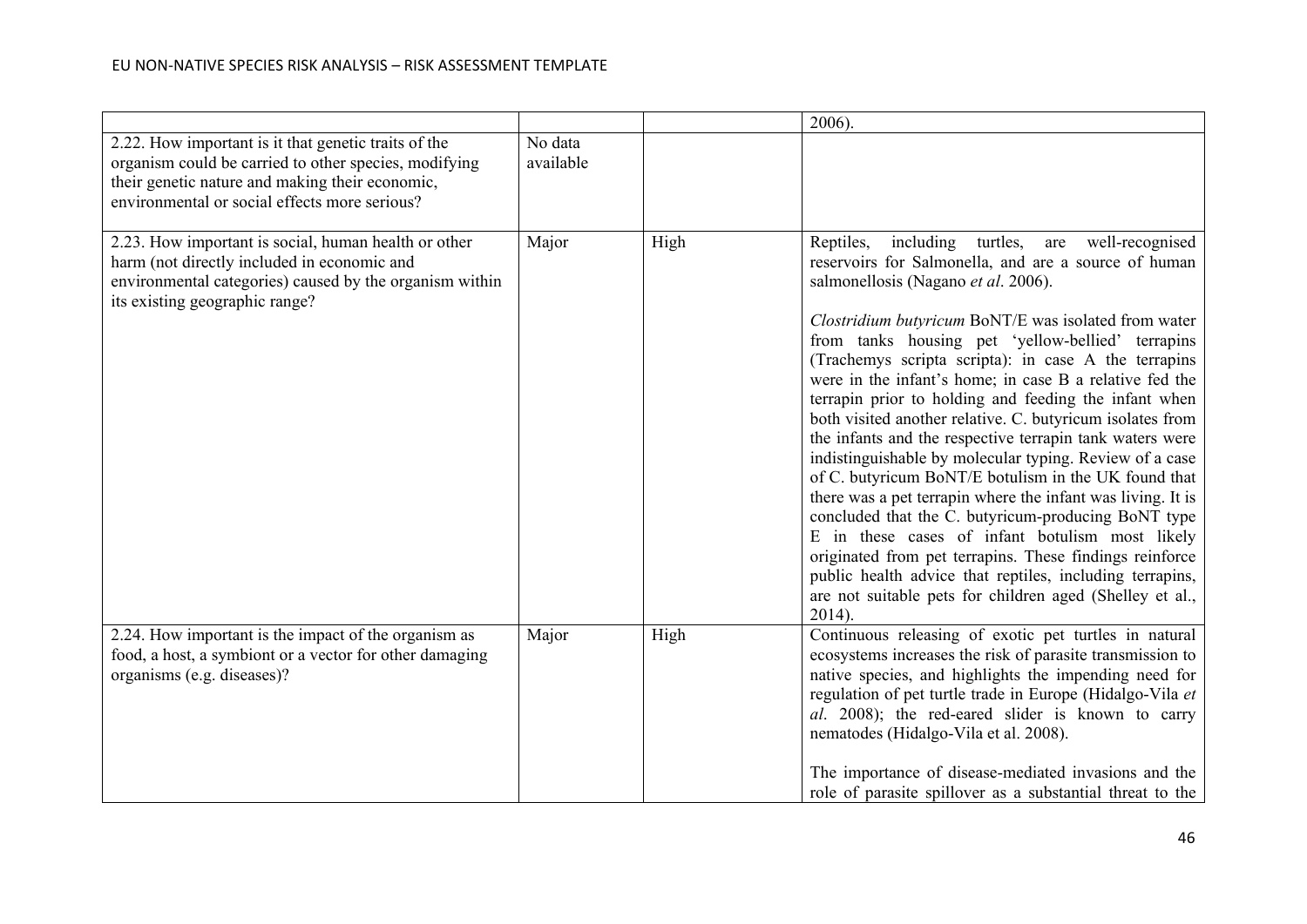| 2.25. How important might other impacts not already<br>covered by previous questions be resulting from | NA | conservation of global biodiversity are now well<br>known. Although competition between invasive<br>sliders Trachemys scripta elegans and indigenous<br>European turtles has been extensively studied, the<br>impact of this invasive species on diseases affecting<br>native populations is poorly known. During winter<br>2012-2013 an unusual event was detected in a<br>population of <i>Emys orbicularis</i> (Linnaeus,<br>1758)<br>inhabiting a pond system in Galicia (NW Spain).<br>Most turtles were lethargic and some had lost mobility<br>of limbs and tail. Necropsies were performed on<br>11 turtles that were found dead or dying at this<br>site. Blood<br>flukes belonging<br>to<br>the<br>species Spirorchis elegans were found inhabiting the<br>vascular system of 3 turtles, while numerous fluke eggs<br>were trapped in the vascular system, brain, lung, heart,<br>liver, kidney, spleen, and/or gastrointestinal tissues of<br>all necropsied animals. Characteristic lesions included<br>miliary egg granulomas, which were mostly found on<br>serosal surfaces, particularly of the small intestine, as<br>well as endocarditis, arteritis, and thrombosis. The most<br>probable cause of death in the 3 turtle specimens which<br>were also examined histologically was a necrotic<br>enteritis with secondary bacterial infection associated<br>with a massive egg embolism. The North American<br>origin of S. elegans, the absence of prior recorded<br>epizootics in the outbreak area, and the habitual<br>presence of its type host, the highly invasive red-eared<br>slider, in this area suggest a new case of parasite<br>spillover resulting in a severe emerging disease (Iglesias<br>et al, 2015) |
|--------------------------------------------------------------------------------------------------------|----|--------------------------------------------------------------------------------------------------------------------------------------------------------------------------------------------------------------------------------------------------------------------------------------------------------------------------------------------------------------------------------------------------------------------------------------------------------------------------------------------------------------------------------------------------------------------------------------------------------------------------------------------------------------------------------------------------------------------------------------------------------------------------------------------------------------------------------------------------------------------------------------------------------------------------------------------------------------------------------------------------------------------------------------------------------------------------------------------------------------------------------------------------------------------------------------------------------------------------------------------------------------------------------------------------------------------------------------------------------------------------------------------------------------------------------------------------------------------------------------------------------------------------------------------------------------------------------------------------------------------------------------------------------------------------------------------------------------------------------------------|
| introduction of the organism? (specify in the comment                                                  |    |                                                                                                                                                                                                                                                                                                                                                                                                                                                                                                                                                                                                                                                                                                                                                                                                                                                                                                                                                                                                                                                                                                                                                                                                                                                                                                                                                                                                                                                                                                                                                                                                                                                                                                                                            |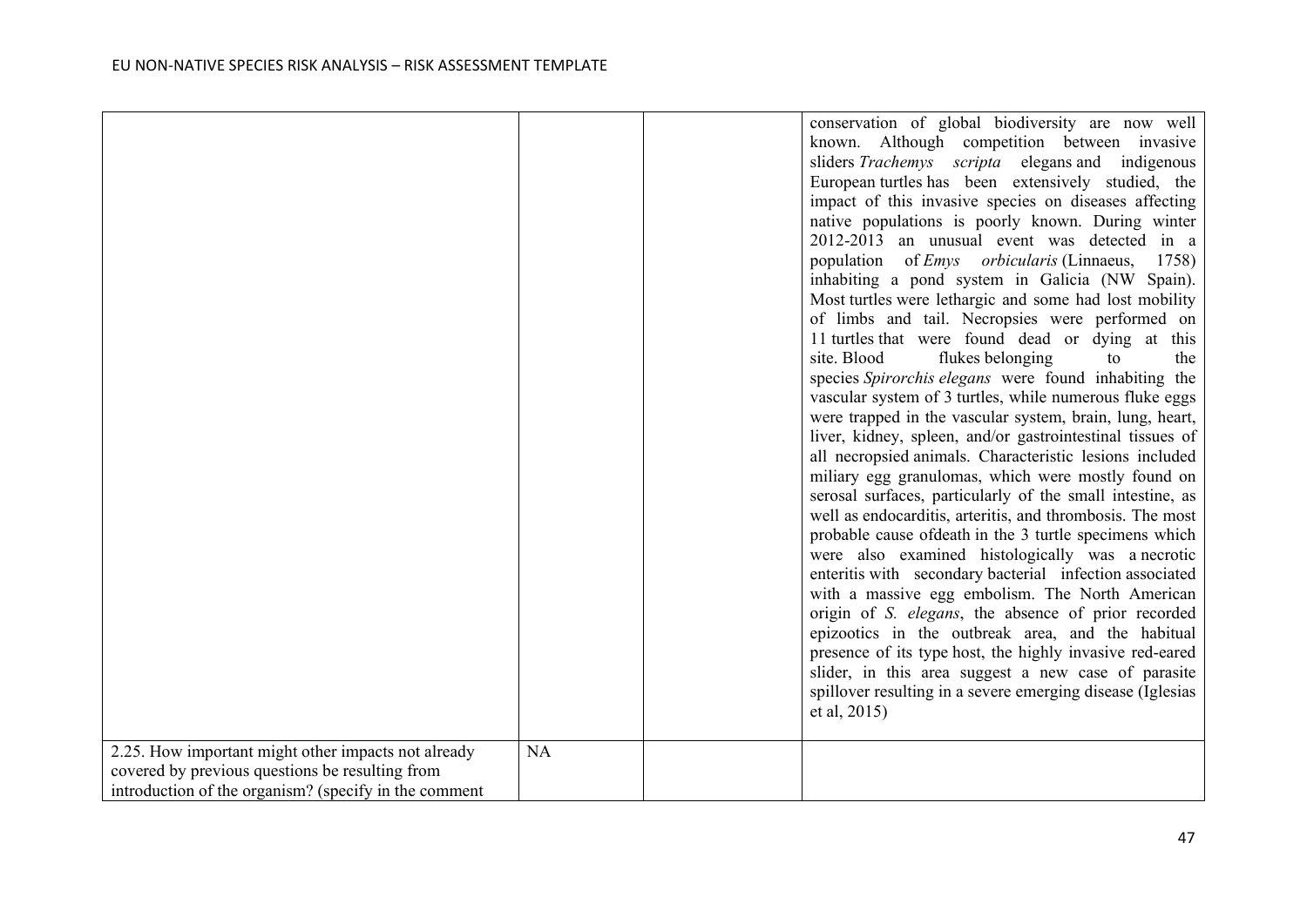| box)                                                                                                                                                                                                   |                                                                                                                        |           |                                                                                                                                                                                                                                                                                                                                      |
|--------------------------------------------------------------------------------------------------------------------------------------------------------------------------------------------------------|------------------------------------------------------------------------------------------------------------------------|-----------|--------------------------------------------------------------------------------------------------------------------------------------------------------------------------------------------------------------------------------------------------------------------------------------------------------------------------------------|
| 2.26. How important are the expected impacts of the<br>organism despite any natural control by other organisms,<br>such as predators, parasites or pathogens that may already<br>be present in Europe? | Major                                                                                                                  | Very high | Populations in Europe are in places considered to<br>represent a threat to local turtle species (through<br>competition) and the ecosystem in general (competition,<br>predation). Trachemys scripta elegans is included in the<br>IUCN/SSC Invasive Species Specialist Group's 100<br>Worst Invasives List. (Van Dijk et al, 2013). |
| 2.27. Indicate any parts of Europe where economic,<br>environmental and social impacts are particularly likely to<br>occur (provide as much detail as possible).                                       | countries<br>All<br>include in the<br>Mediterranean,<br>Atlantic<br>and<br>Continental<br>biogeographica<br>l regions. | high      | France; Germany; Greece; Italy; The Netherlands;<br>Spain; Portugal; Slovenia; Austria; Latvia; Poland;<br>Belgium; Denmark; Ireland; United Kingdom; south of<br>Finland; Czech Republic; Estonia; Lithuania; Romania;<br>Slovakia; Bulgaria; south of Sweden; Luxembourg;<br>Malta; Cyprus                                         |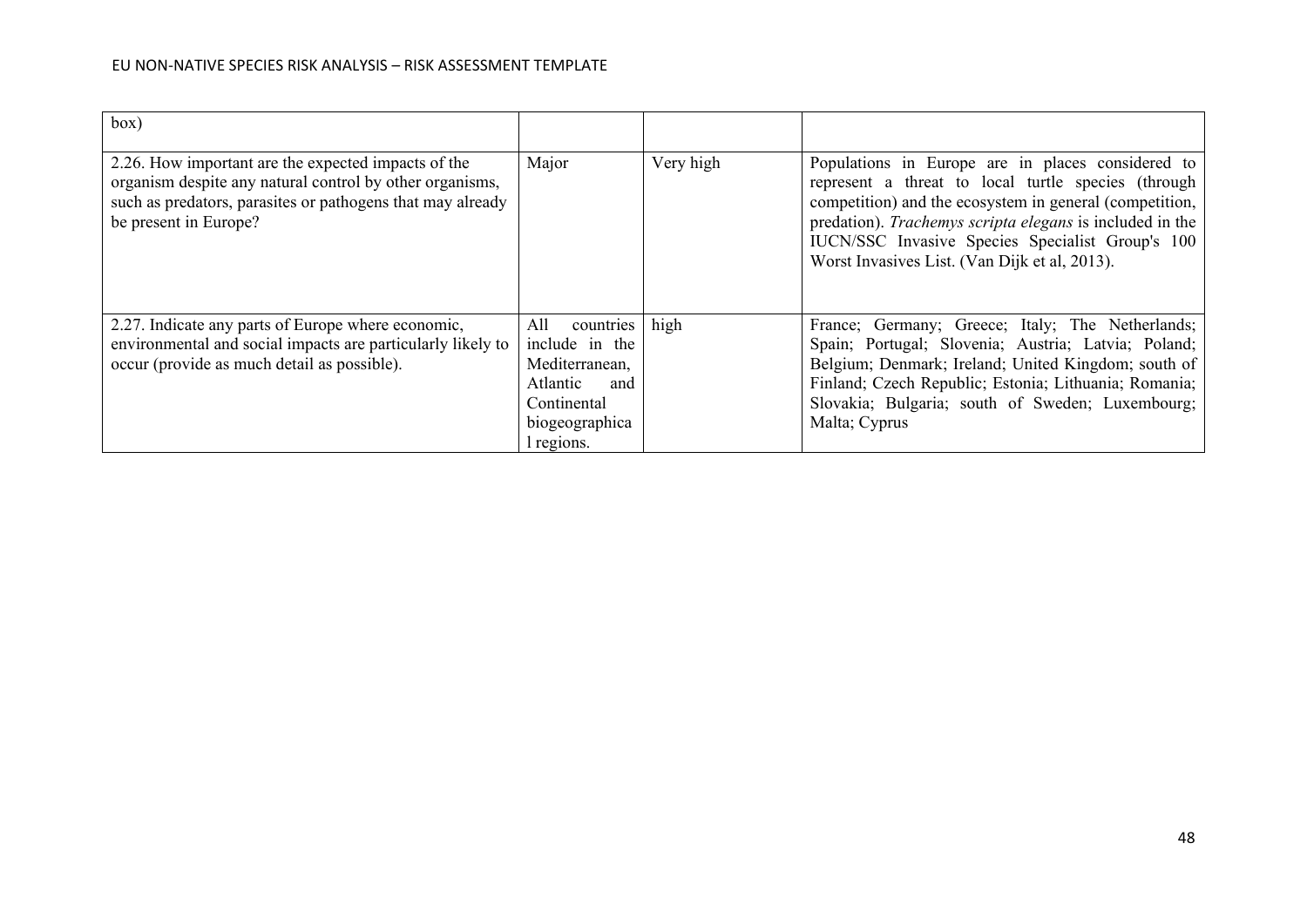| <b>RISK SUMMARIES</b>          |                 |                   |                                                                                                                                                                                                                                                                                                                                                                                                                                                                                                                                                                                                                                                                                                                                                                                                                                                                                                                                                                           |
|--------------------------------|-----------------|-------------------|---------------------------------------------------------------------------------------------------------------------------------------------------------------------------------------------------------------------------------------------------------------------------------------------------------------------------------------------------------------------------------------------------------------------------------------------------------------------------------------------------------------------------------------------------------------------------------------------------------------------------------------------------------------------------------------------------------------------------------------------------------------------------------------------------------------------------------------------------------------------------------------------------------------------------------------------------------------------------|
|                                |                 |                   |                                                                                                                                                                                                                                                                                                                                                                                                                                                                                                                                                                                                                                                                                                                                                                                                                                                                                                                                                                           |
|                                | <b>RESPONSE</b> | <b>CONFIDENCE</b> | <b>COMMENT</b>                                                                                                                                                                                                                                                                                                                                                                                                                                                                                                                                                                                                                                                                                                                                                                                                                                                                                                                                                            |
| <b>Summarise Entry</b>         | likely          | high              | Natural spread from established populations and new<br>releases are the principal way to colonize new areas.                                                                                                                                                                                                                                                                                                                                                                                                                                                                                                                                                                                                                                                                                                                                                                                                                                                              |
| <b>Summarise Establishment</b> | lvery likely    | high              | This species has a great capacity to settle in a great<br>variety of wetlands due to the biological characteristics<br>of the organism.                                                                                                                                                                                                                                                                                                                                                                                                                                                                                                                                                                                                                                                                                                                                                                                                                                   |
| <b>Summarise Spread</b>        | rapidly         | medium            | Natural spread: Trachemys scripta elegans is included<br>in the IUCN/SSC Invasive Species Specialist Group's<br>100 Worst Invasives List. (Van Dijk et al, 2013).<br>Human conditions to dispersal: In Europe, T. scripta                                                                                                                                                                                                                                                                                                                                                                                                                                                                                                                                                                                                                                                                                                                                                 |
|                                |                 |                   | elegans are generally released in freshwater areas which<br>are frequented by humans such as public ponds which<br>are considered of low biological value (e.g. Kordges<br>1990, Thiesmeier & Kordges 1990 1991, in Bringsøe<br>2006). Natural habitats close to urban areas are also<br>used for releases (Bringsøe 2006). Natural reproduction<br>of the red-eared slider in Europe under Mediterranean<br>climate conditions has been reported (Luiselli et al.<br>1997, Martinez-Silvestre et al. 1997, Cadi et al. 2003, in<br>Cadi & Joly 2003). The occurrence of the red-eared<br>slider in a tropical urban polluted river in Brazil<br>supports evidence of its capacity to use anthropogenic<br>environments. Polluted rivers can offer a high amount<br>of organic residues and food items, which can represent<br>an advantage for such a generalist freshwater turtle<br>species (Moll 1980, Lindeman 1996, Souza & Abe<br>2000, in Ferronato et al. 2009). |
| <b>Summarise Impact</b>        | major           | high              | Ecosystem and biodiversity impact:                                                                                                                                                                                                                                                                                                                                                                                                                                                                                                                                                                                                                                                                                                                                                                                                                                                                                                                                        |
|                                |                 |                   | The introduction of exotic species has contributed to the                                                                                                                                                                                                                                                                                                                                                                                                                                                                                                                                                                                                                                                                                                                                                                                                                                                                                                                 |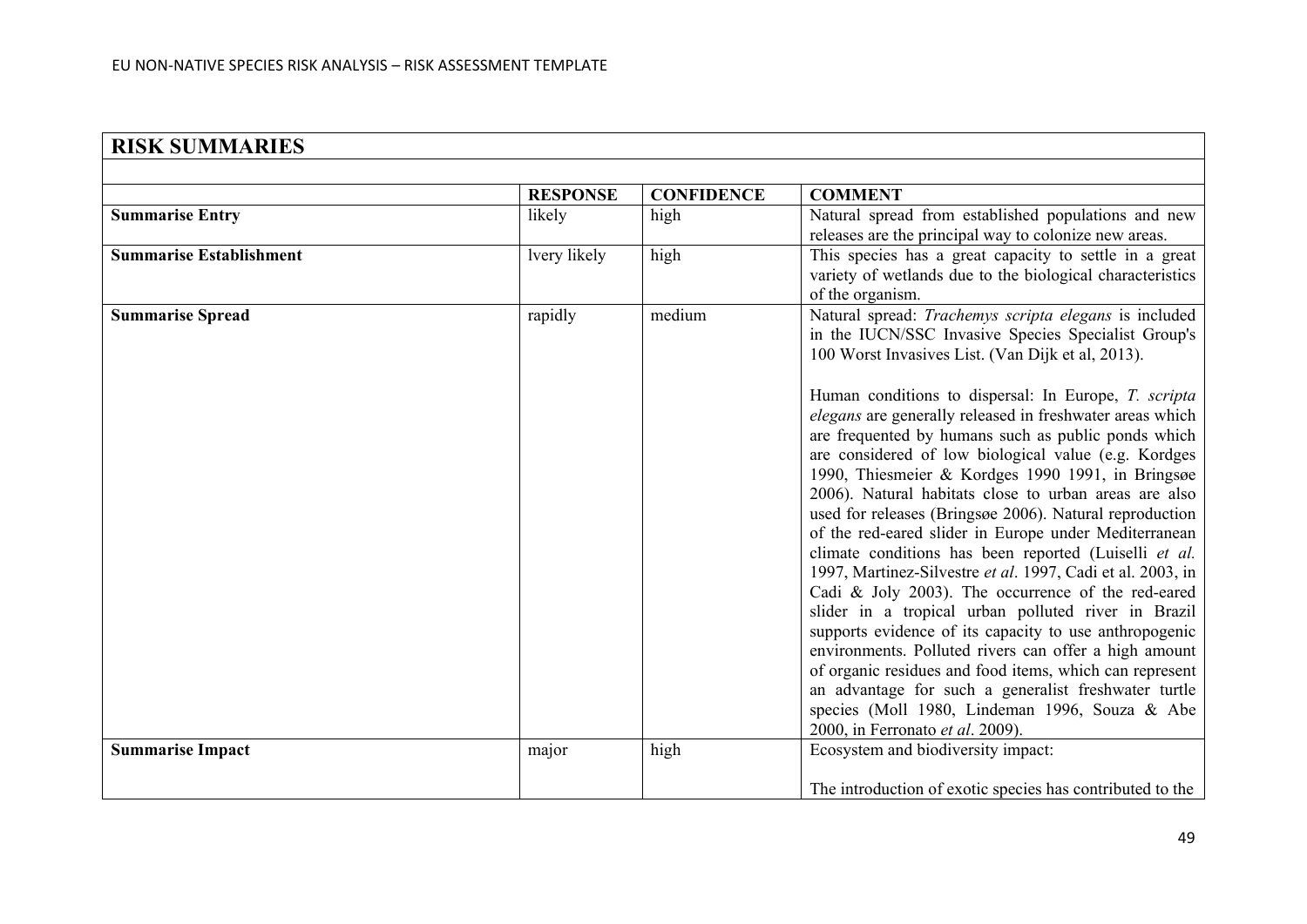| global loss of biodiversity and to the increase in the<br>number of threatened or endangered species (Wilson<br>1988, in Cadi et al. 2004). Competitive interactions<br>between T. scripta elegans and the European pond turtle<br>(Emys orbicularis) are of particular interest, as the latter<br>is registered as an endangered species (Appendix II of<br>the Bern Convention, Corbett 1989, Luiselli et al. 1997,<br>Martinez-Silvestre et al. 1997, in Cadi & Joly 2003, see<br>Competition). |
|----------------------------------------------------------------------------------------------------------------------------------------------------------------------------------------------------------------------------------------------------------------------------------------------------------------------------------------------------------------------------------------------------------------------------------------------------------------------------------------------------|
| Populations in Europe are in places considered to<br>represent a threat to local turtle species (through<br>competition) and the ecosystem in general (competition,<br>predation). Trachemys scripta elegans is included in the<br>IUCN/SSC Invasive Species Specialist Group's 100<br>Worst Invasives List. (Van Dijk et al, 2013).                                                                                                                                                               |
| Competitive interactions: between T. scripta elegans<br>and the European pond turtle ( <i>Emys orbicularis</i> ) are of<br>particular interest, as the latter is registered as an<br>endangered species (Appendix II of the Bern<br>Convention, Corbett 1989, Luiselli et al. 1997,<br>Martinez-Silvestre et al. 1997, in Cadi & Joly 2003, see<br>Competition).                                                                                                                                   |
| Public Health impact: Reptiles, including turtles, are<br>well-recognised reservoirs for Salmonella, and are a<br>source of human salmonellosis (Nagano et al. 2006).                                                                                                                                                                                                                                                                                                                              |
| Animal Health: Continuous releasing of exotic pet<br>turtles in natural ecosystems increases the risk of<br>parasite transmission to native species, and highlights<br>the impending need for regulation of pet turtle trade in<br>Europe (Hidalgo-Vila et al. 2008); the red-eared slider<br>is known to carry nematodes (Hidalgo-Vila et al. 2008).                                                                                                                                              |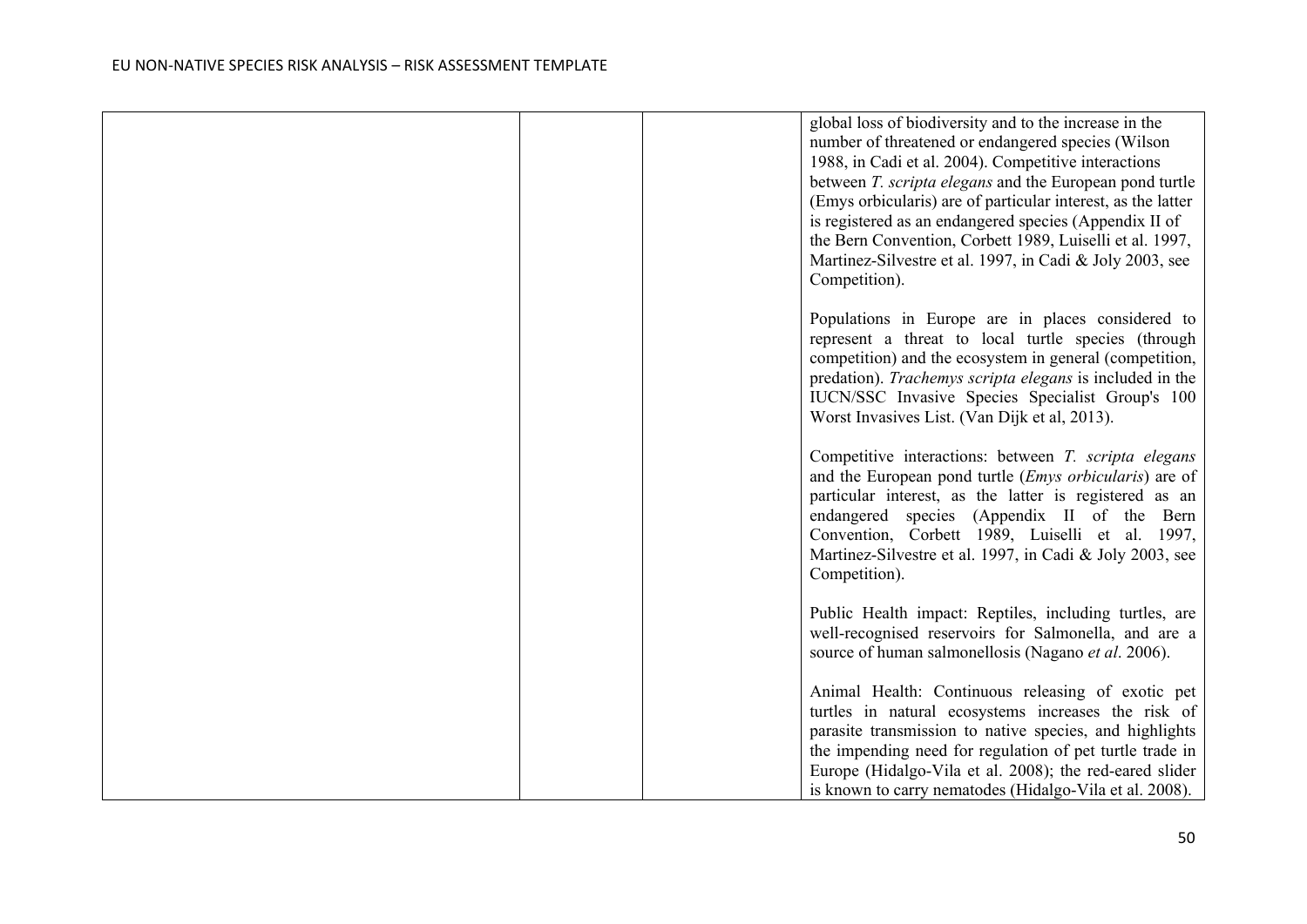|                                          |       |      | American common sliders, Trachemys scripta, are<br>opportunistic predators that changes from carnivorous<br>in juvenile stage to omnivorous as an adult, feeding on<br>plants and animals, insects and other invertebrates to<br>vertebrates such as amphibians, reptiles, small<br>mammals and birds. Then again, the antipredatory<br>behaviour that some native amphibian tadpoles have in<br>the presence of native terrapins, doesn't show in the<br>presence of common sliders. Common sliders have<br>negative impact on biodiversity as they eat several<br>aquatic plants, which could deeply alter local<br>vegetation, and also because it competes for other food<br>items, basking and nesting sites, with native turtles. It<br>can be a vector of dangerous diseases to humans, like<br>Salmonella, and some can impose painful bites, and can<br>spread other diseases and parasites to native turtles and<br>wildlife, for example nematodes and bacteria (EEA 16,<br>$2012$ ). |
|------------------------------------------|-------|------|--------------------------------------------------------------------------------------------------------------------------------------------------------------------------------------------------------------------------------------------------------------------------------------------------------------------------------------------------------------------------------------------------------------------------------------------------------------------------------------------------------------------------------------------------------------------------------------------------------------------------------------------------------------------------------------------------------------------------------------------------------------------------------------------------------------------------------------------------------------------------------------------------------------------------------------------------------------------------------------------------|
| <b>Conclusion of the risk assessment</b> | major | high | Impacts: Ecosystem and biodiversity, Public Health,<br>Animal Health, Competitive interactions with native<br>species.                                                                                                                                                                                                                                                                                                                                                                                                                                                                                                                                                                                                                                                                                                                                                                                                                                                                           |
|                                          |       |      | Populations in Europe are in places considered to<br>represent a threat to local turtle species (through<br>competition) and the ecosystem in general (competition,<br>predation). Trachemys scripta elegans is included in the<br>IUCN/SSC Invasive Species Specialist Group's 100<br>Worst Invasives List. (Van Dijk et al, 2013).                                                                                                                                                                                                                                                                                                                                                                                                                                                                                                                                                                                                                                                             |
|                                          |       |      | Parasite host-switching is of big concern with reference<br>to native M. leprosa turtles in natural environments of<br>Southern France and Northern Spain (Meyer et al,<br>2015). As a result, invasion of T. s. elegans, together<br>with its associated parasitic load, could be a key stressor<br>to endemic turtle species. (Meyer et al, 2015).                                                                                                                                                                                                                                                                                                                                                                                                                                                                                                                                                                                                                                             |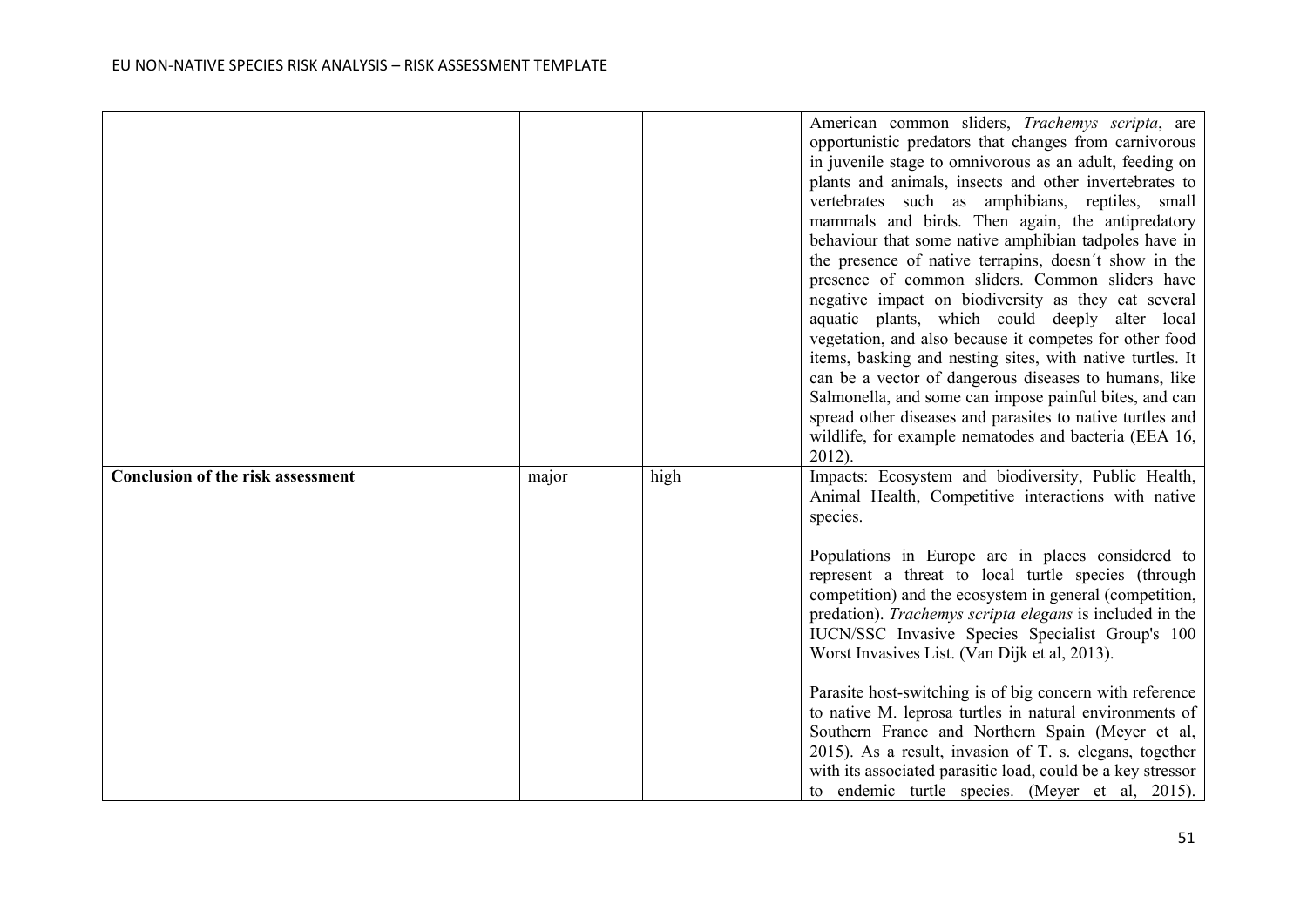|  | Spirorchidiasis can decimate small population (Iglesias       |
|--|---------------------------------------------------------------|
|  | et al, 2015), all turtle species that act as vector for these |
|  | parasites should be banned.                                   |
|  | The import of four species (Red-eared slider                  |
|  | (Trachemys scripta elegans); American bullfrog (Rana          |
|  | catesbeiana); Painted turtle (Chrysemys picta);               |
|  | American ruddy duck (Oxyura jamaicensis)) which               |
|  | constitute an ecological threat is prohibited under the       |
|  | Wildlife Trade Regulation (Council Regulation 338/97)         |
|  | primarily designed to control trade in endangered             |
|  | species. Member States have established inspection and        |
|  | control procedures under the Regulation, but there are        |
|  | no assessment procedures.                                     |
|  |                                                               |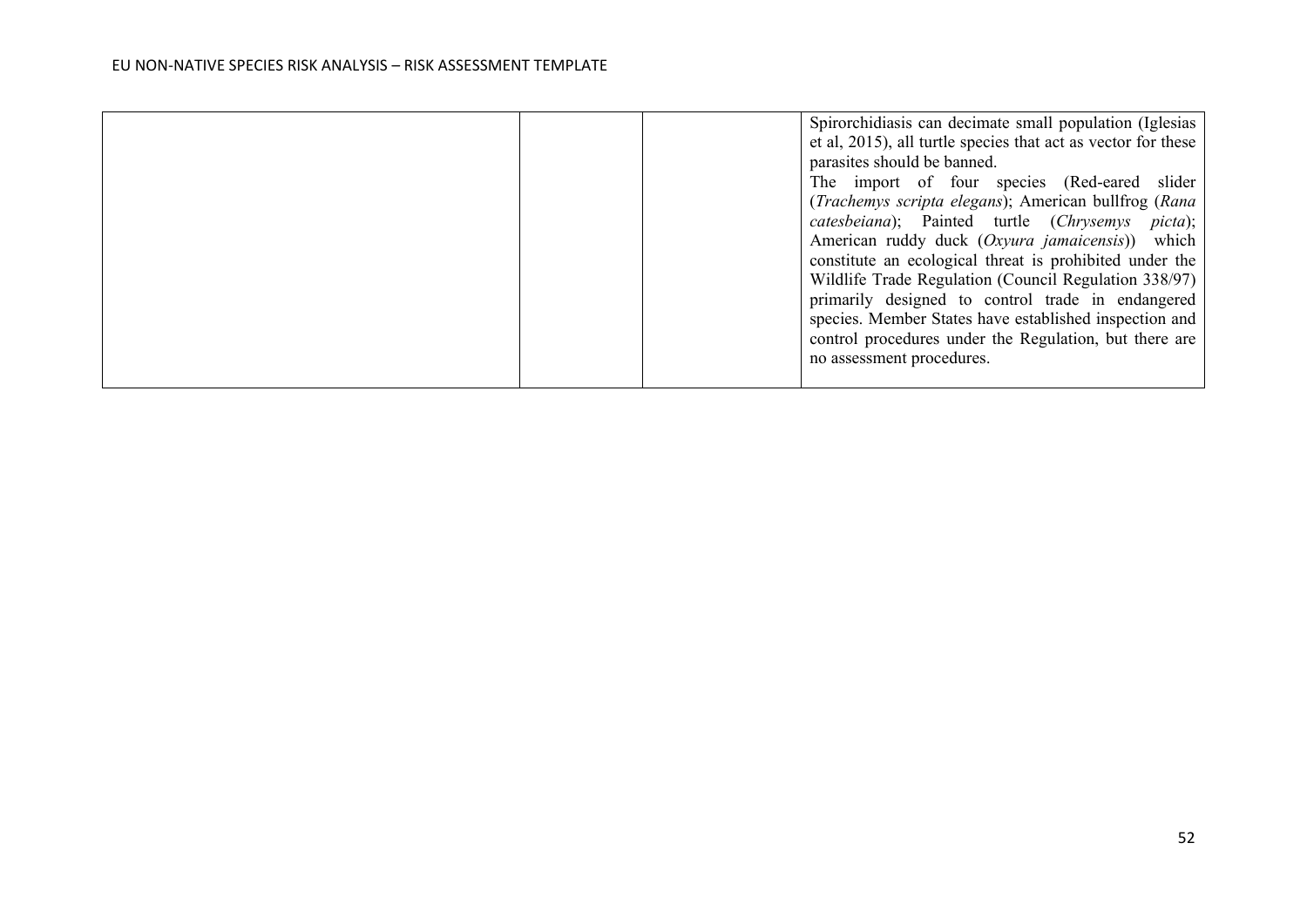| <b>ADDITIONAL QUESTIONS - CLIMATE CHANGE</b>            |             |        |                                                                                                               |
|---------------------------------------------------------|-------------|--------|---------------------------------------------------------------------------------------------------------------|
| 3.1. What aspects of climate change, if any, are most   | Temperature | high   | The rise in global temperature will increase the                                                              |
| likely to affect the risk assessment for this organism? | increase    |        | appropriate altitude and ecologic range for the species                                                       |
|                                                         | <b>New</b>  |        | Increase of marine water levels could generate new                                                            |
|                                                         | wetlands    |        | wetland areas appropriate for the species.                                                                    |
|                                                         |             |        |                                                                                                               |
|                                                         |             |        | According to the document "Exotic turtles in the<br>Netherlands:<br>assessment"<br>risk<br>a                  |
|                                                         |             |        | $(file:///C$ :/Users/at tragsatec 21/Downloads/20111111                                                       |
|                                                         |             |        | AlterraRapport2186 turtles%20(5).pdf) there are two                                                           |
|                                                         |             |        | different possible pathways for introduction of exotic                                                        |
|                                                         |             |        | species to the Netherlands: through introduction by                                                           |
|                                                         |             |        | humans (escaped/discarded pets or accidental or willing                                                       |
|                                                         |             |        | introduction) and through species extending their range                                                       |
|                                                         |             |        | to the Netherlands from populations in neighbouring                                                           |
|                                                         |             |        | countries. In both cases, their suitability for the present                                                   |
|                                                         |             |        | and expected Dutch conditions determines the                                                                  |
|                                                         |             |        | probability of adult survival, reproduction success and<br>successive population establishment. Since present |
|                                                         |             |        | conditions are generally too cold for turtle reproduction,                                                    |
|                                                         |             |        | the principle factor determining the boundary conditions                                                      |
|                                                         |             |        | for successful invasion is Climate Change. All species                                                        |
|                                                         |             |        | are assessed against this background. The risk of a turtle                                                    |
|                                                         |             |        | species becoming invasive increases: 1) if it is already                                                      |
|                                                         |             |        | present in or established at close distance to Dutch                                                          |
|                                                         |             |        | nature, 2) if it naturally occurs in or has successfully                                                      |
|                                                         |             |        | colonised areas with climatological<br>conditions                                                             |
|                                                         |             |        | comparable to present or future Dutch ones, and 3) if it                                                      |
|                                                         |             |        | is available in the pet-trade or has 'pet potential'.                                                         |
|                                                         |             |        | As the climate warms redeared slider range should                                                             |
|                                                         |             |        | expand northward                                                                                              |
| 3.2. What is the likely timeframe for such changes?     | 50 years    | medium | It is basic the importance of climate change evolution in                                                     |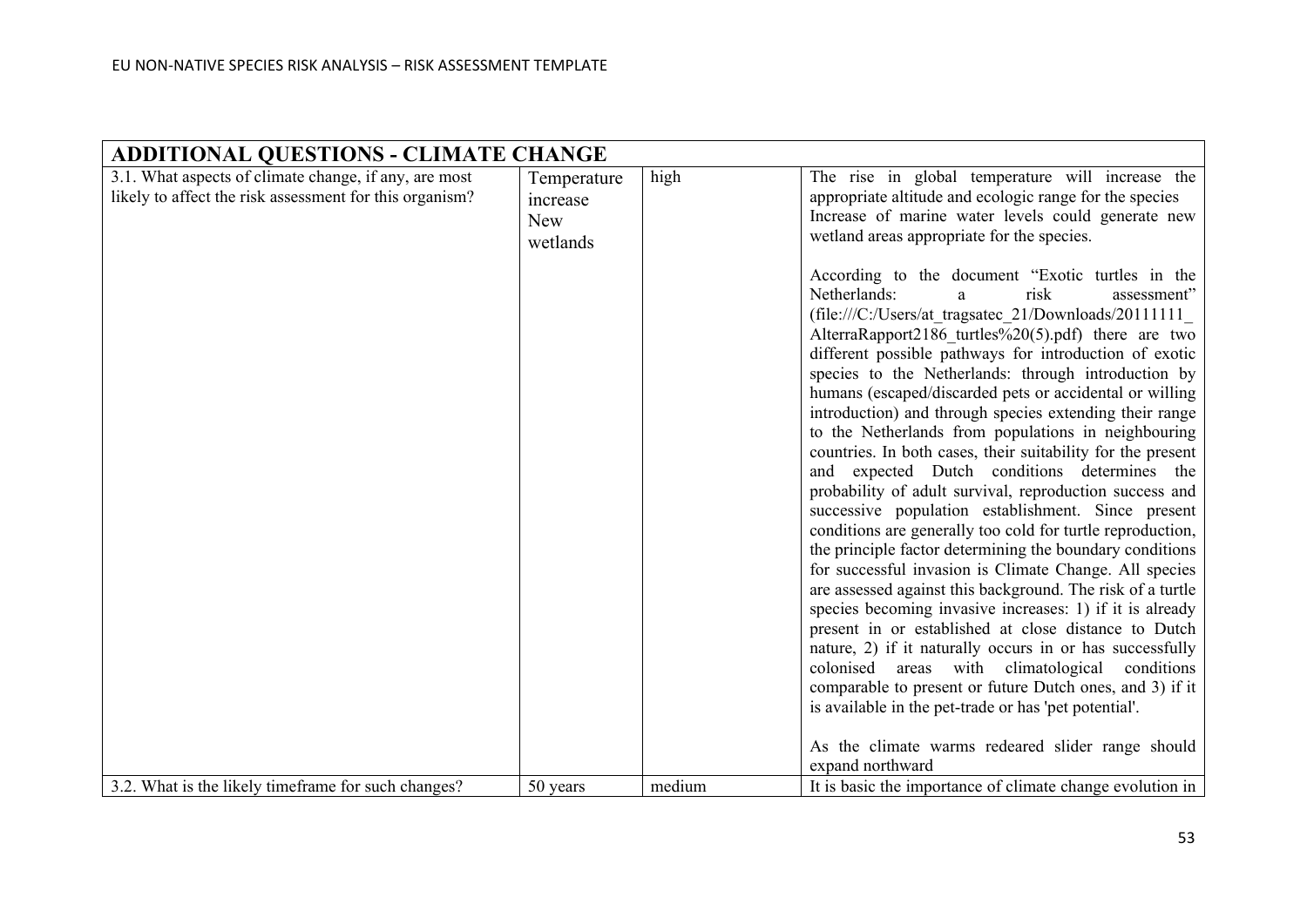|                                                                                                                                       |                                                                                     |        | this timeframe.                                                                                                                                                                                                                              |
|---------------------------------------------------------------------------------------------------------------------------------------|-------------------------------------------------------------------------------------|--------|----------------------------------------------------------------------------------------------------------------------------------------------------------------------------------------------------------------------------------------------|
| 3.3. What aspects of the risk assessment are most likely to<br>change as a result of climate change?                                  | The suitable<br>area for<br>establishment<br>of the species<br>will be<br>increased | medium | The rise in global temperature favours species<br>proceeding from tropical climates The increases of the<br>suitability of some habitats for the colonization of the<br>species will increase the speed dispersal ability of<br>the species. |
|                                                                                                                                       |                                                                                     |        |                                                                                                                                                                                                                                              |
| <b>ADDITIONAL QUESTIONS - RESEARCH</b>                                                                                                |                                                                                     |        |                                                                                                                                                                                                                                              |
| 4.1. If there is any research that would significantly<br>strengthen confidence in the risk assessment please<br>summarise this here. |                                                                                     | medium | Additional studies are necessary to know how the<br>presence of the species impacts on the ecosystem<br>services of the habitat where it occurs                                                                                              |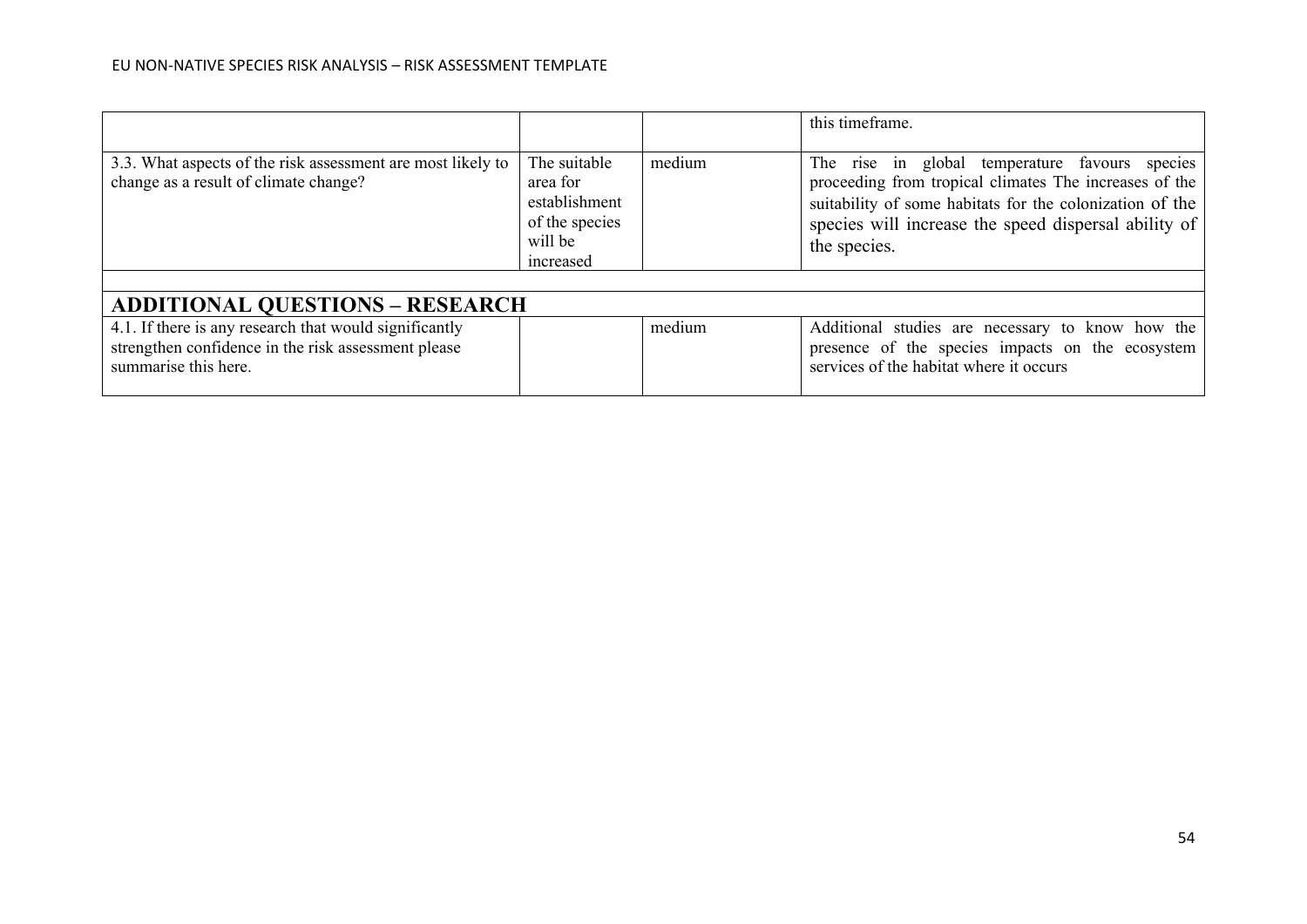# **REFERENCES:**

- Acuna-Mesen and Rafael Arturo, 1992. Potential exploitation of captive Slider Turtles (*Trachemys scripta*) in Costa Rica: A preliminary study. *Brenesia.* 0(38).157-158. **Summary:** Report from Costa Rica.
- Adrados LC, Briggs L (eds) (2002) Study of application of EU Wildlife Trade regulations in relation to species which form an ecological threat to the EU fauna and flora, with case studies of American bullfrog (*Rana catesbeiana*) and red-eared slider (*Trachemys scripta elegans*). Study report to the European Commission. Amphi Consult, Denmark.
- Agosta *et al*., 1999. Autoecology and synecological relationships in populations of *Trachemys scripta elegans* introduced in Lombardy. Preliminary data. *Rivista di Idrobiologia.* 38(1-3). Gennaio-Dicembre, 1999. 421-430. **Summary:** Reports of *Trachemys scripta elegans* in Italy.
- [Aliens 19 & 20, Double issue. 2004. Invasive Species Specialist Group of the IUCN Species Survival Commission. ISSG, Auckland, New Zealand.](http://www.issg.org/newsletter.html#Aliens) **Summary:** Interesting and timely information on invasive species and associated issues. Focuses on conservation issues and includes news of upcoming conferences, publications, and reports.
- Bacon, Jamie P; Gray, Jennifer A; Kitson, Lisa., 2006. Status and conservation of the reptiles and amphibians of the Bermuda islands. Applied Herpetology 3: 323-344
- Bauer, A.M., Sadlier, R.A., Ineich I. (trad.) 2000. The Herpetofauna of New Caledonia. Ithaca, Society for the Study of Amphibians and Reptiles, 310 p.
- Bettelheim, Matthew P; Bury, R. Bruce; Patterson, Laura C; Lubcke, Glen M., 2006. *Trachemys scripta elegans* (red-eared slider). Reproduction. Herpetological Review. 37(4). DEC 2006. 459-460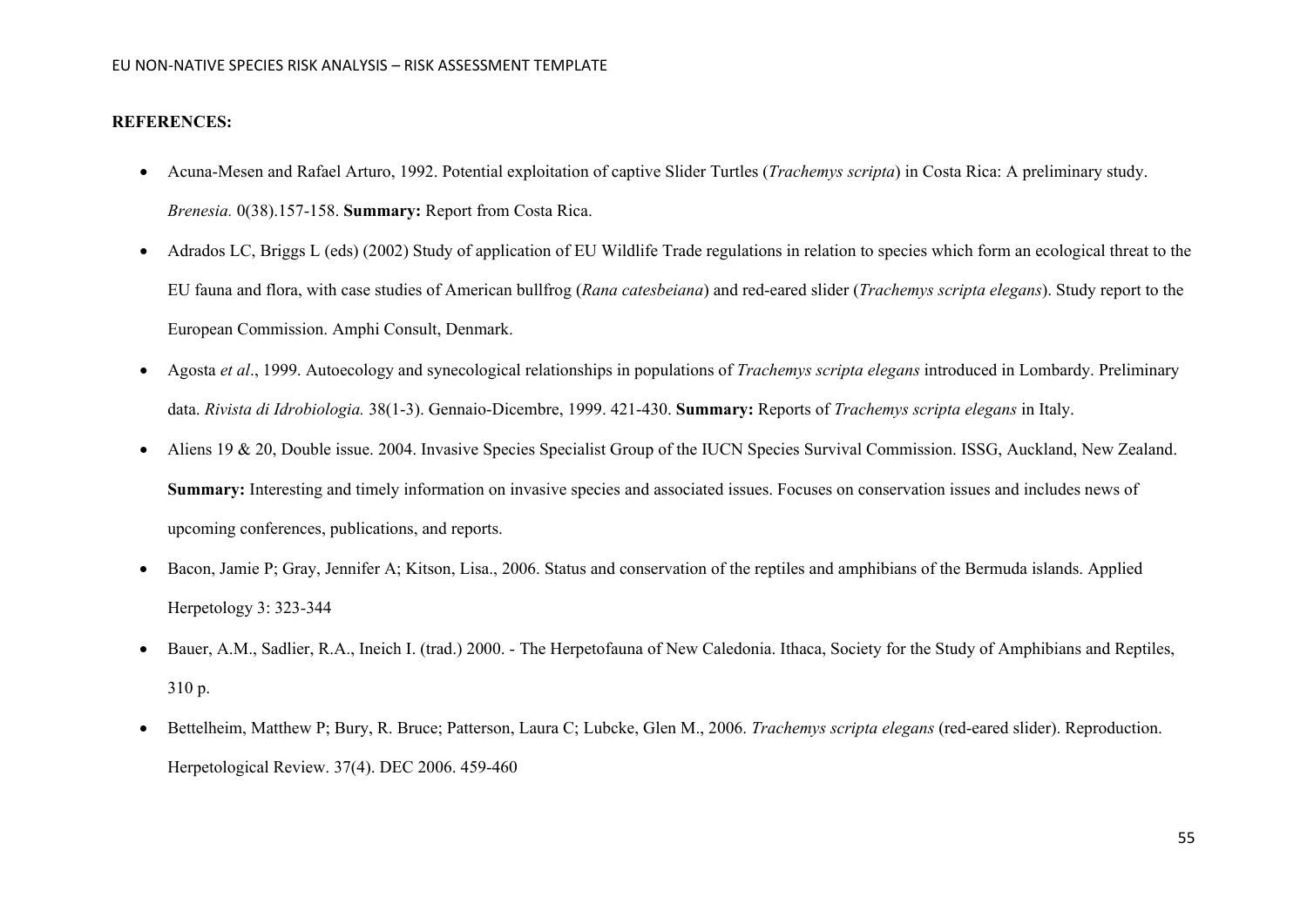- Bodie J. R., 2001. Stream and riparian management for freshwater turtles. Journal of Environmental Management (2001) 62, 443–455
- Bomford, M., 2003. Risk Assessment [for the Import and Keeping of Exotic Vertebrates in Australia. Bureau of Rural Sciences, Canberra.](http://www.feral.org.au/wp-content/uploads/2010/03/PC12803.pdf) **Summary:** Available from: http://www.feral.org.au/wp-content/uploads/2010/03/PC12803.pdf [Accessed August 19 2010]
- Bouskila A, 1986. On the danger of spreading of the Red-eared terrapin, Chrysemys scripta, in natural habitats in Israel. Hardun no. 4: 27-30.
- Brejcha, Jindrich; Vojtech Miller; Lenka Jerabkova and Martin Sandera., 2009. Distribution of pond slider (*Trachemys scripta*) in the Czech Republic. Herpetologické informace, 2009, Vol. 8 (1) **Summary:** Abstract: The North American species of turtle *Trachemys scripta* has been introduced into the Czech Republic. First records of the pond slider are from the 60's.We have put together a list of 190 records of the pond slider in the Czech Republic, on the basis of published data, verbal notices and unpublished data. In 9 cases we have noted a count of 10 and more specimens.The main areas of occurrence are regions with warmer climate: Prague and surroundings, Polabí (along Elbe river), north Moravia (Opava and Ostrava regions) and some localities in south Moravia. 4 attempts of reproduction were noted. In one case the eggs were succesfully artificially incubated for the period of 95 days at 25,5°C.
- [Brett, B.D Gartrell and E.J. Ted Kirk., 2005. Euthanasia of Reptiles in New Zealand: Current Issues and Methods. Kokako 12 \(1\) 12-15, 2005](http://www.victoria.ac.nz/srarnz/files/Gatrell_Kirk_Euthanasia_Reptiles.pdf) **Summary:** Available from: http://www.victoria.ac.nz/srarnz/files/Gatrell\_Kirk\_Euthanasia\_Reptiles.pdf [Accessed 28 December 2009]
- Breuil, M. 2002. Histoire naturelle des Amphibiens et des Reptiles terrestres de l'archipel Guadeloupéen. In Patrimoines Naturels, MNHN, Paris. **Summary:** Ce livre propose une synthèse sur les amphibiens et reptiles terrestres de l'archipel Guadeloupéen. Six espèces d'anoures, 5 de tortues, 21 de lézards dont 4 éteintes et 7 de serpents sont détaillées.
- Bringsøe, H. 2006. NOBANIS [Invasive Alien Species Fact Sheet –](http://www.nobanis.org/files/factsheets/Trachemys_scripta.pdf) *Trachemys scripta* **Summary:** The North European and Baltic Network on Invasive Alien Species (NOBANIS) is a gateway to information on alien and invasive species in North and Central Europe. The participating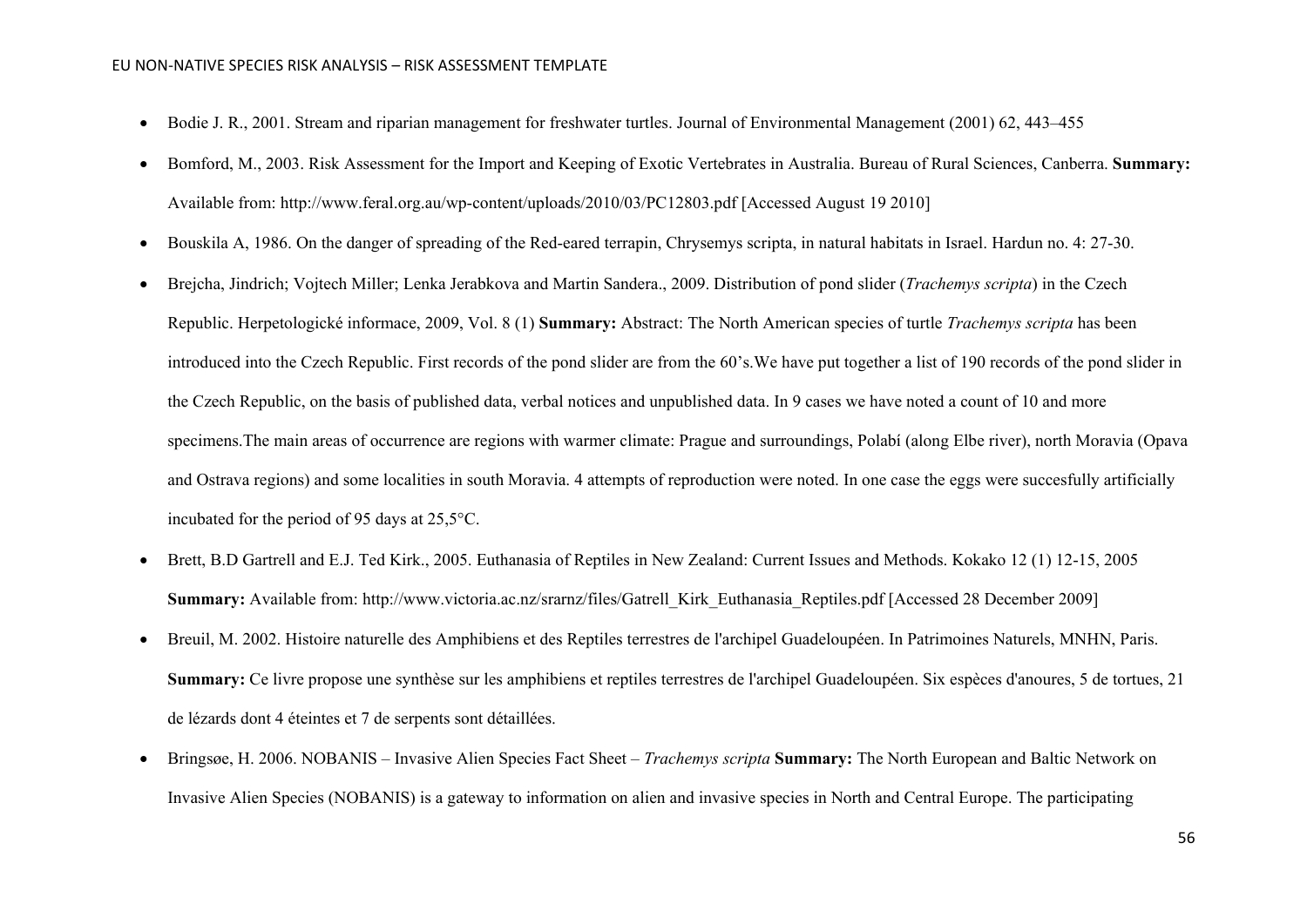countries are Denmark, Estonia, Finland, Faroe Islands, Germany, Greenland, Iceland, Latvia, Lithuania, Norway, Poland, European part of Russia, Sweden. The NOBANIS project will provide fact sheets on 60 of the most invasive alien species of the region, covering both animals and plant as well as microorganisms. We intend to upload 60 fact sheets - so please visit this page regularly.

NOBANIS is available from: www.nobanis.org, this page is available from: http://www.nobanis.org/files/factsheets/Trachemys\_scripta.pdf [Accessed 31 October 2006]

- Buden, D.W., Lynch, D.B., and Zug, G.R. 2001. Recent records of exotic reptiles on Pohnpei, Eastern Caroline Islands, Micronesia. *Pacific Science*. 55 (1): 65.
- [Bunnell, Corey G., 2005. Field Survey of red-Eared Sliders \(](http://www.wildlifebc.org/UserFiles/File/2_2_Bunnell.pdf)*Trachemys scripta elegans*) In The Lower Fraser River Valley, British Columbia, In [2005. Featrured Article Wildlife Afield](http://www.wildlifebc.org/UserFiles/File/2_2_Bunnell.pdf) **Summary:** Available from: http://www.wildlifebc.org/UserFiles/File/2\_2\_Bunnell.pdf [Accessed 28 December 2009]
- Burgin, Shelley., 2007. Confirmation of an established population of exotic turtles in urban Sydney. Australian Zoologist. 33(3). JUN 2006. 379-384 **Summary:** Shelley (2007) investigated whether exotic turtle species were capable of establishing breeding populations in the Sydney area and confirmed that two exotic species were present: *Trachemys scripto elegans* and *Clemmys marmorato*.
- Cadi, A., and Bertrand, A. 2003. Conséquences des lâchés de Trachémyde â tempes rouges (*Trachemys scripta elegans*) dans les milieux humides européens. Manouria 6(18): 17-22.
- Cadi, A., and Joly, P. 2003. Competition for basking places between the endangered European pond turtle (*Emys orbicularis galloitalica*) and the introduced red-eared slider (*Trachemys scripta elegans*). Canadian Journal of Zoology 81: 1392-1398.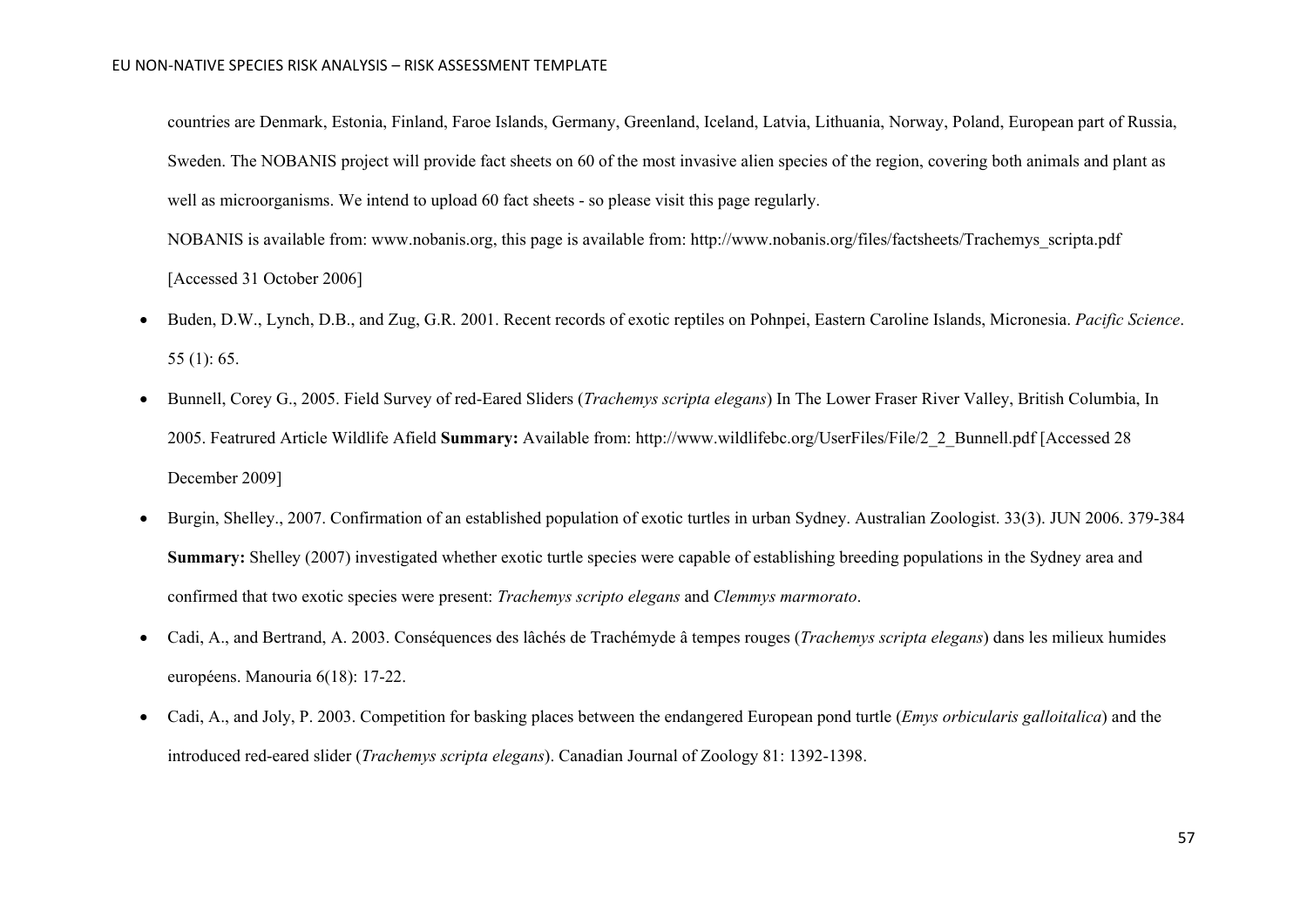- Cadi, A., Delmas, V., Prevot-Julliard, A.C., Joly, P. Pieau, C and Girondot, M. 2004. Successful reproduction of the introduced slider turtle (*Trachemys scripta elegans*) in the South of France. Aquatic Conservation: Marine and Freshwater Ecosystems 14: 237-246.
- Cadi, A; Joly, P., Impact of the introduction of the red-eared slider (*Trachemys scripta elegans*) on survival rates of the European pond turtle (*Emys orbicularis*). Biodiversity & Conservation. 13(13). December 2004. 2511-2518.
- [Cadi, Antoine; Pauline Teillac; Virginie Delmas; Marc Girondot; Veronique Servais & Anne-Caroline Prevot-Julliard., 2008. Slider turtles](http://www.herpetologica.org/revista/rev22/Resumen11%20CADI%20ET%20AL%20segundo.pdf)  *Trachemys scripta elegans* [released in France: a case of integrated research and conservation program. Rev. Esp. Herp. \(2008\) 22:111-114](http://www.herpetologica.org/revista/rev22/Resumen11%20CADI%20ET%20AL%20segundo.pdf) **Summary:** Available from: http://www.herpetologica.org/revista/rev22/Resumen11%20CADI%20ET%20AL%20segundo.pdf [Accessed 28 December 2009]
- Carr, John L., 2008. Terrestrial Foraging by Two Species of Semiaquatic Turtles (Testudines: Emydidae). Southeastern Naturalist. 7(4). 2008. 748- 752.
- Chen and Lue, 1998. Ecological notes on feral populations of *Trachemys scripta elegans* in northern Taiwan. *Chelonian Conservation & Biology.* 3(1). Aug., 1998. 87-90. **Summary:** Report from Taiwan.
- [Chen, Tien-Hsi., 2006. Distribution and status of the introduced red-eared slider \(](http://data.iucn.org/dbtw-wpd/edocs/2006-061.pdf#page=196)*Trachemys scripta elegans*) in Taiwan. Pages 187-195. In Koike, F., [Clout, M.N., Kawamichi, M., De Poorter, M. and Iwatsuki, K. \(eds\), Assessment and Control of Biological Invasion Risks. Shoukadoh Book Sellers,](http://data.iucn.org/dbtw-wpd/edocs/2006-061.pdf#page=196)  [Kyoto, Japan and IUCN, Gland, Switzerland, 2006.](http://data.iucn.org/dbtw-wpd/edocs/2006-061.pdf#page=196) **Summary:** Available from: http://data.iucn.org/dbtw-wpd/edocs/2006-061.pdf#page=196 [Accessed 28 December 2009]
- [CONABIO. 2008. Sistema de información sobre especies invasoras en México. Especies invasoras -](http://www.conabio.gob.mx/invasoras/index.php/Especies_invasoras_-_Reptiles) Reptiles. Comisión Nacional para el [Conocimiento y Uso de la Biodiversidad. Fecha de acceso.](http://www.conabio.gob.mx/invasoras/index.php/Especies_invasoras_-_Reptiles) **Summary:** English: The species list sheet for the Mexican information system on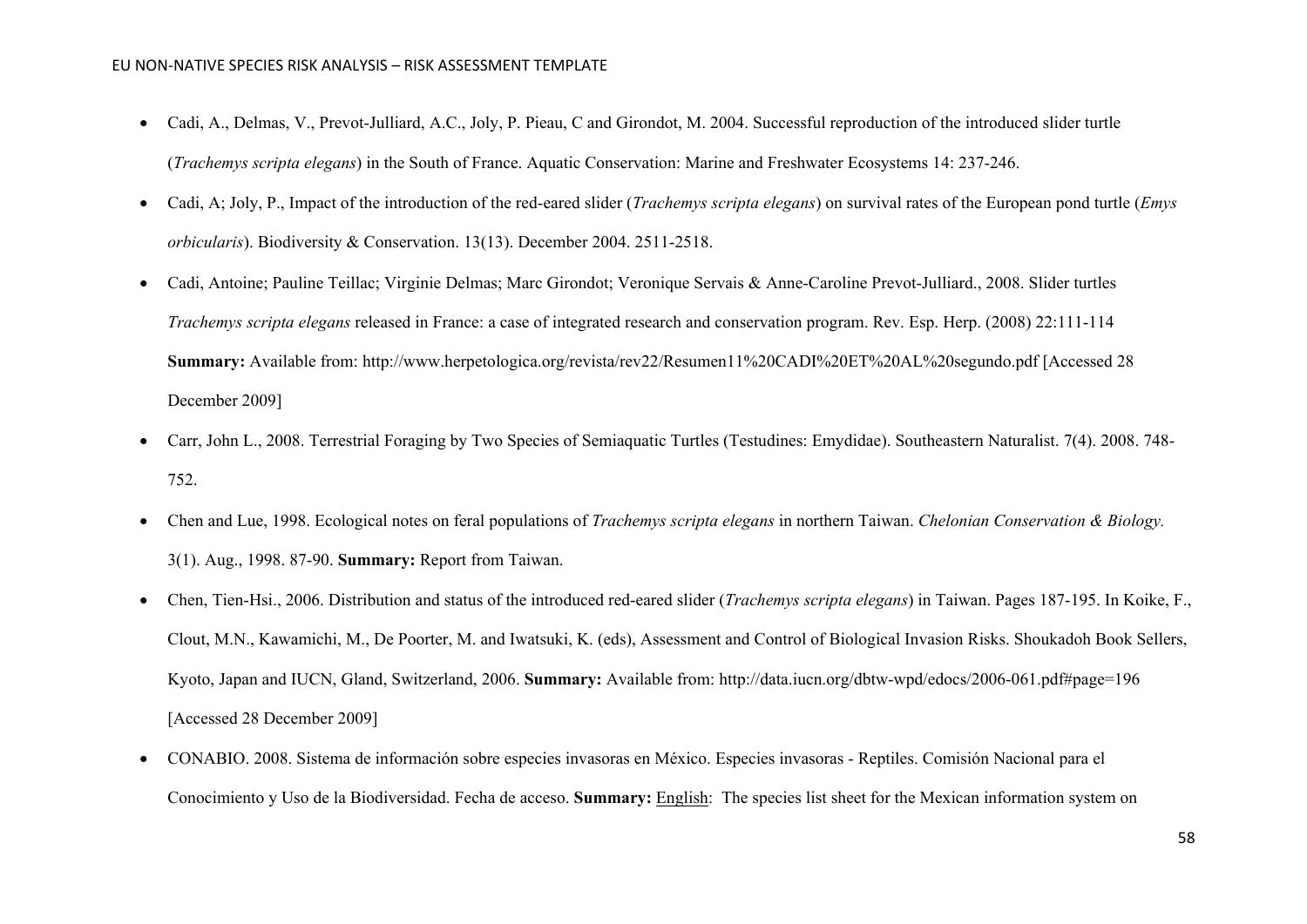invasive species currently provides information related to Scientific names, family, group and common names, as well as habitat, status of invasion in Mexico, pathways of introduction and links to other specialised websites. Some of the higher risk species already have a direct link to the alert page. It is important to notice that these lists are constantly being updated, please refer to the main page

(http://www.conabio.gob.mx/invasoras/index.php/Portada), under the section Novedades for information on updates.

Invasive species - reptiles is available from: http://www.conabio.gob.mx/invasoras/index.php/Especies\_invasoras\_-\_Reptiles [Accessed 30 July 2008] Spanish: La lista de especies del Sistema de información sobre especies invasoras de méxico cuenta actualmente con información aceca de nombre científico, familia, grupo y nombre común, así como hábitat, estado de la invasión en México, rutas de introducción y ligas a otros sitios especializados. Algunas de las especies de mayor riesgo ya tienen una liga directa a la página de alertas. Es importante resaltar que estas listas se encuentran en constante proceso de actualización, por favor consulte la portada (http://www.conabio.gob.mx/invasoras/index.php/Portada), en la sección novedades, para conocer los cambios. Especies invasoras - Reptiles is available from:

http://www.conabio.gob.mx/invasoras/index.php/Especies\_invasoras\_-\_Reptiles [Accessed 30 July 2008]

- Congdon, J.D.,Greene,J.L.,Gibbons,J.W.(1986): Biomassof freshwater turtles: A geographic comparison. Am.Midland Nat. 115: 165-173
- [da Silva Eduardo and Manual Blasco 1995.](http://www.freewebs.com/trachemysadoption/articles/DaSilvaBlasco.pdf) *Trachemys scripta elegans* in Southwestern Spain. *Herpetological Review.* 26(3).133-134. **Summary:** Available from: http://www.freewebs.com/trachemysadoption/articles/DaSilvaBlasco.pdf [Accessed 18 January 2009]
- [DAISIE \(Delivering Alien Invasive Species Inventories for Europe\) 2009. Species Factsheet](http://www.europe-aliens.org/speciesFactsheet.do?speciesId=50003) *Trachemys scripta* (Schoepff, 1792) **Summary:** Available from: http://www.europe-aliens.org/speciesFactsheet.do?speciesId=50003 [Accessed 28 December 2009]
- De Lathouder, Raymonde; Darryl N. Jones & Stephen R. Balcombe., 2009. Assessing the abundance of freshwater turtles in an Australian urban landscape. Urban Ecosyst (2009) 12:215–231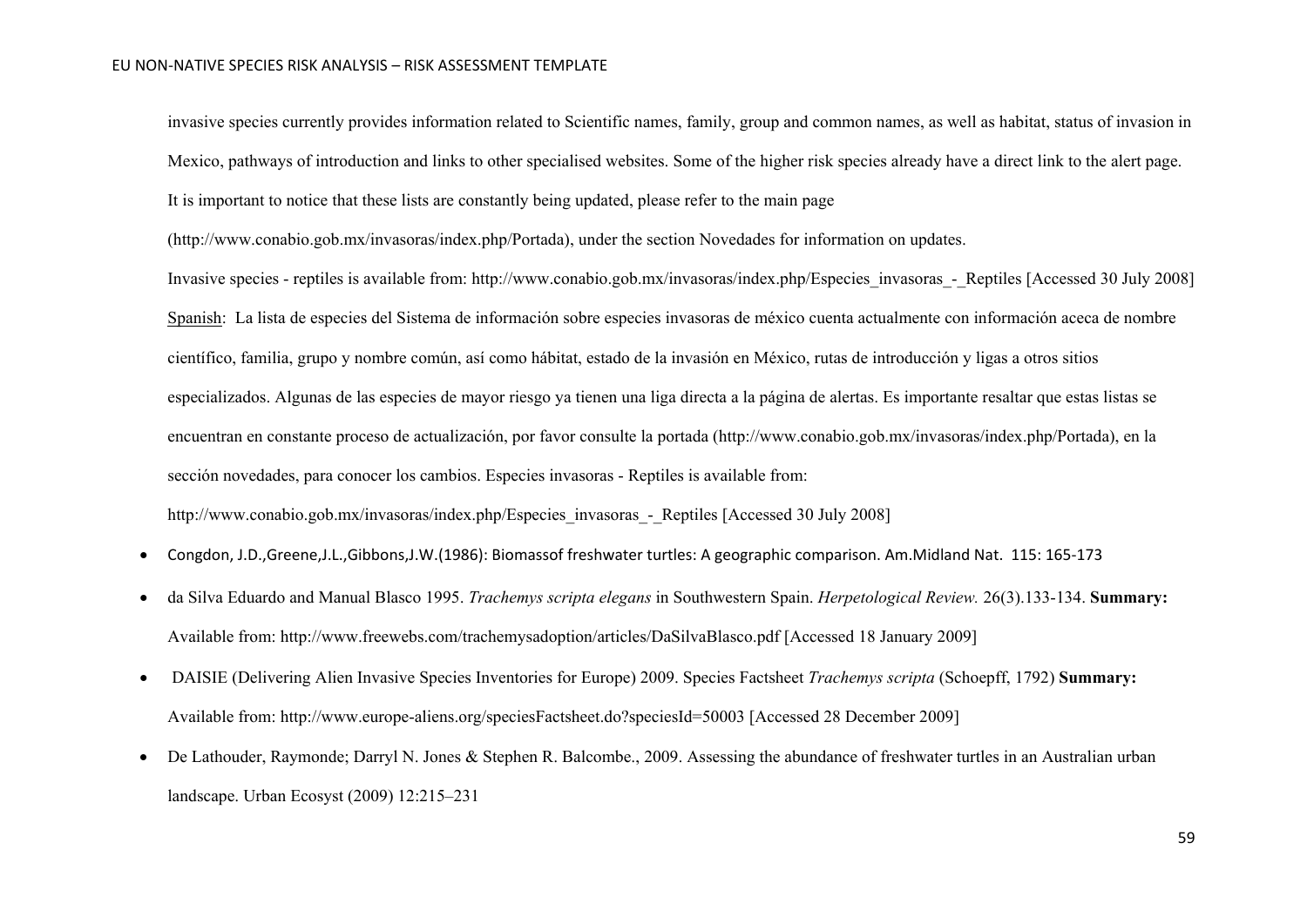- de Sa, I.V.A. and Solari, C.A. 2001. Salmonella in Brazilian and imported pet reptiles. *Brazilian Journal of Microbiology*. 32 (4): 293-297. **Summary:** Notes on red-eared slider in Brazil and salmonella.
- Department of the Environment, Water, Heritage and the Arts., 2009. Ecological Australia: Prioritisation of High Conservation Status Mainland Islands. Project No 09SUTNRM-0002. Prepared for Department of the Environment, Water, Heritage and the Arts
- Derraik, Jose´ G. B. & Simon Phillips., 2009. Online trade poses a threat to biosecurity in New Zealand. Biol Invasions DOI 10.1007/s10530-009- 9595-0
- Diesmos, Arvin C; Brown, Rafe M; Alcala, Angel; Sison, Rogelio V., 2008. Status and Distribution of Nonmarine Turtles of the Philippines. Chelonian Conservation & Biology. 7(2). DEC 2008. 157-177
- DIMANCEA, N. (2013). Note upon the presence of Trachemys scripta elegans (Reptilia) in Oradea city, western Romania. HERPETOLOGICA, 7, 41-47.
- Dolan, Chad R; Lamer, James T; Tucker, John K. ., 2006. *Trachemys scripta elegans* (Red-eared slider). Herpetological Review. 37(1). MAR 2006. 105.
- Duffy, J.E. (2002): Biodiversity and ecosystem function: theconsumer connection. Oikos 99 : 201-219.
- Dupre, Alain; Servan, Jean; Veysset, Alain., 2006. Florida turtle, *Trachemys scripta elegans*: recuperation in France and international trade. Bulletin de la Societe Herpetologique de France.(117). 2006. 5-24. **Summary:** A survey of abandons of *Trachemys scripta elegans* in several reception centres in 2004 shows a decrease of abandons since the ban in the European Union.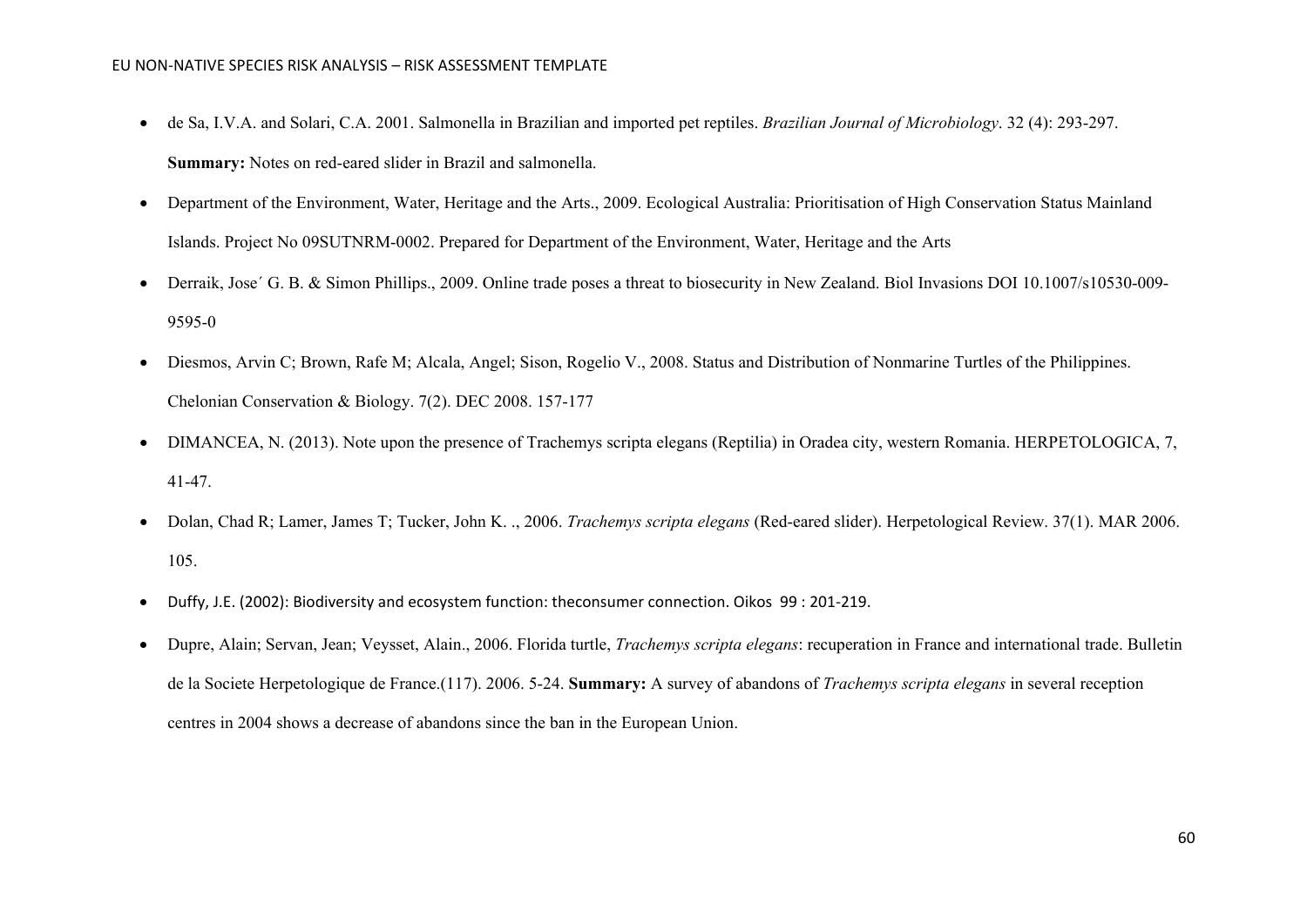- EEA technical report No 16/2012. The impacts of invasive alien species in Europe, http://www.eea.europa.eu/publications/impacts-of-invasivealien-species
- Emer, S. 2004. Growth of an introduced population of *Trachemys scripta elegans,* at Fox Pond, Eckerd College, Pinellas County, Florida. *Herpetological Review*. 35 (1): 34-35.
- Emer, Sherri., 2004. Growth of an introduced population of *Trachemys scripta elegans* at Fox Pond, Eckerd College, Pinellas County, Florida. Herpetological Review. 35(1). March 2004. 34-35.
- Ernst CH, Barbour RW (1989) Turtles of the World. Smithsonian Inst. Press, Washington, DC.
- Ernst, C.H. and Lovich, J.E. 2009. *Turtles of the United States and Canada. Second edition*. Johns Hopkins University Press, Baltimore.
- Ernst, C.H., Lovich, J.E. and Barbour, R.W. 1994. *Turtles of the United States and Canada.* Smithsonian, Washington, DC. 578 pp.
- Fattizzo, Tiziano., 2004. Distribution and conservational problems of *Emys orbicularis* in Salento (South Apulia, Italy). Biologia (Bratislava). 59(Suppl. 14). 2004. 13-18. **Summary:** To obtain reliable data on the current situation of *Emys orbicularis* in the Salentine peninsula (Salento, South Apulia, Italy), 15 wetlands along the Adriatic and Ionic coasts were surveyed. *E. orbicularis* was recorded in 13 sites. However, reproduction was confirmed only for six populations. A particular cause of concern is the presence of reproducing red-eared sliders (*T. scripta elegans*) at three sites.
- Feldman, M. L., 2007. The red-eared slider turtle (Trachemys scripta elegans) in New Zealand. The Newsletter of Chelonian Conservationists and Biologists, Turtle and Tortoise Newsletter Apr 2007 : Issue 10, pg(s) 2-39. **Summary:** No abstract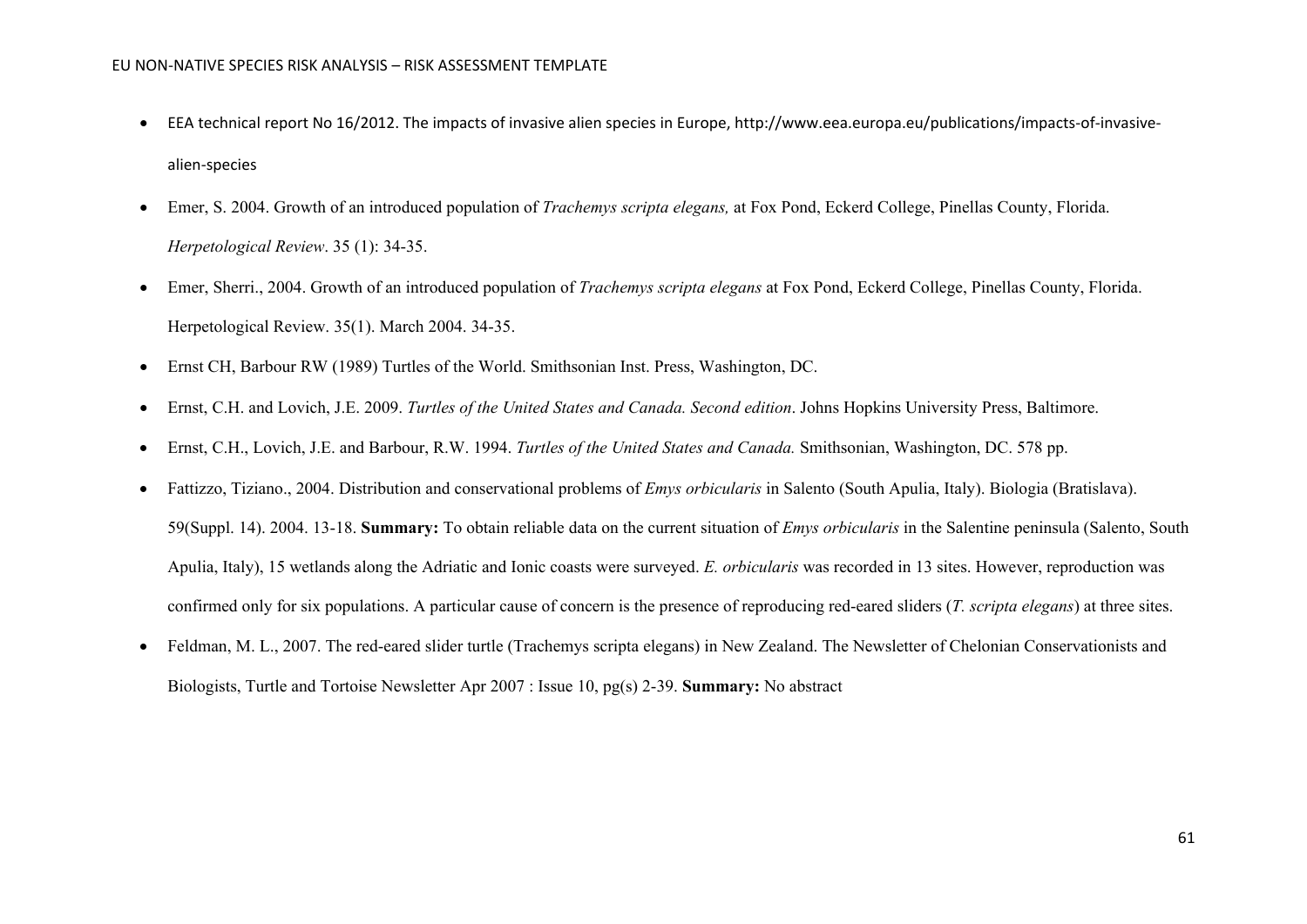- Ferri, Vincenzo; Soccini, Christiana., 2003. Reproduction of *Trachemys scripta elegans* in a semi-natural habitat in Lombardy (northern Italy). Natura Bresciana. 33 2003. 89-92. **Summary:** During ecological studies carried out on some introduced populations of *Trachemys scripta elegans*, for the first time egg-laying patterns and reproductive success has been recorded in semi-natural habitats of Lombardy.
- Ficetola G. F., Rödder D.and Padoa-Schioppa E. Trachemys scripta (Slider Terrapin).

http://digilander.libero.it/lyrgus/Ficetola%202012%20Trachemys.pdf

- Fidenci, Pierre., 2006. *Trachemys scripta elegans* (Red-eared Slider). Reproduction. Herpetological Review. 37(1). MAR 2006. 80.
- Fritz, U. and Havas, P. 2007. Checklist of Chelonians of the World. *Vertebrate Zoology* 57(2): 149-368.
- Gianaroli, *et al*., 1999. Problems of conservation of the European pond turtle in Modena. The case of the Villa Sorra park. *Atti della Societa Dei Naturalisti e Matematici di Modena*. 130 1999. 115-124. **Summary:** Reports of *Trachemys scripta elegans* in Italy.
- Gibbons, J.W. (ed.). 1990. *Life History and Ecology of the Slider Turtle*. Smithsonian Publications, Washington DC.
- [Global Biodiversity Information Facility \(GBIF\), 2009. Subspecies:](http://data.gbif.org/species/14835399) *Trachemys scripta elegans* **Summary:** Available from: http://data.gbif.org/species/14835399 [Accessed 15 June 2010]
- Goh, Ter Yang; O'Riordan, Ruth M., 2007. Are tortoises and freshwater turtles still traded illegally as pets in Singapore? Oryx. 41(1). JAN 2007. 97- 100.
- Group of experts on Invasive Alien Species. 2005. CONVENTION ON THE CONSERVATION OF EUROPEAN WILDLIFE AND NATURAL HABITATS, Group of experts on Invasive Alien Species, 6th meeting, Palma de Majorca (Spain), 9-11 June 2005, BELGIUM / BELGIQUE: Actions taken in Belgium in response to the threats of Invasive alien species.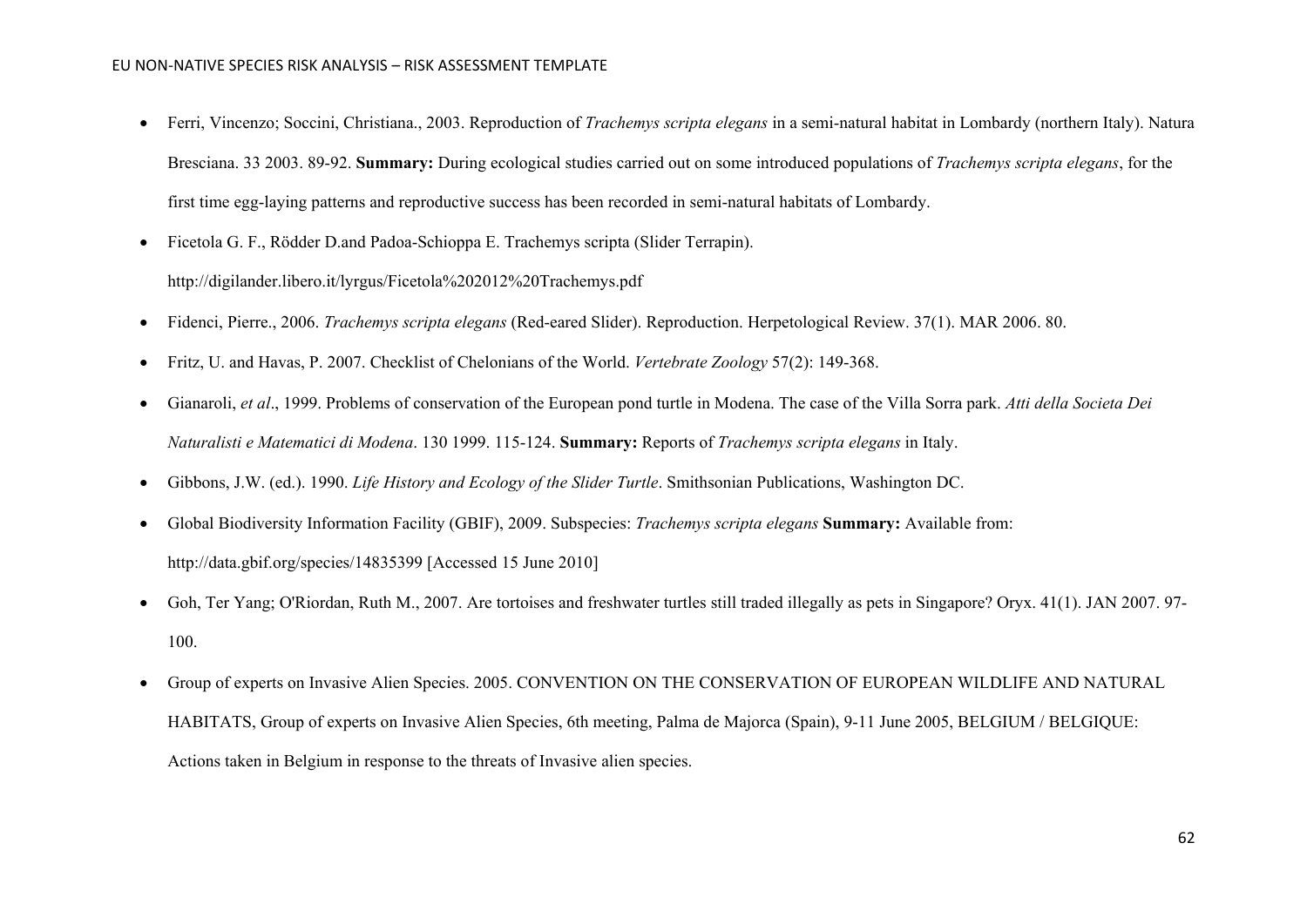- [Gulf States Marine and Fisheries Commission \(GSFMC\), 2009.](http://nis.gsmfc.org/nis_factsheet.php?toc_id=208) *Trachemys scripta elegans* (Wied) **Summary:** Available from: http://nis.gsmfc.org/nis\_factsheet.php?toc\_id=208 [Accessed 28 December 2009]
- Haffner, P., 1997. Assessment of recent introductions of amphibians and reptiles in inland aquatic systems in Metropolitan France. Bulletin Francais de la Peche et de la Pisciculture. 0(344-345). 1997. 155-163. **Summary:** In Metropolitan France, 36 regularly breeding amphibians and 33 regularly breeding reptiles are presently recorded. The red-eared turtle (*Trachemys scripta elegans*) may be naturalised in the near future.
- Hatzofe O, 2006. Invasive Species in Israel. Israel Nature & Parks Authority internal report.
- Hidalgo-Vila, J; Diaz-Paniagua, C; Ribas, A; Florencio, M; Perez-Santigosa, N; Casanova, J. C., 2009. Helminth communities of the exotic introduced turtle, *Trachemys scripta elegans* in southwestern Spain: Transmission from native turtles. Research in Veterinary Science. 86(3). JUN 2009. 463-465.
- Hooper, D., Chapin III, F., Ewel, J., Hector, A., Inchausti, P.,Lavorel, S., Lawton, J., Lodge, D., Loreau, M., Naeem,S. (2005): Effects of biodiversity on ecosystem function-ing: a consensus of current knowledge. Ecol. Monogr. 75 : 3-35.
- Ibarra-Vidal, Hector., 2007. Record of the Red Eared Slider, *Trachemys scripta elegans*) (Wied-Neuwied, 1839), (Testudinata, Emydidae) in a wetland in Concepcion, Chile. Boletin de la Sociedad de Biologia de Concepcion. 78 2007. 49-50. **Summary:** *Trachemys scripta elegans* is recorded in Chile. It is discussed as a possible invading species in Chile's mediterraean zone.
- [Iglesias R,](http://europepmc.org/search;jsessionid=gE5KRVxLLNjwit5wdAFL.1?page=1&query=AUTH:%22Iglesias+R%22) [García-Estévez JM,](http://europepmc.org/search;jsessionid=gE5KRVxLLNjwit5wdAFL.1?page=1&query=AUTH:%22Garc%C3%ADa-Est%C3%A9vez+JM%22) [Ayres C,](http://europepmc.org/search;jsessionid=gE5KRVxLLNjwit5wdAFL.1?page=1&query=AUTH:%22Ayres+C%22) [Acuña A,](http://europepmc.org/search;jsessionid=gE5KRVxLLNjwit5wdAFL.1?page=1&query=AUTH:%22Acu%C3%B1a+A%22) [Cordero-Rivera A.](http://europepmc.org/search;jsessionid=gE5KRVxLLNjwit5wdAFL.1?page=1&query=AUTH:%22Cordero-Rivera+A%22) (2015). First reported outbreak of severe spirorchiidiasis in *Emys orbicularis*, probably resulting from a parasite spillover event. [Diseases of Aquatic Organisms,](http://europepmc.org/search;jsessionid=gE5KRVxLLNjwit5wdAFL.1?page=1&query=JOURNAL:%22Dis+Aquat+Organ%22) 113(1):75-80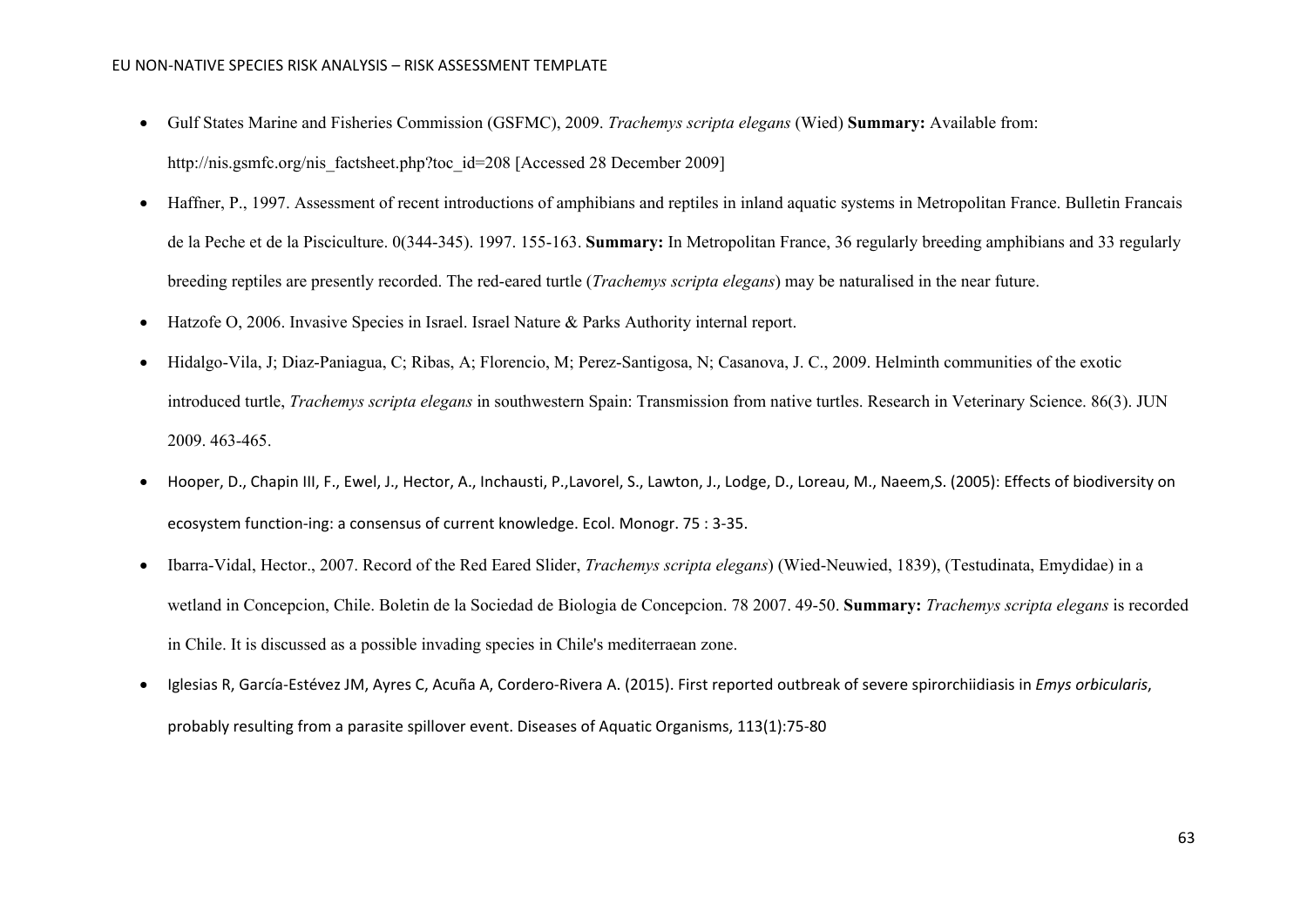- Ineich, Ivan., 2009. Herpetological survey of Maiao Island, Society Archipelago (French Polynesia). Bulletin de la Societe Herpetologique de France.(130-31). 2009. 51-63. **Summary:** Twelve species form the native herpetofauna of Maiao Island, Society Archipelago (French Polynesia). Two geckos (*Hemidactylus frenatus* and *Phelsuma laticauda*) have been recently introduced and *T. scripta elegans* was introduced about 15 years ago (Ineich 2009).
- [ITIS \(Integrated Taxonomic Information System\), 2005. Online Database](http://www.cbif.gc.ca/pls/itisca/taxastep?king=every&p_action=containing&taxa=Trachemys+scripta+elegans&p_format=&p_ifx=plglt&p_lang=) *Trachemys scripta elegans* **Summary:** An online database that provides taxonomic information, common names, synonyms and geographical jurisdiction of a species. In addition links are provided to retrieve biological records and collection information from the Global Biodiversity Information Facility (GBIF) Data Portal and bioscience articles from BioOne journals. Available from:

http://www.cbif.gc.ca/pls/itisca/taxastep?king=every&p\_action=containing&taxa=Trachemys+scripta+elegans&p\_format=&p\_ifx=plglt&p\_lang= [Accessed March 2005]

• [IUCN 2010. IUCN Red List of Threatened Species. Version 2010.4.](http://www.iucnredlist.org/) **Summary:** The IUCN Red List of Threatened Species provides taxonomic, conservation status and distribution information on taxa that have been globally evaluated using the IUCN Red List Categories and Criteria. This system is designed to determine the relative risk of extinction, and the main purpose of the IUCN Red List is to catalogue and highlight those taxa that are facing a higher risk of global extinction (i.e. those listed as Critically Endangered, Endangered and Vulnerable). The IUCN Red List also includes information on taxa that are categorized as Extinct or Extinct in the Wild; on taxa that cannot be evaluated because of insufficient information (i.e. are Data Deficient); and on taxa that are either close to meeting the threatened thresholds or that would be threatened were it not for an ongoing taxon-specific conservation programme (i.e. are Near Threatened).

Available from: http://www.iucnredlist.org/ [Accessed 25 May 2011]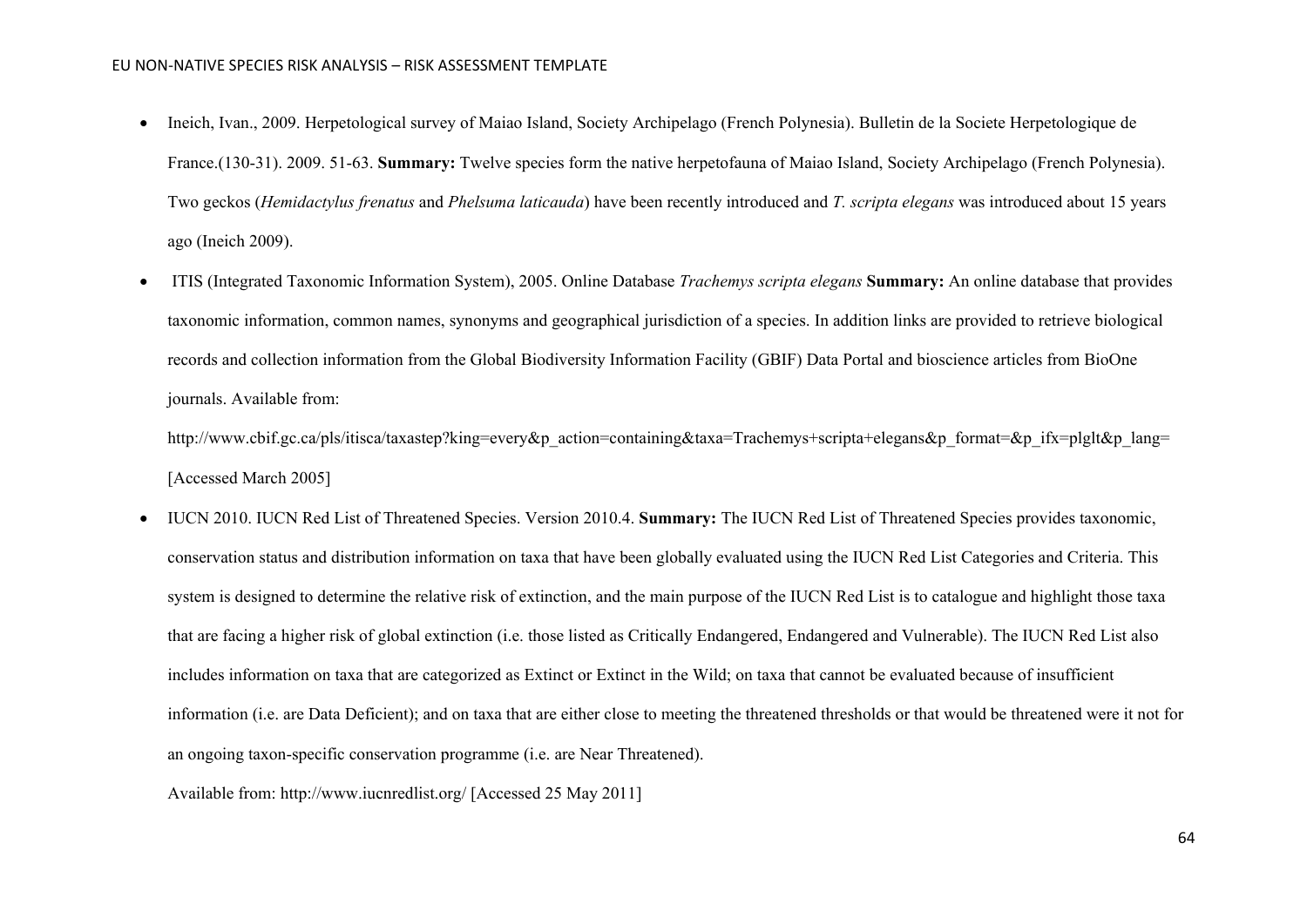- IUCN. 2011. IUCN Red List of Threatened Species (ver. 2011.1). Available at: [http://www.iucnredlist.org.](http://www.iucnredlist.org/) (Accessed: 16 June 2011).
- [IUCN/SSC Invasive Species Specialist Group \(ISSG\)., 2010. A Compilation of Information Sources for Conservation Managers.](http://www.issg.org/database/species/reference_files/OTEP/IUCN-SSC-ISSG-ManagementResources.xls) **Summary:** This compilation of information sources can be sorted on keywords for example: Baits & Lures, Non Target Species, Eradication, Monitoring, Risk Assessment, Weeds, Herbicides etc. This compilation is at present in Excel format, this will be web-enabled as a searchable database shortly. This version of the database has been developed by the IUCN SSC ISSG as part of an Overseas Territories Environmental Programme funded project XOT603 in partnership with the Cayman Islands Government - Department of Environment. The compilation is a work under progress, the ISSG will manage, maintain and enhance the database with current and newly published information, reports, journal articles etc.
- Iverson J B; Etchberger, C R ., 1989. The Distributions of the Turtles of Florida USA. Florida Scientist. 52(2). 1989. 119-144 **Summary:** The distribution of all 25 turtle species recorded from Florida are mapped and reviewed.
- Iverson, J.B. 1992. *A Revised Checklist with Distribution Maps of the Turtles of the World*. privately published, Richmond, Indiana.
- Joglar, Rafael L; Alberto O. Álvarez; T. Mitchell Aide; Diane Barber; Patricia A. Burrowes; Miguel A. García; Abimael León-Cardona; Ana V. Longo; Néstor Pérez-Buitrago; Alberto Puente; Neftalí Rios-López; Peter J. Tolson., 2007. Conserving the Puerto Rican herpetofauna. Applied Herpetology 4: 327-345
- [Kirkpatrick, Win; Amanda Page and Marion Massam, November 2007, Pond Slider \(](http://www.issg.org/database/species/reference_files/ausriskassessments/trascr.pdf)*Trachemys scripta*) risk assessments for Australia. Department [of Agriculture and Food, Western Australia.](http://www.issg.org/database/species/reference_files/ausriskassessments/trascr.pdf) **Summary:** Models for assessing the risk that exotic vertebrates could establish in Australia have been developed for mammals, birds (Bomford 2003; Bomford 2006, 2008), reptiles and amphibians (Bomford 2006, 2008; Bomford *et al*. 2005). These Risk Assessment models have been further explored by Western Australia Department of Agriculture & Food (DAFWA) to confirm that they reasonably predict public safety, establishment and pest risks across a full range of exotic species and risk levels. Mammals and birds were assessed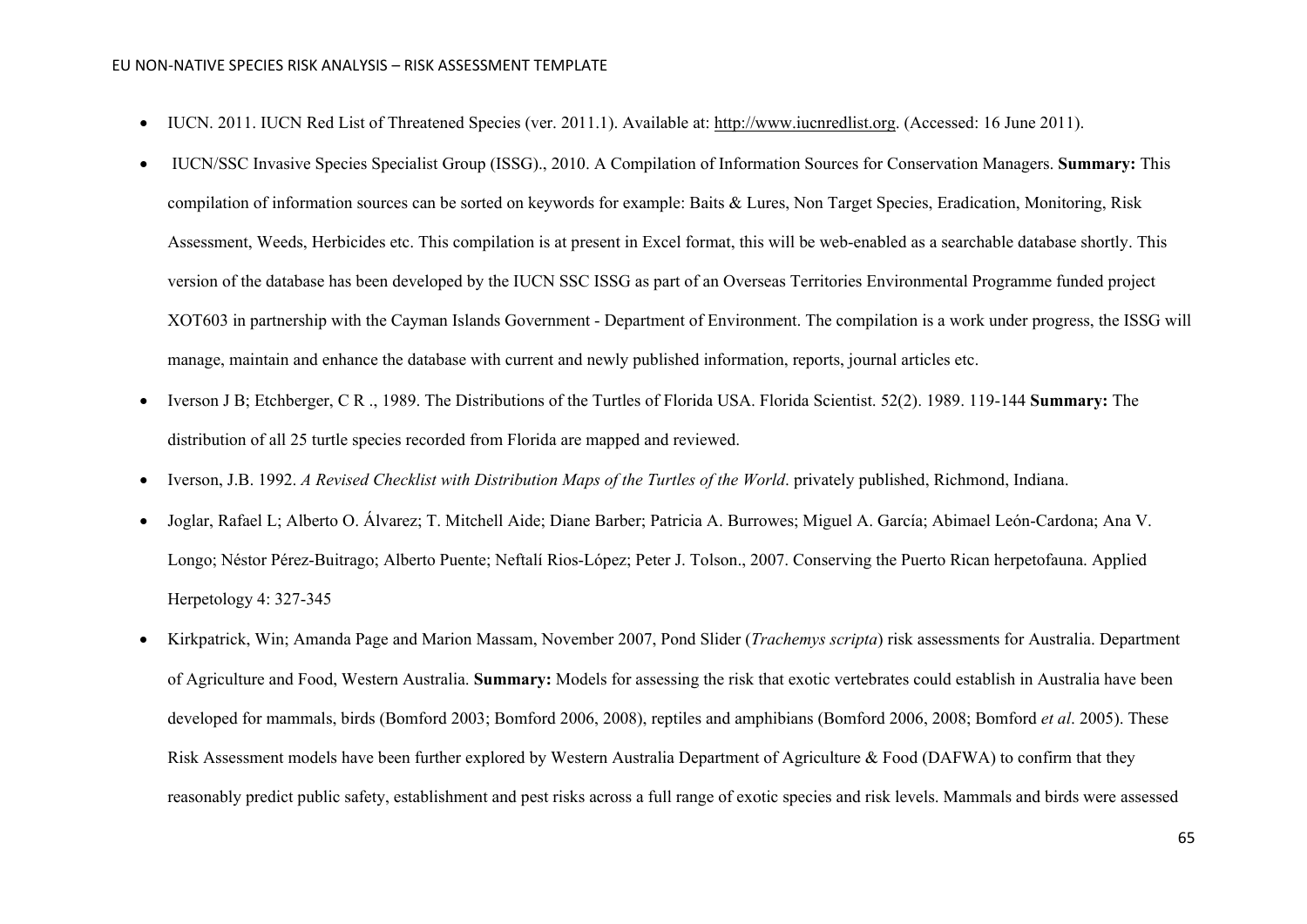for the pest risk they pose if introduced to Australia, by calculating Vertebrate Pests Committee (VPC) Threat Categories. These categories incorporate risk of establishing populations in the wild, risk of causing public harm, and risk of becoming a pest (eg causing agricultural damage, competing with native fauna, etc). The 7-factor Australian Bird and Mammal Model was used for these assessments.

- [Kitowski, Ignacy and Dorota Pachol., 2009. Monitoring the Trade Turnover of Red -](http://herp-or.uv.ro/nwjz/content/v5.1/nwjz.051105.Kitowski.pdf) eared Terrapins (*Trachemys scripta elegans*) in Pet Shops of the [Lublin Region, East Poland. North-Western Journal of Zoology Vol. 5, No. 1, 2009, pp.34-39 P-ISSN: 1584-9074, E-ISSN: 1843-5629 Article No.:](http://herp-or.uv.ro/nwjz/content/v5.1/nwjz.051105.Kitowski.pdf)  [051105](http://herp-or.uv.ro/nwjz/content/v5.1/nwjz.051105.Kitowski.pdf) **Summary:** Available from: http://herp-or.uv.ro/nwjz/content/v5.1/nwjz.051105.Kitowski.pdf [Accessed 28 December 2009]
- Kleewein, A. (2014) Natural reproduction of Trachemys scripta troostii (Holbrook, 1836) x Trachemys scripta scripta (Schoepff, 1792) in Austria. Herpetozoa, 26(3/4), 183–185.
- Kosuge, Yasuhiro; Ogano, Hirokazu; Hasegawa, Masami., 2003. Spatial distribution of the fresh water turtles along Koito River, Boso Peninsula. Journal of the Natural History Museum & Institute Chiba Special Issue.(6). March 31, 2003. 55-58. **Summary:** Distribution pattern of freshwater turtles was investigated along the Koito River basin, Boso Peninsula, central Japan.
- Krysko, Kenneth L; Sheehy, Coleman M. III., 2005. Ecological status of the Ocellated Gecko, *Sphaerodactylus argus argus* Gosse 1850, in Florida, with additional herpetological notes from the Florida Keys. Caribbean Journal of Science. 41(1). 05. 169-172.
- Lamer, James T; Dolan, Chad R; Tucker, John K., 2007. *Trachemys scripta elegans* (Red-eared slider). Coloration. Herpetological Review. 38(3). SEP 2007. 336.
- Leatherman, Brian M; Jennings, Mark R., 2007. *Actinemys marmorata* (Pacific pond turtle) and *Trachemys scripta elegans* (Red-eared slider). Reproductive behavior. Herpetological Review. 38(3). SEP 2007. 327.
- Leberer, Trina., 2003. Records of freshwater turtles on Guam, Mariana Islands. Micronesica 35-36:649-652. 2003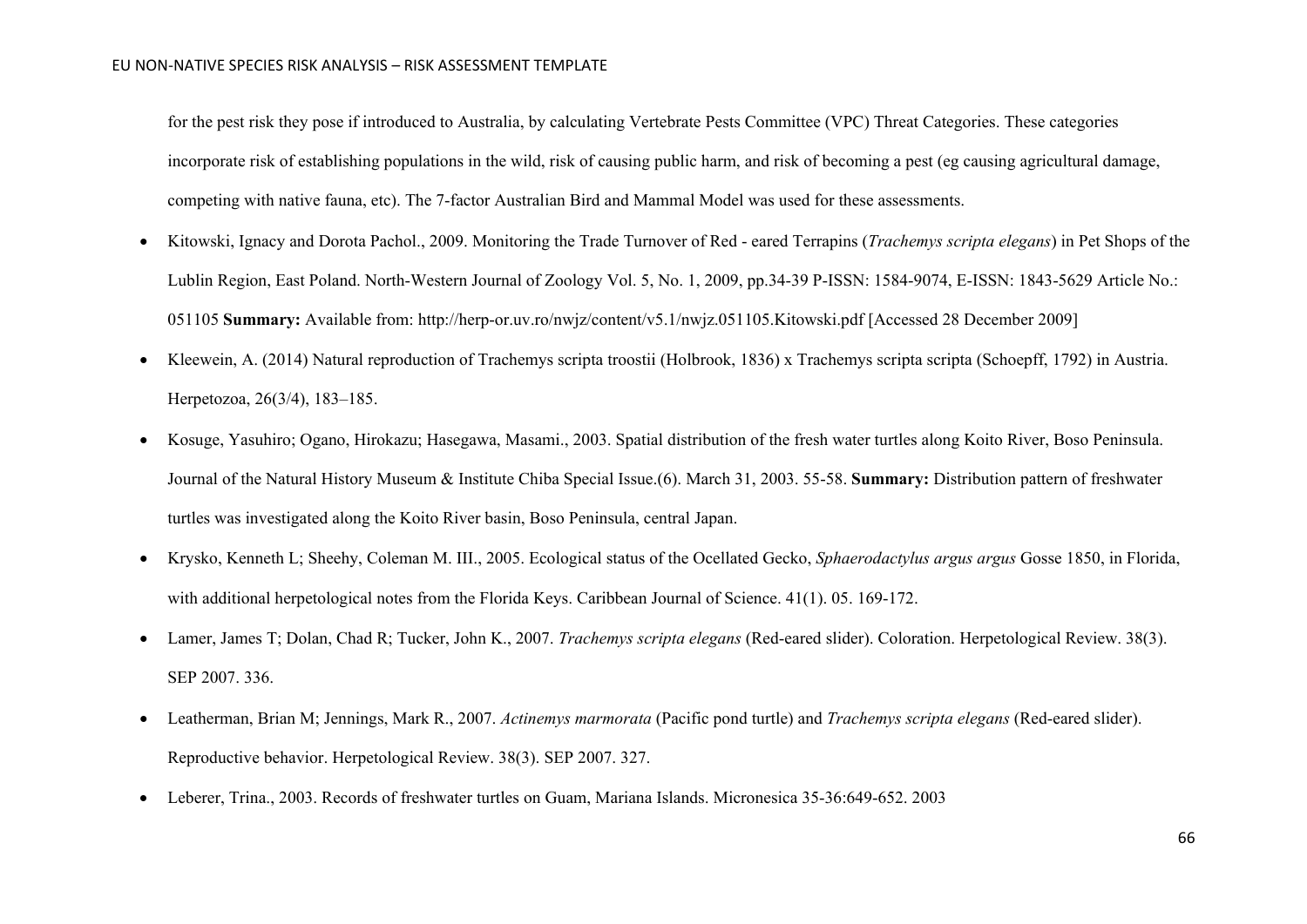- Lee, D. S., 2005. Reptiles and amphibians introduced to the Bahamas; a potential conservation crisis. Bahamas Journal of Science [Bahamas J. Sci.]. Vol. 12, no. 2, pp. 2-6. May 2005. **Summary:** The number of exotic species of reptiles and amphibians introduced to the Bahamas continues to grow. Lee (2005) reviews the documented introductions and reports on four additional species.
- Lever C (2003) Naturalized reptiles and amphibians of the world. Oxford University Press, Oxford, UK.
- Lorvelec, O., Pascal., M., Pavis, C., Feldmann, P. 2007. Amphibians and reptiles of the French West Indies : Inventory, threats and conservation. Applied Herpetology 4, 131-161 **Summary:** Cet article fait le point des connaissances sur les amphibiens et les reptiles indigènes et introduits des Antilles françaises. Les impacts des espèces introduites sur la faune indigène sont discutés. Le cas de la conservation des populations d' *Iguana delicatissima* sur lîle de Petite-Terre est présenté.
- Lukač, M.; Horvatek , D.; Cizelj, I.; Mašala, N.; Belić, M.; Habuš, J.; Martinković, F.; Štimac, I.; Turk, N.; Prukner-Radovčić, E. Screening of selected pathogens and general health status of freshwater turtles (Trachemys sp.) introduced to Croatia. Proceedings of International Conference on Diseases of Zoo and Wild Animals / Szentiks, C, A ; Schumann, A (ed). - Berlin : Leibniz Institute for Zoo and Wildlife Research , 2015. 165.
- Malhotra, A. and Thorpe, R.S. 1999. *Reptiles & Amphibians of the Eastern Caribbean*. Macmillan Education Ltd, London & Oxford.
- [Mali](http://www.ncbi.nlm.nih.gov/pubmed/?term=Mali%20I%5Bauth%5D) I., [Vandewege](http://www.ncbi.nlm.nih.gov/pubmed/?term=Vandewege%20MW%5Bauth%5D) M. W., [Davis](http://www.ncbi.nlm.nih.gov/pubmed/?term=Davis%20SK%5Bauth%5D) S. K., and [Forstner](http://www.ncbi.nlm.nih.gov/pubmed/?term=Forstner%20MR%5Bauth%5D) M. R. J. Magnitude of the Freshwater Turtle Exports from the US: Long Term Trends and Early Effects of Newly Implemented Harvest Management Regimes PLoS One. 2014; 9(1): e86478.
- Martins R.A., Moreira Assalim A. and de Barros Molina F.. Herpetology Notes, volume 7: 437-441 (2014) (published online on 5 July 2014) The presence of the Red-eared slider, Trachemys scripta elegans (Wied, 1838) (Testudines, Emydidae), an invasive species, in the Paraibuna river basin, Southeastern Brazil . http://www.herpetologynotes.seh-herpetology.org/Volume7\_PDFs/Martins\_HerpetologyNotes\_volume7\_pp437-441.pdf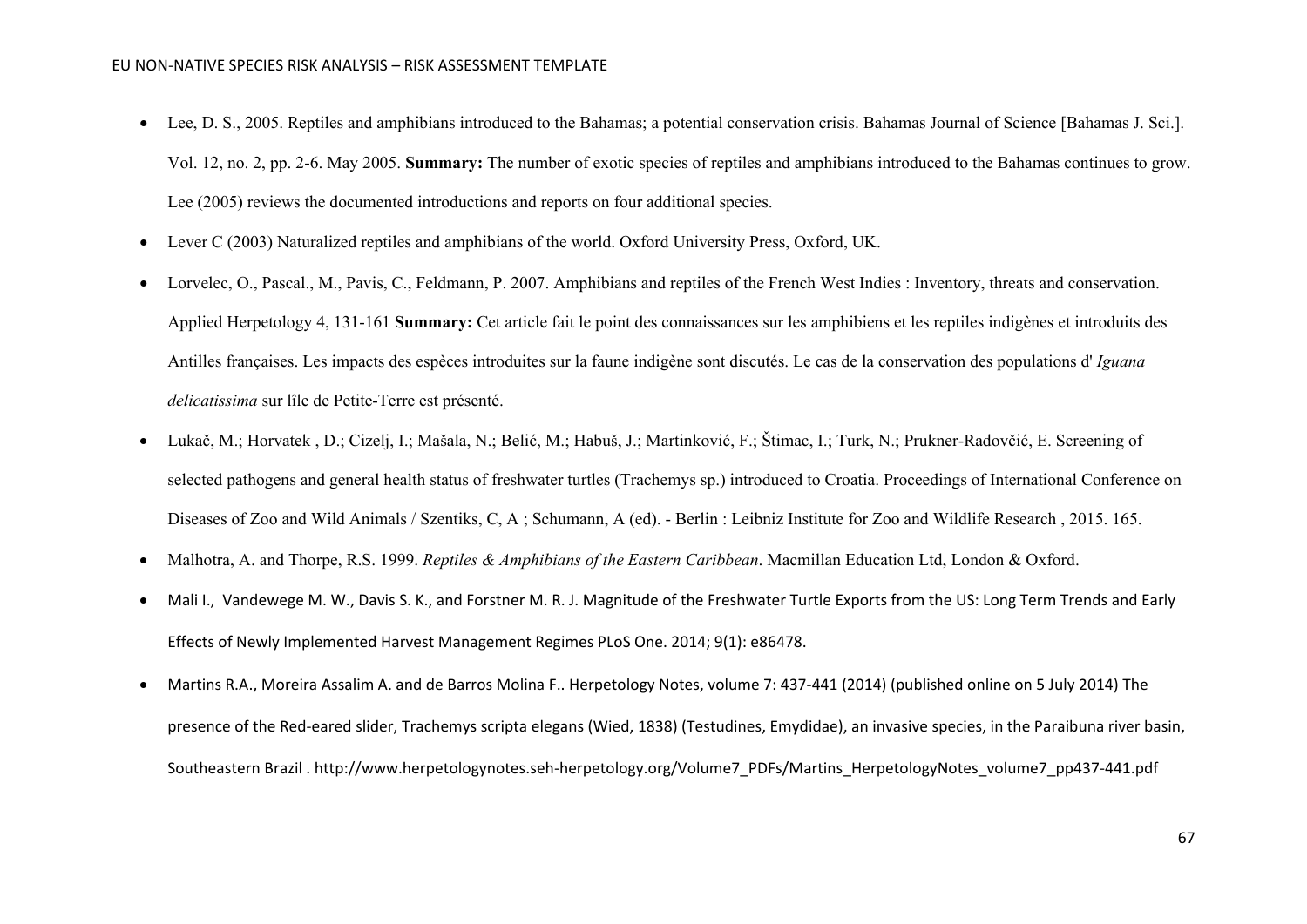- Massam M, Kirkpatrick W and Page A., 2010. Assessment and prioritisation of risk for forty introduced animal species. Invasive Animals [Cooperative Research Centre, Canberra.](http://www.feral.org.au/wp-content/uploads/2010/08/DAFWA_RA_060510.pdf) **Summary:** This report documents work contributing to a project commissioned by the Invasive Animals Cooperative Research Centre to validate and refine risk assessment models used in decisions to import and manage introduced vertebrate species. The intent of the project was to: a) increase predictive accuracy, scientific validation and adoption of risk assessment models for the import and keeping of exotic vertebrates, and b) reduce the risk of new vertebrate pests establishing introduced populations in Australia. Available from: http://www.feral.org.au/wp-content/uploads/2010/08/DAFWA\_RA\_060510.pdf [Accessed 16 March 2011]
- McCann, K., Hastings, A. (1997): Re-evaluating theomnivory-stability relationship in food webs. Proc. Roy.Soc. B 264: 1249-1254
- Meyer L., Du Preez L., Bonneau E., Héritier L., Franch Quintana M., Valdeón A., Sadaoui A., Kechemir-Issad N., Palacios C. and Verneau O. (2015). Parasite host-switching from the invasive American red-eared slider, Trachemys scripta elegans, to the native Mediterranean pond turtle, Mauremys leprosa, in natural environments. Aquatic Invasions Volume 10, Issue 1: 79–91
- Mollov I.A.; Naumov B. Y.; Dobrev D. D.; Popgeorgiev G.S. Conservation activities for European pond turtles (*Emys orbicularis*) in Bulgaria. Herpetology Notes, volume 6: 135-138 (2013) (published online on 22 March 2013)
- Mosimann, Denis; Cadi, Antoine., 2004. On the occurrence and viability of the European pond turtle (*Emys orbicularis*) in Moulin-de-Vert (Geneva, Switzerland): 50 years after first introduction. Biologia (Bratislava). 59(Suppl. 14). 2004. 109-112. **Summary:** This paper reports on an investigation designed to survey a mixed population of *Emys orbicularis* and *Trachemys scripta elegans* in the Moulin-de-Vert reserve (Canton of Geneva, SW Switzerland) 50 years after introduction of the first *E. orbicularis*, and to study the habitat use by *E. orbicularis* there. The authors estimate the population size to be  $306 + (-10.5)$  turtles. This corresponds to a density of 64 individuals per hectare.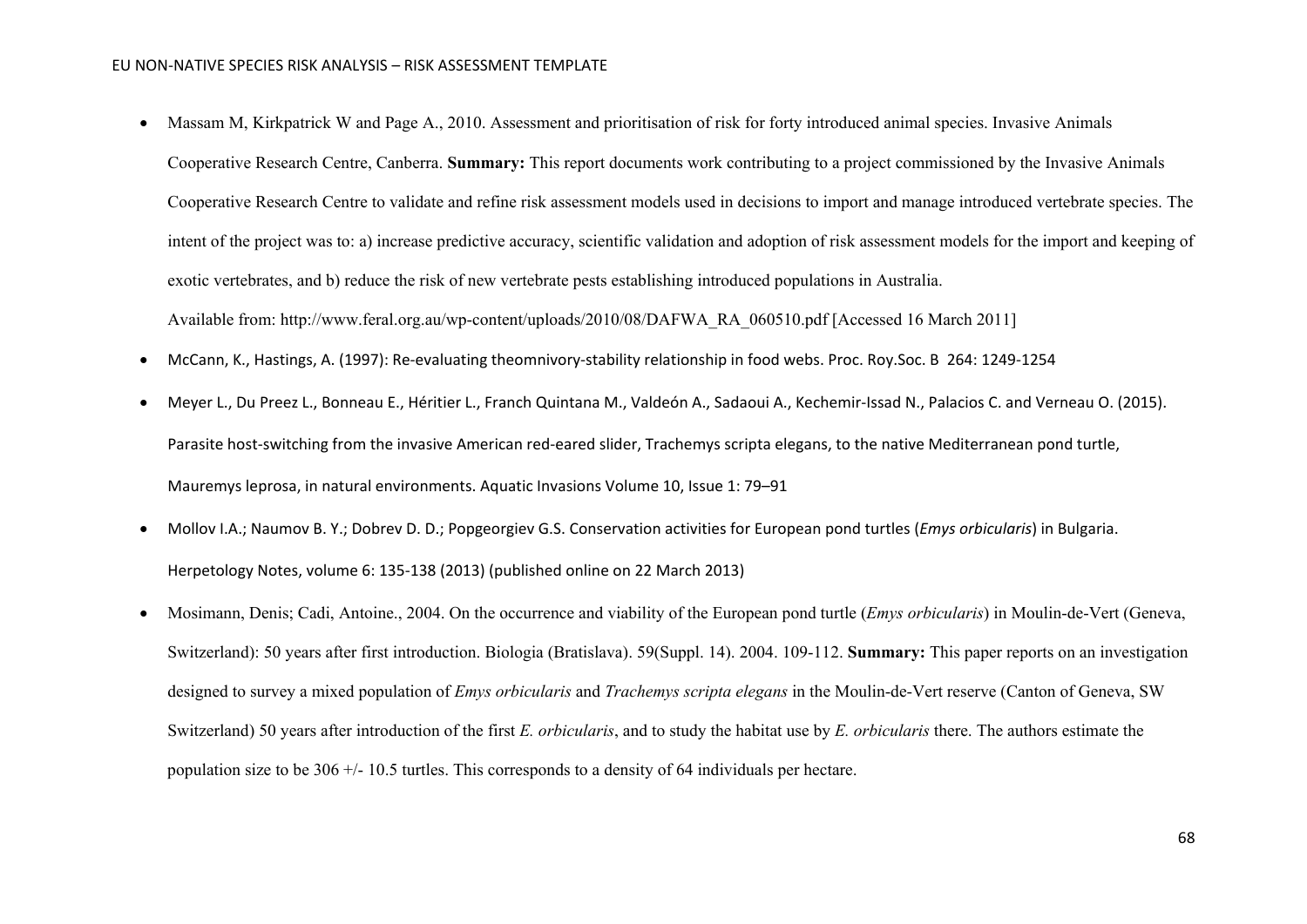- Nagano, Noriyuki; Oana, Shinji; Nagano, Yukiko; Arakawa, Yoshichika., 2006. A severe *Salmonella enterica* serotype paratyphi B infection in a child related to a pet turtle, *Trachemys scripta elegans*. Japanese Journal of Infectious Diseases. 59(2). APR 2006. 132-134.
- Najbar and Bartlomiej, 2001.The red-eared terrapin *Trachemys scripta elegans* (Wied, 1839) in the Lubuskie province (western Poland). *Przeglad Zoologiczny* . 45(1-2). 2001. 103-109. **Summary:** Spread of *Trachemys scripta elegans* in Poland.
- Neil F. Ramsay; Pek Kaye; Abigayle Ng; Ruth M. O'Riordan and Loke Ming Chou., 2007. Chapter 8: The red-eared slider (*Trachemys scripta elegans*) in Asia: a review In Biological invaders in inland waters: Profiles, distribution, and threats Vol2 Invading Nature - Springer Series In Invasion Ecology. Francesca Gherardi **Summary:** This chapter reviews what is currently known about the status of red-eared sliders in Asia, as well as the potential impact of this non-indigenous species on the native Asian biota. It includes published literature, information from websites, as well as mentioning ongoing research where known.
- [NOBANIS \(North European and Baltic Network on Invasive Alien Species\) 2009.](http://www.nobanis.org/speciesInfo.asp?taxaID=713) *Trachemys scripta* (Testudinidae, Reptilia & amphibia) **Summary:** Available from: http://www.nobanis.org/speciesInfo.asp?taxaID=713 [Accessed 27 December 2009]
- [Ota, Hidetoshi; Mitsuhiko Toda; Gen Masunaga; Akira Kikukawa and Mamoru Toda., 2004. Feral Populations of Amphibians and Reptiles in the](http://www.airies.or.jp/publication/ger/pdf/08-02-04.pdf)  [Ryukyu Archipelago, Japan. Global Environmental Research 8\(2\)/2004: 133-143](http://www.airies.or.jp/publication/ger/pdf/08-02-04.pdf) **Summary:** Available from: http://www.airies.or.jp/publication/ger/pdf/08-02-04.pdf [Accessed 28 December 2009]
- Outerbridge, Mark E., 2008. Ecological Notes on Feral Populations of *Trachemys scripta elegans* in Bermuda. Chelonian Conservation & Biology. 7(2). DEC 2008. 265-269.
- Parham, J.F. and van Leuvan, T. 2002. *Emys orbicularis* (European Pond Turtle). *Herpetological Review*. 33 (2): 147.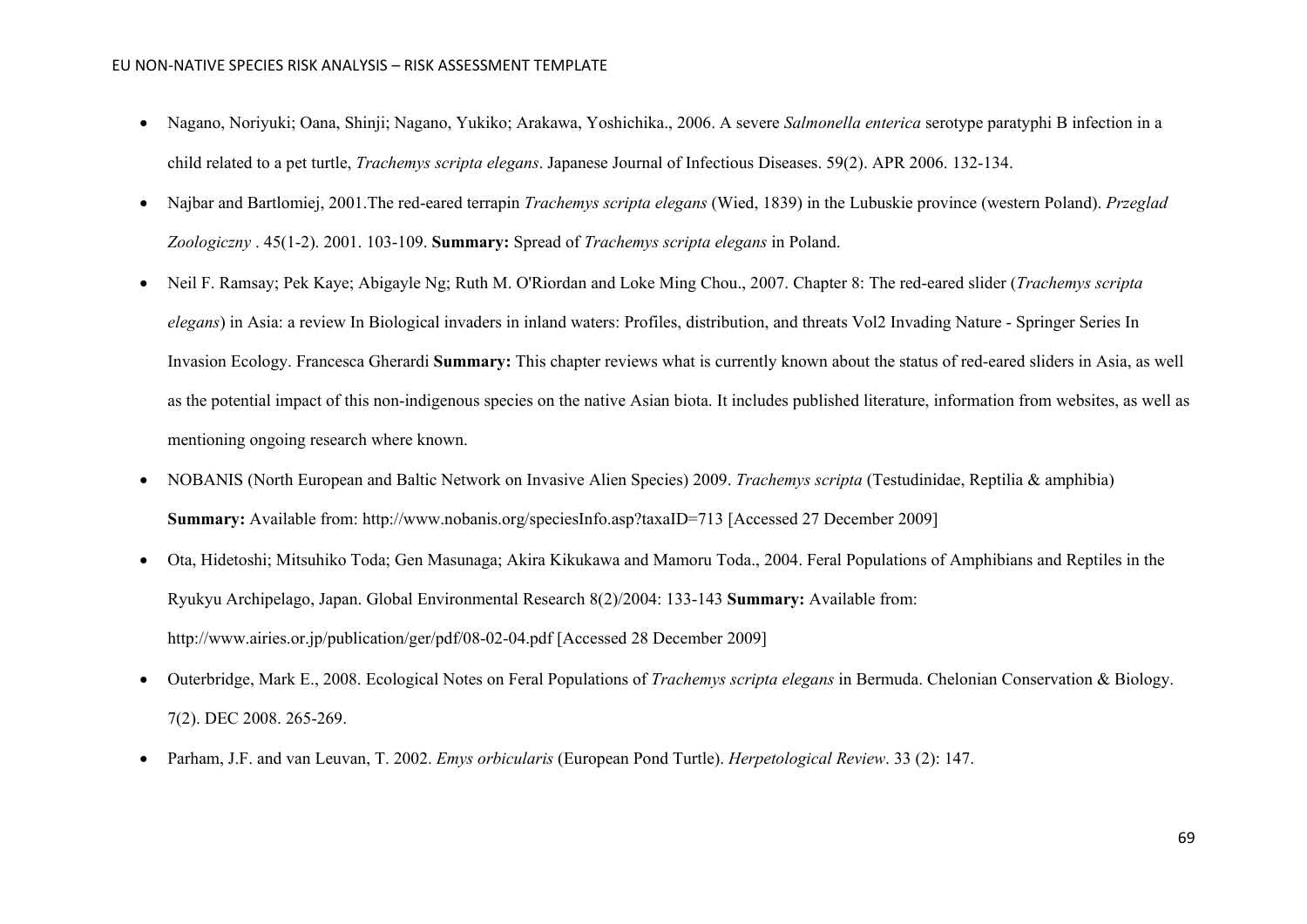- Pascal, M., Barré, N., De Garine-Wichatitsky, Lorvelec, O., Frétey, T., Brescia, F., Jourdan, H. 2006. Les peuplements néo-calédoniens de vertébébrés : invasions, disparitions. Pp 111-162, in M.-L. Beauvais *et al*., : Les espèces envahissantes dans l'archipel néo-calédonien, Paris, IRD Éditions, 260 p.+ cédérom **Summary:** Synthèse des introductions d'espèces de vertébrés en Nouvelle-Calédonie et évaluation de leurs impacts.
- Pearson S.H., Avery H. W., Spotila J. R. Juvenile invasive red-eared slider turtles negatively impact the growth of native turtles: Implications for global freshwater turtle populations. Biological Conservation 186 (2015) 115–121
- Perez-Santigosa, Natividad; Diaz-Paniagua, Carmen; Hidalgo-Vila, Judith., 2008. The reproductive ecology of exotic *Trachemys scripta elegans* in an invaded area of southern Europe. Aquatic Conservation. 18(7). NOV-DEC 2008. 1302-1310.
- Perry, Gad; Owen, Jennifer L; Petrovic, Clive; Lazell, James; Egelhoff, Jim., 2007. The red-eared slider, *Trachemys scripta elegans*, in the British Virgin Islands. Applied Herpetology. 4(1). 2007. 88-89.
- Piovano, *et al*., 1999. *Trachemys scripta elegans* monitoring in Torino urban park. *Rivista di Idrobiologia.* 38(1-3). Gennaio-Dicembre, 1999. 499- 508. **Summary:** Red-eared slider population monitoring.
- Polo-Cavia, Nuria; Lopez, Pilar; Martin, Jose., 2008. Interspecific differences in responses to predation risk may confer competitive advantages to invasive freshwater turtle species. Ethology. 114(2). FEB 2008. 115-123.
- Polo-Cavia, Nuria; Lopez, Pilar; Martin, Jose., 2009a. Interspecific differences in heat exchange rates may affect competition between introduced and native freshwater turtles. Biological Invasions. 11(8). OCT 2009. 1755-1765.
- Polo-Cavia, Nuria; Lopez, Pilar; Martin, Jose., 2009b. Interspecific differences in chemosensory responses of freshwater turtles: consequences for competition between native and invasive species. Biological Invasions. 11(2). FEB 2009. 431-440.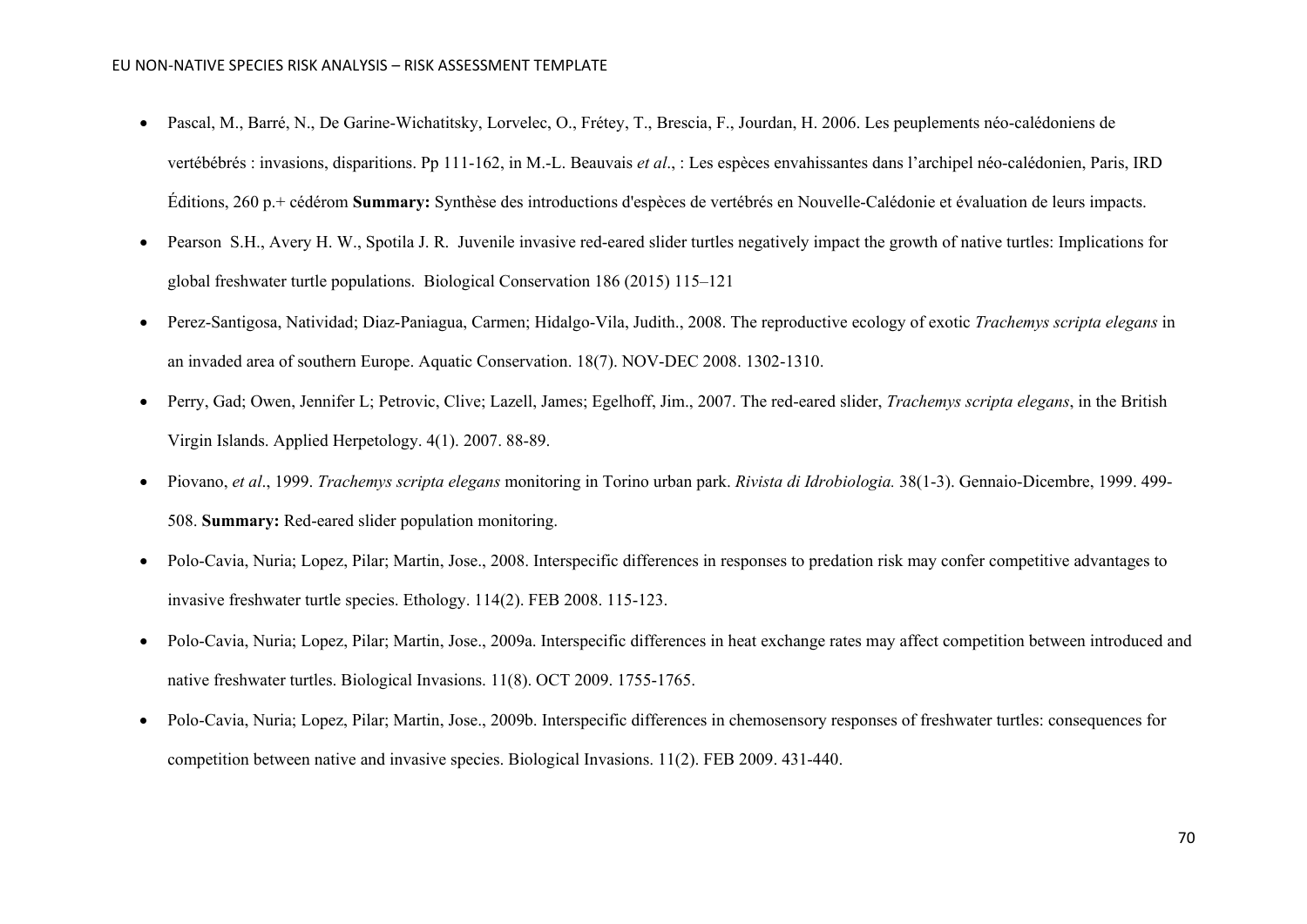- Powell, Robert and Sixto J. Incháustegui., 2009. Conservation of the herpetofauna of the Dominican Republic. Applied Herpetology 6 (2009) 103– 122
- Prevot-Julliard, Anne-Caroline; Gousset, Emeline; Archinard, Chloe; Cadi, Antoine; Girondot, Marc., 2007. Pets and invasion risks: is the Slider turtle strictly carnivorous? Amphibia-Reptilia. 28(1). JAN 2007. 139-143.
- Probst J.-M. 1997. Animaux de la Réunion. Azalées Editions. 168 pp.
- Puky, Miklos; Gemesi, Dorottya; Schad, Peter., 2004. Distribution of *Emys orbicularis* in Hungary with notes on related conservational and environmental education activities. Biologia (Bratislava). 59(Suppl. 14). 2004. 55-60. **Summary:** In 2001 an intensive herpetofaunal mapping project was launched to build a detailed database for Hungary. Using different sampling methods, *Emys orbicularis* was found in semi-natural lentic and lotic waters as well as in canals, fishponds and other artificial water bodies. Both natural and anthropogenic factors endanger *E. Orbicularis* causing local extinctions, e. g., through habitat destruction, fragmentation, drought, and isolation. Sporadic records of *Trachemys scripta elegans* in the wild are known as well but no evidence has been collected on its reproduction so far. *E. Orbicularis* has the potential to become not only a keystone species in biological monitoring but also a symbol of wetland conservation.
- [Pupins, Mihails., 2007. First report on recording of the invasive species](http://biologs.bf.lu.lv/grozs/LU/LU_Bio_Raksti/LUBioRaksti/2007/Pupins.pdf) *Trachemys scripta elegans*, a potential competitor of *Emys orbicularis* in [Latvia. Acta Universitatis Latviensis, 2007, Vol. 723, Biology, pp. 37–46](http://biologs.bf.lu.lv/grozs/LU/LU_Bio_Raksti/LUBioRaksti/2007/Pupins.pdf) **Summary:** Available from: http://biologs.bf.lu.lv/grozs/LU/LU\_Bio\_Raksti/LUBioRaksti/2007/Pupins.pdf [Accessed 28 December 2009]
- [Queensland Government, Department of Employment, Economic Developmentand Innovation \(DEEDI\) 2009. Red-eared slider turtle](http://www.dpi.qld.gov.au/4790_8289.htm) **Summary:** Available from: http://www.dpi.qld.gov.au/4790\_8289.htm [Accessed 18 January 2009]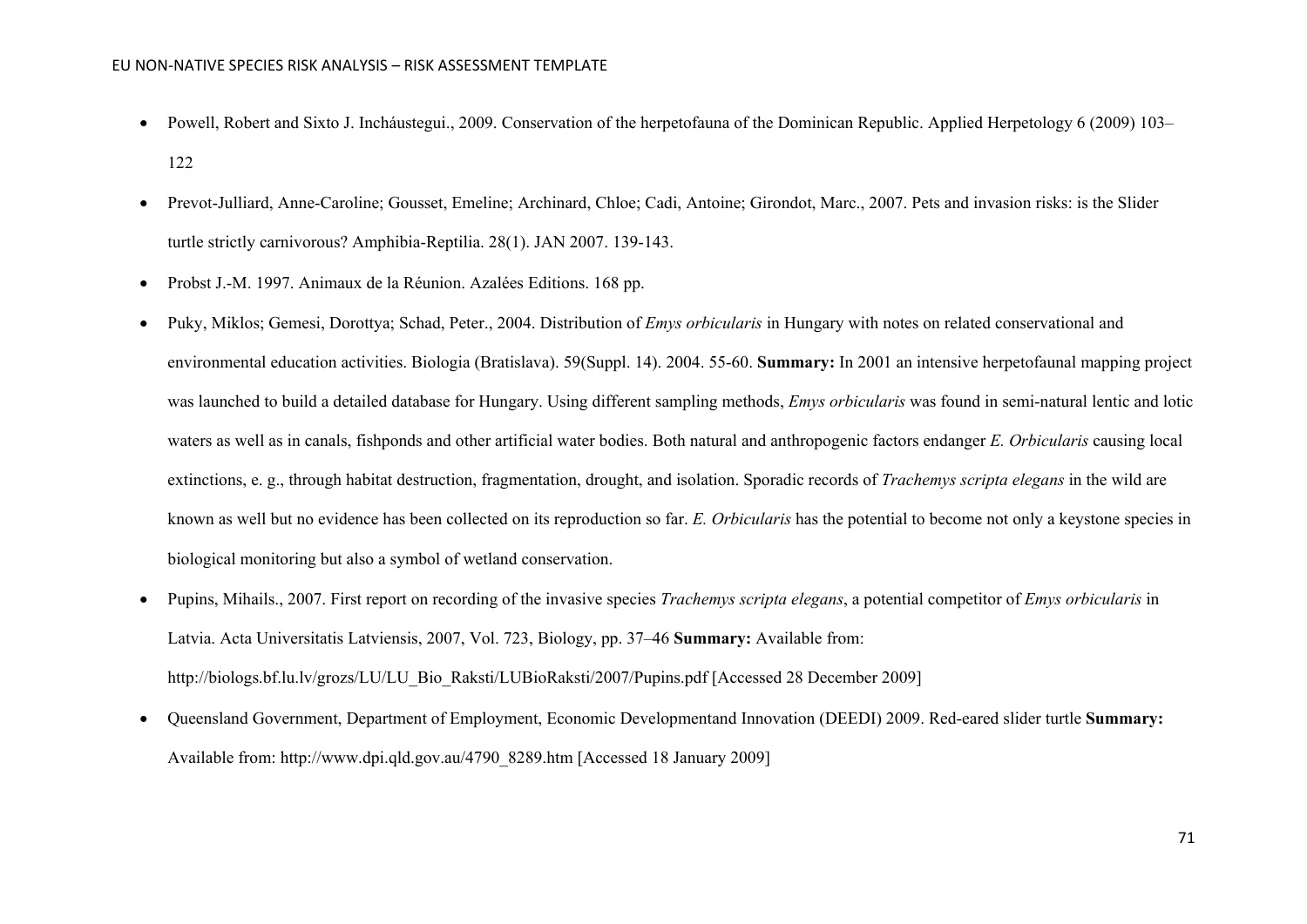- Real, Raimundo; Marquez, Ana L; Estrada, Alba; Munoz, A. Roman; Vargas, J. Mario., 2008. Modelling chorotypes of invasive vertebrates in mainland Spain. Diversity & Distributions. 14(2). MAR 2008. 364-373.
- [Reptiles Database, 2010.](http://reptile-database.reptarium.cz/species.php?genus=Trachemys&species=scripta) *Trachemys scripta* Thunberg, 1792 **Summary:** Available from: http://reptiledatabase.reptarium.cz/species.php?genus=Trachemys&species=scripta [Accessed September 8 2010]
- Republic of Korea, 2002. Wetlands Part 1 **Summary:** Report from Republic of Korea.
- Republic of Korea, 2002. Wetlands Part 2 **Summary:** Report from Republic of Korea.
- Roll, Uri; Tamar Dayan & Daniel Simberloff., 2008. Non-indigenous terrestrial vertebrates in Israel and adjacent areas. Biol Invasions (2008) 10:659–672
- Samedi & D. T. Iskandar. 2000. Freshwater turtleand tortoise conservation and utilization in Indonesia. In: Asian turtle trade: proceedings of a workshop on conservation and trade of freshwater turtles and tortoises in Asia. pp:106–111. P. P. van Dijk, B. L. Stuart & A. G. J. Rhodin (Eds). Chelonian Research Monographs No. 2 **Summary:** *T. scripta elegans*, an invasive species introduced by pet trade to fresh water bodies nearly all over the world, has recently been listed for Sulawesi.
- Scalera R., 2007. An overview of the natural history of non indigenous amphibians and reptiles. In: Gherardi F. (editor) Biological Invaders in Inland Waters: Profiles, Distribution and Threats. Springer. Pp. 141-160.
- Scalera R., 2007. Virtues and shortcomings of EU legal provisions for managing NIS: *Rana catesbeiana* and *Trachemys scripta elegans* as case studies. In: Gherardi F. (editor) Biological Invaders in Inland Waters: Profiles, Distribution and Threats. Springer. Pp. 669-678.
- Scalera, R. 2006. *Trachemys scripta*. Delivering Alien Invasive Species Inventories for Europe.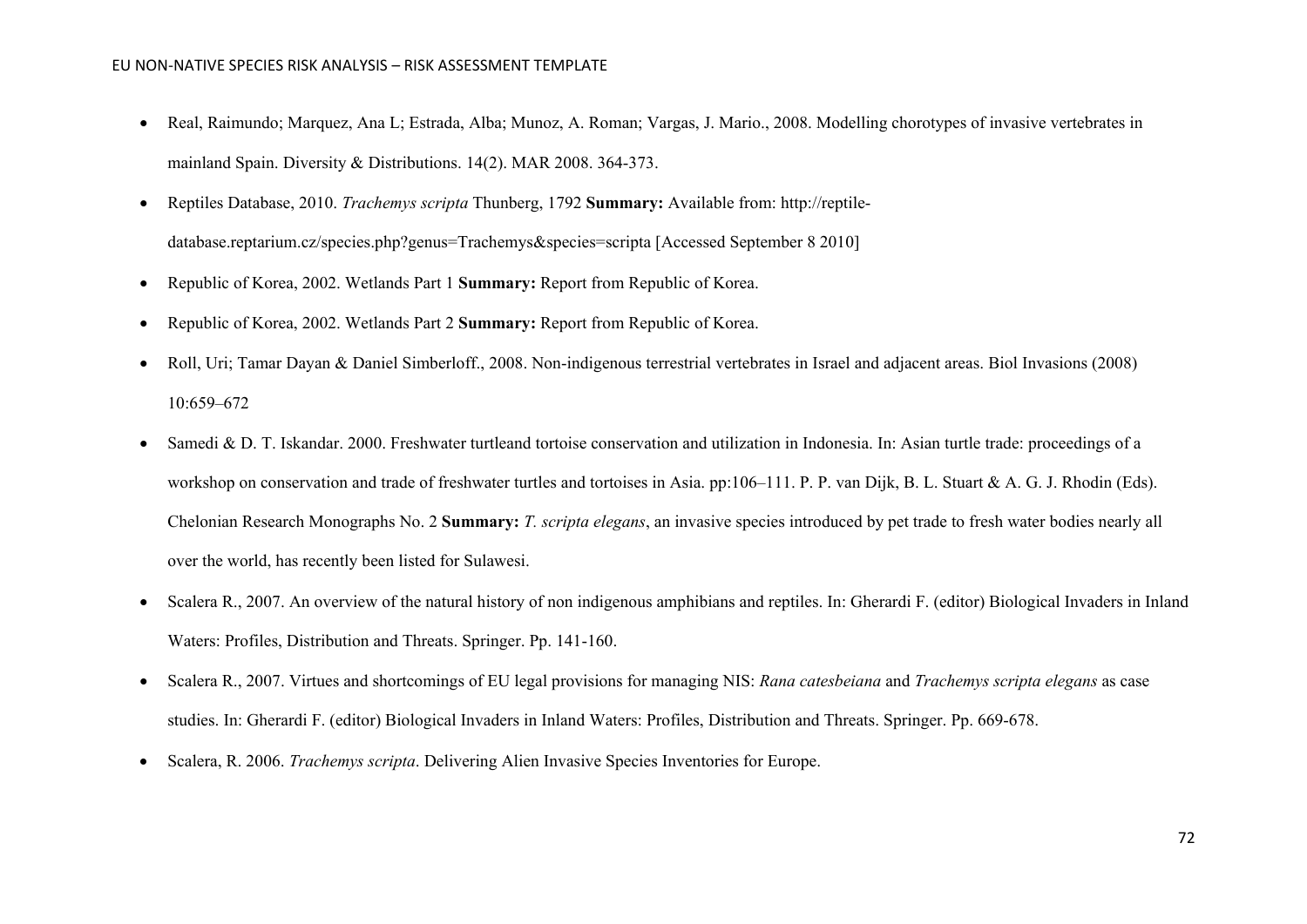- Scalera, Riccardo., 2006. *Trachemys scripta*. Datasheet DAISIE (Delivering [Alien Invasive Species Inventories for Europe\)](http://www.europe-aliens.org/pdf/Trachemys_scripta.pdf) **Summary:** Available from: http://www.europe-aliens.org/pdf/Trachemys\_scripta.pdf [Accessed 28 December 2009]
- Seidel, M. 2002. Taxonomic observations on extant species and subspecies of slider turtles, Genus *Trachemys*. *Journal of Herpetology* 36(2): 285- 292.
- Selman, Will; Qualls, Carl., 2009. *Trachemys scripta elegans* (Red-eared Slider). Maximum Basking Duration
- Servan, J. and Arvy, C., 1997. The introduction of *Trachemys scripta* in France: A new competitor for the European pond turtles. *Bulletin Francais de la Peche et de la Pisciculture.* 0(344-345).173-177. **Summary:** Report from France.
- Servan, Jean; Dupre, Alain., 2003. Reintroduction and introduction and are two aspects of wild fauna and flora management. Bulletin de la Societe Herpetologique de France.(105). 2003. 9-40. **Summary:** Examples of turtles (mainly *Emys orbicularis* and *Testudo hermanni hermanni*) reintroductions and introductions (*Trachemys scripta elegans*) in France are analysed.
- Shacham, Boaz; Hatzofe, Ohad., 2008. The red-eared slider, *Trachemys scripta elegans*, in Israel. Applied Herpetology. 5(2). 2008. 199-200.
- SHELLEY E. B., O'ROURKE D., GRANT K., MCARDLE E., CAPRA L., CLARKE A., MCNAMARA E., CUNNEY R., MCKEOWN P., AMAR C. F. L., COSGROVE C., FITZGERALD M., HARRINGTON P., GARVEY P., GRAINGER F., GRIFFIN J., LYNCH B. J., MCGRANE G., MURPHY J., NI SHUIBHNE N. AND PROSSER J.. Infant botulism due to C. butyricum type E toxin: a novel environmental association with pet terrapins. Epidemiol. Infect., Page 1 of 9. © Cambridge University Press 2014.

http://www.researchgate.net/profile/Kathie Grant2/publication/267567588 Infant botulism due to C. butyricum type E toxin a novel environm ental association with pet terrapins/links/54afbeef0cf2b48e8ed68f79.pdf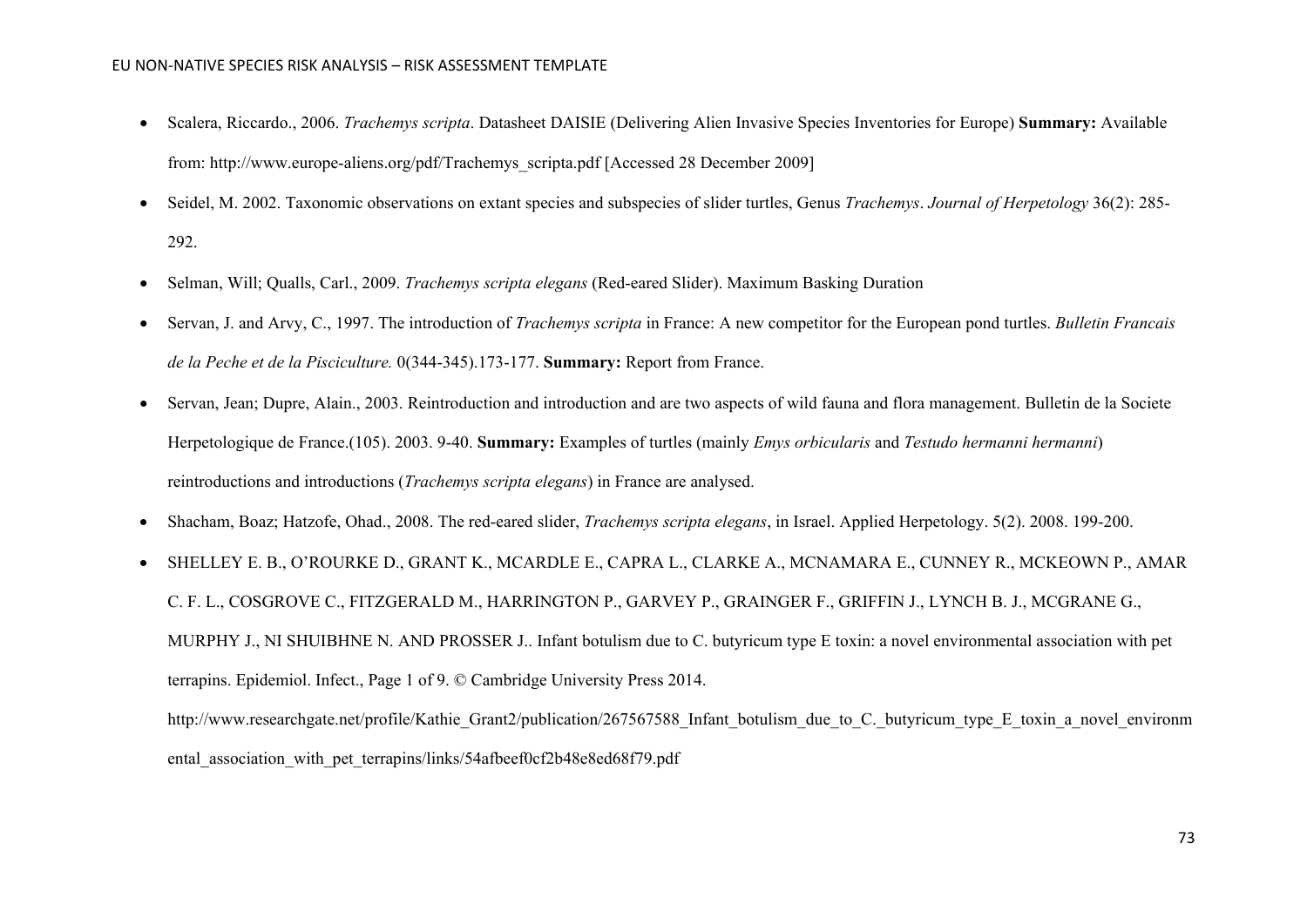- Soccini, Christiana; Ferri, Vincenzo., 2004. Bacteriological screening of *Trachemys scripta elegans* and *Emys orbicularis* in the Po plain (Italy). Biologia (Bratislava). 59(Suppl. 14). 2004. 201-207. **Summary:** Since 1999, introduced *Trachemys scripta elegans* from artificial and natural water bodies in the Po plain (North Italy) were bacteriologically screened. From 2001 onwards, a survey of *Emys orbicularis* was started in the same area. 15 carcasses and 349 cloacal swabs from *T. scripta elegans*, and 100 cloacal swabs from *E. Orbicularis* have been studied. Most samples yielded positive bacteriological results. Bacteria known as pathogens for chelonians (eg: *Aeromonas hydrophila*, *Citrobacter freundii*, *Pseudomonas* spp., *Edwardsiella tarda*), have been identified.
- Somma, Louis A; Ann Foster, and Pam Fuller. 2009. *Trachemys scripta elegans*[. USGS Nonindigenous Aquatic Species Database, Gainesville, FL.](http://nas.er.usgs.gov/queries/FactSheet.asp?speciesID=1261) **Summary:** Available from: http://nas.er.usgs.gov/queries/FactSheet.asp?speciesID=1261 [Accessed 28 December 2009]
- [Stitt, Eric., 2005. The Red-Eared Slider \(](http://tucsonherpsociety.org/Stitt%202005_18(6)65.pdf)*Trachemys scripta elegans*). Sonoran Herpetologist 18(6) 2005 **Summary:** Available from: http://tucsonherpsociety.org/Stitt%202005\_18(6)65.pdf [Accessed 28 December 2009]
- Stone, Paul A; Hranitz, John M., 1997. *Trachemys scripta elegans* (red-eared slider). Colonization. Herpetological Review. 28(3). 1997. 150.
- [Teillac-Deschamps Pauline; Delmas Virginie; Lorrillière Romain; Servais Véronique; Cadi Antoine and Prévot-Julliard Anne-Caroline., 2008. CASE](http://www2.mnhn.fr/cersp/IMG/pdf/Tiellac_al-HerpetologicalConservation-2008.pdf)  STUDY 12: Red-eared Slider Turtles *Trachemys scripta elegans* [Introduced to French Urban Wetlands: an Integrated Research and Conservation](http://www2.mnhn.fr/cersp/IMG/pdf/Tiellac_al-HerpetologicalConservation-2008.pdf)  [Program. Society for the Study of Amphibians and Reptiles Urban Herpetology. J.C. Mitchell, R.E. Jung Brown, and B. Bartholomew, editors](http://www2.mnhn.fr/cersp/IMG/pdf/Tiellac_al-HerpetologicalConservation-2008.pdf)  [Herpetological Conservation 3:xx-xx.](http://www2.mnhn.fr/cersp/IMG/pdf/Tiellac_al-HerpetologicalConservation-2008.pdf) **Summary:** Available from: http://www2.mnhn.fr/cersp/IMG/pdf/Tiellac\_al-HerpetologicalConservation-2008.pdf [Accessed 28 December 2009]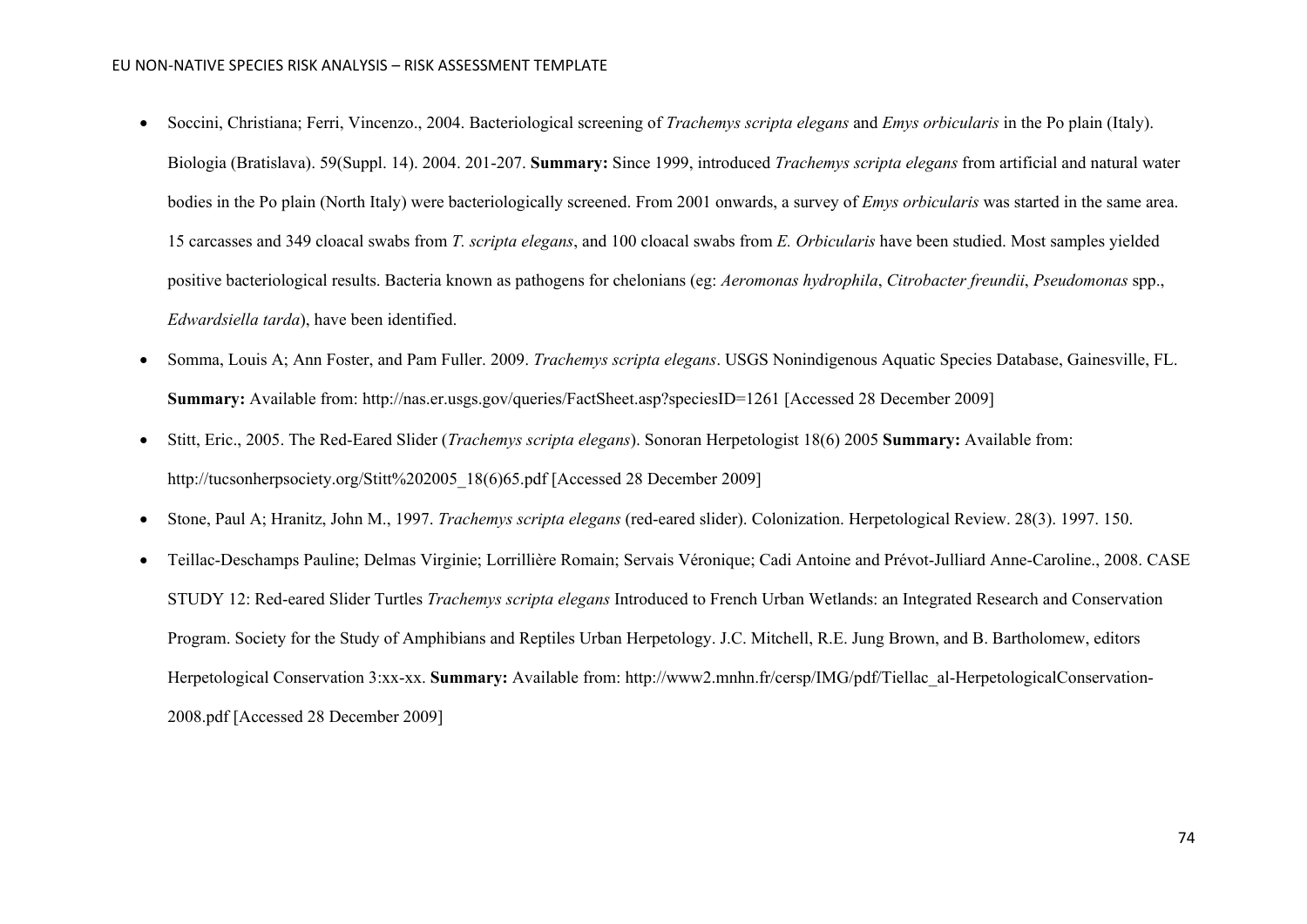- Teillac-Deschamps, Pauline; Lorrilliere, Romain; Servais, Veronique; Delmas, Virginie; Cadi, Antoine; Prevot-Julliard; Anne-Caroline., 2009. Management strategies in urban green spaces: Models based on an introduced exotic pet turtle. Biological Conservation. 142(10). OCT 2009. 2258- 2269.
- The Outlaws of the Ecosystem Invasive Alien Species Ministry of Environment, Republic of Korea. **Summary:** Report from Republic of Korea.
- Thirakhupt, Kumthorn; Van Dijk, Peter Paul., 1994. Species diversity and conservation of turtles of western Thailand. Natural History Bulletin of the Siam Society. 42(2). 1994. 207-259. **Summary:** Up to 16 species of native turtles still inhabit the Mae Klong basin and adjacent minor drainages; among these are several rare species; the high number of genera (10 to 15) may make it the world's most diverse turtle community (Thirakhupt & Van Dijk 1994). Exotic turtle species, specifically the chinese softshell (*Pelodiscus sinensis*) and the red-eared terrapin (*Trachemys scripta elegans*) were introduced to Thailand in recent years. The exotic turtle species present in Mae Klong basin have a proven potential to disrupt native turtle populations. Their establishment in the wild should be prevented.
- Thomas, R.B. 2006. Trachemys scripta Slider or Yellow-Bellied Slider. In: Meylan, P.A. (ed.), *Biologya and Conservation of Florida Turtles*, pp. 296-312. Chelonian Research Foundation, Lunenburg, MA.
- Townsend, Josiah H; Krysko, Kenneth L; Reppas, Anthony T; Sheehy, Coleman M., 2002. Noteworthy records for introduced reptiles and amphibians from Florida, USA. Herpetological Review. 33(1). March, 2002. 75.
- TTWG (Turtle Taxonomy Working Group). 2010. Turtles of the World, 2010 Update: Annotated Checklist of Taxonomy, Synonymy, Distribution, and Conservation Status. *Chelonian Research Monographs* 5: 000-85-000164.
- Tucker, John K., 2001a. Clutch frequency in the red-eared slider (*Trachemys scripta elegans*). Journal of Herpetology. 35(4). December, 2001. 664- 668.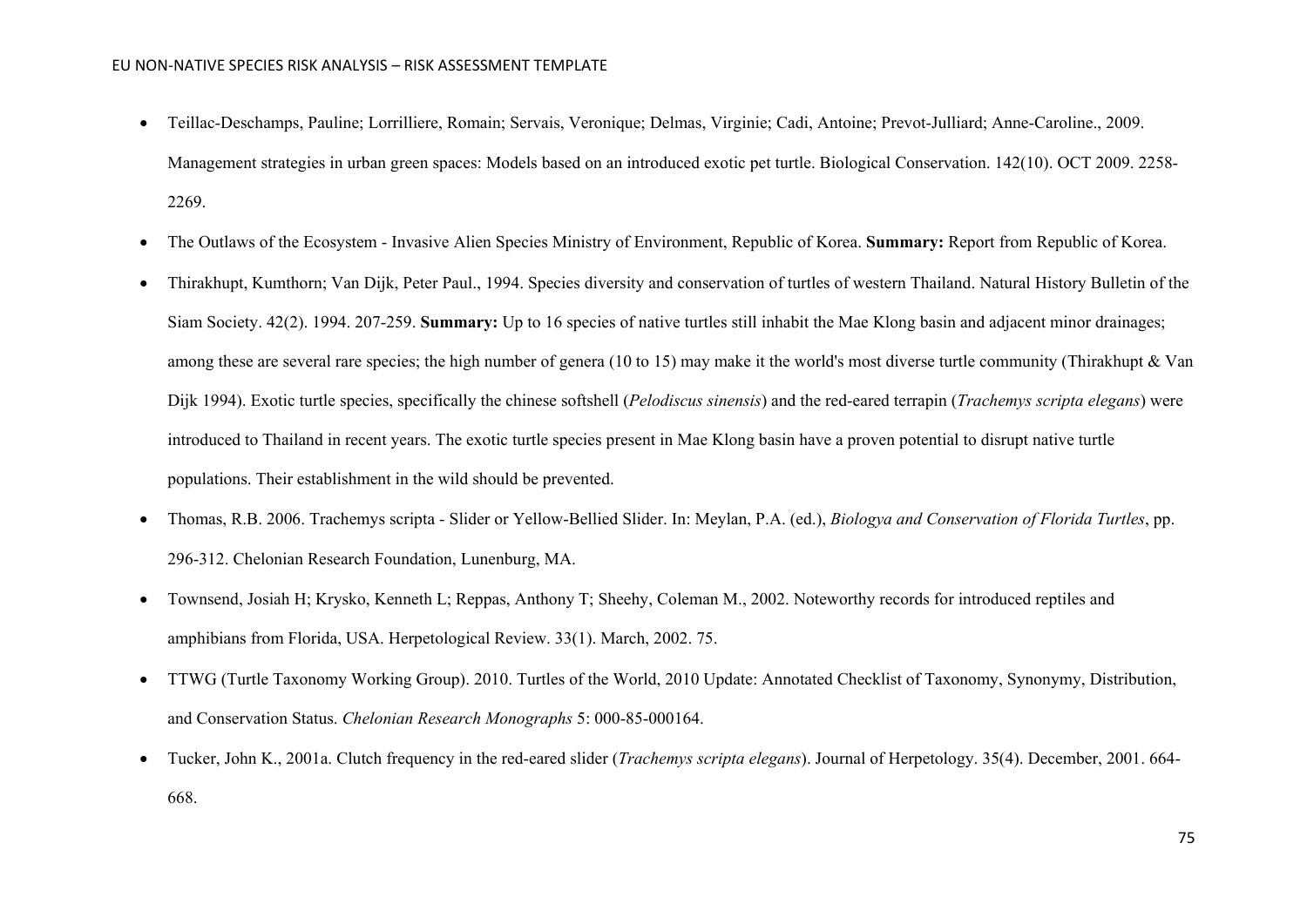- Tucker, John K., 2001b. Nesting red-eared sliders (*Trachemys scripta elegans*) exhibit fidelity to their nesting areas.
- Tucker, John K; Lamer, James T; Dolan, Chad R., 2007. *Trachemys scripta elegans* (Red-eared slider). Kyphosis. Herpetological Review. 38(3). SEP 2007. 337-338.
- Turtle Taxonomy Working Group [Bickham, J.W., Iverson, J.B., Parham, J.F., Philippen, H.D., Rhodin, A.G.J., Shaffer, H.B., Spinks, P.Q., and van Dijk, P.P.]. 2007. An annotated list of modern turtle terminal taxa with comments on areas of taxonomic instability and recent change. In: Shaffer, H.B., FitzSimmons, N.N., Georges, A., and Rhodin, A.G.J. (eds), *Defining Turtle Diversity: Proceedings of a Workshop on Genetics, Ethics, and Taxonomy of Freshwater Turtles and Tortoises*, Chelonian Research Monographs No 4, pp. 173-199.
- UROŠEVIĆ A. (2014). Report of two subspecies of an alien turtle, Trachemys scripta scripta and Trachemys scripta elegans (Testudines: Emydidae) sharing the same habitat on the island of Zakynthos, Greece. Ecol. Mont., 1 (4), 268-270
- Valdeón A., Crespo-Diaz A., Egaña-Callejo A. and Gosá A. (2010). Update of the pond slider Trachemys scripta (Schoepff, 1792) records in Navarre (Northern Spain), and presentation of the Aranzadi Turtle Trap for its population control. Aquatic Invasions Volume 5, Issue 3: 297-302
- Vamberger M (2012). HERPETOZOA 25 (1/2) Wien Short Note pp 76-79.
- Van Dijk, P.P., Harding, J. & Hammerson, G.A. 2013. *Trachemys scripta*. The IUCN Red List of Threatened Species. Version 2014.3. [<www.iucnredlist.org>](http://www.iucnredlist.org/). Downloaded on **05 May 2015**.
- van Dijk, P.P., Harding, J. & Hammerson, G.A. 2013. *Trachemys scripta*. The IUCN Red List of Threatened Species. Version 2014.3. [<www.iucnredlist.org>](http://www.iucnredlist.org/). Downloaded on **11 May 2015**.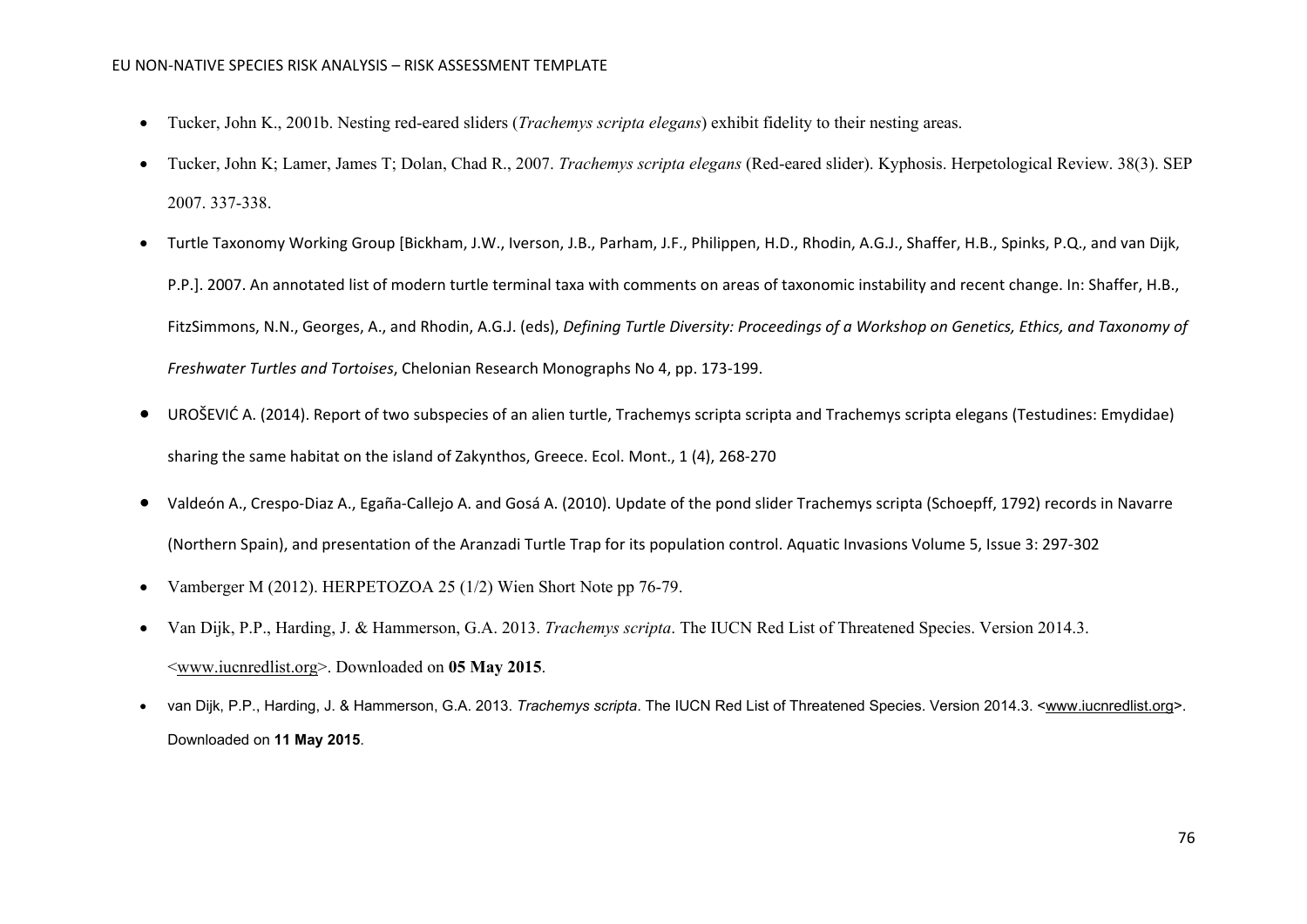- Van Wilgen, Nicola J; Richardson, David M; Laard, Ernst H. W., 2008. Alien reptiles and amphibians in South Africa: Towards a pragmatic management strategy. South African Journal of Science. 104(1-2). JAN-FEB 2008. 13-20.
- [Varnham, K. 2006. Non-native species in UK Overseas Territories: a review. JNCC Report 372. Peterborough: United Kingdom.](http://www.jncc.gov.uk/page-3660) **Summary:** This database compiles information on alien species from British Overseas Territories. Available from: http://www.jncc.gov.uk/page-3660 [Accessed 10 November 2009]
- Vilà M., Basnou C., Pys v ek P., Josefsson M., Genovesi P. , Gollasch S., Nentwig W., Olenin S., Roques A., Roy D., Hulme P. E, and DAISIE partners (2010). How well do we understand the impacts of alien species on ecosystem services? A pan-European, cross-taxa assessment Front Ecol Environ 8(3): 135–144, doi:10.1890/080083 (published online 20 Apr 2009)
- VOV News 26th Feb, 2004 Invasive turtle species discovered in Hoan Kiem. **Summary:** Report from Viet Nam.
- Walton, Craig pers. comm., April 2006. **Summary:** Craig Walton. Principal Project Officer, Queensland Interagency Pest Management Committee.
- Watkins-Colwell, Gregory J; Twan A. Leenders; Brian T. Roach; Daniel J. Drew; Gregg Dancho and Jeanne Yuckienuz., 2006. New Distribution Records for Amphibians and Reptiles in Connecticut, with Notes on the Status of an Introduced Species. Bulletin of the Peabody Museum of Natural History 47(1):47-62. 2006 **Summary:** Recent field work and a review of catalogued specimens in the herpetology collections at the Yale Peabody has yielded 170 new town records for amphibians and reptiles in Connecticut. These are reported here, along with observations on the status of the redear slider (*Trachemys scripta elegans*) in Connecticut.
- Wilson, A., A. Wilke & Z. Saraç. 2009. Invasive plants and animals: Freshwater plants and animals. Queensland Government: Department of Primary Industries and Fisheries.